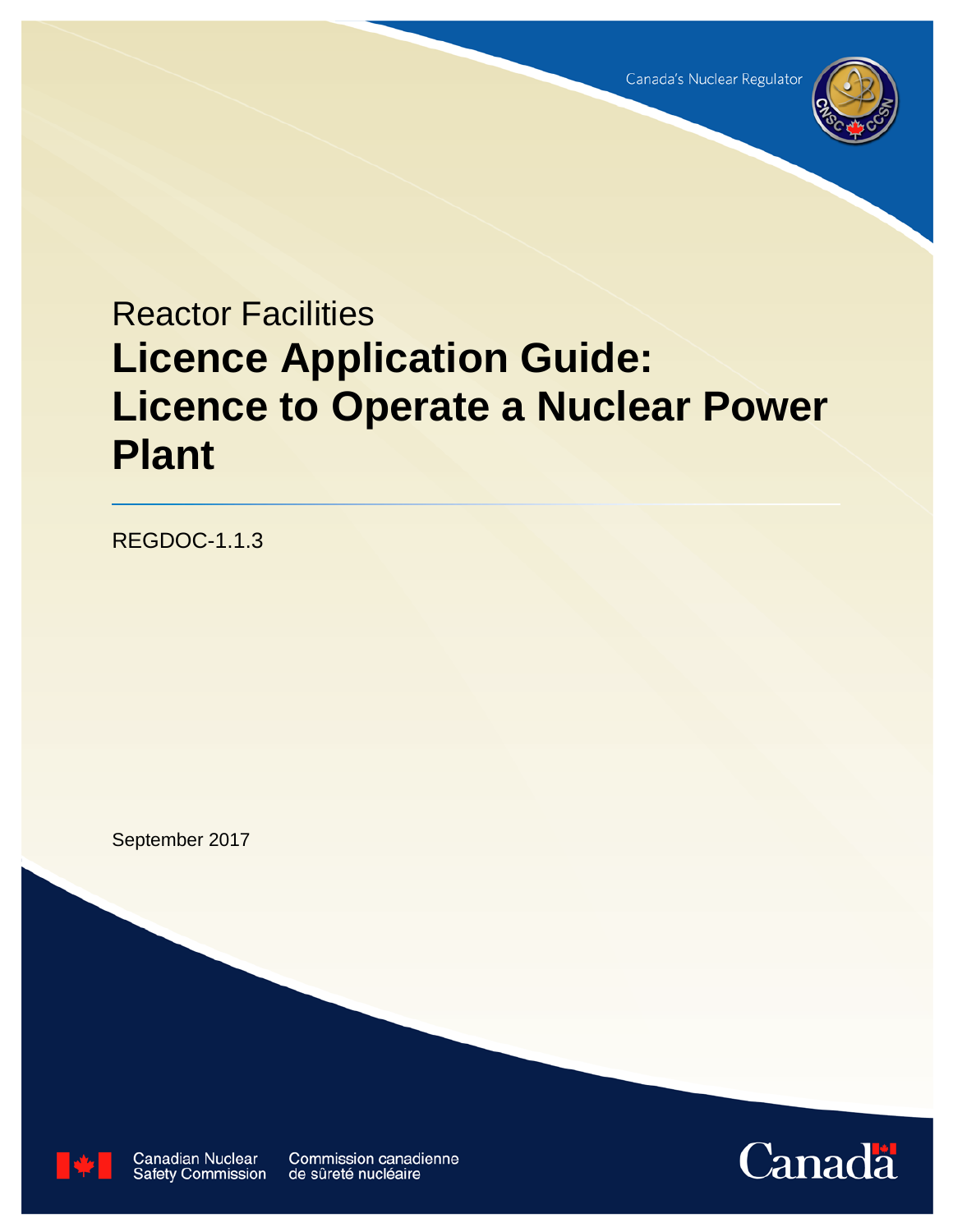# **Licence Application Guide: Licence to Operate a Nuclear Power Plant**

Regulatory Document REGDOC-1.1.3

© Canadian Nuclear Safety Commission (CNSC) 2017 PWGSC catalogue number CC172-178/2017E-PDF ISBN 978-0-660-09440-3

Extracts from this document may be reproduced for individual use without permission provided the source is fully acknowledged. However, reproduction in whole or in part for purposes of resale or redistribution requires prior written permission from the Canadian Nuclear Safety Commission.

*Également publié en français sous le titre : Guide de présentation d'une demande de permis : Permis d'exploitation d'une centrale nucléaire*

# **Document availability**

This document can be viewed on the CNSC website at **nuclearsafety**.gc.ca or to request a copy of the document in English or French, please contact:

Canadian Nuclear Safety Commission 280 Slater Street P.O. Box 1046, Station B Ottawa, Ontario K1P 5S9 CANADA

Tel.: 613-995-5894 or 1-800-668-5284 (in Canada only) Facsimile: 613-995-5086 Email: [cnsc.information.ccsn@canada.ca](mailto:cnsc.information.ccsn@canada.ca) Website: [nuclearsafety.gc.ca](http://www.nuclearsafety.gc.ca/) Facebook: [facebook.com/CanadianNuclearSafetyCommission](http://www.facebook.com/CanadianNuclearSafetyCommission) YouTube: [youtube.com/cnscccsn](http://www.youtube.com/cnscccsn) Twitter: [@CNSC\\_CCSN](https://twitter.com/CNSC_CCSN)

# **Publishing history**

September 2017 Version 1.0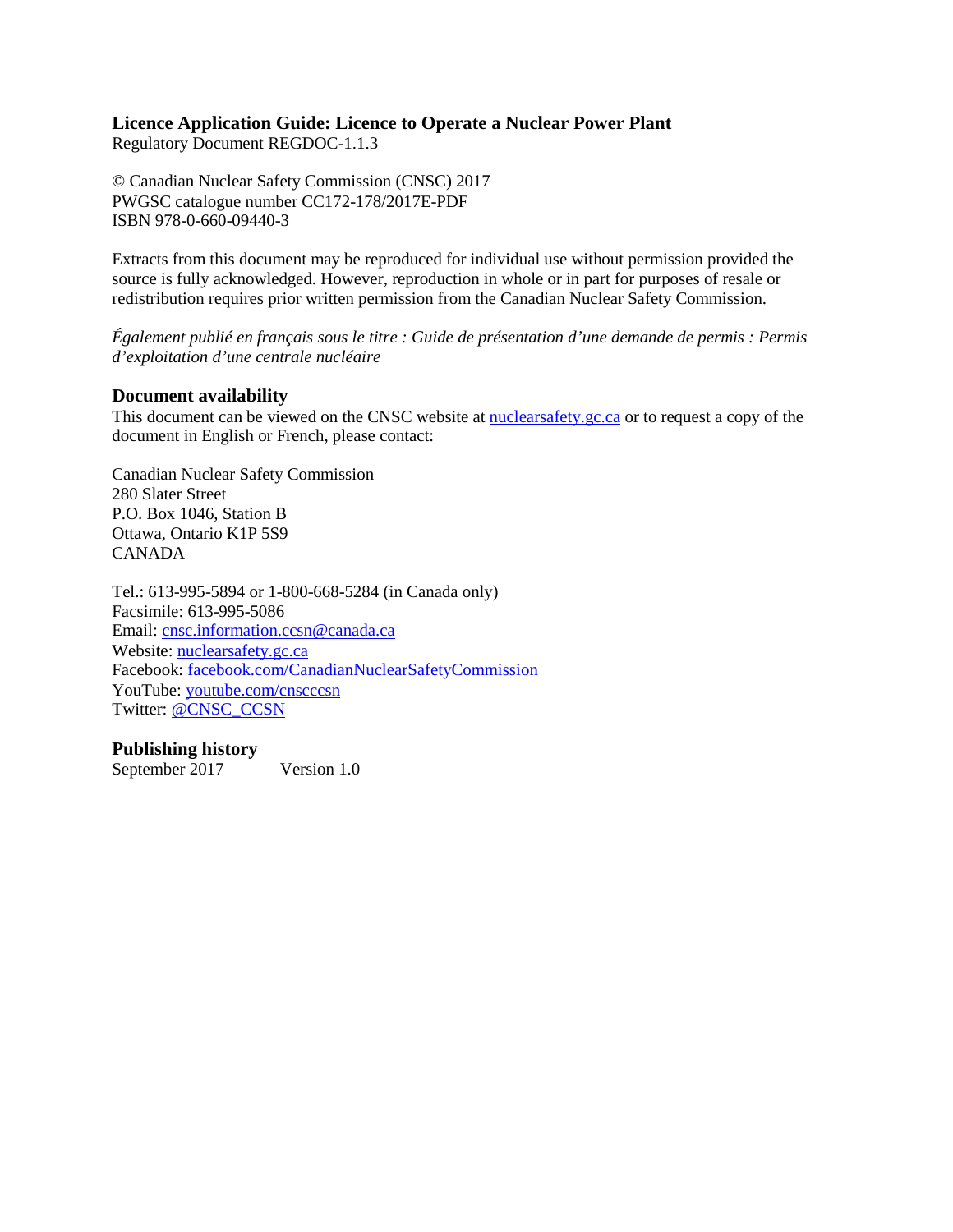# **Preface**

This regulatory document is part of the Canadian Nuclear Safety Commission (CNSC)'s reactor facilities series of regulatory documents, which also covers licence application guides for nuclear power plant (NPP) licences for other lifecycle stages. The full list of regulatory document series is included at the end of this document and can also be found on the CNSC's website.

Regulatory document REGDOC-1.1.3, *Licence Application Guide: Licence to Operate a Nuclear Power Plant* sets out requirements and guidance on submitting a formal application to the CNSC to obtain a licence to operate an NPP in Canada, and identifies the information that should be included in the application.

This document will be used to assess licence applications for proposed new NPPs and for licence renewals for existing NPPs. Once the Commission has granted a licence, the safety and control measures described in the licence application and the documents needed to support the application will form part of the licensing basis.

Guidance contained in this document exists to inform the applicant, to elaborate further on requirements or to provide direction to licensees and applicants on how to meet requirements. It also provides more information about how CNSC staff evaluate the information during their review of licence applications.

Licensees are expected to review and consider guidance; should they choose not to follow it, they should explain how their chosen alternate approach meets regulatory requirements. An applicant or licensee may put forward a case to demonstrate that the intent of a specification is addressed by other means and demonstrated by supporting information.

A graded approach, commensurate with risk, may be defined and used when applying the requirements and guidance contained in this regulatory document. The use of a graded approach is not a relaxation of requirements. With a graded approach, the application of requirements is commensurate with the risks and particular characteristics of the facility or activity.

**Important note:** Where referenced in a licence either directly or indirectly (such as through licenseereferenced documents), this document is part of the licensing basis for a regulated facility or activity.

The licensing basis sets the boundary conditions for acceptable performance at a regulated facility or activity, and establishes the basis for the CNSC's compliance program for that regulated facility or activity.

Where this document is part of the licensing basis, the word "shall" is used to express a requirement to be satisfied by the licensee or licence applicant. "Should" is used to express guidance or that which is advised. "May" is used to express an option or that which is advised or permissible within the limits of this regulatory document. "Can" is used to express possibility or capability.

Nothing contained in this document is to be construed as relieving any licensee from any other pertinent requirements. It is the licensee's responsibility to identify and comply with all applicable regulations and licence conditions.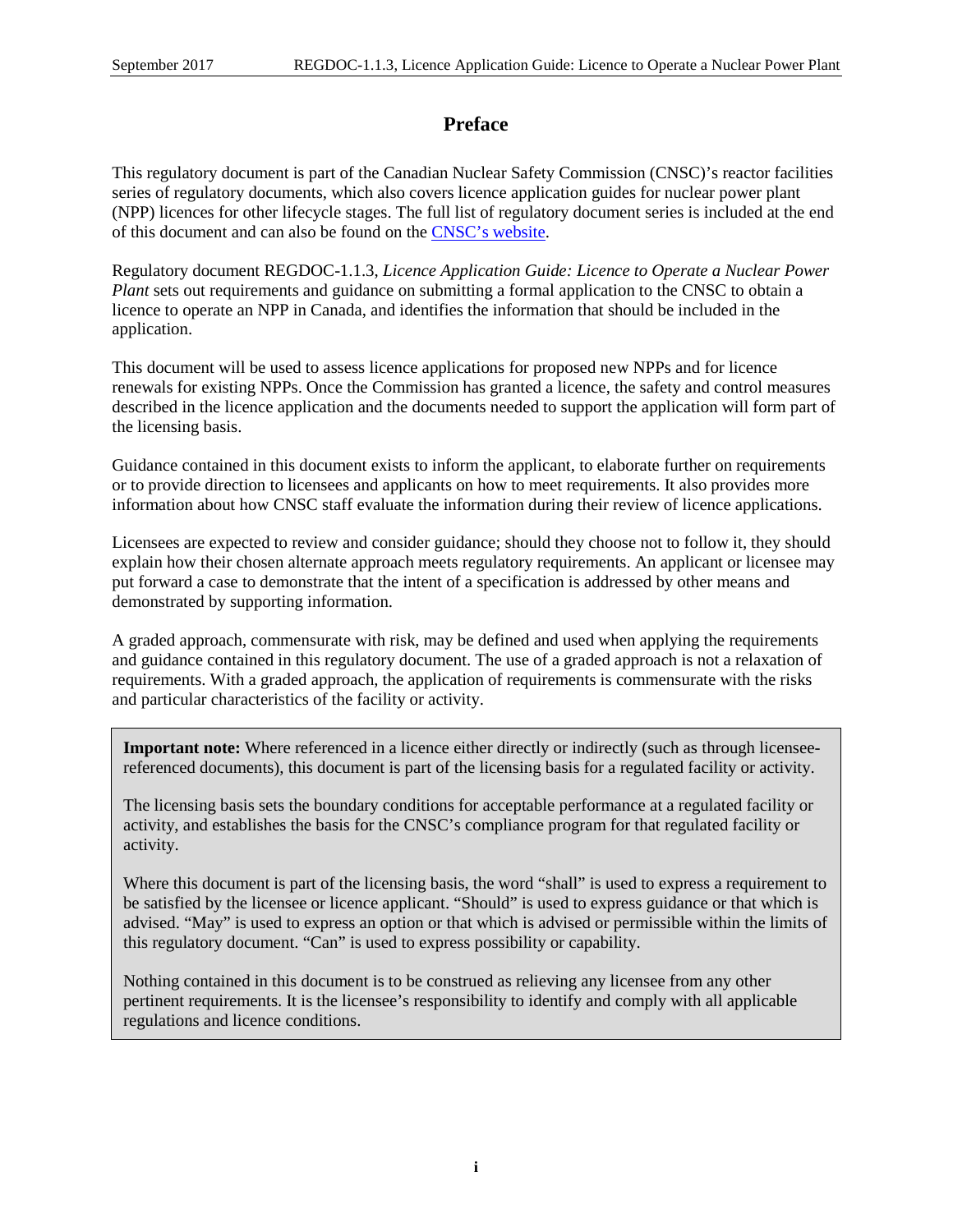By following the information in this regulatory document, applicants will submit the appropriate information to demonstrate that they are qualified and will make adequate and reasonable provisions to undertake the activity to be licensed.

The information in this document is consistent with modern national and international practices addressing issues and elements that control and enhance nuclear safety. In particular, they establish a modern, risk-informed approach to the licensing of nuclear power plants.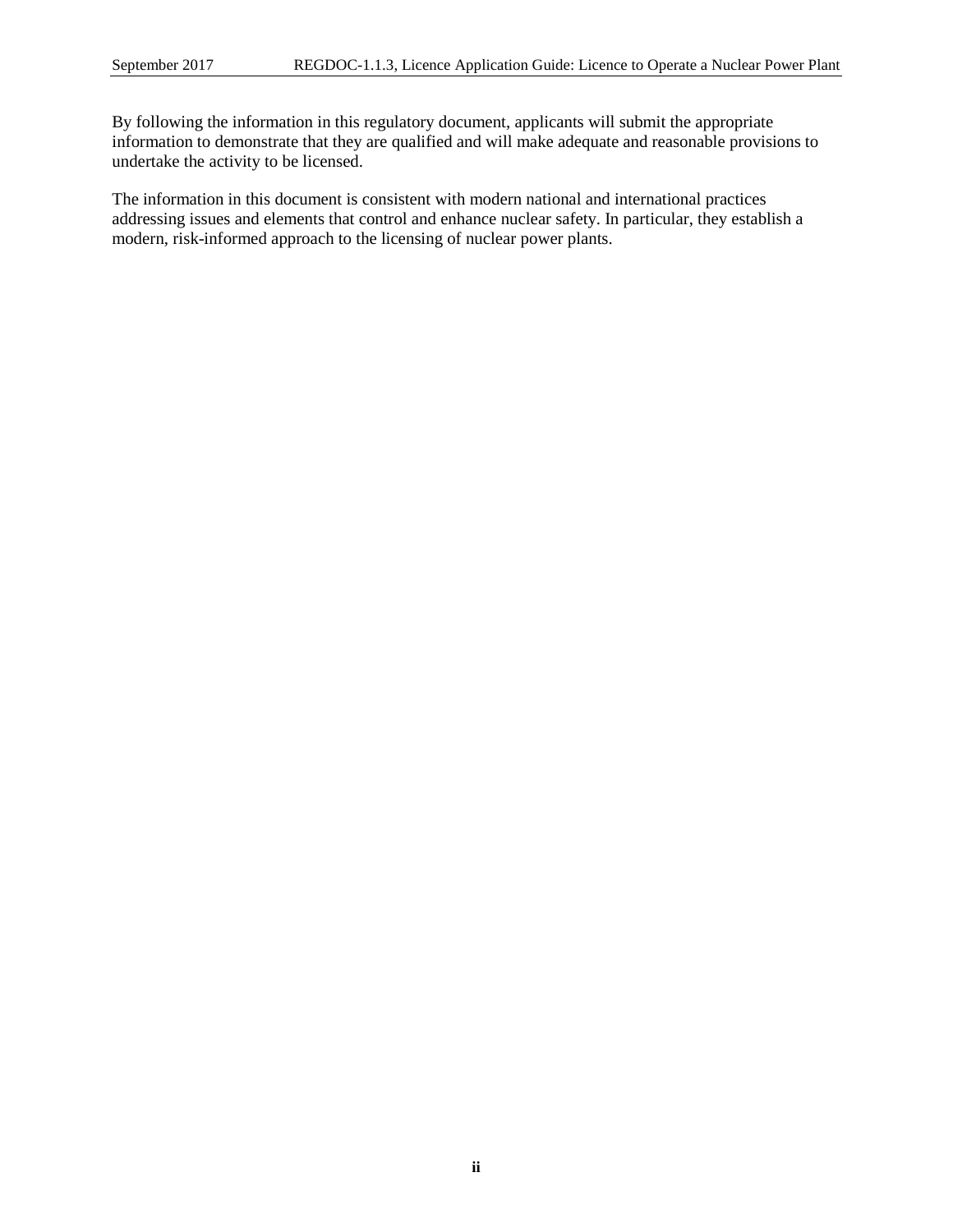# **Table of Contents**

| 1. |     |       |                                                                                  |  |
|----|-----|-------|----------------------------------------------------------------------------------|--|
|    | 1.1 |       |                                                                                  |  |
|    | 1.2 |       |                                                                                  |  |
|    | 1.3 |       |                                                                                  |  |
|    | 1.4 |       |                                                                                  |  |
| 2. |     |       |                                                                                  |  |
|    | 2.1 |       |                                                                                  |  |
|    | 2.2 |       |                                                                                  |  |
|    | 2.3 |       |                                                                                  |  |
|    | 2.4 |       |                                                                                  |  |
|    | 2.5 |       |                                                                                  |  |
| 3. |     |       |                                                                                  |  |
|    | 3.1 |       |                                                                                  |  |
|    |     | 3.1.1 |                                                                                  |  |
|    |     | 3.1.2 |                                                                                  |  |
|    |     | 3.1.3 |                                                                                  |  |
|    |     | 3.1.4 | All persons who have authority to interact for the applicant with the CNSC 8     |  |
|    |     | 3.1.5 |                                                                                  |  |
|    |     | 3.1.6 | Evidence that the applicant is the owner of the site or has authority from the   |  |
|    |     |       |                                                                                  |  |
|    |     | 3.1.7 | Identification of persons responsible for management and control of the licensed |  |
|    |     |       |                                                                                  |  |
|    |     | 3.1.8 |                                                                                  |  |
|    |     | 3.1.9 |                                                                                  |  |
|    | 3.2 |       |                                                                                  |  |
|    |     | 3.2.1 |                                                                                  |  |
|    |     | 3.2.2 |                                                                                  |  |
|    |     | 3.2.3 |                                                                                  |  |
|    |     | 3.2.4 |                                                                                  |  |
|    |     | 3.2.5 |                                                                                  |  |
|    |     |       |                                                                                  |  |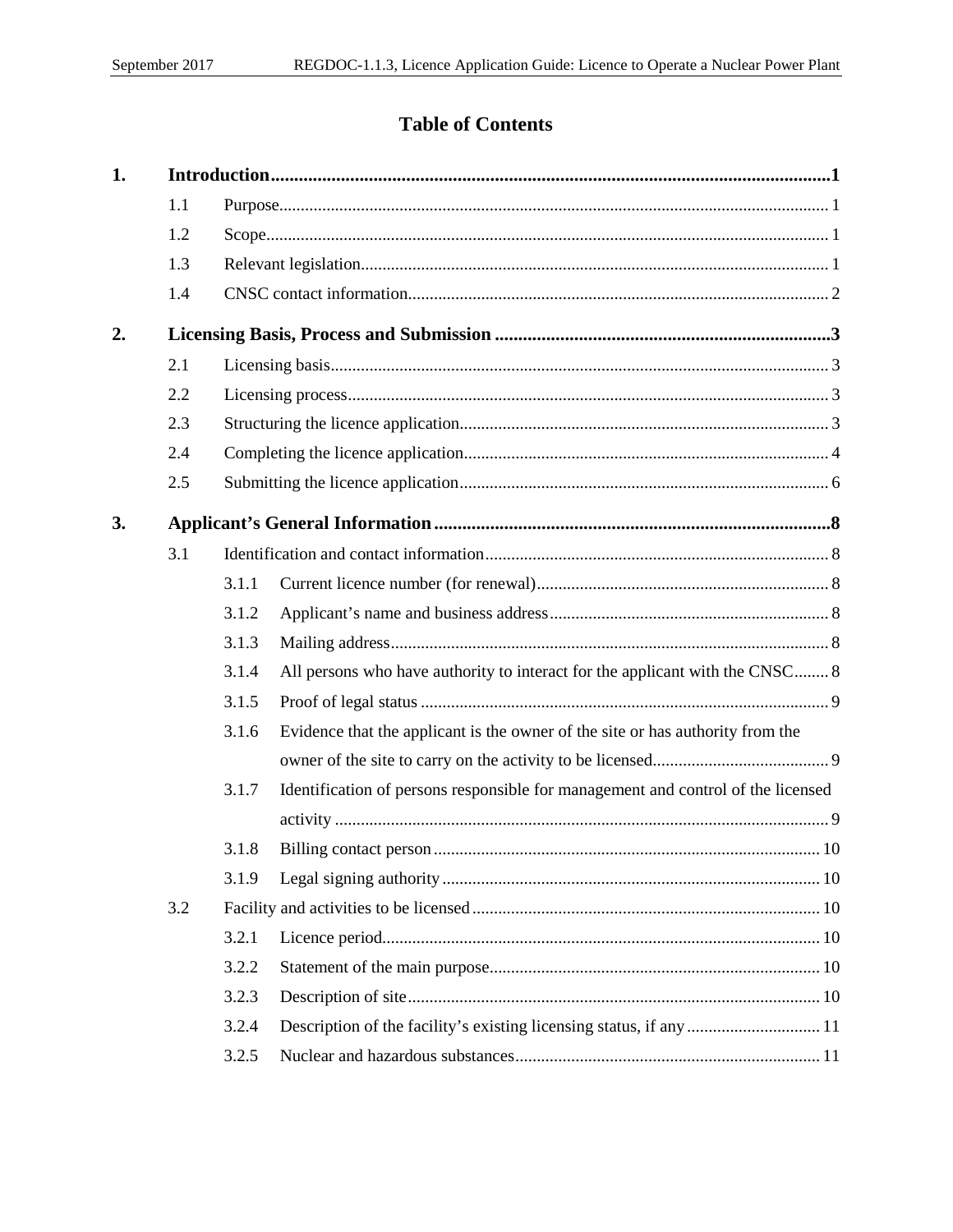|    | 3.3 |       |                                                                               |  |
|----|-----|-------|-------------------------------------------------------------------------------|--|
|    |     | 3.3.1 |                                                                               |  |
|    |     | 3.3.2 | Similar facilities (for a licence application for a new facility)  11         |  |
|    |     | 3.3.3 |                                                                               |  |
| 4. |     |       | Safety Policies, Programs, Processes, Procedures and Other Safety and Control |  |
|    |     |       |                                                                               |  |
|    | 4.1 |       |                                                                               |  |
|    |     | 4.1.1 |                                                                               |  |
|    |     | 4.1.2 |                                                                               |  |
|    |     | 4.1.3 |                                                                               |  |
|    |     | 4.1.4 | Performance assessment, improvement and management review 15                  |  |
|    |     | 4.1.5 |                                                                               |  |
|    |     | 4.1.6 |                                                                               |  |
|    |     | 4.1.7 |                                                                               |  |
|    |     | 4.1.8 |                                                                               |  |
|    |     | 4.1.9 |                                                                               |  |
|    | 4.2 |       |                                                                               |  |
|    |     | 4.2.1 |                                                                               |  |
|    |     | 4.2.2 |                                                                               |  |
|    |     | 4.2.3 |                                                                               |  |
|    |     | 4.2.4 |                                                                               |  |
|    |     | 4.2.5 |                                                                               |  |
|    |     | 4.2.6 |                                                                               |  |
|    |     | 4.2.7 |                                                                               |  |
|    | 4.3 |       |                                                                               |  |
|    |     | 4.3.1 |                                                                               |  |
|    |     | 4.3.2 |                                                                               |  |
|    |     | 4.3.3 |                                                                               |  |
|    |     | 4.3.4 |                                                                               |  |
|    |     | 4.3.5 |                                                                               |  |
|    | 4.4 |       |                                                                               |  |
|    |     | 4.4.1 |                                                                               |  |
|    |     | 4.4.2 |                                                                               |  |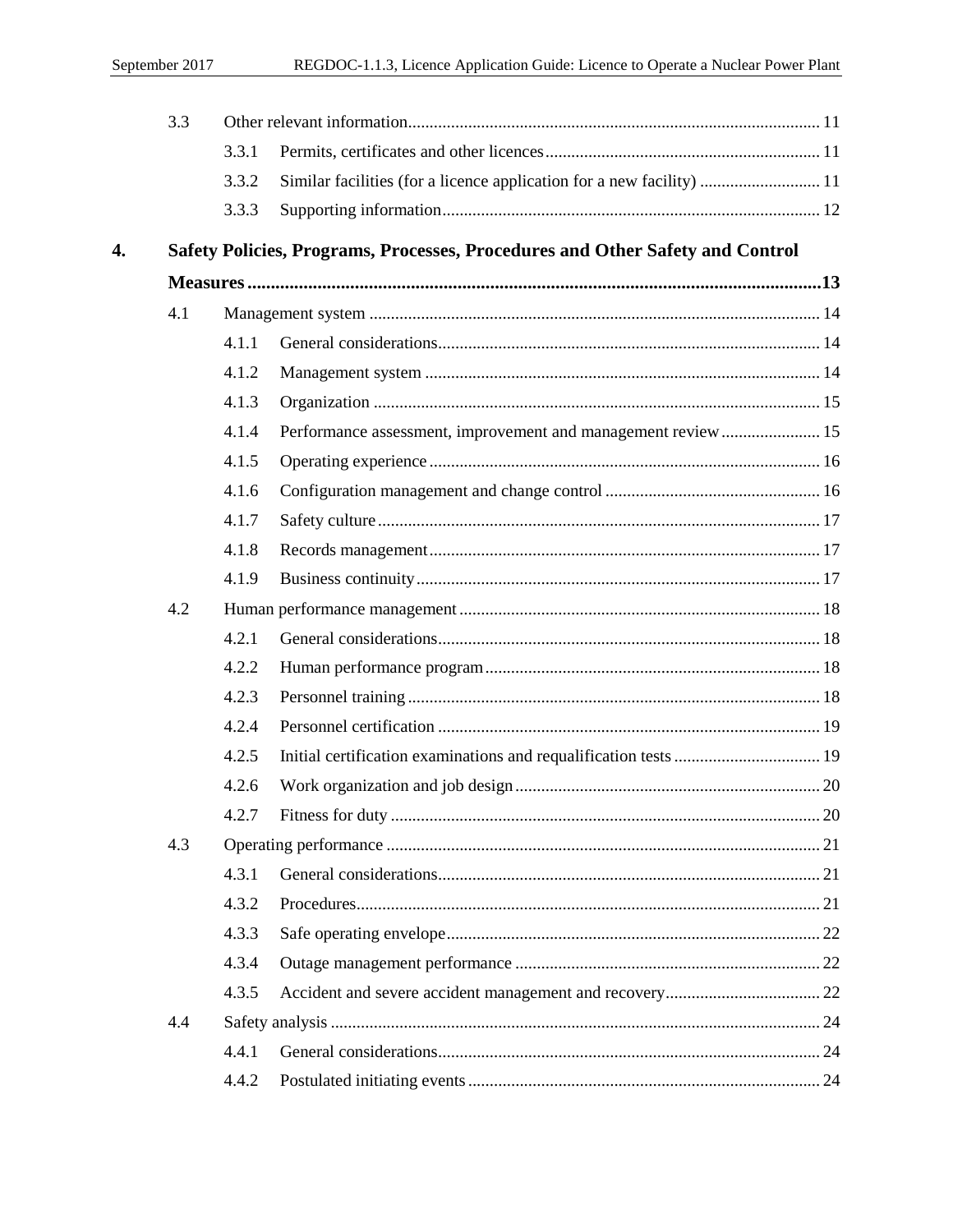|     | 4.4.3  |  |
|-----|--------|--|
|     | 4.4.4  |  |
|     | 4.4.5  |  |
|     | 4.4.6  |  |
|     | 4.4.7  |  |
|     | 4.4.8  |  |
| 4.5 |        |  |
|     | 4.5.1  |  |
|     | 4.5.2  |  |
|     | 4.5.3  |  |
|     | 4.5.4  |  |
|     | 4.5.5  |  |
|     | 4.5.6  |  |
|     | 4.5.7  |  |
|     | 4.5.8  |  |
|     | 4.5.9  |  |
|     |        |  |
|     | 4.5.11 |  |
|     |        |  |
|     |        |  |
|     |        |  |
|     |        |  |
|     |        |  |
|     |        |  |
| 4.6 |        |  |
|     | 4.6.1  |  |
|     | 4.6.2  |  |
|     | 4.6.3  |  |
|     | 4.6.4  |  |
|     | 4.6.5  |  |
|     | 4.6.6  |  |
| 4.7 |        |  |
|     | 4.7.1  |  |
|     | 4.7.2  |  |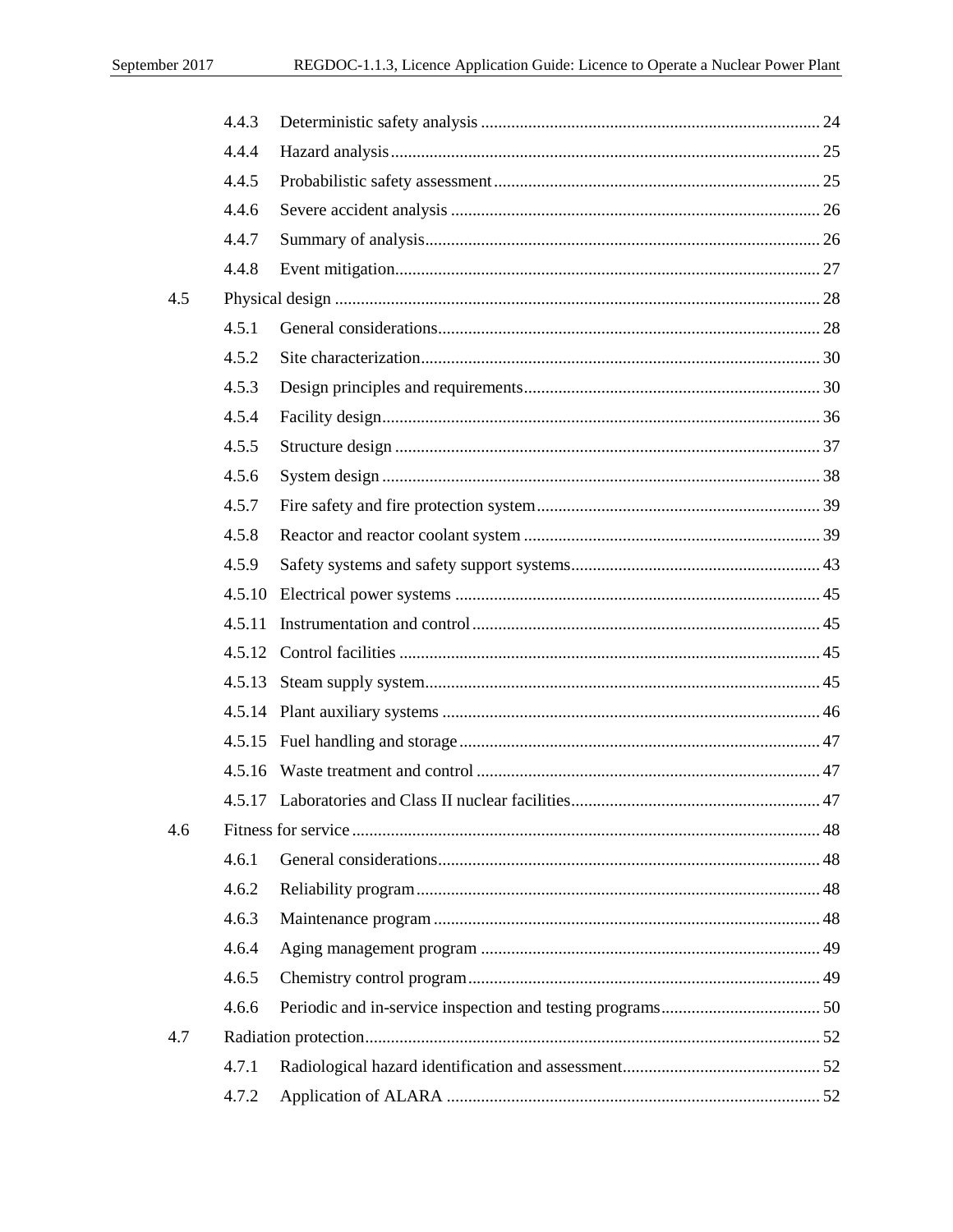|      | 4.7.3 |  |
|------|-------|--|
|      | 4.7.4 |  |
| 4.8  |       |  |
|      | 4.8.1 |  |
| 4.9  |       |  |
|      | 4.9.1 |  |
|      | 4.9.2 |  |
|      | 4.9.3 |  |
|      | 4.9.4 |  |
|      | 4.9.5 |  |
| 4.10 |       |  |
|      |       |  |
|      |       |  |
|      |       |  |
|      |       |  |
| 4.11 |       |  |
|      |       |  |
|      |       |  |
|      |       |  |
|      |       |  |
|      |       |  |
| 4.12 |       |  |
|      |       |  |
|      |       |  |
|      |       |  |
|      |       |  |
|      |       |  |
|      |       |  |
| 4.13 |       |  |
|      |       |  |
|      |       |  |
|      |       |  |
|      |       |  |
|      |       |  |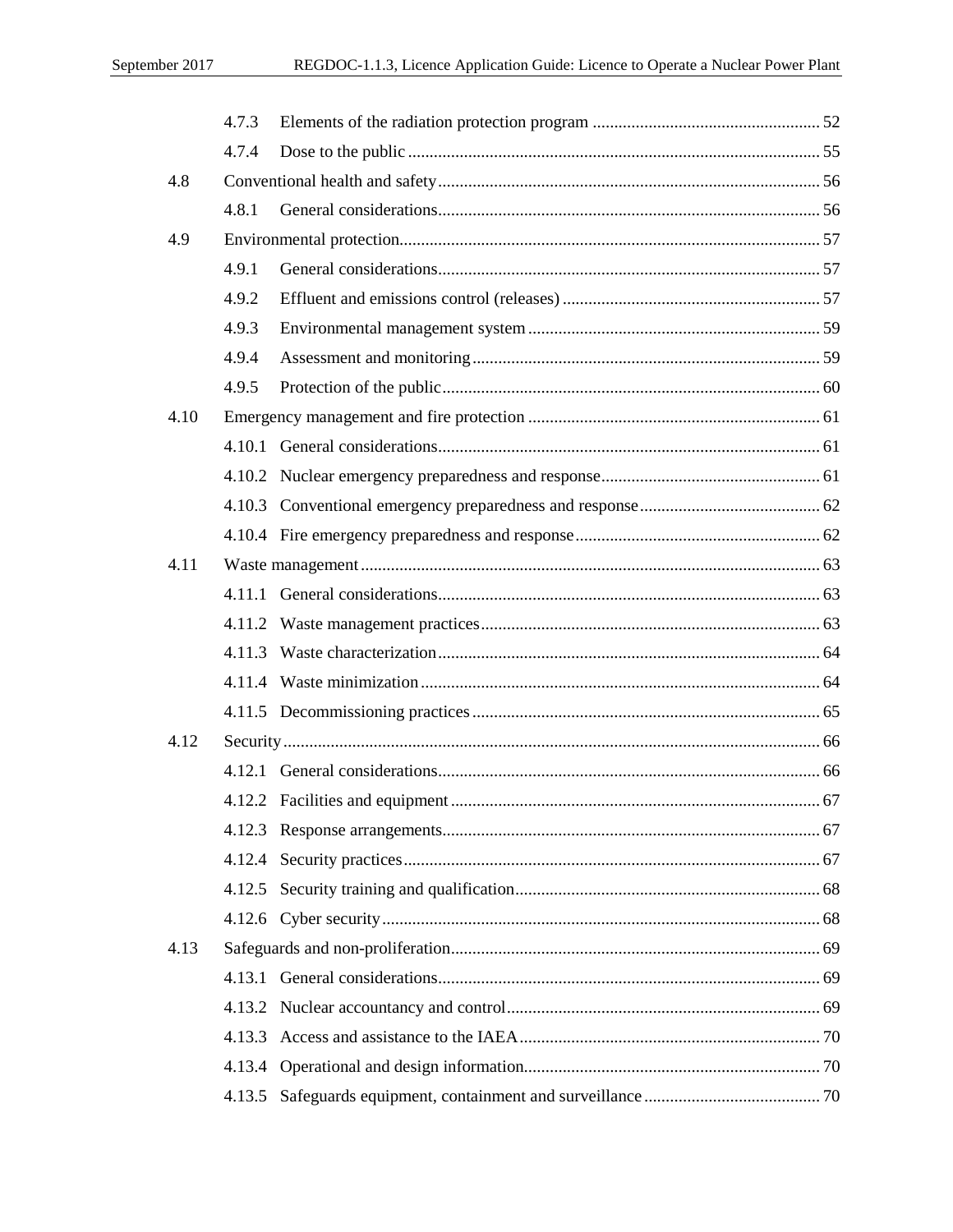|    | 4.14 |                                                                                         |
|----|------|-----------------------------------------------------------------------------------------|
|    |      |                                                                                         |
|    |      |                                                                                         |
|    |      |                                                                                         |
| 5. |      |                                                                                         |
|    | 5.1  |                                                                                         |
|    | 5.2  |                                                                                         |
|    | 5.3  |                                                                                         |
|    | 5.4  |                                                                                         |
|    |      | 5.4.1                                                                                   |
|    |      | 5.4.2                                                                                   |
|    |      |                                                                                         |
|    |      |                                                                                         |
|    |      |                                                                                         |
|    | C.1  | Regulatory documents and standards to be applied as requirements for all applicants 84  |
|    | C.2  | Regulatory documents and standards to be applied as requirements for new facilities and |
|    |      |                                                                                         |
|    | C.3  |                                                                                         |
|    |      | Appendix D: Sample Format for Listing the Supporting Documentation90                    |
|    | D.1  |                                                                                         |
|    |      |                                                                                         |
|    |      |                                                                                         |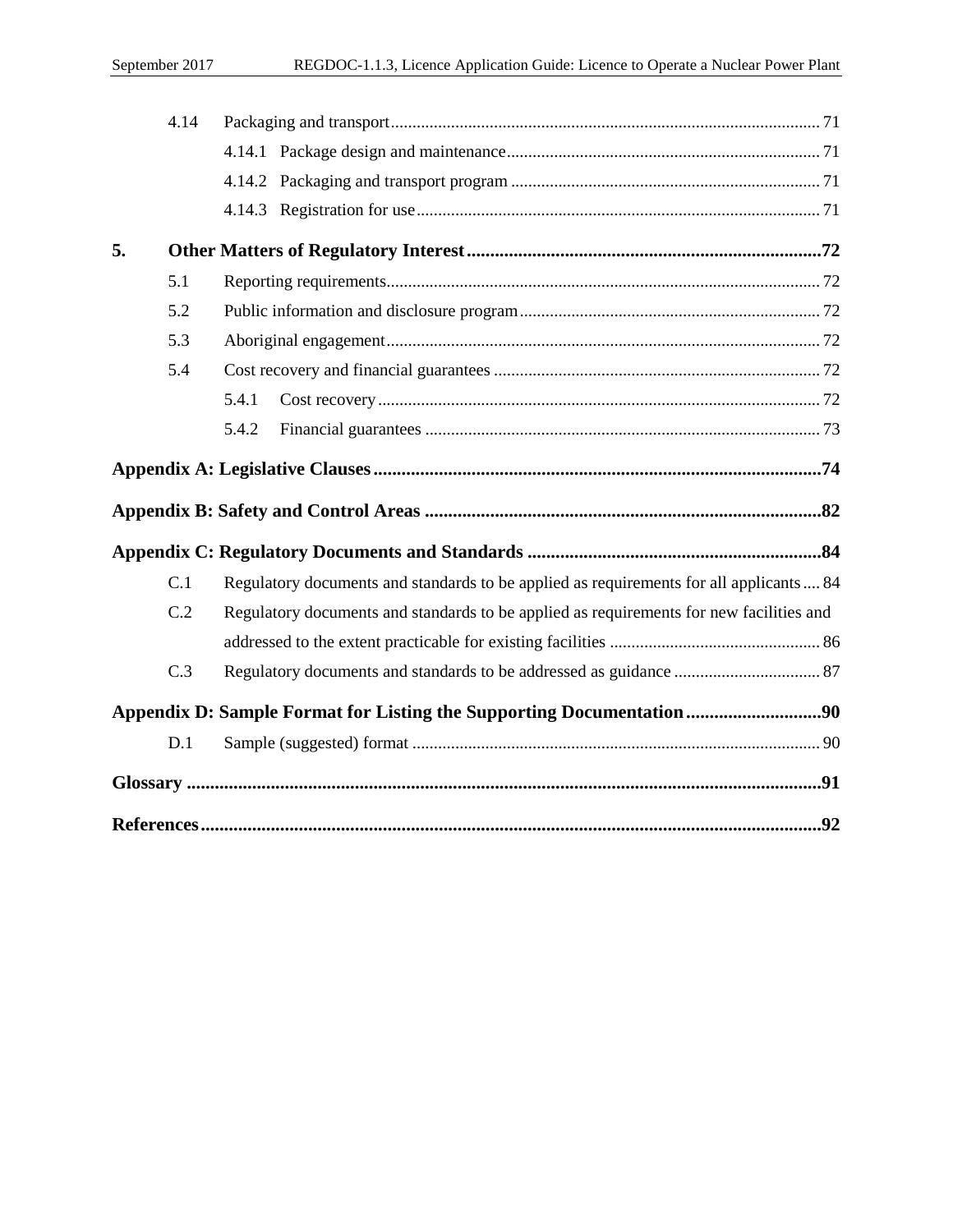# **Licence Application Guide: Licence to Operate a Nuclear Power Plant**

# <span id="page-9-1"></span><span id="page-9-0"></span>**1. Introduction**

# **1.1 Purpose**

This licence application guide identifies the information to be provided in support of an application for a licence to operate a nuclear power plant (NPP). It sets out requirements and guidance on submitting a formal application to the Canadian Nuclear Safety Commission (CNSC) to obtain a licence.

By following the information in this regulatory document, applicants will submit the appropriate information to demonstrate that they are qualified and will make adequate provisions to undertake the activity to be licensed.

# <span id="page-9-2"></span>**1.2 Scope**

This document will be used:

- by applicants to prepare a licence application for a licence to operate a proposed new NPP or for the renewal of a licence to operate an existing facility
- by CNSC staff to assess the licence application

**Note 1:** This document is not intended for applications for a licence amendment or revocation of an operating licence.

**Note 2:** The applicant must possess a licence to operate a nuclear facility before operation commences. For a new nuclear facility, operation commences when fuel is loaded (i.e., no fuel may be loaded before the licence to operate has been granted by the CNSC).

#### <span id="page-9-3"></span>**1.3 Relevant legislation**

The following provisions of the *Nuclear Safety and Control Act* (NSCA, the Act) and the regulations made under it are relevant to this document:

• subsection 24(4) of the NSCA states that "No licence shall be issued, renewed, amended or replaced – and no authorization to transfer one given – unless, in the opinion of the Commission, the applicant or, in the case of an application for an authorization to transfer the licence, the transferee

(a) is qualified to carry on the activity that the licence will authorize the licensee to carry on; and

(b) will, in carrying on that activity, make adequate provision for the protection of the environment, the health and safety of persons and the maintenance of national security and measures required to implement international obligations to which Canada has agreed."

• paragraphs (a) and (e) of section 26 of the NSCA state that "Subject to the regulations, no person shall, except in accordance with a licence, (a) possess, transfer, import, export, use or abandon a nuclear substance, prescribed equipment or prescribed information […]

(e) prepare a site for, construct, operate, modify, decommission or abandon a nuclear facility"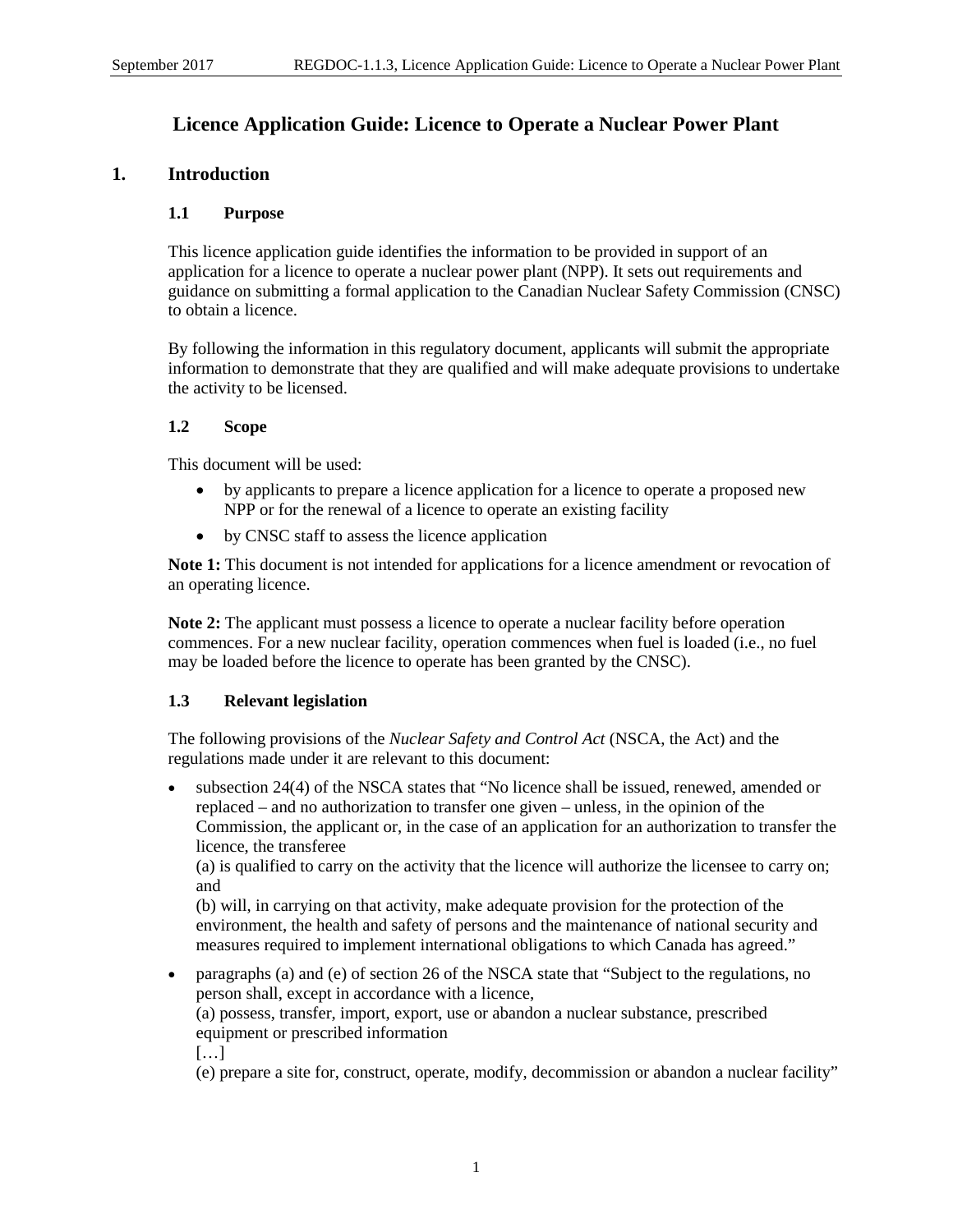• subsection 3(1.1) of the *General Nuclear Safety and Control Regulations* (GNSCR) states that "the Commission or a designated officer authorized under paragraph 37(2)(c) of the Act, may require any other information that is necessary to enable the Commission or the designated officer to determine whether the applicant (a) is qualified to carry on the activity to be licensed; or (b) will, in carrying on that activity, make adequate provision for the protection of the environment, the health and safety of persons and the maintenance of national security and measures required to implement international obligations to which Canada has agreed."

Other relevant sections of the regulations made under the NSCA are included in the content of this document. Appendix A maps a list of relevant clauses from the NSCA and the regulations made under the NSCA to the related sections of this licence application guide.

The applicant must also comply with all applicable laws and regulations at all jurisdictional levels, provided they do not conflict with the NSCA and the regulations made under the NSCA.

**Note:** This regulatory document includes select requirements that are based on the NSCA and the regulations made under the NSCA. Other requirements are related to documents that must be addressed so that they are incorporated into the licensing basis, and that existing practice for licence renewals is codified.

# <span id="page-10-0"></span>**1.4 CNSC contact information**

A single point of contact from the CNSC is assigned to work with every licensee or applicant. This point of contact can provide the licensee or applicant with additional information or explanation of the information contained within this document.

The applicant should contact the CNSC early in the licence application process, and request the name and contact information of the single point of contact assigned to the licence application.

To contact the CNSC, refer to the [CNSC's website.](http://www.nuclearsafety.gc.ca/eng/contact-us/)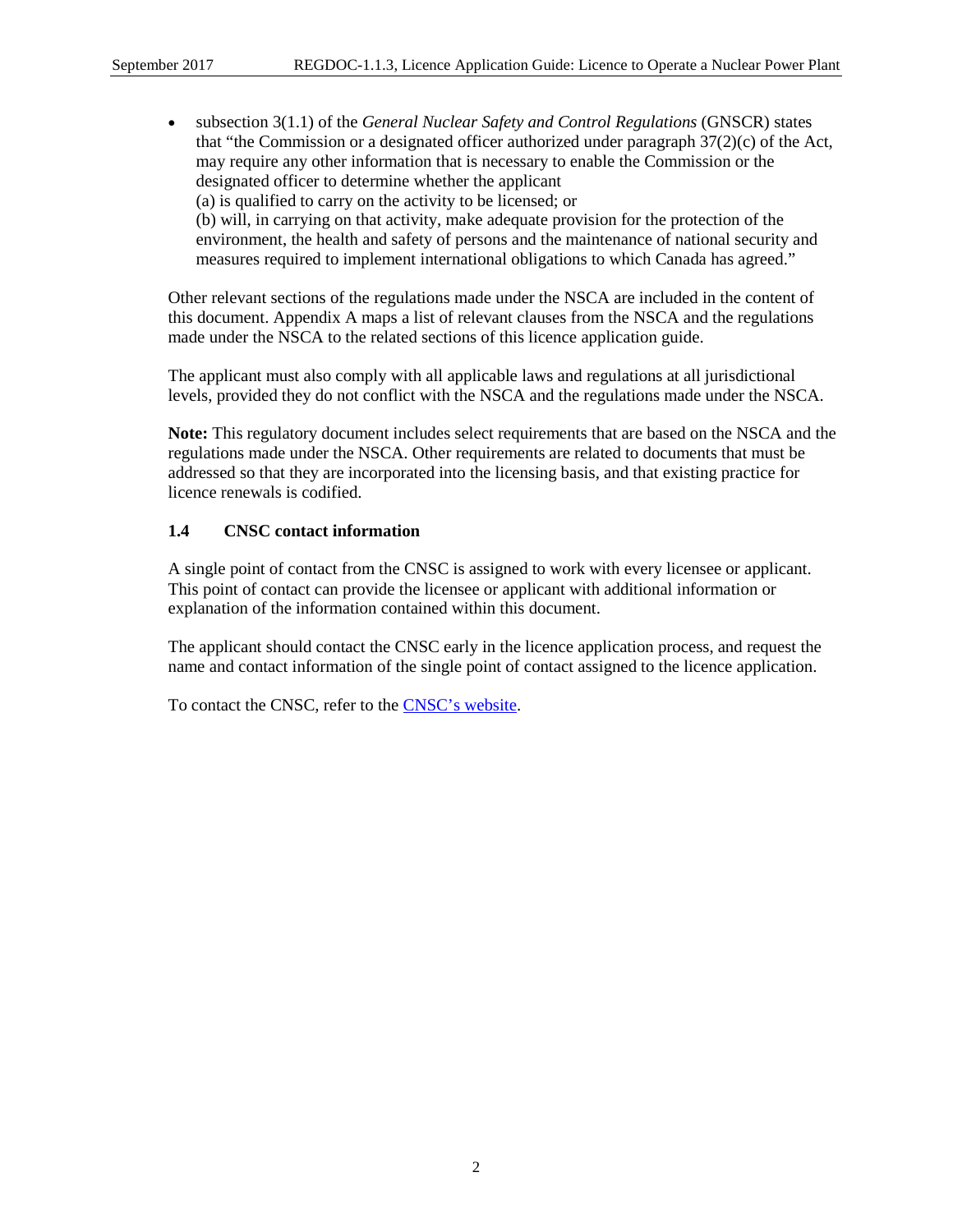# <span id="page-11-0"></span>**2. Licensing Basis, Process and Submission**

This section provides information on the licensing basis and process, including completing and submitting the licence application.

# <span id="page-11-1"></span>**2.1 Licensing basis**

The licensing basis sets the boundary conditions for acceptable performance at a nuclear facility. It establishes the basis for the CNSC's compliance program, which is designed to ensure that the licensee continues to meet requirements and conduct the licensed activity within the licensing basis. The concept of the licensing basis is explained in the CNSC's information document *Licensing Basis Objective and Definition* [1].

The applicant shall notify CNSC staff of any conflicts between elements of the licensing basis for the proposed licence (for example, conflicts between provincial and federal legislation).

CNSC staff will review the application and the supporting documentation, and assess whether the information is acceptable. When the Commission grants a licence, the information describing the safety and control measures will form part of the licensing basis.

# <span id="page-11-2"></span>**2.2 Licensing process**

REGDOC-3.5.1, *Licensing Process for Class I Nuclear Facilities and Uranium Mines and Mills* [2], clarifies the licensing process in the context of the NSCA.

In addition to the information provided in this licence application guide (REGDOC-1.1.3), the CNSC may request additional information by sending supplemental, facility-specific guidance to the applicant prior to the beginning of the licensing process.

The licensing process is initiated when the applicant submits a licence application. When necessary for increased clarity, the CNSC may request additional information, even if the application generally conforms to the guidelines provided in this document. Applicants should ensure they have included sufficiently detailed information to allow the licensing process to proceed efficiently; early engagement with CNSC staff is encouraged.

**Note:** The information provided in this document does not prevent applicants from proposing alternatives. However, any proposed alternative should appropriately reflect the complexities and hazards of the proposed activities, and should be demonstrated by supporting information.

#### <span id="page-11-3"></span>**2.3 Structuring the licence application**

The application may be completed in either of Canada's official languages (English or French).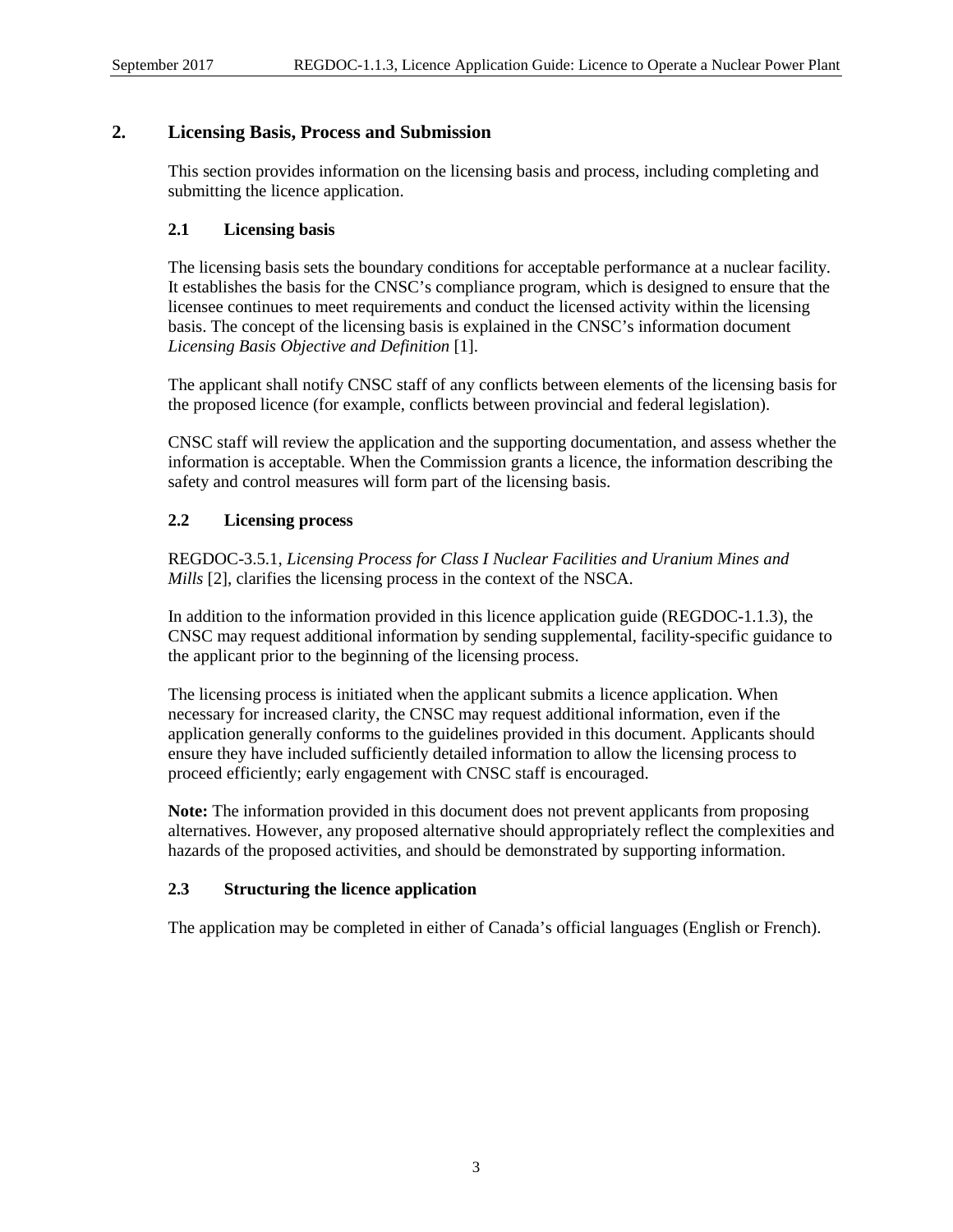This licence application guide describes the expected safety and control measures, organized by the CNSC's safety and control area (SCA) framework. The CNSC uses (SCAs as the technical topics to assess, review, verify and report on regulatory requirements and performance across all regulated facilities and activities, as follows (see appendix B):

- management system
- human performance management
- operating performance
- safety analysis
- physical design
- fitness for service
- radiation protection
- conventional health and safety
- environmental protection
- emergency management and fire protection
- waste management
- security
- safeguards and non-proliferation
- packaging and transport

Each of the 14 SCAs is further divided into specific areas that cover all of the topics addressed in a complete assessment and review.

The applicant may choose to organize the information in any structure. However, the applicant is encouraged to organize the licence application according to the CNSC's SCA framework so as to facilitate the CNSC's review. If the application does not follow the order and organization of SCAs as shown above, the applicant should map the application to the CNSC's SCA framework.

#### <span id="page-12-0"></span>**2.4 Completing the licence application**

The applicant is responsible for ensuring that the licence application contains sufficient information to meet regulatory requirements and to demonstrate that the applicant is qualified to carry on the licensed activity and will make adequate provisions to protect the health, safety and security of persons and the environment. If some information requested in various sections is redundant, the applicant may provide cross-references to detailed information in other sections as appropriate.

The application should cite CNSC regulatory documents, and other codes and standards that will govern program objectives that demonstrate the applicant's ability to meet the safety and control measures. Appendix C provides three lists of documents:

- all applicants shall apply as requirements the documents listed in table C.1
- new applicants shall apply as requirements the documents listed in table C.2; for licence renewals at existing NPPs, applicants shall address them to the extent practicable
- all applicants should address as guidance the documents listed in table C.3

Early in the licensing process, the CNSC will provide the applicant with the appropriate version (publication date and revision number) of each document to be cited through supplemental guidance. The supplemental guidance may also indicate documents additional to the ones listed in appendix C that the applicant should consider and address in the application.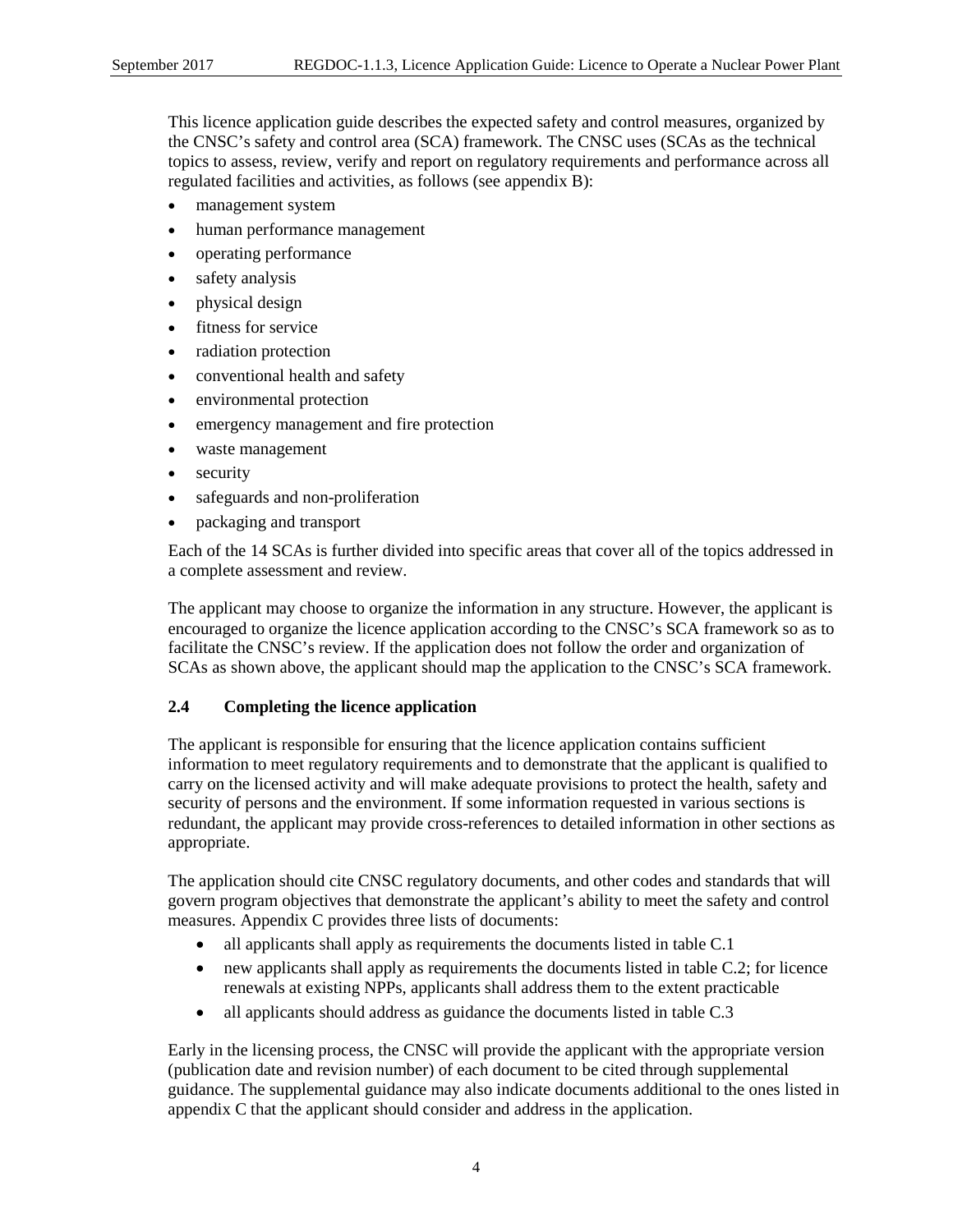The applicant may provide references to any documents that were previously provided in applications for a licence for site preparation or construction. For the renewal of an existing licence, the applicant will have already submitted the majority of the information with previous licence applications. This application should provide a list of the supporting documents and clearly identify which information has already been submitted. The supporting documents describe the safety policies, programs, processes, procedures, and other safety and control measures. Appendix D provides a sample format for applicants to map their supporting documents to the SCA framework, as well as to indicate if the document has already been submitted to the CNSC (for example, as part of a previous licence application). **Note:** If the document version in the supporting information has changed, the applicant must provide the CNSC with the new version number and a revised copy of the document.

The application should indicate the relevant sections of each supporting document.

#### **New licence applications**

For new licence applications, the applicant should confirm which editions of the codes and standards have received regulatory acceptance prior to the development of safety policies, programs, processes, procedures and other safety and control measures.

#### **Licence renewals**

For the renewal of an existing licence, the licensee typically conducts a periodic safety review (PSR). A PSR is used to determine the extent to which an existing NPP conforms to applicable regulatory requirements and to modern codes, standards and practices, and to identify any factors that would limit safe long-term operation. In performing a PSR, the licensee is required to conduct comprehensive reviews, addressing all aspects of safety, in order to conduct a global assessment and develop an integrated implementation plan (IIP) that describes safety improvements to be carried out by the licensee during the next licence period. For additional information on conducting a PSR, refer to REGDOC-2.3.3, *Periodic Safety Reviews* [3].

For licence renewals at existing NPPs:

- The applicant should indicate the editions of the codes and standards that form part of the application. The information may be informed by the list of documents that formed the basis of a PSR, but the two lists will not necessarily be identical. The applicant should use these documents in a manner that is consistent with the results of the safety factor reports in the PSR.
- The applicant shall submit improvement plans and significant activities to be carried out during the proposed licence period. These improvements include activities to be carried out during special outages (such as refurbishment outages), programmatic changes and major hardware modifications, replacements or repairs. Where changes are planned for the purposes of meeting new standards or practices (for example, changes related to the implementation of new documents listed in table C.2), the applicant shall identify the standard to be met and provide an implementation plan that includes target dates for compliance. An IIP derived from a PSR provides much of the necessary information.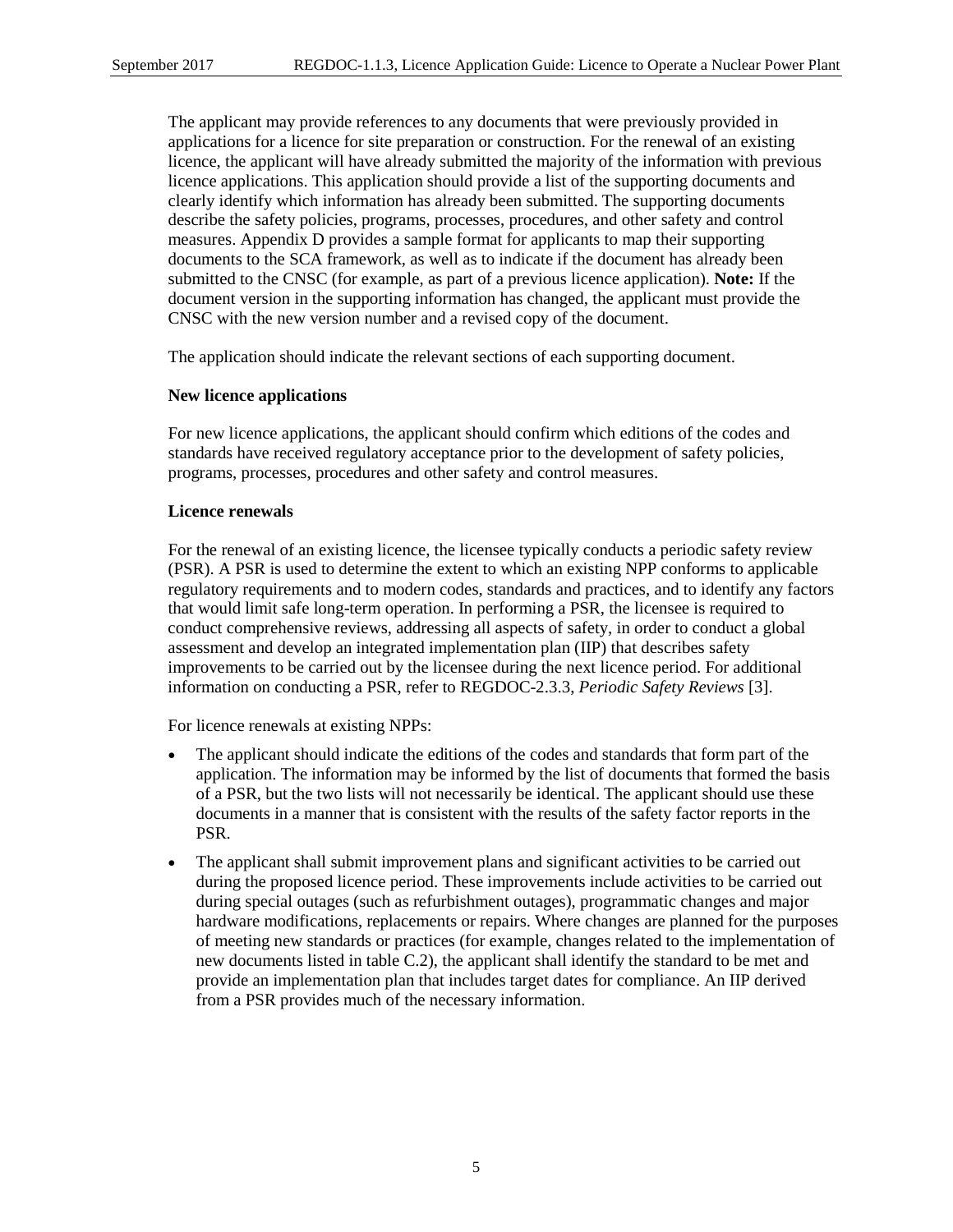- The applicant shall provide a statement of performance assessment that includes significant findings and lessons learned over the previous licence period. This statement should describe, at a minimum:
	- industrial safety performance history
	- past performance under each SCA; for the SCAs covered by the PSR, this information may come from the safety factor report for safety factor 8 (safety performance)
	- significant findings that affect or have previously affected the conduct of licensed activities
	- significant lessons learned from operating experience (OPEX); for the SCAs covered by the PSR, this information may come from the safety factor report for safety factors 8 (safety performance) and 9 (use of experience from other plants and research findings)
	- significant changes to operational states (for example, return to service from refurbishment, changes to output, units entering or leaving prolonged layup)
	- results from major self-assessments; for example, the global assessment from a PSR or any functional area review (such as a management system review or OPEX effectiveness review), including strengths and areas for improvements
	- how the applicant:
		- has addressed any follow-up actions from any environmental assessments (EAs) conducted during the current licensing period
		- will address any ongoing or outstanding follow-up actions
- The applicant should describe any additional planned changes that may affect the applicant's ability to carry on the licensed activities (for example, significant organizational or management changes).

#### <span id="page-14-0"></span>**2.5 Submitting the licence application**

The applicant should ensure that the application is complete, dated and signed by the appropriate authority, and that all supporting documents are clearly identified and cross-referenced. All information submitted is subject to the provisions of the *Access to Information Act* and the *Privacy Act*. It is the responsibility of the applicant to identify and justify any material that is not suitable for disclosure (that is, subject to confidentiality requirements). Submitted information may be presented to the Commission to support the licensing decision. Any such information is also made available to the public on request, subject to confidentiality requirements.

If the licence application is subject to the *Canadian Nuclear Safety Commission Cost Recovery Fees Regulations*, the applicant should ensure that payment is enclosed. For further details, contact the CNSC Cost Recovery Advisory Group at 613-995-5894 or toll-free at 1-888-229-2672.

Applicants are strongly encouraged to submit the documents in electronic format (for example, on secure memory devices).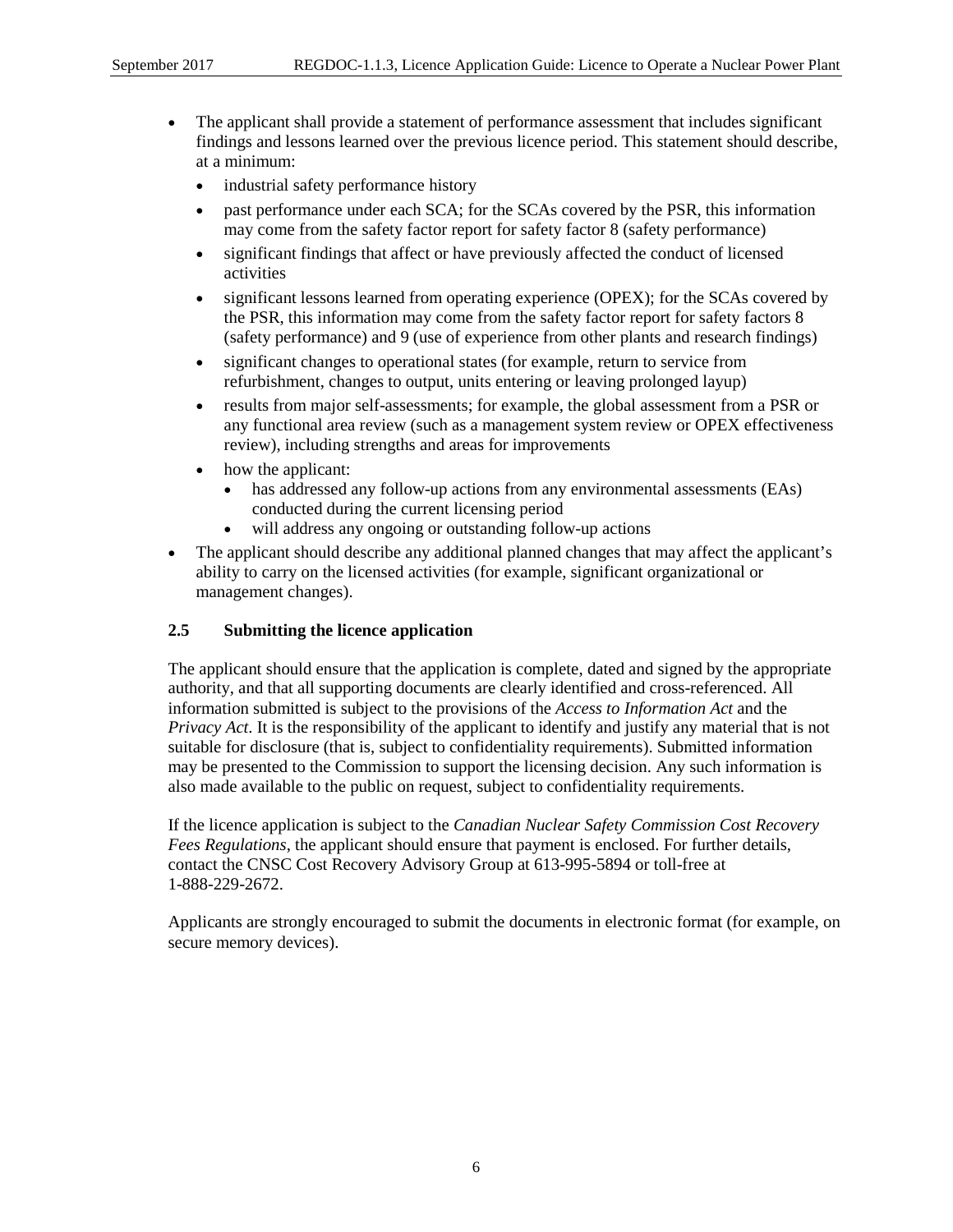The applicant may choose instead to submit the licence application in printed (hard-copy) format; in this case, the applicant should submit two printed copies of the application (signed and dated) to the Commission at:

Commission Secretary Canadian Nuclear Safety Commission P.O. Box 1046, Station B 280 Slater Street Ottawa, ON K1P 5S9

As required by section 27 of the *General Nuclear Safety and Control Regulations*, the applicant or licensee shall keep a record of all information relating to the licence that is submitted by the applicant or licensee to the Commission.

Note that prescribed information, such as details of the security program, may be transmitted only by secure means, such as letter mail or encrypted secure memory devices. It is prohibited to submit prescribed information via unencrypted email. Guidance for the protection and transmission of prescribed information can be found in REGDOC-2.12.3, *Security of Nuclear Substances: Sealed Sources* [4].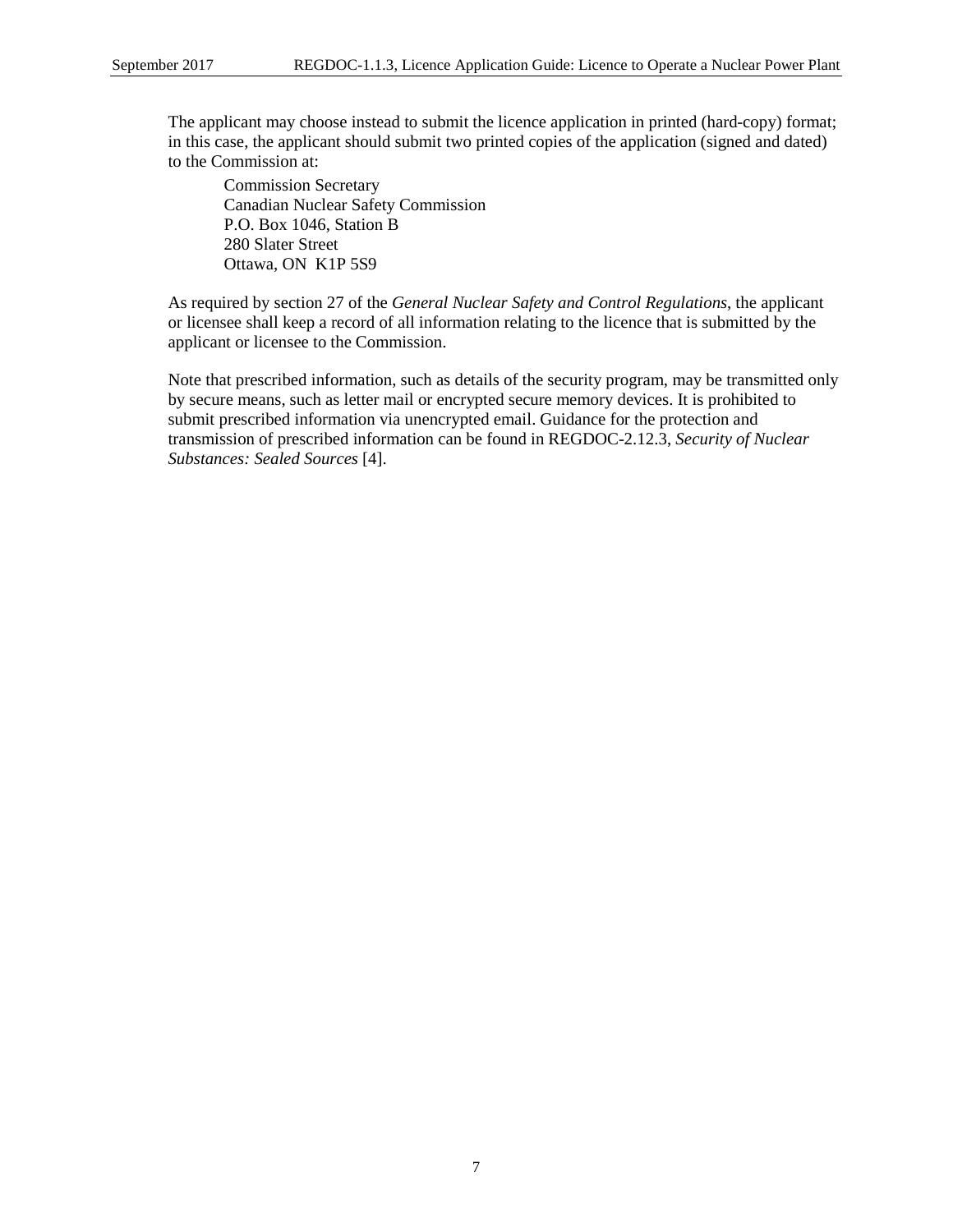# <span id="page-16-0"></span>**3. Applicant's General Information**

This section addresses the requirements of the following regulations made under the NSCA:

- *General Nuclear Safety and Control Regulations*, paragraphs 3(1)(a), (b), (c), (d) and (k), and section 15
- *Class I Nuclear Facilities Regulations*, paragraphs 3(a), (b), (c), (e) and (i)
- *Nuclear Security Regulations*, paragraph 3(b)

The licence application shall include the following general information to satisfy the regulations, and should also include some additional general information, as listed below. The applicant may identify appropriate information and documents as being subject to confidentiality requirements.

#### <span id="page-16-1"></span>**3.1 Identification and contact information**

# <span id="page-16-2"></span>**3.1.1 Current licence number (for renewal)**

If this licence application is for renewal of an existing licence, the applicant should provide the current nuclear power reactor operating licence (PROL) number.

# <span id="page-16-3"></span>**3.1.2 Applicant's name and business address**

The applicant shall provide the applicant's name and business address.

The name should be that of the persons or organization applying for the licence, as it appears on the proof of legal status documentation (such as the proof of incorporation or sole proprietorship). The applicant should name an individual only if that person is a sole proprietor or will be solely responsible for the licence.

The business address should be the legal, physical address of the applicant's head office, including the complete street name and number, rural route number if appropriate, city, province or territory, and postal code. A post office box number is not acceptable for a head office address.

The applicant should notify the Commission within 15 days of any changes to this information.

#### <span id="page-16-4"></span>**3.1.3 Mailing address**

If the mailing address is different from the head office address, the applicant should provide the mailing address, including the complete street name and number, rural route number if appropriate, city, province or territory, and postal code.

If no address is provided here, the licence issued in response to the application will be mailed to the head office address. A post office box number is acceptable as a mailing address.

The applicant should notify the Commission within 15 days of any changes to this information.

#### <span id="page-16-5"></span>**3.1.4 All persons who have authority to interact for the applicant with the CNSC**

The applicant shall notify the Commission of the persons who have authority to act for them in their dealings with the Commission. Also, the applicant shall notify the Commission of any change in the information, within 15 days after the change occurs.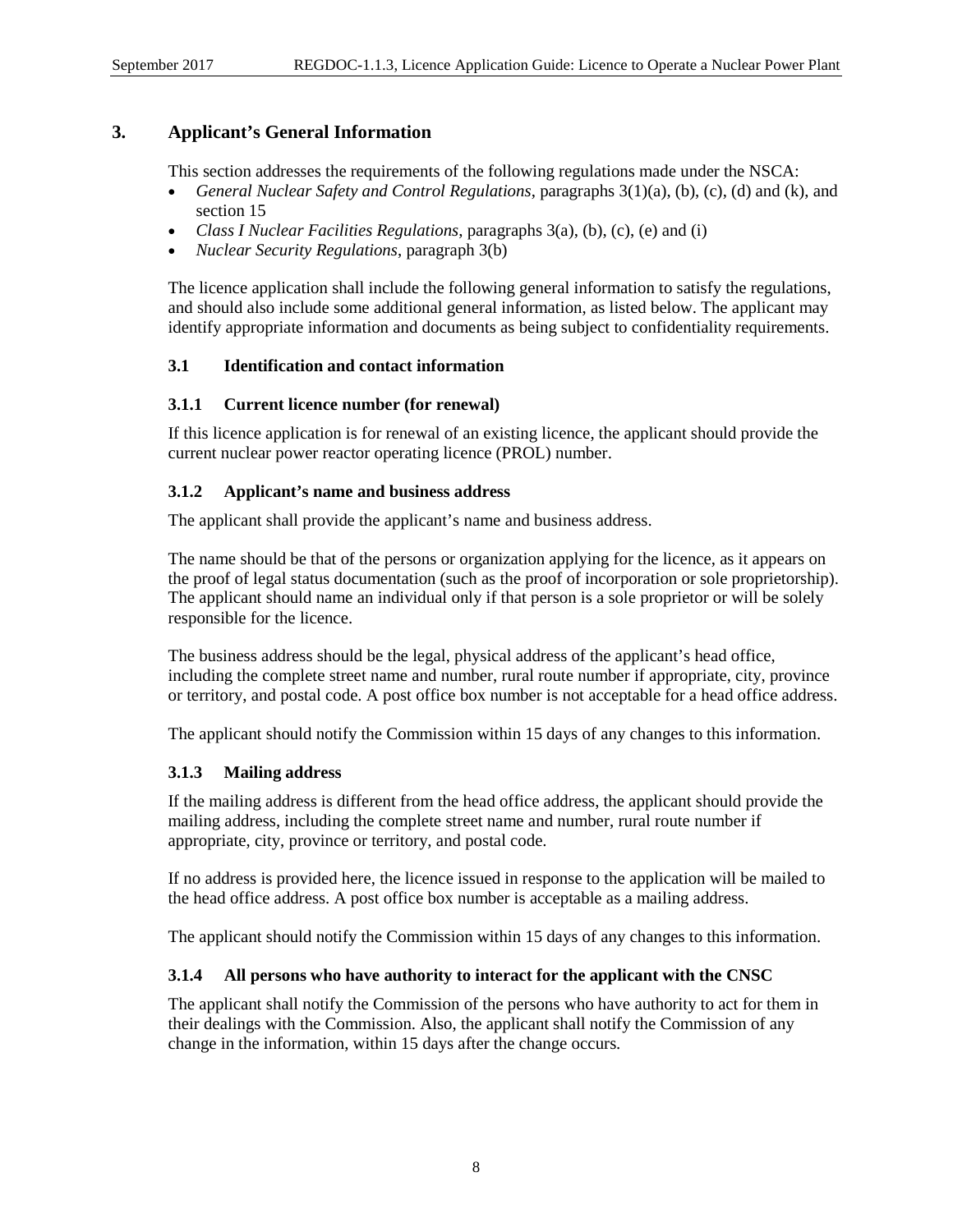The applicant should provide a list of names, positions and contact information of all persons who are authorized by the applicant to interact with the CNSC. **Note:** The applicant may request that, for security reasons, this information be subject to confidentiality requirements.

# <span id="page-17-0"></span>**3.1.5 Proof of legal status**

First-time applicants should provide proof of legal status by appending proof of incorporation, corporation number or charter. When submitting an application to renew a licence, proof of legal status should be provided if the applicant's original organization name has changed.

If the applicant is a corporation, the application should include the following information:

- corporation's legal name
- corporation number
- date of incorporation
- registered office address (if different from the head office address)

# <span id="page-17-1"></span>**3.1.6 Evidence that the applicant is the owner of the site or has authority from the owner of the site to carry on the activity to be licensed**

The applicant shall provide evidence that the applicant is the owner of the site or has authority from the owner of the site to carry on the activity to be licensed.

#### <span id="page-17-2"></span>**3.1.7 Identification of persons responsible for management and control of the licensed activity**

The application shall contain the applicant's organizational management structure insofar as it may bear on the applicant's compliance with the NSCA and the regulations made under it, including the internal allocation of functions, responsibilities and authority.

The applicant shall notify the Commission of the names and position titles of the persons who are responsible for the management and control of the licensed activity and the nuclear substance, nuclear facility, prescribed equipment or prescribed information encompassed by the licence. The applicant shall notify the Commission of any change in this information within 15 days after the change occurs.

To satisfy these requirements, the applicant should provide a summary list of all persons responsible for management and control of the licensed activity, including:

- names
- positions (job titles)
- contact information (email, telephone, facsimile)
- mailing addresses (if different from the business mailing address); include the complete street name and number, rural route number if appropriate, city, province or territory, and postal code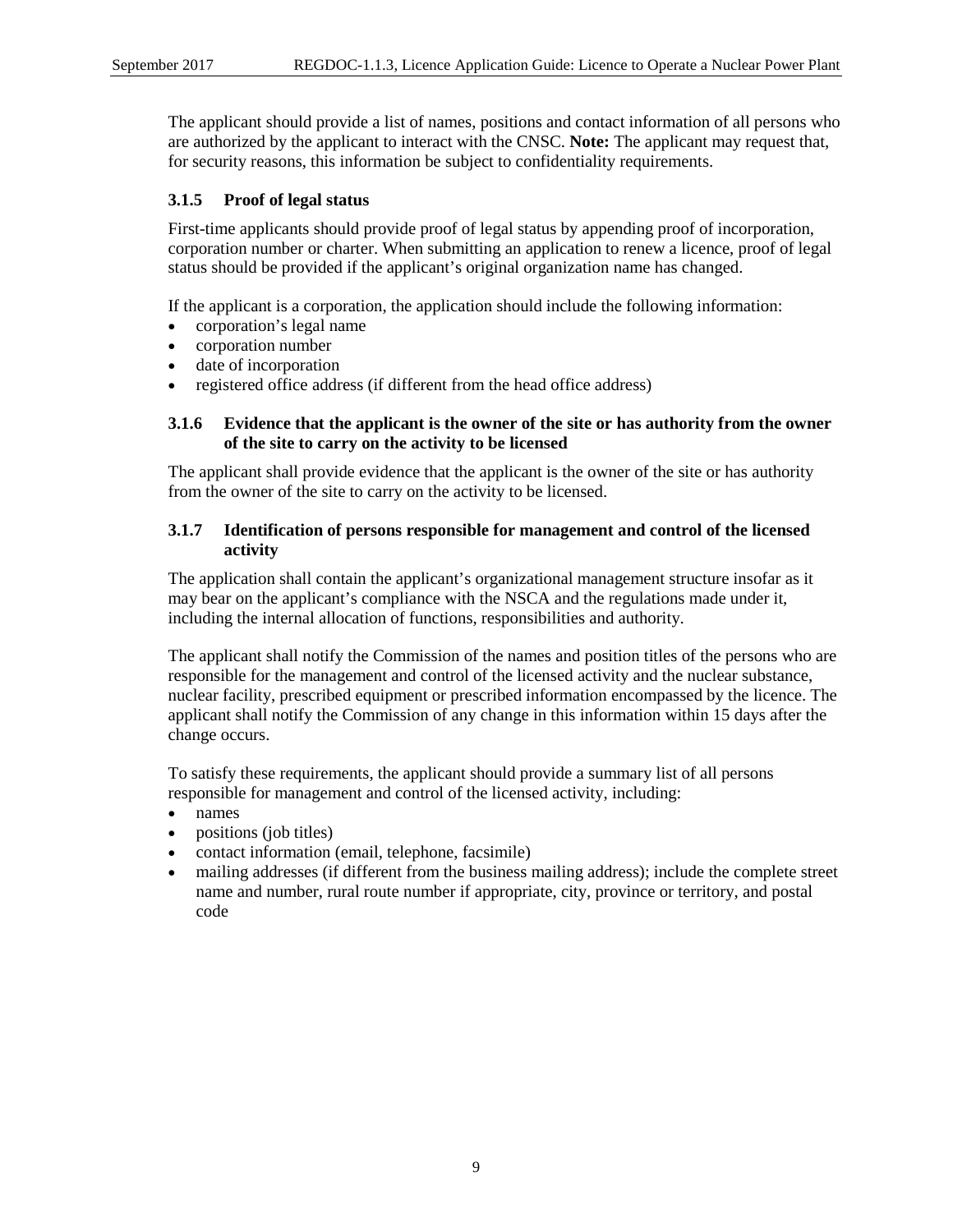# <span id="page-18-0"></span>**3.1.8 Billing contact person**

The applicant should provide the following information for the person responsible for licence fee payments:

- name
- position
- contact information (email, telephone, facsimile)
- mailing address (if different from the business mailing address); include the complete street name and number, rural route number if appropriate, city, province or territory, and postal code

# <span id="page-18-1"></span>**3.1.9 Legal signing authority**

The applicant should provide the name, title and contact information (address, email address and telephone number) of the individual who is signing the application as the applicant authority.

By signing, the applicant authority is indicating that they understand that all statements and representations made in the application and on supplementary pages are binding on the applicant.

#### <span id="page-18-2"></span>**3.2 Facility and activities to be licensed**

#### <span id="page-18-3"></span>**3.2.1 Licence period**

The applicant should state the requested licence period (years or months).

The CNSC uses flexible licence periods, which enable it to regulate NPPs in a risk-informed manner by adjusting the licence period in consideration of the licensee's previous performance and findings of its compliance verification activities. With the implementation of the PSR process, CNSC staff will typically recommend to the Commission a 10-year licence period. The licensee may request a specific licence period to match planned activities or anticipated change in status (such as the beginning or end of refurbishment).

#### <span id="page-18-4"></span>**3.2.2 Statement of the main purpose**

The applicant shall provide:

- information about the activity to be licensed and its purpose
- a description of any nuclear facility, prescribed equipment or prescribed information to be encompassed by the licence

This information may be provided in summary format; for example, by listing the facilities, equipment or information.

#### <span id="page-18-5"></span>**3.2.3 Description of site**

The application shall contain:

- a description of the site of the activity to be licensed, including the location of any exclusion zone and any structures within that zone
- plans showing the location, perimeter, areas, structures and systems of the nuclear facility
- a site plan that indicates the location and includes a description of the following, if applicable:
	- o the perimeter of the lands on which a high-security site is located
	- o the barrier enclosing every protected area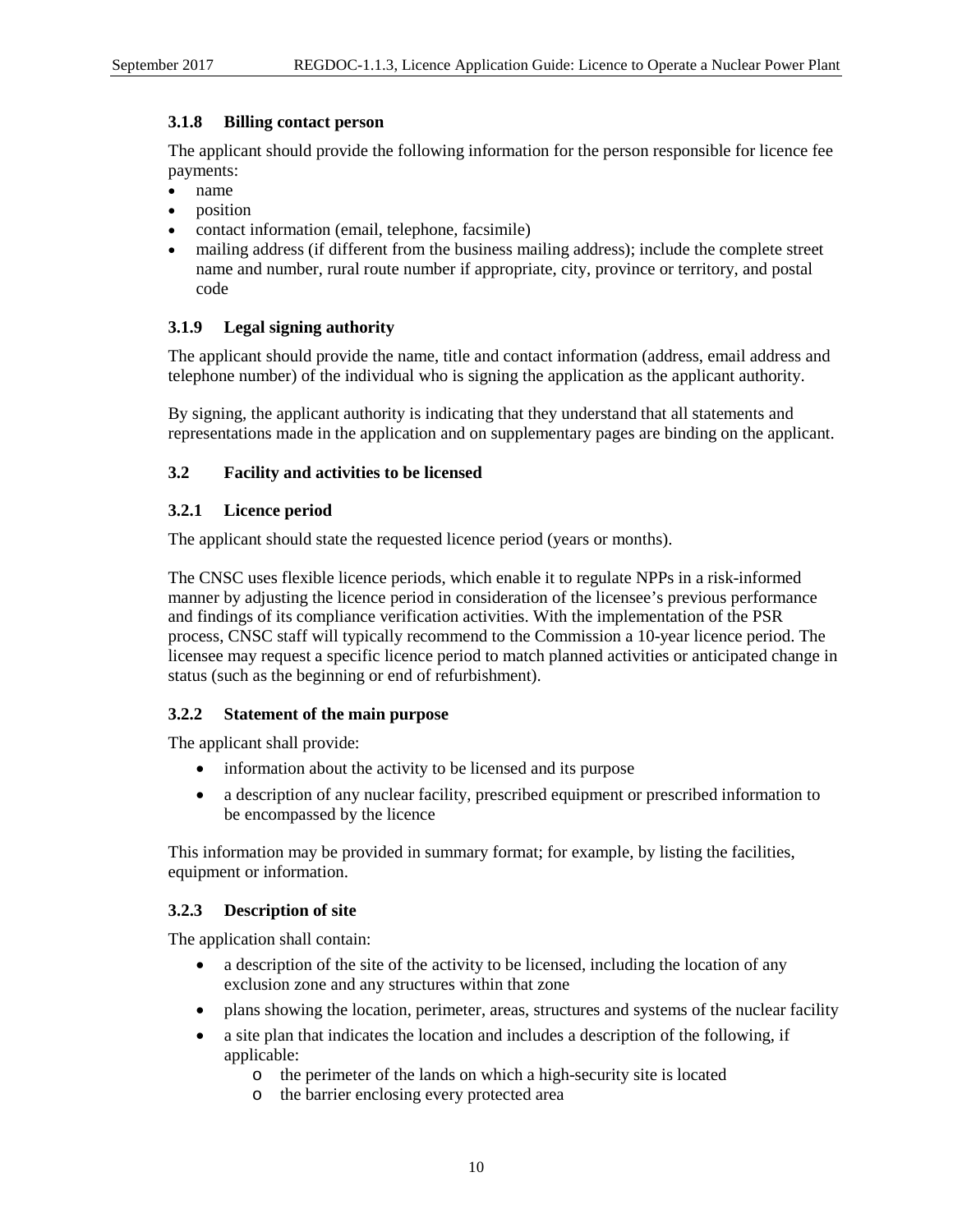- o the protected areas
- o the unobstructed areas that meet the requirements set out in section 10 [of the *Nuclear Security Regulations*]
- o the structure or barrier enclosing every inner area
- o the inner areas
- o the vital areas

#### <span id="page-19-0"></span>**3.2.4 Description of the facility's existing licensing status, if any**

If a facility on the site is currently licensed by the CNSC, or a previous licence application is pending, the applicant should provide a description of the licensing status.

#### <span id="page-19-1"></span>**3.2.5 Nuclear and hazardous substances**

The applicant shall provide:

- the name, maximum quantity and form of any nuclear substance to be encompassed by the licence
- the name, form, characteristics and quantity of any hazardous substances that may be on the site while the activity to be licensed is carried on

The applicant should provide the scientific name of each nuclear and hazardous substance.

This information may be provided in summary format; for example, by providing a table of the nuclear and hazardous substances and the information required for each substance.

#### <span id="page-19-2"></span>**3.3 Other relevant information**

#### <span id="page-19-3"></span>**3.3.1 Permits, certificates and other licences**

The applicant should describe the relationship of this application to any previous licences (for example, siting, construction or operation) issued by the CNSC for this facility, including any changes to the safety case that was included in the previous licences.

The applicant should reference any other CNSC licences that control other nuclear substances at the nuclear facility; for example, licences for nuclear substances and radiation devices, dosimetry service, and import/export of nuclear substances.

#### <span id="page-19-4"></span>**3.3.2 Similar facilities (for a licence application for a new facility)**

If this licence application is for a new facility, the applicant should provide a list of any similar facilities owned or operated by the applicant that have been assessed and licensed by either the CNSC or any foreign national regulatory body, and a description of the main differences or design improvements made since that earlier licence was granted. The list should include the following information:

- facility name
- location
- date when the most recent licence was granted
- description of the facility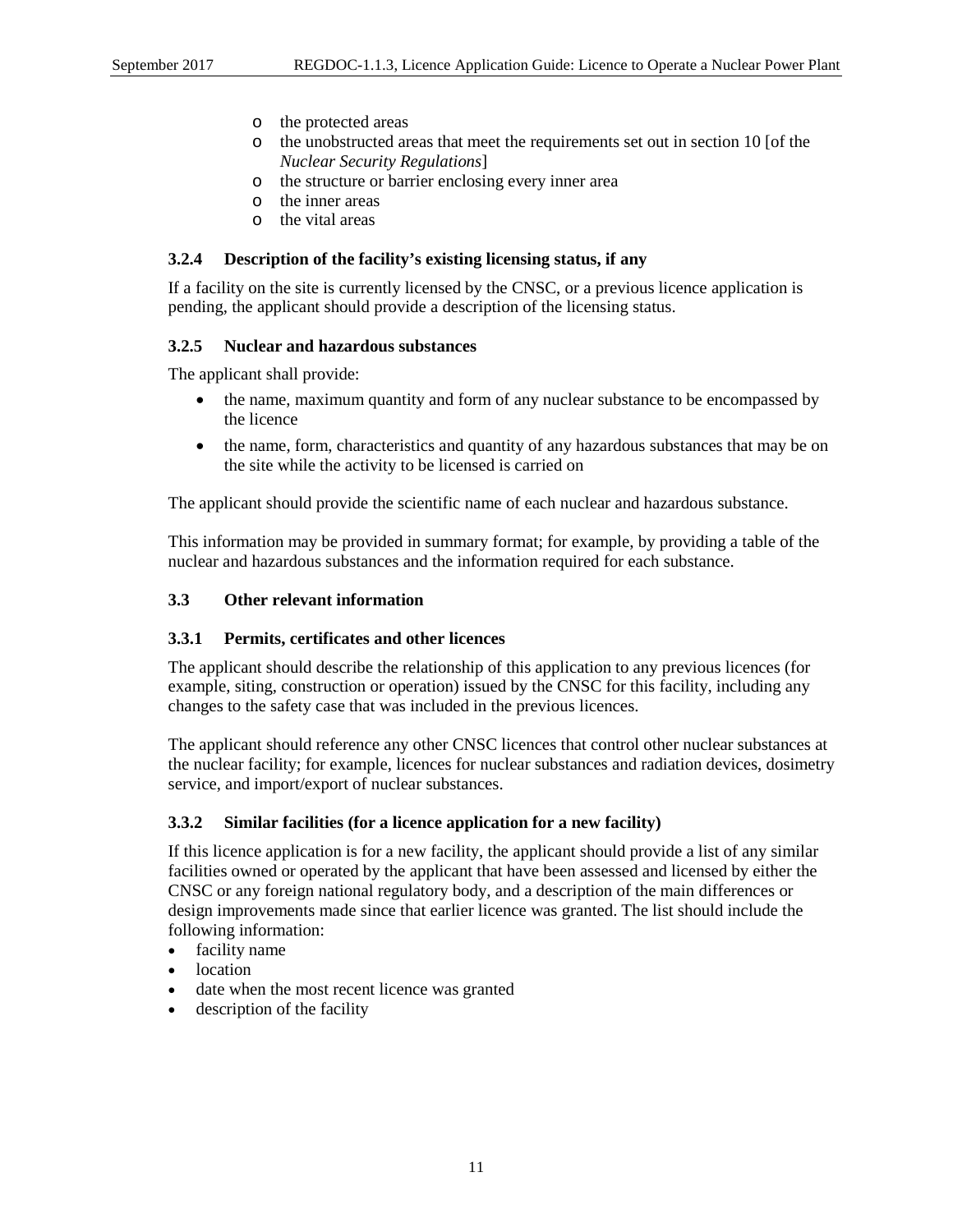# <span id="page-20-0"></span>**3.3.3 Supporting information**

Supporting information includes:

- the results of experimental programs, tests or analyses (for example, results of manufacturers' material tests and qualification data, and results of fuel behaviour experimental programs)
- those that have been submitted to, received from, or published by a foreign national regulatory body
- information published by a national agency or an international nuclear agency such as the International Atomic Energy Agency (IAEA) or the International Commission on Radiological Protection (ICRP)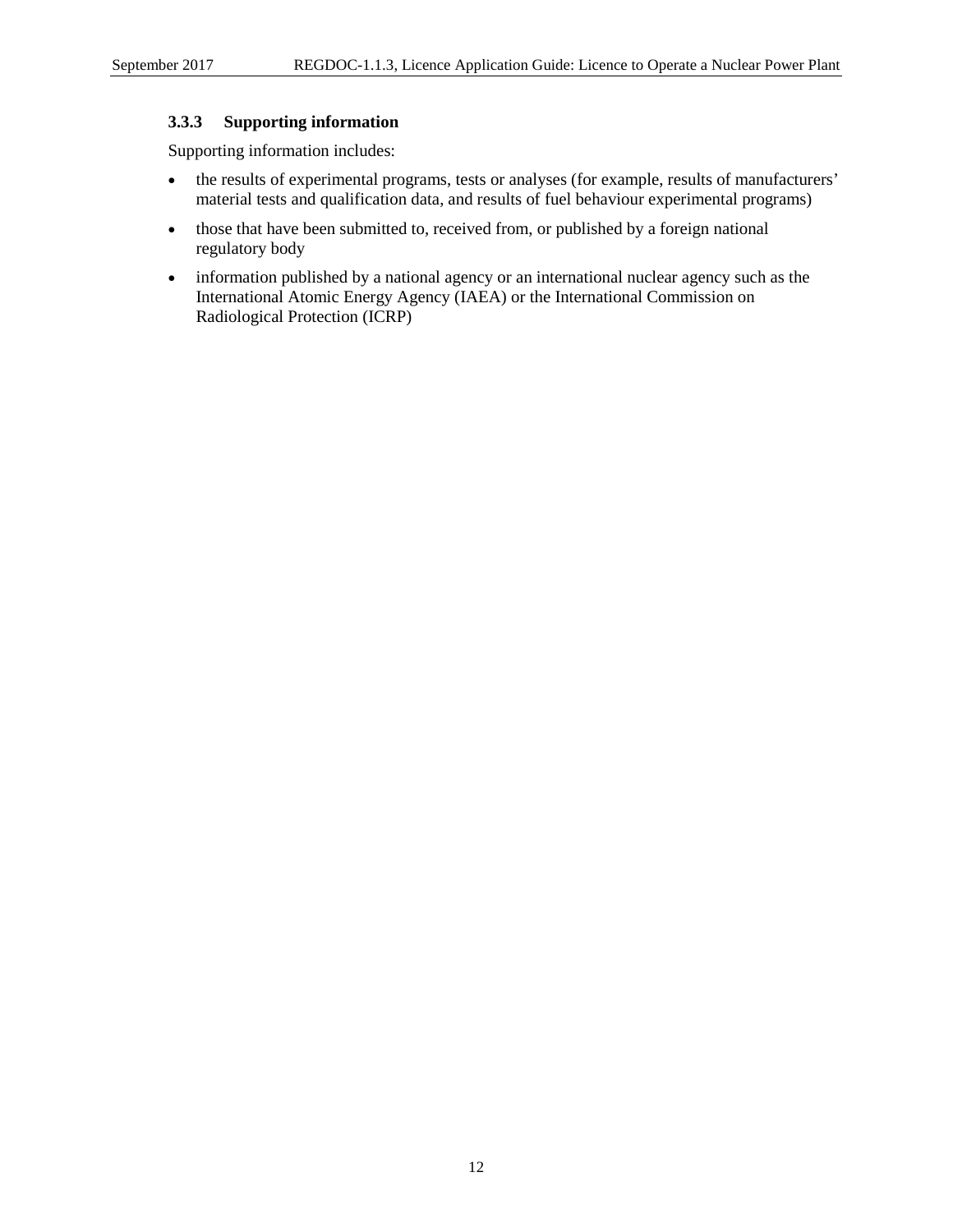# <span id="page-21-0"></span>**4. Safety Policies, Programs, Processes, Procedures and Other Safety and Control Measures**

The applicant's safety policies, programs, processes, procedures and other safety and control measures shall address all relevant clauses in the NSCA and the regulations made under the NSCA (see appendix A), and shall also address the CNSC's safety and control areas (SCAs).

The applicant's policies, programs, processes and procedures shall also address other matters of regulatory interest, such as public information and disclosure programs, financial guarantees and Aboriginal engagement.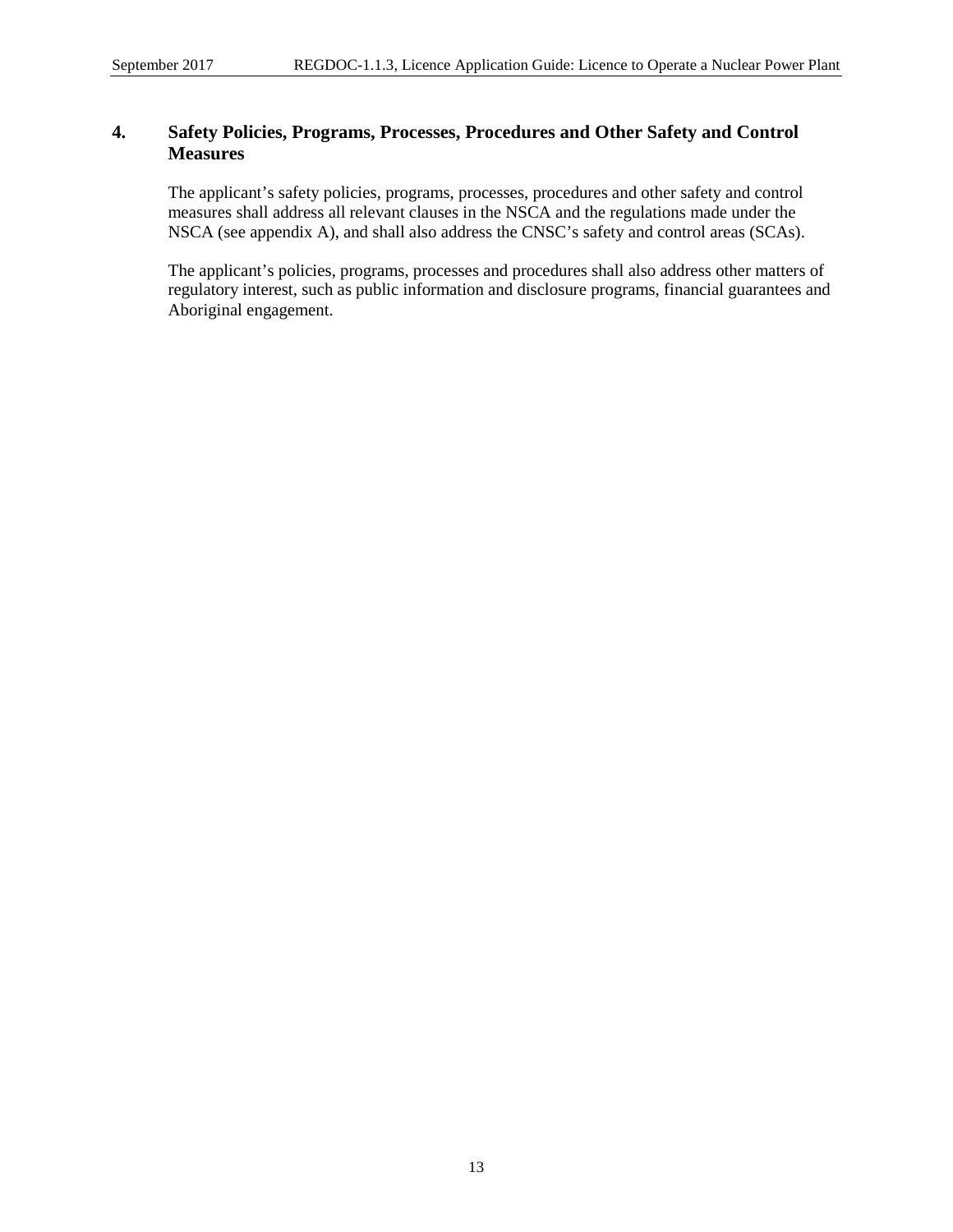#### <span id="page-22-0"></span>**4.1 Management system**

The management system SCA covers the framework that establishes the processes and programs required to ensure an organization achieves its safety objectives, continuously monitors its performance against these objectives, and fosters a healthy safety culture.

This section addresses the requirements of the following regulations made under the NSCA:

- *General Nuclear Safety and Control Regulations*, paragraphs 3(1)(k), 12(1)(a), and 17(c) and (e), and sections 15, 27 and 28
- *Class I Nuclear Facilities Regulations*, paragraphs 3(d) and (f), 6(d), (g) and (h), and subsections  $14(1)$ ,  $(2)$ ,  $(4)$  and  $(5)$
- *Nuclear Security Regulations*, subsections 37(1), (2) and (3), and section 38
- *Nuclear Substances and Radiation Devices Regulations*, subsection 36(1)

#### <span id="page-22-1"></span>**4.1.1 General considerations**

The application should describe the management system programs, processes and procedures that have been or will be put in place to protect health, safety and the environment, and a description of the organizational management structure.

The application should also describe the safety policies, the roles of external safety assessment organizations, and the advisory committees that will advise the management of the operating organization.

#### <span id="page-22-2"></span>**4.1.2 Management system**

The application should describe how the management system addresses all aspects of the management of the facility, including health, safety, security, environment, economics (with regards to safe operation) and quality. The application should also describe how the management system is implemented in all plant activities, such as engineering assessment and analysis, procurement of goods and services, manufacturing, commissioning and operation.

The application should describe the programs and processes in place to manage the key functions important to safety.

The application should include an explanation of the management controls for the design, construction, commissioning, operations and technical support functions (including control of contractors) and sufficient objective evidence to demonstrate how these controls have been and will continue to be exercised so as to promote and assure the safety aspects of work being performed.

The application should describe the measures taken to ensure the implementation of the management system procedures.

The application should describe how management will make its high-level expectations clear to all workers, through formal and well-publicized statements on elements of its management system such as its vision, mission, core values, guiding principles, safety policy and commitment to foster a healthy safety culture. The application should describe how the applicant will confirm that personnel responsible for checking compliance have access, whenever required, to senior levels of the applicant's management structure.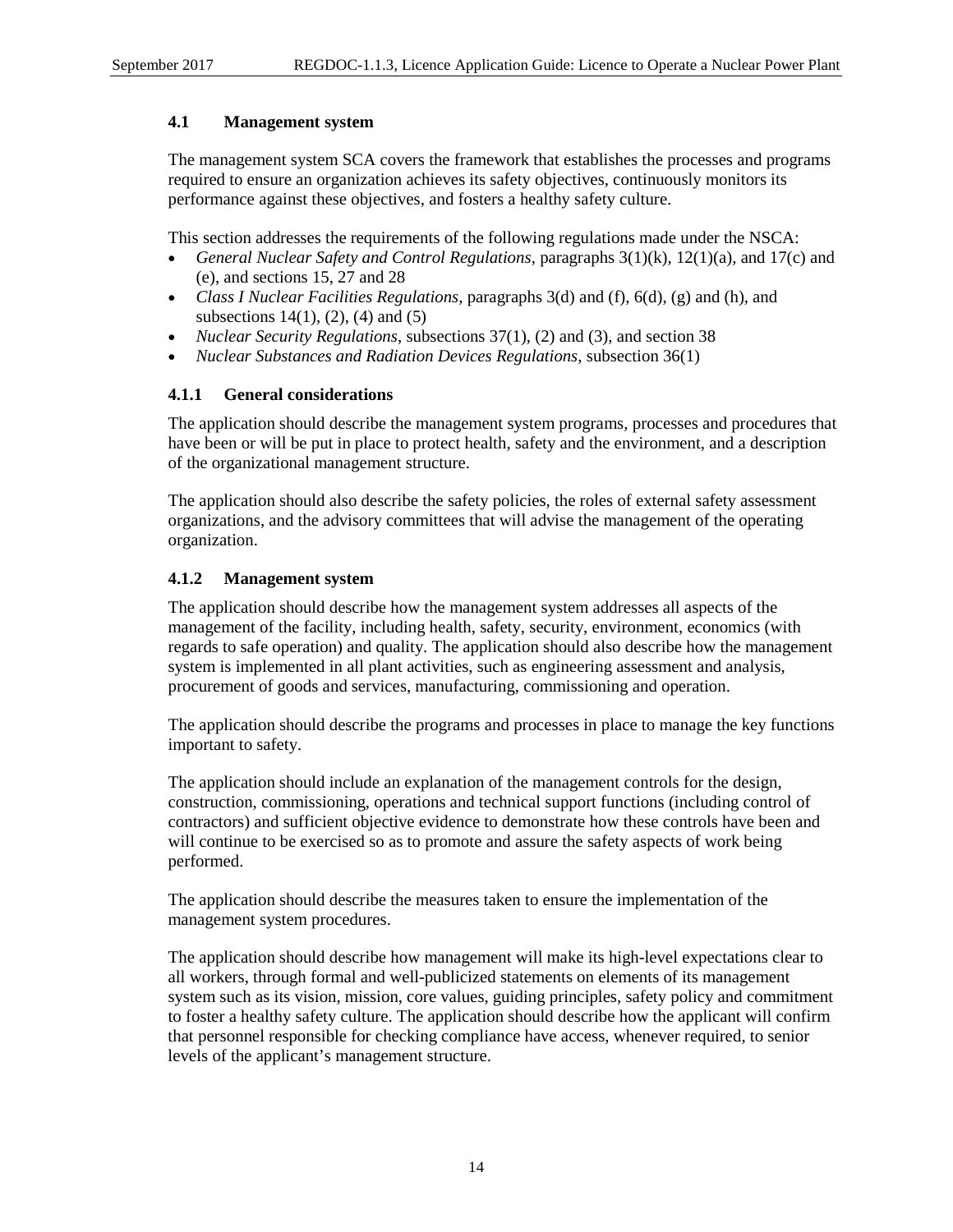The applicant should describe the procurement approach, process or governance for use in the licensed activity. The application should include the provisions to ensure that procurement documents are clear and complete.

The application should describe how the procurement and manufacturing are systematically controlled. The application should explain the steps to be taken and the measures implemented to assure that applicable specifications for goods and services to be procured are met.

If the applicant plans to apply a different management system and organizational structure for operating the plant (as compared to constructing and commissioning), the application should describe the arrangements including those for the transition from construction to commissioning to operations.

# <span id="page-23-0"></span>**4.1.3 Organization**

The applicant should document the organizational structure, including the titles of all key positions with responsibilities for the management and control of the licensed activity. The description of the corporate and site management structures should include information on major technical support organizations, designer, constructor, major contractors and subcontractors, and the internal allocation of functions, responsibilities and authority.

The application should describe:

- the roles and responsibilities of each organizational element within the applicant's organization, and the qualifications of staff, including those of the oversight bodies (for example, safety committees, advisory panels)
- the approach, programs and processes proposed for staffing and service procurement
- the monitoring and management of contractors

The application should describe how management functions (such as policy making, operating, support and review functions) necessary for the safe operation of the plant are integrated into the management system.

#### <span id="page-23-1"></span>**4.1.4 Performance assessment, improvement and management review**

The applicant should describe the programs covering performance assessment, improvement and management review. The applicant should provide sufficient objective evidence from the programs to demonstrate that the safety policy is implemented effectively.

The application should describe the provisions made for an independent and ongoing safety review, including an objective internal self-evaluation program supported by periodic external reviews and taking into account national and international experience and feedback from the nuclear industry.

The application should describe how organizational effectiveness and safety performance are measured, including the use of performance indicators to detect any shortcomings and deteriorations in safety.

The application should describe how organizational changes are managed to prevent degradation of safety performance.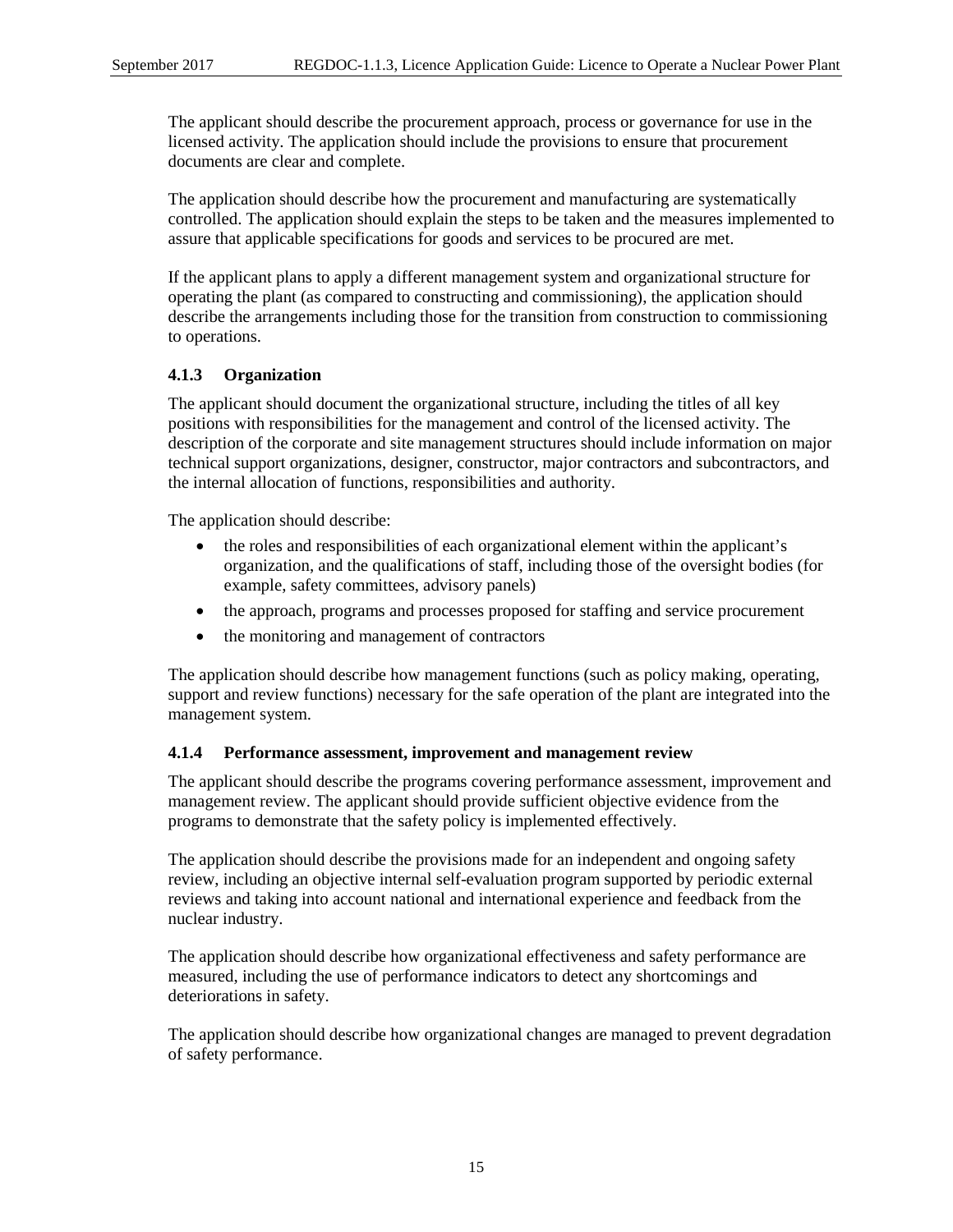The applicant should demonstrate that the analysis of the causes of significant incidents and events will consider technical, organizational and human factors aspects, and that the necessary arrangements have been made to report and analyze near-miss events.

# <span id="page-24-0"></span>**4.1.5 Operating experience**

The application should describe how the program has addressed the ways in which plant incidents and events are identified, recorded, investigated, trended and reported, both internally and to the regulator, including how these incidents and events will be used to promote enhanced safety performance of the workers and the plant.

The applicant should demonstrate that the program covers feedback of relevant operational experience from other plants, including the identification of generic problems and the implementation of measures for improvements as required. The applicant should also explain how feedback from non-event-related operational feedback (for example, observation of good practices, lessons learned from post-job briefings) will be collected, analyzed and disseminated.

# <span id="page-24-1"></span>**4.1.6 Configuration management and change control**

The application should describe the processes proposed to identify, review, approve, control, plan, execute, audit and document the activities related to modifications to the following elements:

- program management directing and monitoring the development and implementation of configuration management
- design requirements establishing, documenting, maintaining and communicating design requirements associated with structures, systems and components (SSCs)
- information control identifying and managing facility configuration information related to the physical configuration and the design requirements
- change control maintaining conformance among the design requirements, physical configuration and the facility configuration information as changes are made, and resolving identified configuration management discrepancies
- assessments defining facility-configuration management needs and measuring the effectiveness of design requirements, physical configuration and facility configuration information
- training providing assurance that workers have sufficient knowledge of the configuration management concepts, terminology (including definitions) and procedures

The applicant should demonstrate that processes are in place to evaluate the safety significance of proposed modifications, including the requirements for seeking CNSC approvals or providing notification where necessary.

For pressure boundary SSCs, the application should describe the arrangements that have been made to ensure the related quality assurance requirements are established in governance and in implementation processes and procedures.

The application should describe how the modification control processes cover the changes made to the physical plant, to safety-related software, to operating limits and to other important plant procedures.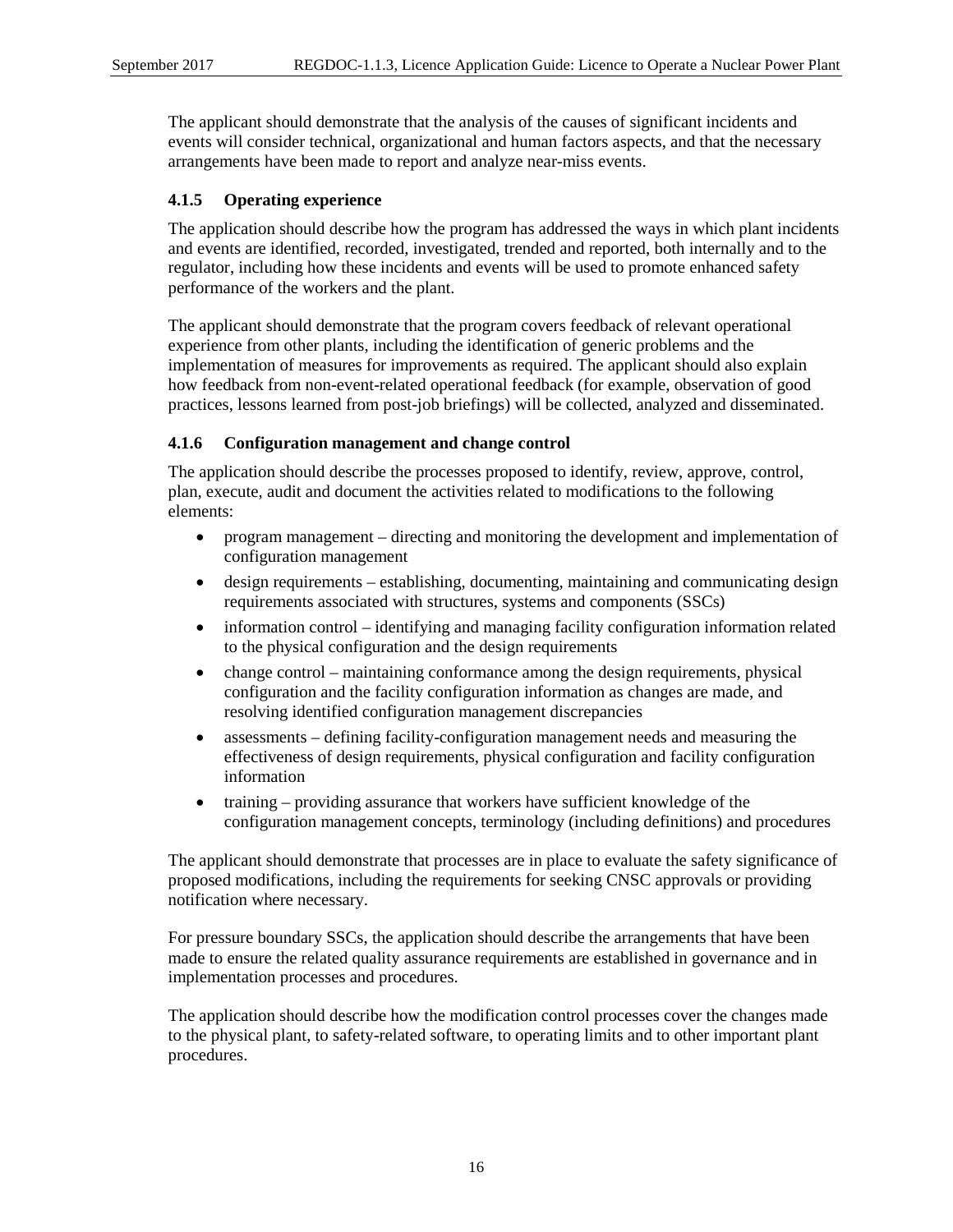The application should describe how the applicant ensures that the as-built configuration of the plant is aligned with the design and safety analysis.

# <span id="page-25-0"></span>**4.1.7 Safety culture**

The application should demonstrate that the following items are addressed in support of a healthy safety culture:

- safety is a clearly recognized value
- accountability for safety in the organization is clear
- safety is integrated into all activities in the organization
- a safety leadership process exists in the organization
- safety culture is learning-driven in the organization

The application should describe the strategy leading to the establishment and maintenance of a healthy safety culture for all workers performing licensed activities, including all levels of contractors. For additional information, refer to the documents listed in appendix C.

The application should clearly state how the principles of safety culture will be promoted and regularly assessed throughout the organization. In addition, the application should describe how the results of documented periodic self-assessments will be used in the overall strategy for improving safety performance.

# <span id="page-25-1"></span>**4.1.8 Records management**

The application should describe the provisions for maintaining all required documents and records, including the processes for identifying and categorizing controlled documents.

The application should describe elements of record management control, such as retention periods, methods for indexing and placing records in proper locations, and provisions for security and access.

#### <span id="page-25-2"></span>**4.1.9 Business continuity**

The applicant should submit a business continuity plan. This plan should include contingency provisions for pandemics and for possible labour disruptions while maintaining staffing of key positions in support of the minimum shift complement.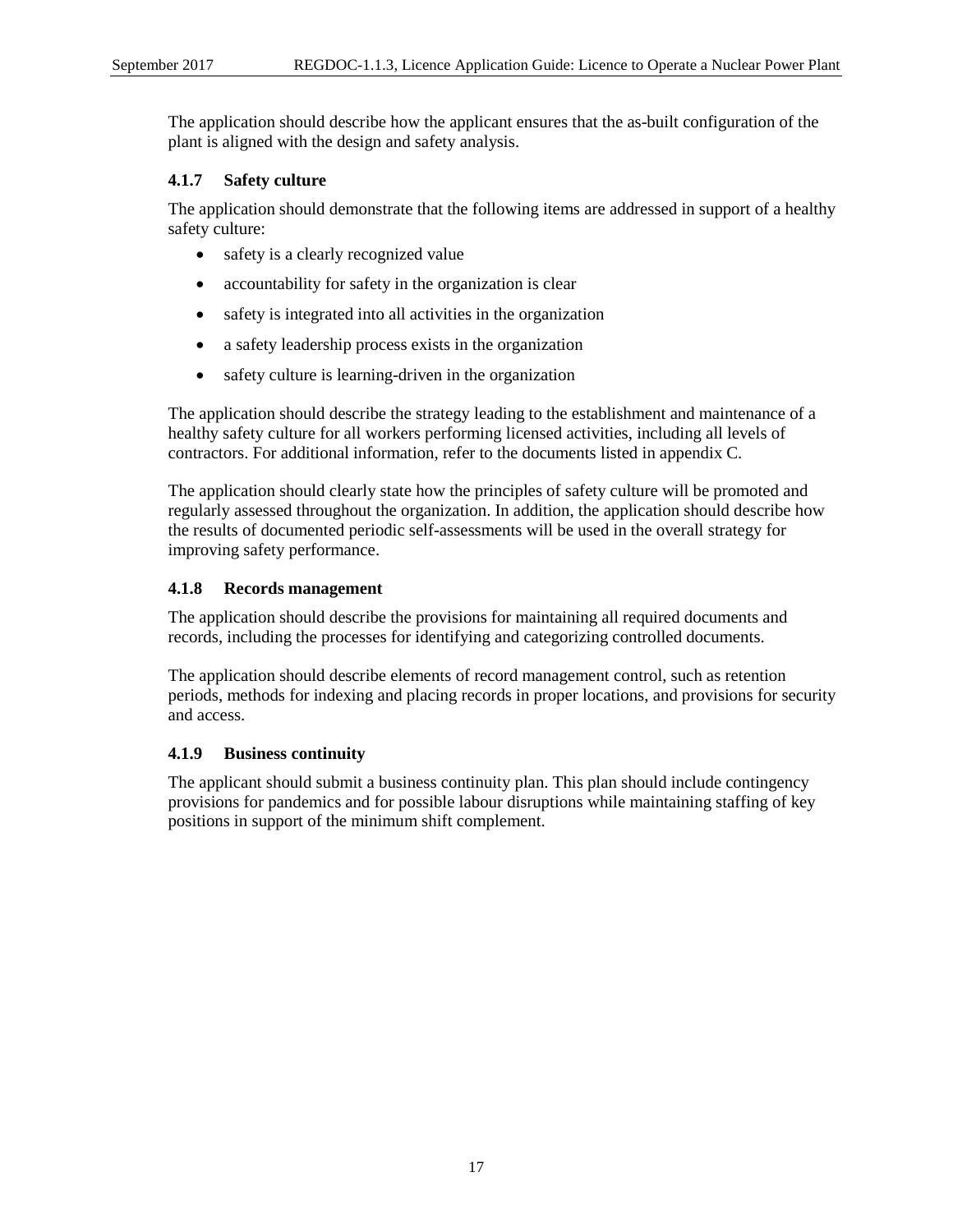#### <span id="page-26-0"></span>**4.2 Human performance management**

The human performance management SCA covers activities that enable effective human performance through the development and implementation of processes that ensure that a sufficient number of licensee personnel are in all relevant job areas and have the necessary knowledge, skills, procedures and tools in place to safely carry out their duties.

This section addresses the requirements of the following regulations made under the NSCA:

- *General Nuclear Safety and Control Regulations*, paragraphs 3(1)(k), and 12(1)(a), (b), (e) and (j), and section 17
- *Class I Nuclear Facilities Regulations*, paragraphs 3(f) and 6(d), (h), (l), (m) and (n), sections 9, 10, 11 and 12, and subsection  $14(2)$
- *Nuclear Security Regulations*, section 38 (all requirements related to security training)

# <span id="page-26-1"></span>**4.2.1 General considerations**

The application should describe the qualifications, adequate numbers, skills and competencies required by workers at the facility.

The description should include the measures to ensure a sufficient number of workers in all job areas, and that workers have the necessary knowledge, skills, procedures and tools in place to safely carry out their duties.

The application should describe the measures to promote and support human performance at all levels in the organization. The application should demonstrate how the applicant's programs and processes interface to support continuous enhancement of human performance. The application should demonstrate various measures to identify and monitor human performance weaknesses and to correct any organizational deficiencies to minimize human error.

The application should describe the workforce planning process – including measures for knowledge transfer – to ensure that workers are recruited and trained to fill each key role within the organization.

# <span id="page-26-2"></span>**4.2.2 Human performance program**

The application should describe how the human performance program addresses and integrates the range of human factors that influence human performance, including but not limited to:

- the provision of qualified workers
- the reduction of human error
- organizational support for safe work activities
- the continuous improvement of human performance
- monitoring hours of work

#### <span id="page-26-3"></span>**4.2.3 Personnel training**

The application shall describe a training system that is in accordance with REGDOC-2.2.2, *Personnel Training*, version 2 [5].

The applicant shall submit a description of any proposed full-scope training simulator used for the facility and the manner in which the simulator will be used to support operation.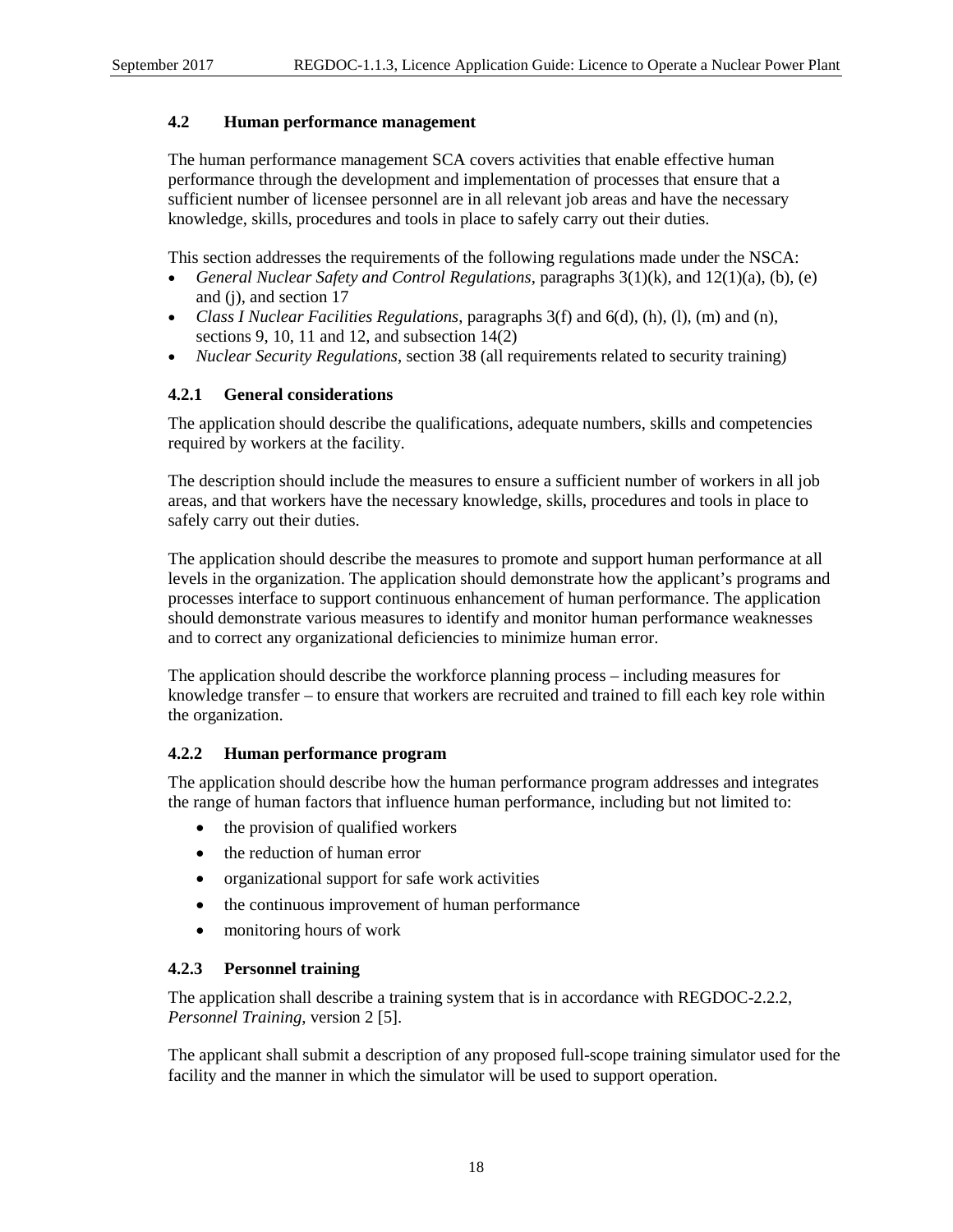The application shall include the applicant's overall training policy and all governance documents (or a description) related to the training system, including a list of the occupations or positions. The application shall include descriptions of the initial and continuing training programs for all workers engaged in licensed activities, including workers employed as trainers and instructional staff.

The application should describe the processes established to:

- develop and manage documentation related to all phases of training, including analysis, design, development, implementation and evaluation
- manage training change control
- manage and track the status of staff and contractor qualifications

# <span id="page-27-0"></span>**4.2.4 Personnel certification**

For positions requiring certification as set out in RD-204, *Certification of Persons Working at Nuclear Power Plants* [6], the application shall include details on the program that will be implemented to achieve the specified requirements for certification training and testing.

The applicant shall submit roles and responsibilities of certified positions to support the training programs for certified workers at the plant.

The application should describe the certification training and testing programs established for the certification of personnel for work relating to the safe operation and maintenance of the plant. The application should describe how the certification training will be linked to, or build upon, the training programs that are common to other workers.

The application should include any proposed alternate approaches that will be implemented to achieve certification and information on how the training and testing positions for the certification program will be staffed. The application should include information on the qualifications of the examiners and training personnel required to conduct certification-related training and testing on the full-scope training simulator.

The applicant should demonstrate that the training and testing of certified personnel ensure that they have the skills and knowledge necessary to perform the duties required to oversee and supervise operating activities. The applicant should submit the certification exam results or provide references where appropriate.

The applicant should demonstrate that the programs ensure that only personnel who hold a CNSC certification for a position are assigned to that position (these positions are directly related to the safe operation of the plant; for example, responsible health physicist, shift manager, authorized nuclear operator).

#### <span id="page-27-1"></span>**4.2.5 Initial certification examinations and requalification tests**

The application shall describe an examination program to support workers certification in accordance with RD-204, *Certification of Persons Working at Nuclear Power Plants* [6].

The application shall address the CNSC examination guides EG-1 and EG-2, and the document *Requirements for the Requalification Testing of Certified Shift Personnel at Nuclear Power Plants*, revision 2.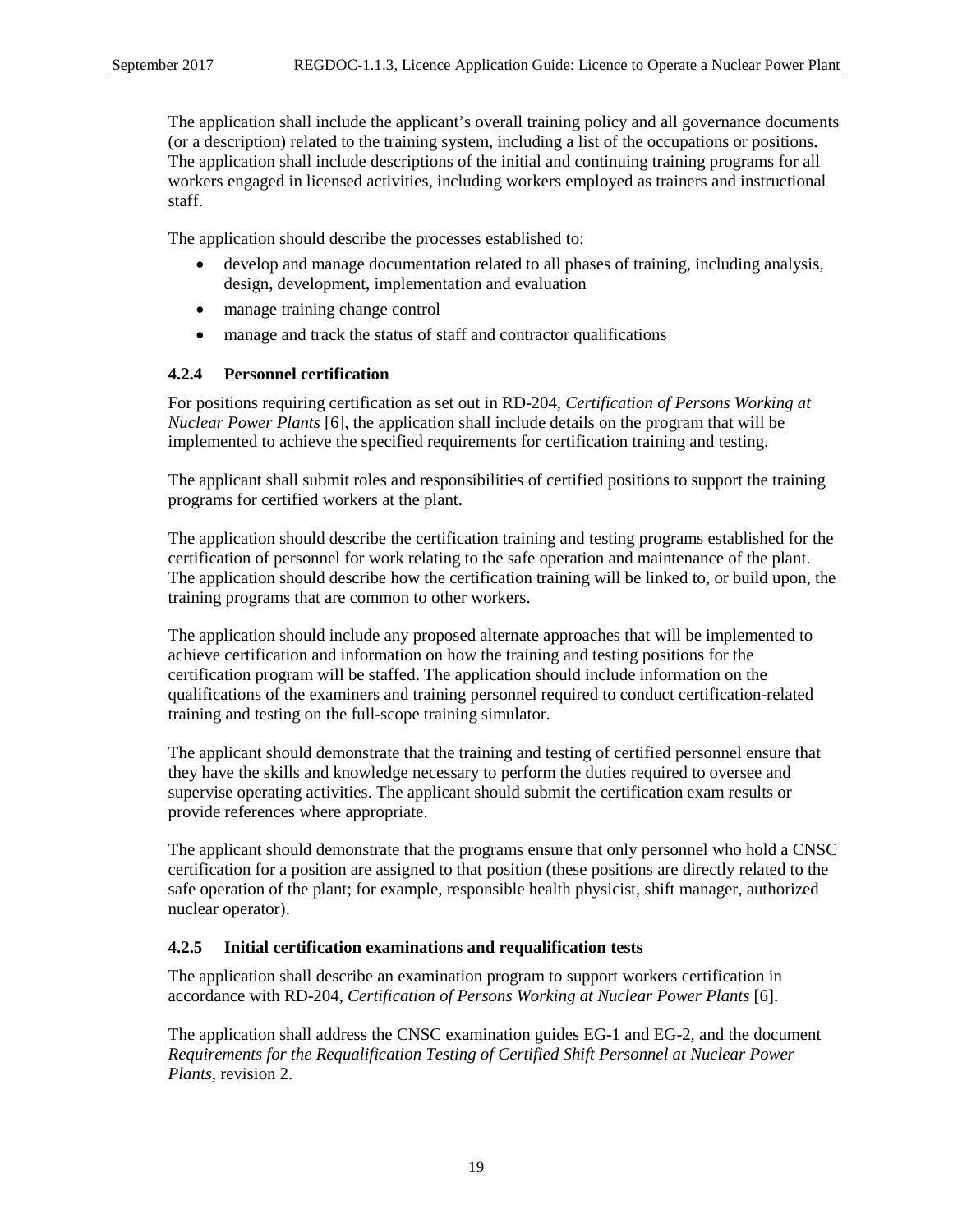The two examination guides and the document *Requirements for the Requalification Testing of Certified Shift Personnel at Nuclear Power Plants*, revision 2, are available from the CNSC (through the single point of contact between the applicant and the CNSC).

#### <span id="page-28-0"></span>**4.2.6 Work organization and job design**

The application should describe the minimum number of workers with specific qualifications required for normal operations and accident conditions (minimum shift complement), and the measures in place to mitigate the effect of any violations of the minimum shift complement until minimum complement is restored. The application should demonstrate that each shift's minimum shift complement will be monitored and recorded.

The application should state the minimum number and position of certified personnel at all times in the nuclear facility and in the main control room.

The applicant should demonstrate that the adequacy of the minimum shift complement has been determined through a systematic analysis to identify the required number of workers and their qualifications. The applicant should demonstrate that the minimum shift complement can meet the performance requirements and support the safe operation of the plant.

For more information, refer to G-323, *Ensuring the Presence of Sufficient Qualified Staff at Class I Nuclear Facilities – Minimum Staff Complement* [7] and G-278, *Human Factors Verification and Validation Plans* [8].

# <span id="page-28-1"></span>**4.2.7 Fitness for duty**

The application shall describe how the requirements for fitness for duty will be implemented for workers in accordance with RD-204, *Certification of Persons Working at Nuclear Power Plants* [6].

The application should identify the oversight requirements for supervisors of certified and security personnel from the perspective of fitness for duty.

For more information, refer to:

- G-323, *Ensuring the Presence of Sufficient Qualified Staff at Class I Nuclear Facilities – Minimum Staff Complement* [7]
- REGDOC-2.2.4, *Fitness for Duty: Managing Worker Fatigue* [9]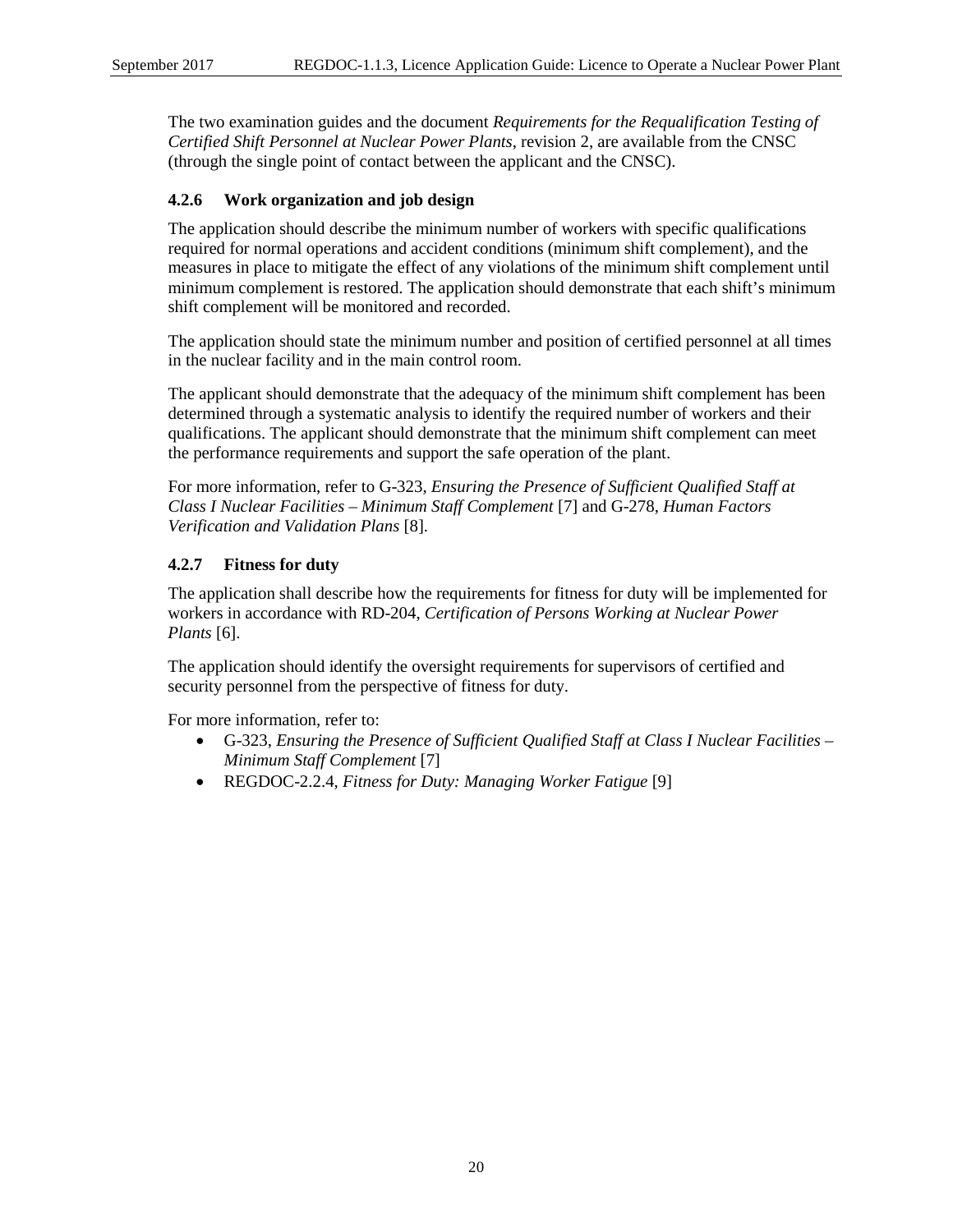# <span id="page-29-0"></span>**4.3 Operating performance**

The operating performance SCA includes an overall review of the conduct of the licensed activities and the activities that enable effective performance.

This section addresses the requirements of the following regulations made under the NSCA:

- *General Nuclear Safety and Control Regulations*, paragraphs 3(1)(k) and 12(1)(c), (e) and (f), and sections 17, 29, 30, 31 and 32
- *Class I Nuclear Facilities Regulations*, paragraphs 6(c), (d), (e), (g), (h) and (k), and subsection 14(2)
- *Radiation Protection Regulations*

# <span id="page-29-1"></span>**4.3.1 General considerations**

The application shall include information on how the applicant will ensure that normal plant operations:

- are carried out safely, such that radiation doses to workers and members of the public as well as any planned discharges or releases of radioactive material or hazardous substances from the plant – will be within authorized limits
- adhere to any applicable provincial legislation or other applicable codes and standards

The application shall describe the proposed measures, policies, methods and procedures for operating and maintaining the nuclear facility. The application should describe the means for preparation of equipment for maintenance and the monitoring of SSCs to confirm that they will continue to operate as required by the design.

The application should describe the principles, policies, programs, processes and procedures for operating and maintaining the plant. The application should also describe how the applicant will:

- exercise overall responsibility for safety in conducting licensed activities, including ongoing upgrades and modifications to the facility
- carry out effective oversight of these activities

The application should describe how the operating principles, policies, processes and programs will confirm that the SSCs, as an integrated unit, will perform and function in accordance with the design specifications and regulatory requirements, and as credited in the safety analysis.

The application should include information regarding the development, verification, validation and implementation of programs and procedures related to commissioning, reliability testing, maintenance and operation.

For a new facility, the application should describe the processes used to ensure that the performance of the SSCs has been assured from construction to operation and when (in the future) major modifications are made to the facility.

# <span id="page-29-2"></span>**4.3.2 Procedures**

The application should describe the development, verification, validation and implementation of operating procedures covering normal, abnormal, unplanned and emergency conditions (including beyond-design-basis accidents and severe accidents). The application should include information on how the applicant will ensure that the normal operating procedures are conducted safely in all normal operational configurations (including startup, power operation, shutting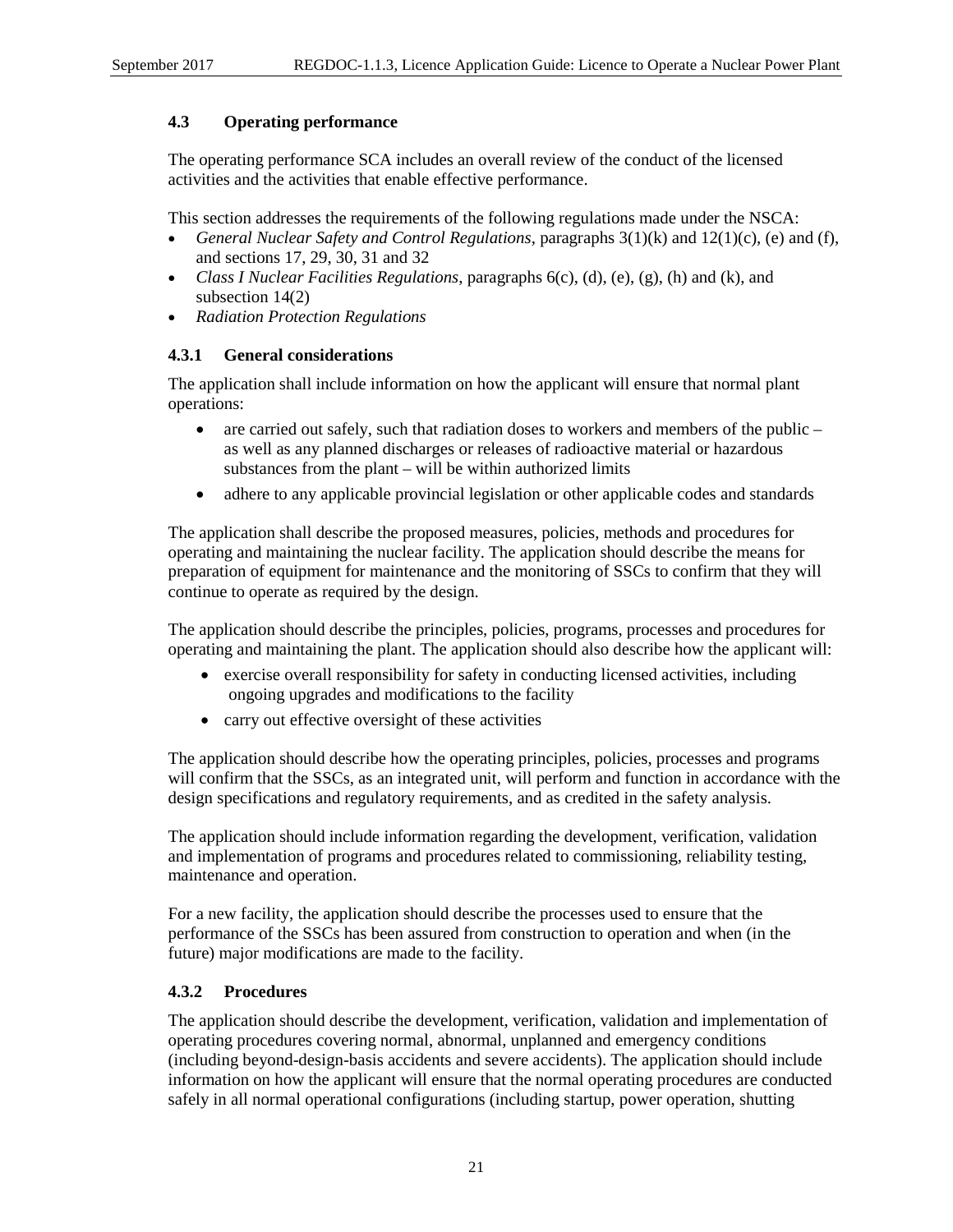down, shutdown, cooldown, load changes, power transients and fuel handling), and that operation will be consistent with the safe operating envelope for the plant.

The application should include sufficient information to demonstrate that the operator actions required to diagnose and respond to anticipated and unanticipated events are covered appropriately and use symptom-based and/or event-based procedures.

The application should describe how all normal, abnormal, unplanned and emergency operating procedures will be validated.

For more information, refer to G-278, *Human Factors Verification and Validation Plans* [8].

# <span id="page-30-0"></span>**4.3.3 Safe operating envelope**

The applicant should provide information related to the plant's safe operating envelope. The application should include a description of how the corresponding requirements for surveillance, maintenance and repair are specified, to ensure that these parameters remain within acceptable limits and that systems and components are operable. Where appropriate, this information should be supported by means of a deterministic safety analysis and a probabilistic safety assessment.

The application should state the safe operating limits and conditions pertaining to reactor core, channel and fuel bundle powers. The information submitted should describe how the applicant will comply with limits imposed by the design and safety analysis assumptions – for example, the total power generated in any one fuel bundle, the total power generated in any fuel channel, and the total thermal power from the reactor fuel. The application should clearly describe the actions to be taken if the limits and conditions are not met.

The information available on the set of limits and conditions and the accompanying design information for the plant should be sufficient to support the training, qualification and certification of plant workers.

# <span id="page-30-1"></span>**4.3.4 Outage management performance**

The application should describe the approach and relevant arrangements that are proposed for conducting maintenance outages, as required by the operating cycle and other factors. The information submitted should demonstrate that an outage management program exists for the management of planned outages, including a review to ensure proper scoping, planning and execution of safety-related commitments (such as for heat sinks and dose control). The application should also describe the policies, programs, processes and procedures governing the various aspects of outages, including human resources aspects.

The outage management program should describe the designated criteria that the licensee will follow to confirm that planned and discovery work has been satisfactorily completed. For more information on specific reporting requirements for outages, refer to REGDOC-3.1.1, *Reporting Requirements for Nuclear Power Plants,* version 2 [10].

#### <span id="page-30-2"></span>**4.3.5 Accident and severe accident management and recovery**

The application shall include guidelines for a severe accident management (SAM) program in accordance with REGDOC-2.3.2, *Accident Management*, version 2 [11].

The application should also describe the emergency operating procedures (EOPs) for accident management.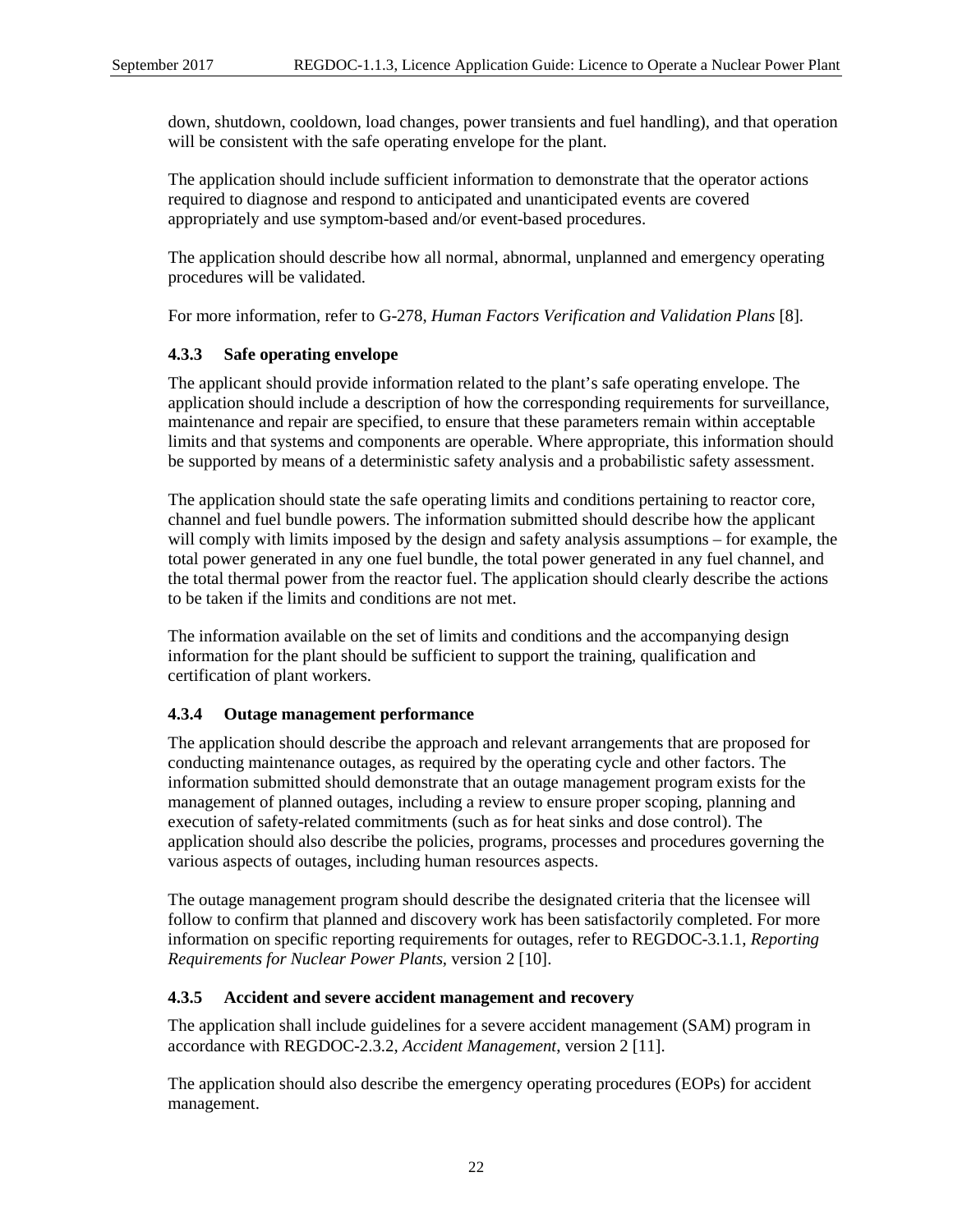The information submitted should demonstrate that these procedures and guidelines support the operator when responding to anticipated and unanticipated events. The application should clearly indicate the role of the safety analysis in supporting the EOPs and SAM guidelines.

The application should describe the systematic approach, and the principles and data used to develop the EOPs and SAM guidelines.

In the application, the description of the accident management program should include high-level information on:

- management structure (including management, operational and technical support staff) in place to deal with the in-plant and off-plant consequences of severe accidents and the roles and responsibilities of these workers
- guidelines for operating procedures and training needs
- protocol for interface with the public and with regulatory or other agencies
- analysis methods and results of the study of the feasibility of the planned emergency arrangements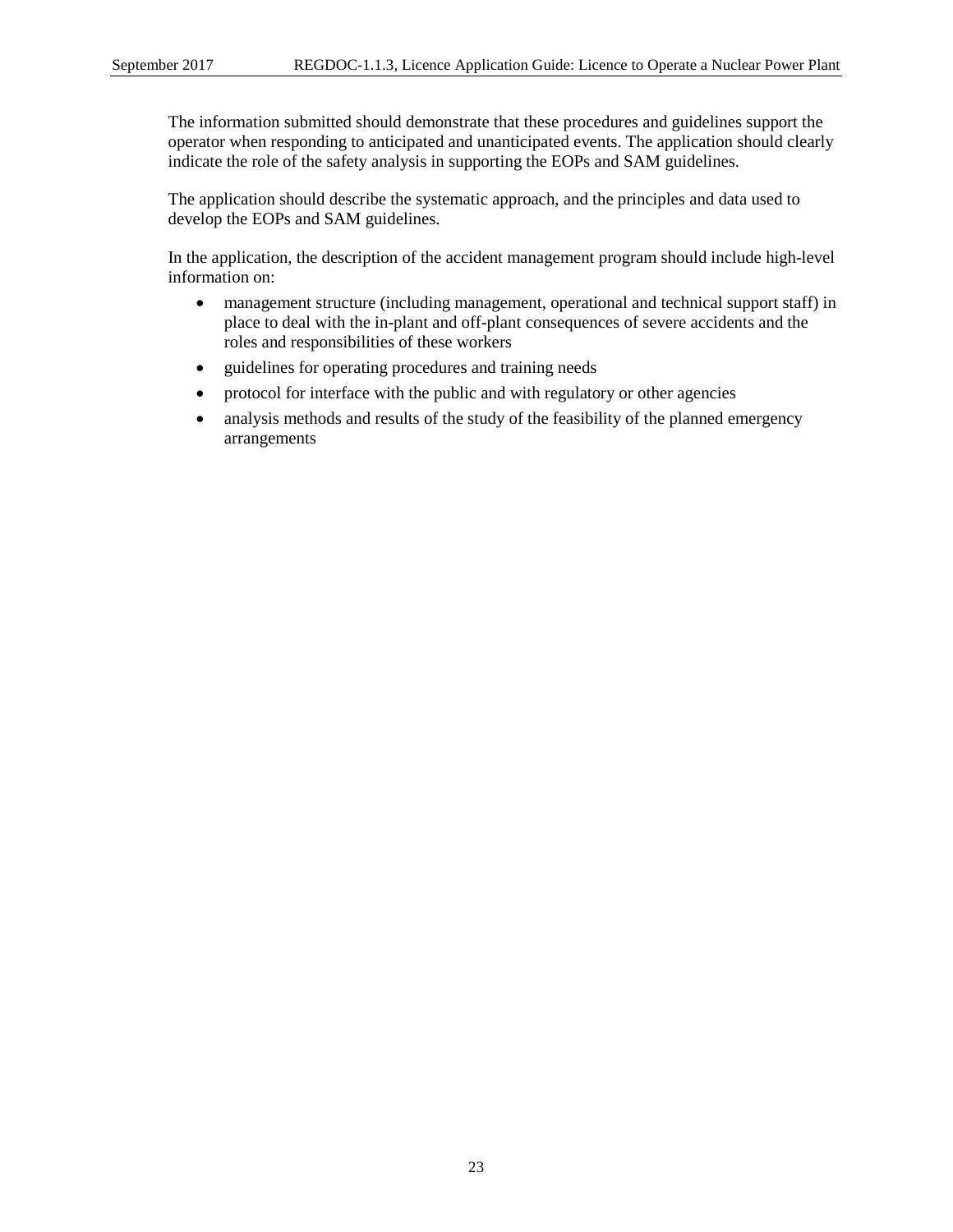# <span id="page-32-0"></span>**4.4 Safety analysis**

The safety analysis SCA covers maintenance of the safety analysis that supports the overall safety case for the facility. Safety analysis is a systematic evaluation of the potential hazards associated with the conduct of a proposed activity or facility and considers the effectiveness of preventive measures and strategies in reducing the effects of such hazards.

This section addresses the requirements of the following regulations made under the NSCA:

- *General Nuclear Safety and Control Regulations*, paragraphs 3(1)(d), (e) and (i), and 12(1)(c) and (f)
- *Class I Nuclear Facilities Regulations*, paragraphs 3(b) and (d), and 6(a), (b), (c), (d) and (h)
- *Radiation Protection Regulations* (all requirements related to dose)

# <span id="page-32-1"></span>**4.4.1 General considerations**

The application shall include a safety analysis of the NPP. The safety analysis should include a deterministic safety analysis, a probabilistic safety assessment (PSA) and a hazards analysis. The application should demonstrate that all levels of defence in depth are addressed, and should confirm that the facility's design is capable of meeting the applicable dose acceptance criteria and safety goals.

Whenever operator action is taken into account, the application should demonstrate that the operators will have reliable information, sufficient time to perform the required actions, documented procedures to follow, and will have been trained.

For new facilities, the application should demonstrate that the safety analysis has been updated to reflect all changes made during construction and fuel-out commissioning.

#### <span id="page-32-2"></span>**4.4.2 Postulated initiating events**

The safety analysis shall identify postulated initiating events (PIEs) using a systematic methodology (for example, failure modes and effects analysis). The scope and classification of PIEs in the application shall meet the requirements specified in REGDOC-2.4.1, *Deterministic Safety Analysis* [12].

The information provided should demonstrate that all foreseeable events with the potential for serious consequences or with a significant frequency of occurrence are anticipated and considered.

For a site with multiple units, the application should describe how the design and safety analyses have taken into account the potential for specific hazards simultaneously affecting several units on the site.

# <span id="page-32-3"></span>**4.4.3 Deterministic safety analysis**

The application shall include a deterministic safety analysis to evaluate and justify plant safety, conducted in accordance with REGDOC-2.4.1, *Deterministic Safety Analysis* [12]. The level of conservatism of each deterministic safety analysis should be appropriate for the class of event analyzed and the analysis objectives.

The application should provide the dose acceptance criteria.

The application should also describe the trip coverage and trip setpoints.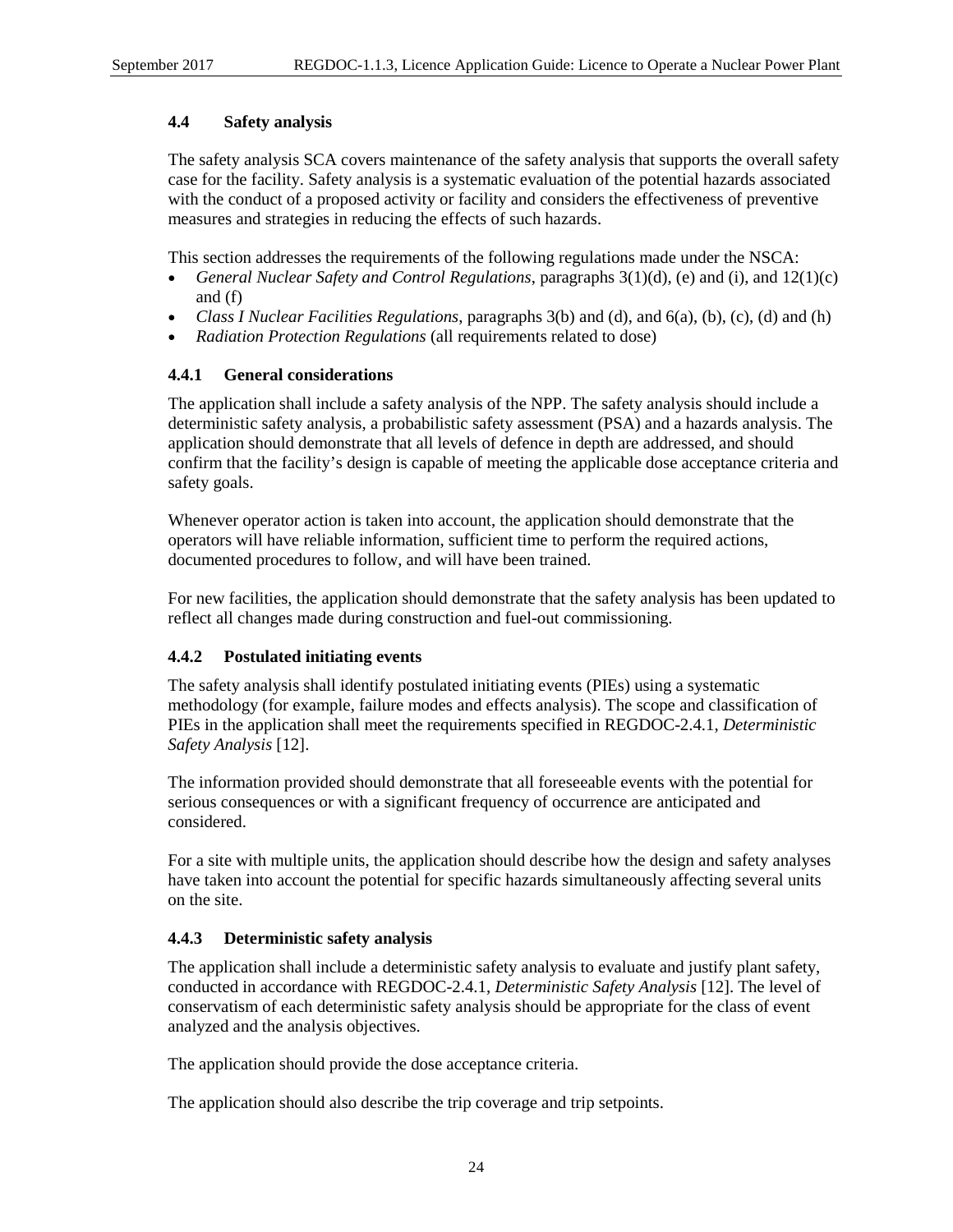The deterministic safety analysis should demonstrate that applicable dose limits under designbasis accidents (DBAs) are met.

For a currently licensed facility, it is recognized that full compliance with REGDOC-2.4.1 [12] may not be possible or provide any additional safety benefit beyond the current safety case. The application should describe a method of evaluating the significance of gaps identified (such as applying a graded approach) against REGDOC-2.4.1 and the importance to safety of each gap.

# <span id="page-33-0"></span>**4.4.4 Hazard analysis**

The applicant shall provide a hazard analysis that has been performed in accordance with the requirements of REGDOC-2.4.2, *Probabilistic Safety Assessment (PSA) for Nuclear Power Plants* [13], and taking into account the information in REGDOC-2.4.1. [12]

The application should describe the analysis of all potential hazards (internal and external), both natural and human-induced. Some examples are:

- for natural external hazards: earthquakes, droughts, floods, high winds, tornadoes, abnormal surges in water level and extreme meteorological conditions
- for human-induced external hazards: those that are identified in the site evaluation, such as airplane crashes and ship collisions
- for internal hazards: internal fires, internal floods, turbine missiles, onsite transportation accidents and releases of hazardous substances from onsite storage facilities

The application should describe the analysis of any potential combinations of the external hazards. It should also consider the potential interaction of external and internal hazards, such as external events that initiate internal fires or floods, or interactions that may lead to missile generation.

For a site with multiple units, the application should describe how the potential for specific hazards simultaneously affecting several units has been taken into account.

#### <span id="page-33-1"></span>**4.4.5 Probabilistic safety assessment**

The application shall include a probabilistic safety assessment (PSA) conducted in accordance with the requirements specified in REGDOC-2.4.2, *Probabilistic Safety Assessment (PSA) for Nuclear Power Plants* [13].

The application should describe how the results of the PSA have been used to identify any plant vulnerabilities. With support from the PSA, the application should also:

- identify any systems for which design improvements or modifications to operational procedures could reduce the probabilities of severe accidents or mitigate the consequences
- provide information regarding the verification that emergency operating procedures are adequate
- describe how the results of the PSA provide insights into the severe accident management program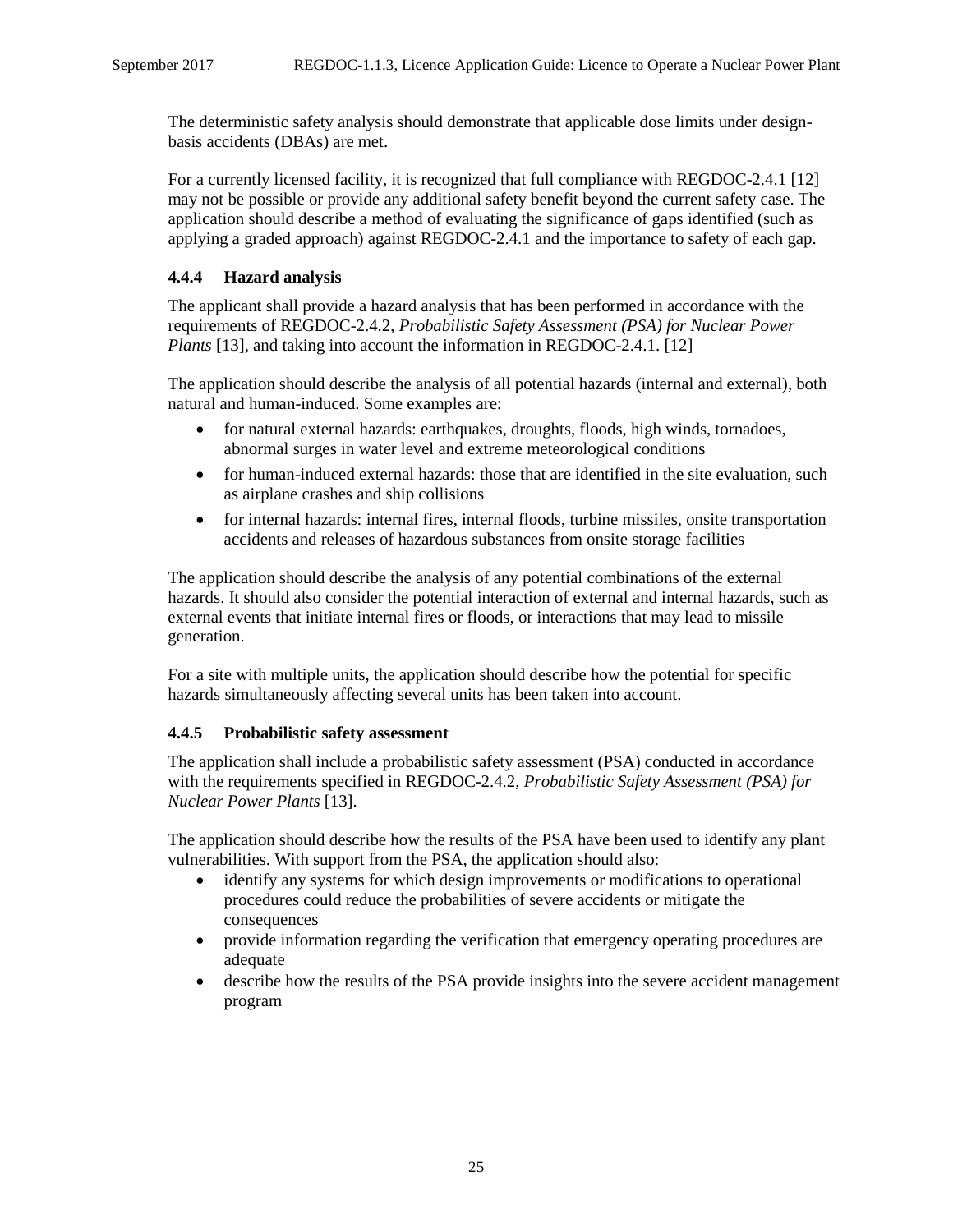#### <span id="page-34-0"></span>**4.4.6 Severe accident analysis**

The applicant shall demonstrate that a severe accident analysis has been performed in accordance with the requirements of:

- REGDOC-2.3.2, *Accident Management*, version 2 [11]
- REGDOC-2.4.1, *Deterministic Safety Analysis* [12]
- REGDOC-2.4.2, *Probabilistic Safety Assessment (PSA) for Nuclear Power Plants* [13]

The format and content of the beyond-design-basis accident (BDBA) analyses should be consistent with the presentation of the analyses for anticipated operational occurrences and design-basis events. In addition, the application should:

- state the objective and/or the specific acceptance criteria for the BDBA analysis
- include a discussion of the additional postulated failures in the accident scenario, including the reasons for their selection
- summarize the key results of the analyses with specific acceptance criteria, and state how the acceptance criteria are met

The application should provide detailed information concerning the analysis to identify accidents that can lead to significant core damage, and/or offsite releases of radioactive material (severe accidents). In addition, the information submitted should describe the evaluation that has been carried out on the capability of complementary plant design features to meet the design criteria.

The application should demonstrate the capability of the design to mitigate certain BDBAs. The applicant should explain the choice of the BDBAs to be analyzed and justified, indicating whether the choice was made on the basis of a PSA or according to another fault analysis that identifies potential vulnerabilities of the plant. Additionally, the applicant should describe, explain and justify the approach taken.

BDBA events are typically sequences involving more than one failure (unless they are taken into account in the DBAs at the design stage), such as plant blackout, design-basis events with degraded performance of a safety system, and sequences that lead to containment bypass and/or confinement bypass. The application should describe how the analysis:

- uses best-estimate models and assumptions
- takes credit for realistic system action and performance beyond original intended functions, including systems not important to safety
- takes credit for realistic operator actions

Where this is not possible, reasonably conservative assumptions should be made. These assumptions should consider uncertainties in the understanding of the physical processes being modelled.

The application should include an explanation of the analysis performed for severe accident sequences, including (as applicable) hydrogen fire, steam explosion and molten fuel/coolant interaction, and a description of the results of the most relevant severe accident analyses used in the development of the accident management programs and emergency preparedness planning for the plant.

#### <span id="page-34-1"></span>**4.4.7 Summary of analysis**

The application should include information concerning the integrated review of the plant design and operational safety, carried out to complement the results of the deterministic analyses already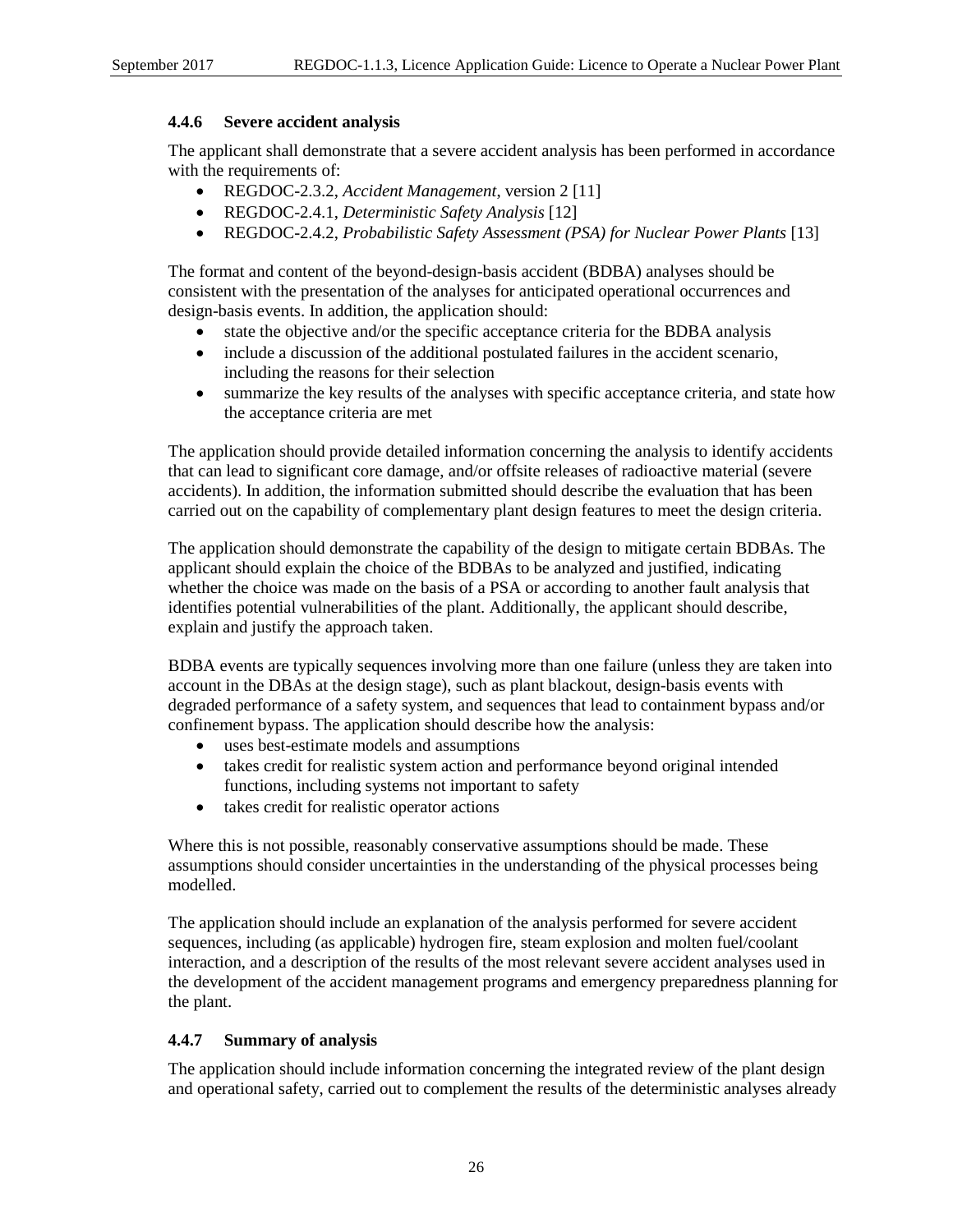performed and to give an indication of the success of the design in achieving the design objectives.

# <span id="page-35-0"></span>**4.4.8 Event mitigation**

The application shall provide the results of a review of event mitigation measures in accordance with the requirements of REGDOC-2.3.2, *Accident Management*, version 2 [11].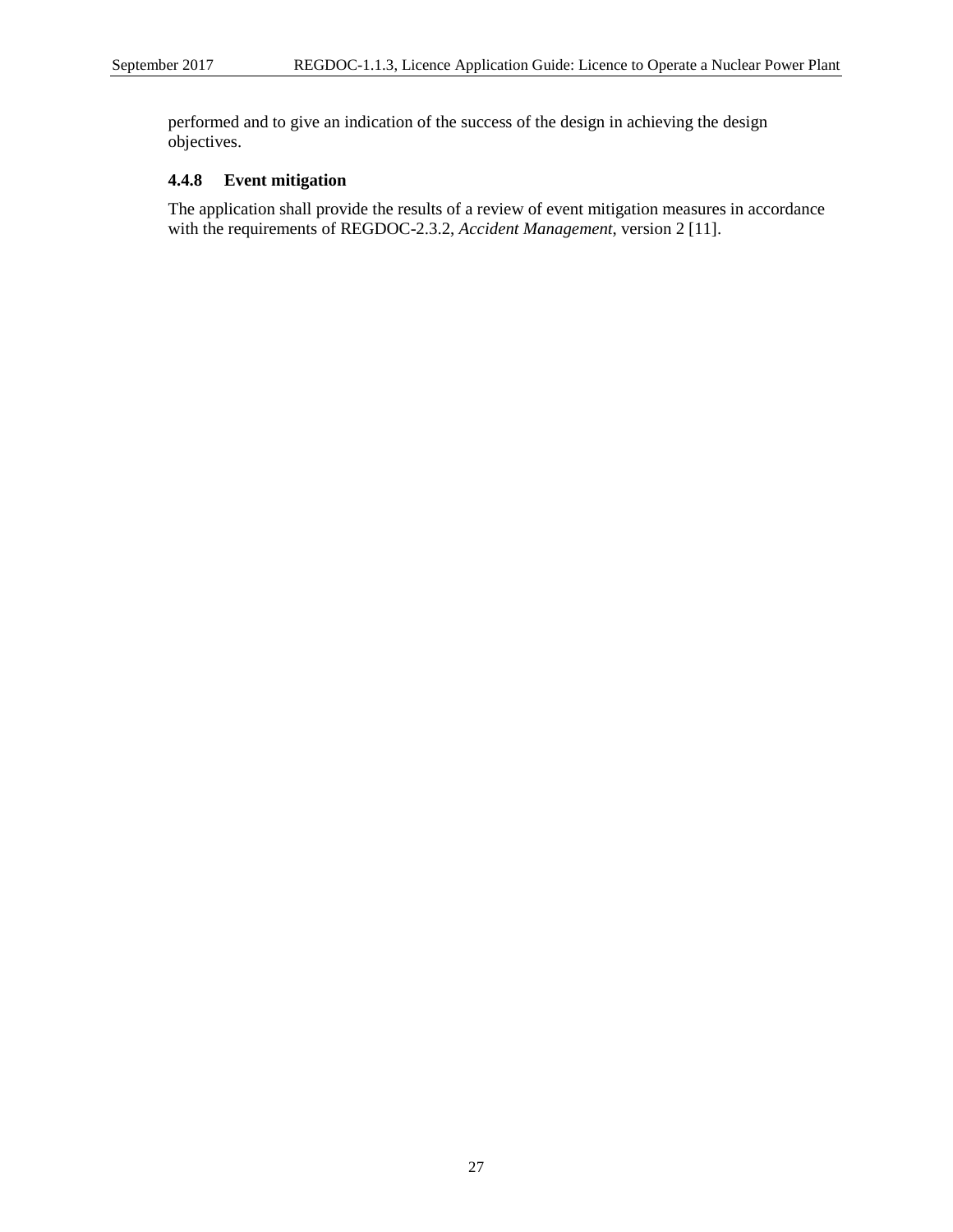# **4.5 Physical design**

The physical design SCA relates to activities that affect the ability of SSCs to meet and maintain their design basis, given new information arising over time and taking changes in the external environment into account.

This section addresses the requirements of the following regulations made under the NSCA:

- *General Nuclear Safety and Control Regulations*, paragraphs 3(1)(d), (e), (g), (h), (i) and (j), and  $12(1)(c)$  and (f)
- *Class I Nuclear Facilities Regulations*, paragraphs 3(a), (b), (d) and (i), and 6(a), (b), (c), (h),  $(m)$  and  $(n)$
- *Radiation Protection Regulations*
- *Nuclear Security Regulations*

# **4.5.1 General considerations**

The application should include a general description of the overall conceptual physical design of the NPP, the design practices and the safety concepts. The application should also describe the approach followed for the general design of the SSCs.

For a new NPP, the application should include a comparison of the NPP's design, construction, commissioning and operation with prevailing modern standards and international practices.

For existing NPPs, the application should address the information in this section to the extent practicable. Any alternative approaches selected or mitigating measures applied should be identified.

The application may refer to information that was submitted previously (for example, in the application for a licence to construct). The set of documents that address the requirements in this section should be submitted only once (for the initial application), with few subsequent revisions.

The application should demonstrate that normal plant operations can be carried out safely such that radiation doses to workers and members of the public, and any planned discharges or releases of radioactive material from the plant, will be within authorized limits.

In addition, the application should demonstrate that the dose acceptance criteria and safety goals are met.

## **Description of structures, systems and components**

For each SSC, the application should describe in detail the characteristics, major components and design basis requirements (such as the functional and performance requirements associated with the definition of design basis), including the following information:

- objective of the system and how it relates to the entire plant
- design description of the system and its main components with their configuration and their modes of operation, including:
	- o functional requirements (for example, postulated demands and required performance for all plant states)
	- o the design-basis events that contribute to the determination of the system design requirements, and which design limits are determined by which events
	- o interfaces with other systems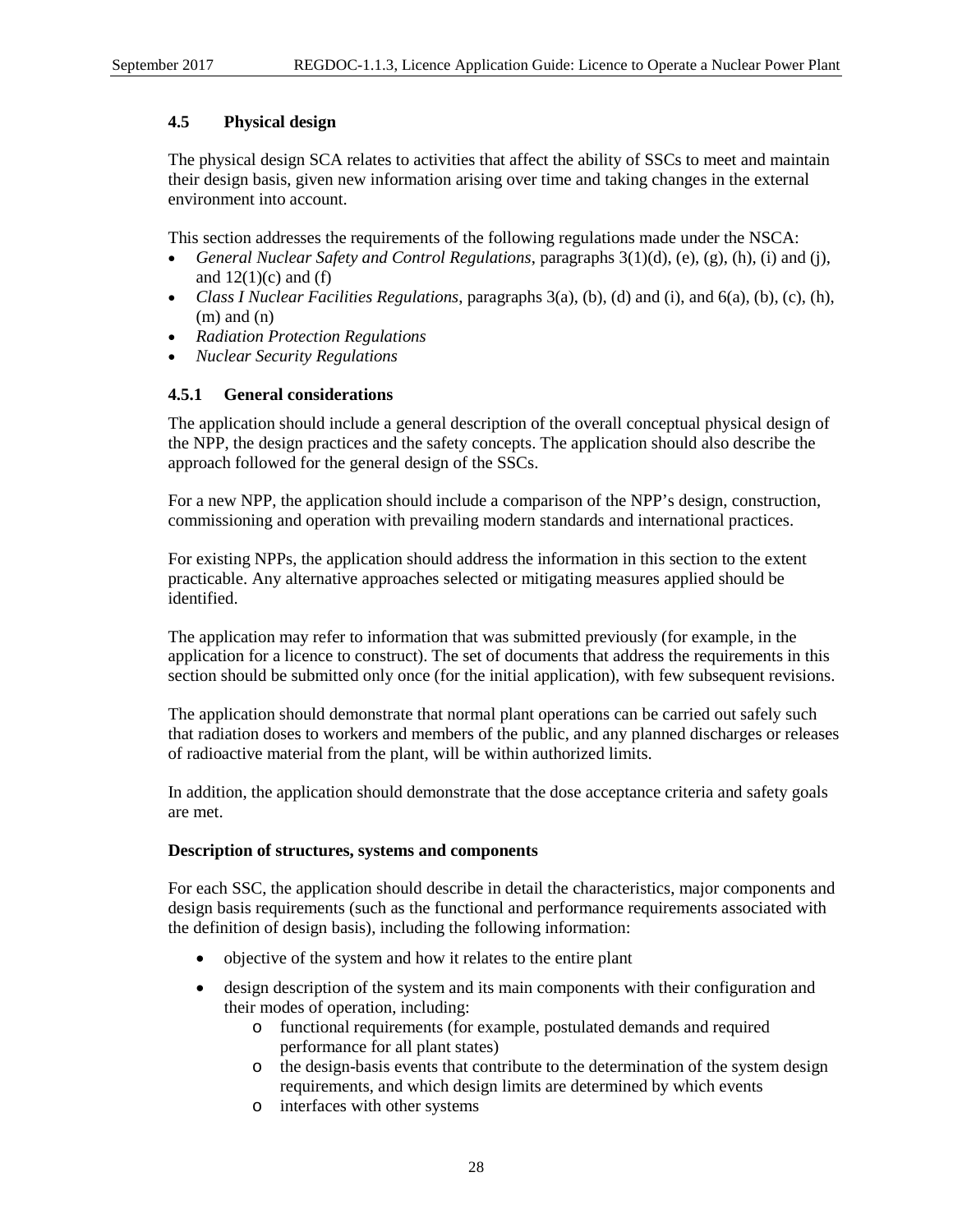- o measures taken to minimize the generation of hazardous and radioactive waste through design
- o any other specific requirements imposed by applicable regulations, codes and standards
- supporting design documentation and any related documents, such as design requirements of the system
- safety and pressure boundary code classifications, quality assurance, seismic and equipment requirements, human factors requirements, requirements developed to ensure consistency with other systems and the safety analysis, the design reliability targets for systems and main components, and any requirements resulting from operational feedback
- detailed elements of system design, including, as appropriate:
	- o design flowsheets for fluid systems
	- o single line diagrams for electrical, and instrumentation and control systems
	- o functional block diagrams for logic systems
	- physical location and isometric drawings
	- o system boundaries as a function of mode of operation
	- o containment boundaries including isolation requirements
	- o code classification and classification boundaries for pressure-retaining systems and components
	- o seismic categories and seismic boundaries and their interfaces with support systems providing services, such as electric, pneumatic or hydraulic power, cooling, lubrication and sampling systems
	- o chemical control specifications
- operational aspects, such as:
	- o operation of the system and its expected performance (including under beyonddesign conditions, if important)
	- o interdependence with the operation of other systems
	- o requirements for technical specifications regarding system operability
	- o system testing for availability, reliability and capability, including online health monitoring, reporting and trending
- maintenance aspects, including:
	- o surveillance
	- o condition-based preventive maintenance
	- o periodic maintenance and overhauls to ensure continued safety performance and to meet design reliability targets throughout the system's qualified life
- in-service inspection specifications, including visual, surface and/or volumetric nondestructive examination for SSCs to confirm that the actual condition of the SSC complies with design assumptions
- commissioning testing requirements to:
	- o demonstrate to the extent practicable that the SSCs meet their performance requirements in all operational states and accident conditions credited in the safety analysis (particularly important for those design features which are new or first of a kind)
	- o verify that the SSCs have been correctly installed/constructed

The application should describe any design features necessary to support commissioning tests.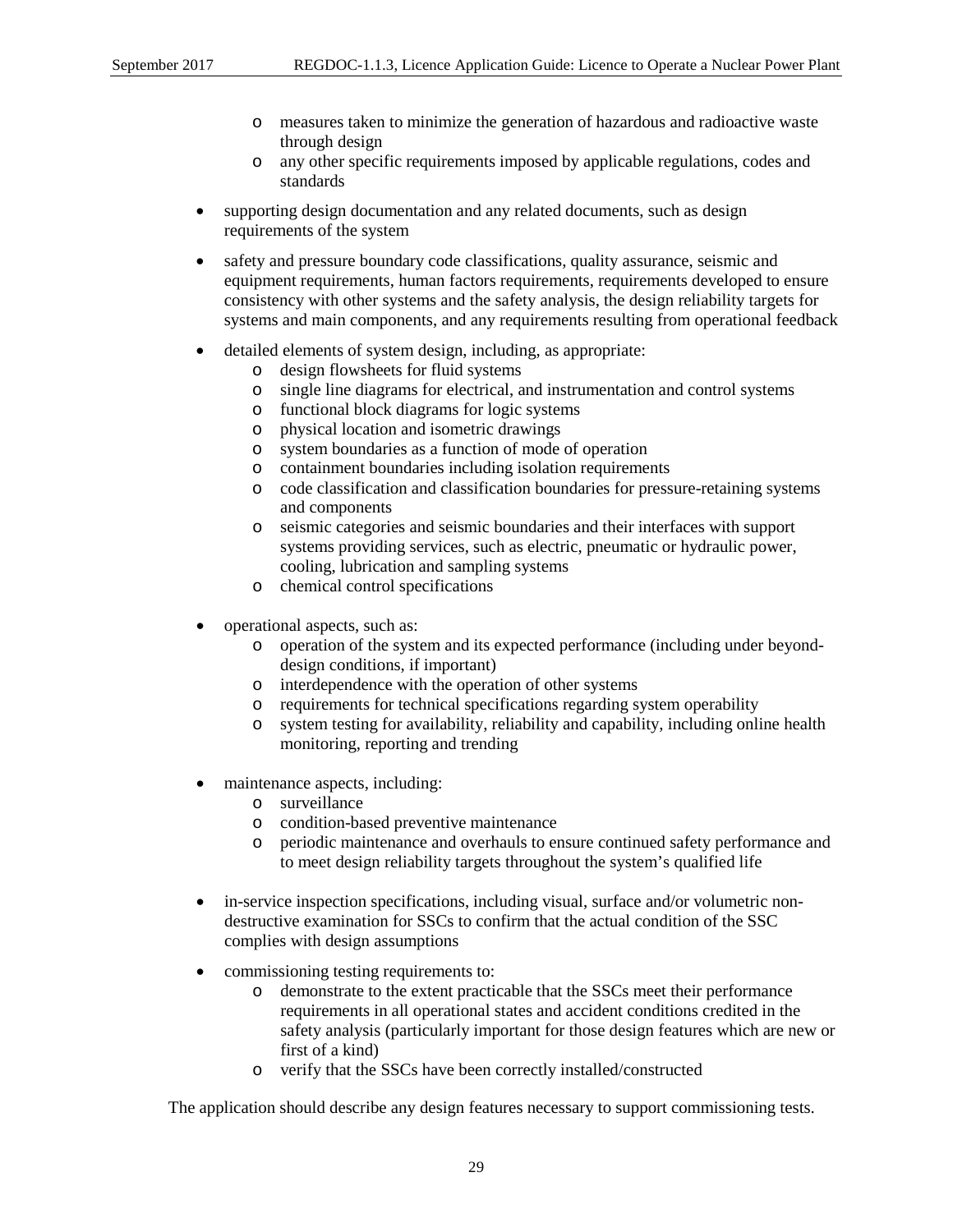The design information should reflect all design modifications and changes made during previous licensing periods or phases.

# **4.5.2 Site characterization**

The application should refer to, or summarize, the information previously submitted in any relevant environmental assessment or licensing documentation, such as environmental impact statements and any previous licence application. This information includes:

- geological, geotechnical, seismological, hydrological, hydrogeological and meteorological data
- site plan and description, and site reference data
- exclusion zone authority and control
- proximity of industrial, transport and military facilities

For additional information on site characterization, refer to RD-346, *Site Evaluation for New Nuclear Power Plants* [14].

# **4.5.3 Design principles and requirements**

The application should describe the design principles and requirements that cover the processes for the overall conceptual design of the facility, and the operation and interaction of all of the SSCs to be addressed. To ensure that the NPP will be reliable, robust and maintainable, the applicant should ensure that the design:

- conforms to high quality levels
- incorporates the latest developments in knowledge and technology
- is resistant to the effects of common-cause events and, to the extent practicable, to severe accidents

When aspects of the design are based on conservative deterministic principles, such as those outlined in international codes and standards or in regulatory documents, the application should describe the use of such principles. If the design of the plant does not fully comply with a specific deterministic principle in a regulatory document, the applicant should demonstrate that the overall level of safety is not impaired.

The application should identify the criteria used for determining the level of acceptable risk, and should show that the criteria meet general safety objectives and concepts.

The application should describe the decision-making methodology (for example, cost/benefit, best available technology, and so on) that was used to select the design option.

## **Safety objectives and goals**

The application should describe how the safety objectives and goals have been met in the design of SSCs. Where there is some redundancy of information requested in various sections, the application may include cross-references to detailed information in other sections as appropriate.

Safety objectives include general nuclear safety objectives, radiation protection objectives, technical safety objectives and environmental protection objectives. Safety goals include qualitative and quantitative safety goals, core damage frequency, and small and large release frequencies.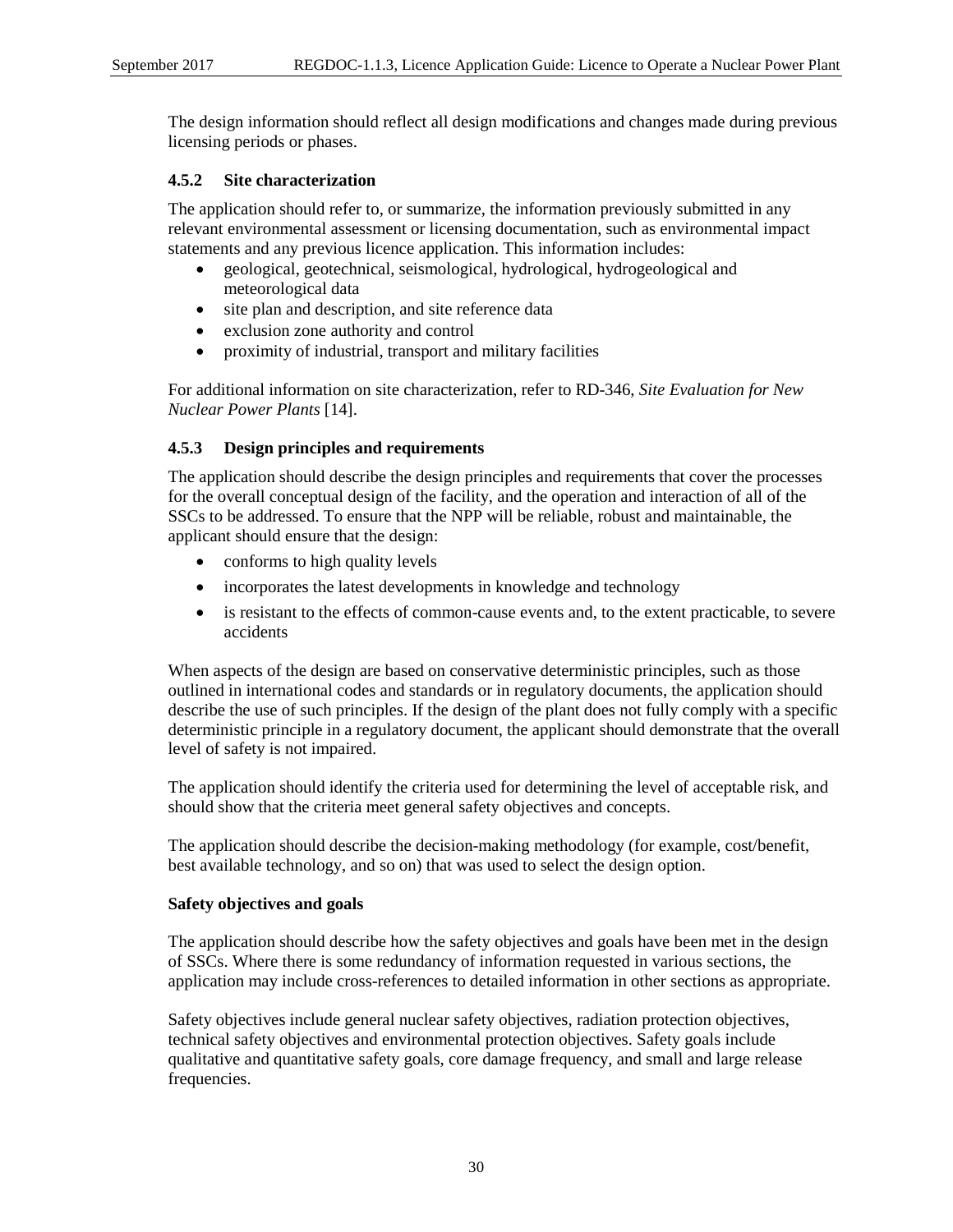## **Design authority**

The application should identify the design authority responsible for the overall design. If the design authority has been transferred from another organization, the applicant should provide the formal relationships (including roles and responsibilities) and the prerequisites that had to be met prior to the transfer.

# **Applicable regulations, codes and standards**

The application should include declarations of the design's compliance with the codes and standards used. The applicant should evaluate these documents for their applicability, sufficiency and adequacy, and provide the results in the application. If necessary, the standards used should be supplemented with additional requirements that should also be identified in the application.

The applicant should provide an assessment, such as a gap analysis, if the codes and standards differ from those used in Canada. The application should include information pertaining to cases where requirements contained in any of the applicable regulations or codes and standards are not met.

The application should include an assessment of the safety significance of any deviations from applicable codes and standards. Where necessary, a separate and complete justification should be provided for each deviation. This justification should include all information necessary to assure the CNSC that any deviations will not negatively affect the facility's overall level of safety. This justification should be included wherever applicable in the licence application or in documents referenced in the licence application.

## **Safety assessment and engineering evaluation**

The applicant should demonstrate that a systematic process has been applied throughout the design phase to ensure that the design meets all relevant safety requirements, and that the plant design process has followed proven engineering practices.

The applicant should ensure that the plant design meets all other applicable safety and regulatory requirements.

This section should provide the following information for each system that is credited (or that supports a credited system) in the safety analysis:

- an assessment of the functional capability of the system that is directly credited in the safety analysis, including but not limited to:
	- o timing of system operation
	- o minimum system performance envelope to meet safety analysis assumptions
	- o ability of the system to perform over the lifetime of the plant
	- o ability of the system to perform in any abnormal environmental conditions in accident scenarios for which the system is credited
- a demonstration that the physical separation, the electrical and/or fluid isolation devices and the environmental qualification requirements (or any other special protective measures) provide sufficient capacity to deliver the credited functions reliably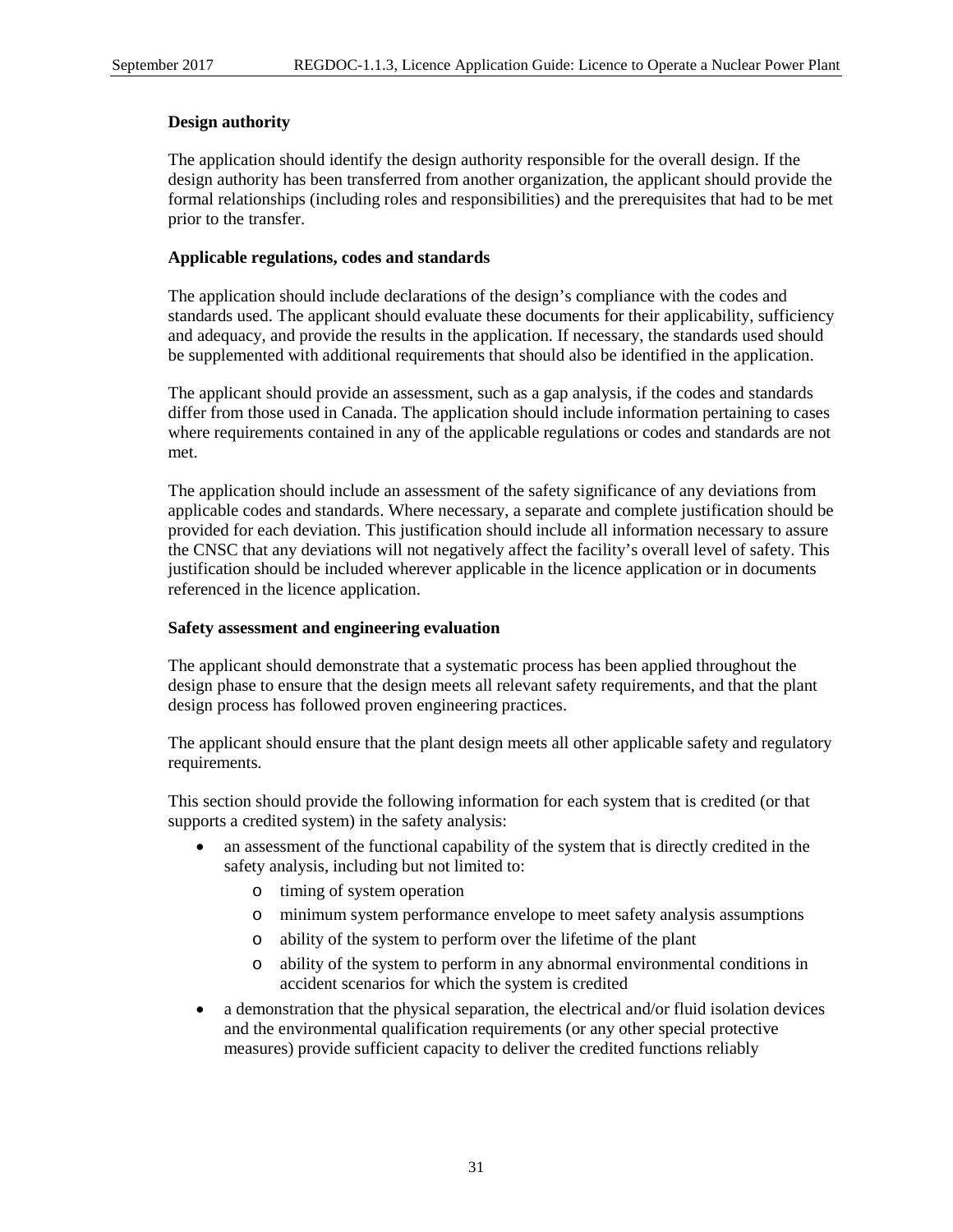#### **Identification of plant states and operational configurations**

The application should identify all plant states and operational configurations.

For operational states (normal operation and anticipated operational occurrences (AOOs)), the information should cover configurations such as start-up, normal power operation, shutting down, shutdown, refuelling and any other normal operating configuration. The application should identify the key parameters and unique characteristics of each operational configuration, including the specific design provision for maintaining the configuration. The application should also provide the permissible periods of operation at different conditions (for example, power level) in the event of a deviation from normal operating conditions.

#### **Plant design envelope**

The application should include a cross-reference to the plant design envelope, which includes all plant states. The applicant should demonstrate that the design authority has established the plant design envelope.

## **Defence in depth**

The applicant should provide, in general terms, the approach taken to incorporate the defence-indepth concept into the design of the NPP. The design approach adopted should ensure that multiple and (to the extent practicable) independent levels and barriers for defence are present in order to provide protection against AOOs and accidents, regardless of their origin.

The application should describe the selection of the main barriers, with particular emphasis placed on SSCs important to safety. The application should describe any proposed operator actions to mitigate the consequences of events and to assist in the performance of important plant safety functions.

## **Safety functions**

The application should describe how the fundamental safety functions have been incorporated into the design of the NPP. The application should provide information on the SSCs used to perform necessary safety functions at various time intervals following a PIE.

The application should also identify and provide a description of any additional plant safety functions; for example, heat removal from irradiated fuel in fuel handling and storage systems.

#### **Safety classification of structures, systems and components**

The application should describe the approach adopted in the design for the safety classification of the SSCs. It should include criteria for deciding on the appropriate design requirements for each class, such as:

- appropriate codes and standards to be used in the design, manufacturing, construction, testing and inspection of individual SSCs
- system-related characteristics, such as the degree of redundancy, diversity, separation, and reliability, environmental qualification and seismic qualification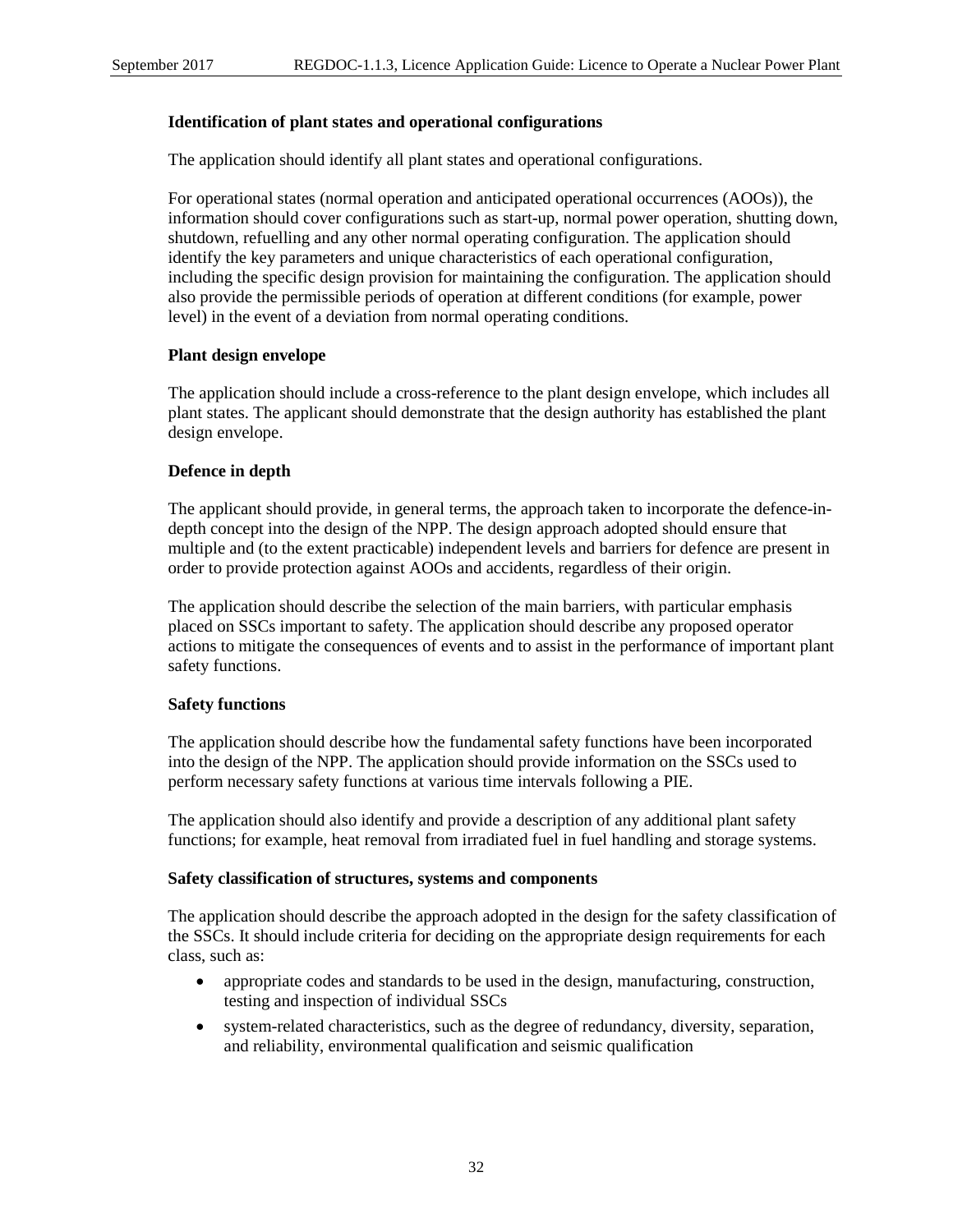- availability requirements for particular SSCs for on-demand duty and for reliability for the prescribed mission time
- quality assurance requirements

## **Design for reliability**

The application shall include the basis for reliability targets that meet the requirements in REGDOC-2.6.1, *Reliability Programs for Nuclear Power Plants* [15].

The description of the reliability program should include the following:

- methods used for reliability assessment
- how aging-related considerations are taken into account
- selection criteria for the reliability assessment input data and subsequent updates, based on testing, surveillance and other experience

The applicant should demonstrate that all SSCs important to safety have been designed with sufficient quality and reliability to meet the design limits. The applicant should provide a reliability analysis for each of these SSCs. The application should include considerations of:

- common-cause failures
- single-failure criterion
- fail-safe design
- allowance for equipment outages
- shared systems

## **Human factors**

The application should describe how the plant design takes into account human factors. It should describe the systematic process that has been followed, for all systems, to incorporate considerations of human factors into the specification, definition and analysis of requirements; design activities; and verification and validation activities.

The application should describe the interfaces of human factors in design with other areas (for example, as inputs to the development of operating and other procedures and training). The application should also describe the considerations of human factors that apply to the design of specific SSCs, including:

- human-machine interfaces for all plant states
- instrumentation, displays and alarms provided to monitor system operations
- physical location, accessibility and usability of equipment that is operated, tested, maintained or monitored
- physical interlocks, and indication of bypassed or inoperable status

The application should include a list of human factors analyses and activities that were used in developing the design. The applicant should demonstrate that human factors engineering and human-machine interface considerations have been applied to all operational states and accident conditions, and for all plant locations where such interactions are anticipated.

The applicant should also provide a human factors engineering program plan.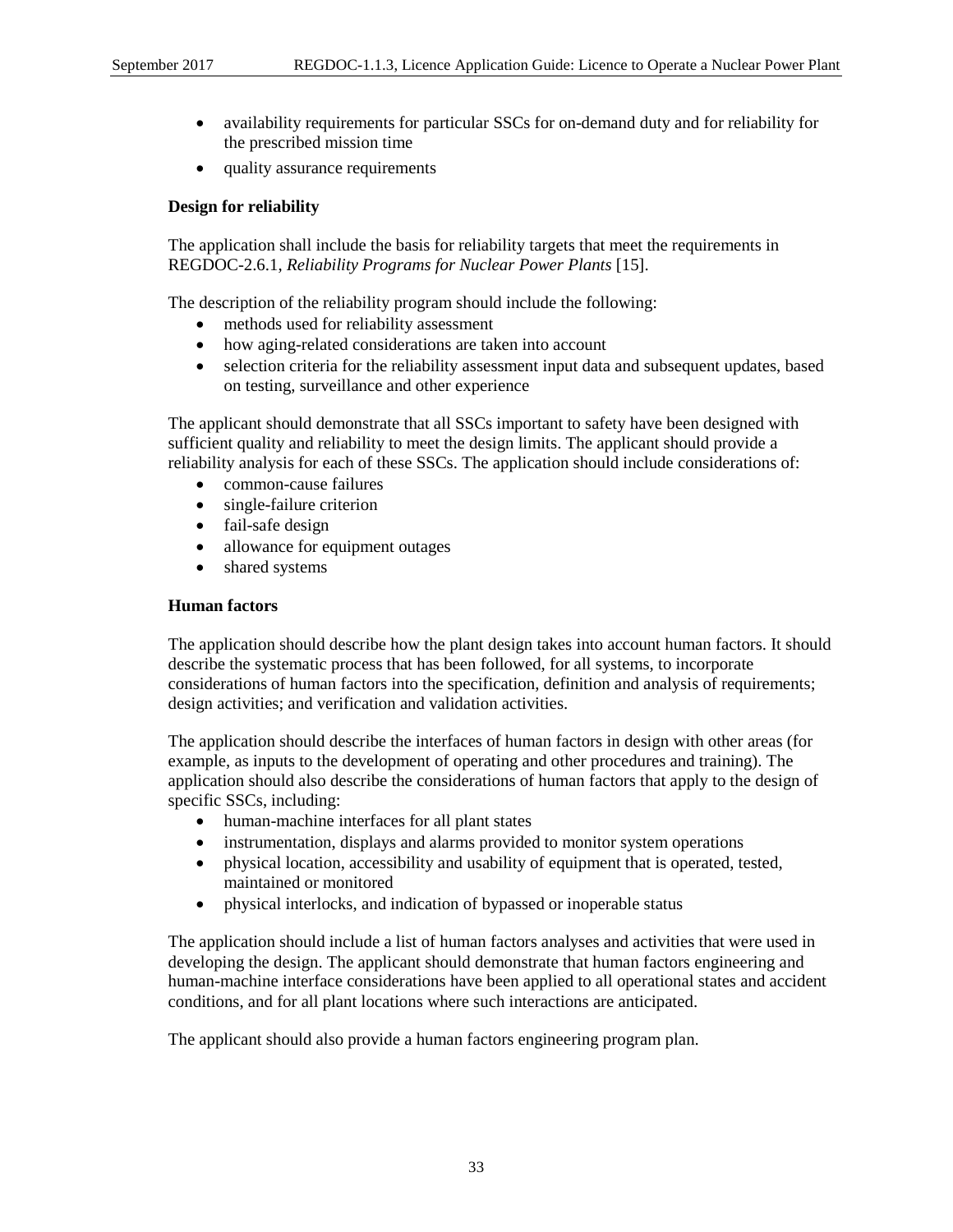For additional information on human factors design requirements, refer to:

- G-276, *Human Factors Engineering Program Plans* [16]
- G-278, *Human Factors Verification and Validation Plans* [8]

#### **Radiation protection**

The application shall include a description of the design approach adopted that demonstrates the facility design meets the requirements of the *Radiation Protection Regulations*.

The information submitted shall demonstrate that, in all operational states, radiation doses within the plant or any planned release of radioactive material from the plant are kept below regulatory limits and are as low as reasonably achievable (ALARA).

#### **Robustness against malevolent acts**

The information submitted should demonstrate that the design includes considerations of both physical protection concerns and transportation routes, in accordance with the requirements of the *Nuclear Security Regulations* and RD-346, *Site Evaluation for New Nuclear Power Plants* [14].

The application should describe both the general design approach and the approach and provisions followed to ensure the physical protection of the plant (including control areas) against internal and external sabotage. These measures should take into account the selection of specific materials, the physical separation of redundant systems, the performance requirements of the equipment, and the use of barriers to segregate redundant safety trains.

The description of the design approach should include:

- rules followed to establish the scope of threats
- justification for the specification of vital areas and the anticipated loads (for example., impact forces, blast pressure waves, internal induced vibrations, fires and missiles) on SSCs and buildings
- methodology used for assessing the vulnerability of the plant, along with the measures selected to address these vulnerabilities and their consequences

The application should also describe the provisions for protecting the capability of:

- monitoring and control of plant parameters
- emergency management and response
- mitigation and recovery measures to ensure the safety of the plant workers and the public

**Note:** Applicant submission and resultant review correspondence related to this topic is considered to be prescribed information under the NSCA and must be submitted in a secure manner. Refer to the Treasury Board of Canada Secretariat *Policy on Government Security* [17] for further details on handling, submitting and transmitting assets considered security-sensitive.

#### **Safeguards in the design and design process**

With respect to the design and design process, the information submitted should demonstrate that the design and design process comply with the obligations arising from the safeguards agreement between Canada and the International Atomic Energy Agency (IAEA). For additional information on safeguards, see section 4.13.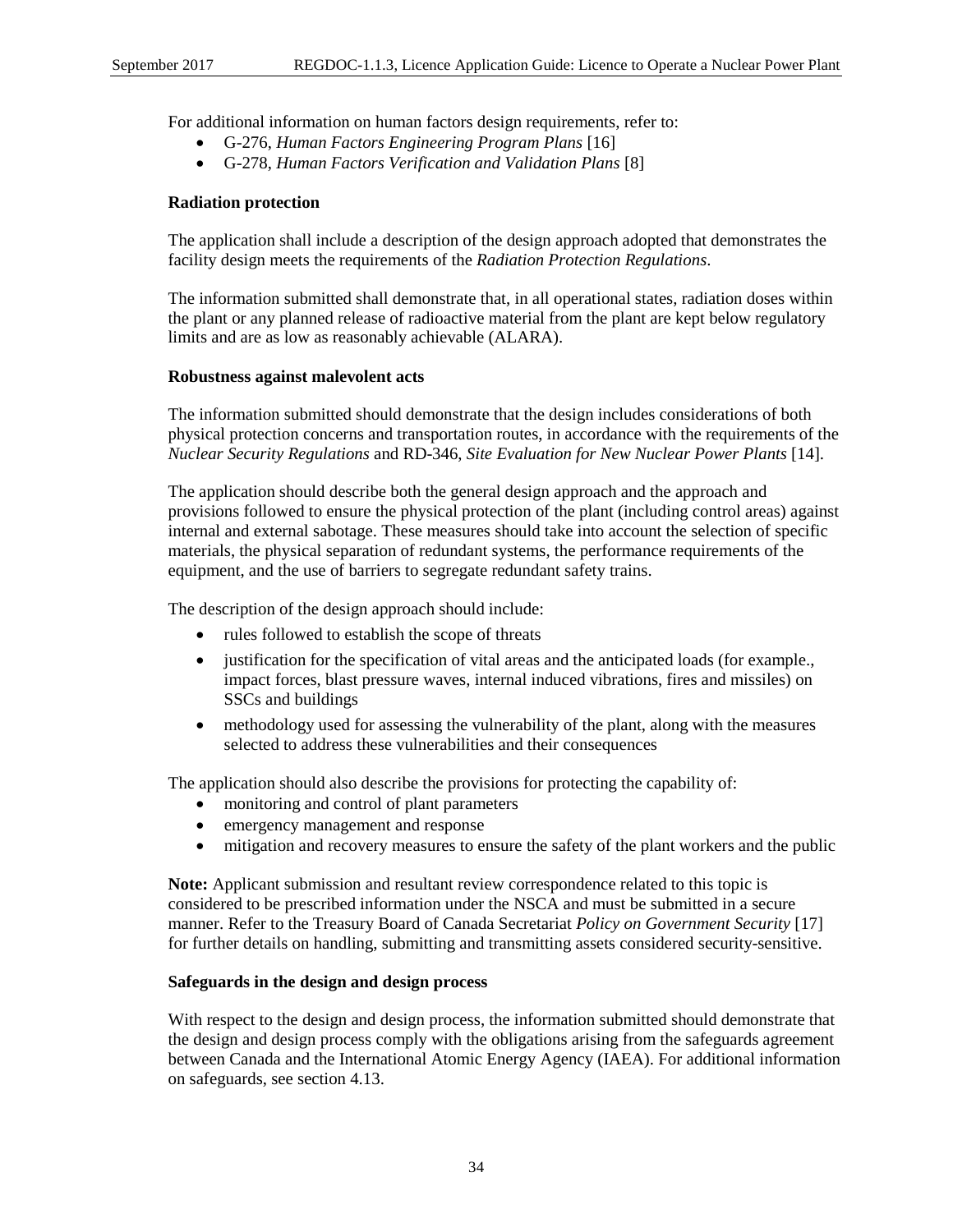#### **Design changes**

The application should describe the control of design modifications such that the NPP is maintained and modified within the limits prescribed by the design, analysis and (once established) licensing basis.

To ensure adequate configuration management, the application should describe the design basis. The application should also describe the processes for maintaining the design basis, taking into account new information, operating experience, safety analyses, resolution of safety issues or correction of deficiencies.

The application should describe how design changes are assessed, addressed and accurately reflected in the safety analyses or analysis of record prior to implementation.

#### **Feedback into the design and design process from operating experience and safety research**

The application should describe how lessons learned from the operation of other plants or results of new research have been incorporated into the submitted plant design.

With respect to the design and design process, the application should describe how feedback from operating experience (OPEX) and safety research takes into account:

- changes in design due to recent advances in material properties
- improved methods of construction and fabrication
- considerations related to improvement in reliability and in the operability and maintainability of the plant
- considerations on the current safety approach
- the understanding of important phenomena governing plant behaviour
- methods and tools used in design and analysis

#### **Plant operability and maintainability**

The application should describe how, in general, the design process and its outputs support the design for system and equipment operability and maintainability.

#### **Control of foreign material**

The application should demonstrate that the design provides for the detection, exclusion and removal of all foreign material and corrosion products that may have an effect on safety.

#### **Other safety functions**

The application should specify, describe and explain the appropriateness of any other safety requirements or criteria that have been respected in the design to reduce the effect of failures and enhance the safety of the design. The description should include, but not be limited to:

- adequate safety margins
- simplified design
- passive safety features
- gradually responding plant systems
- fault-tolerant plant and systems
- operator-friendly systems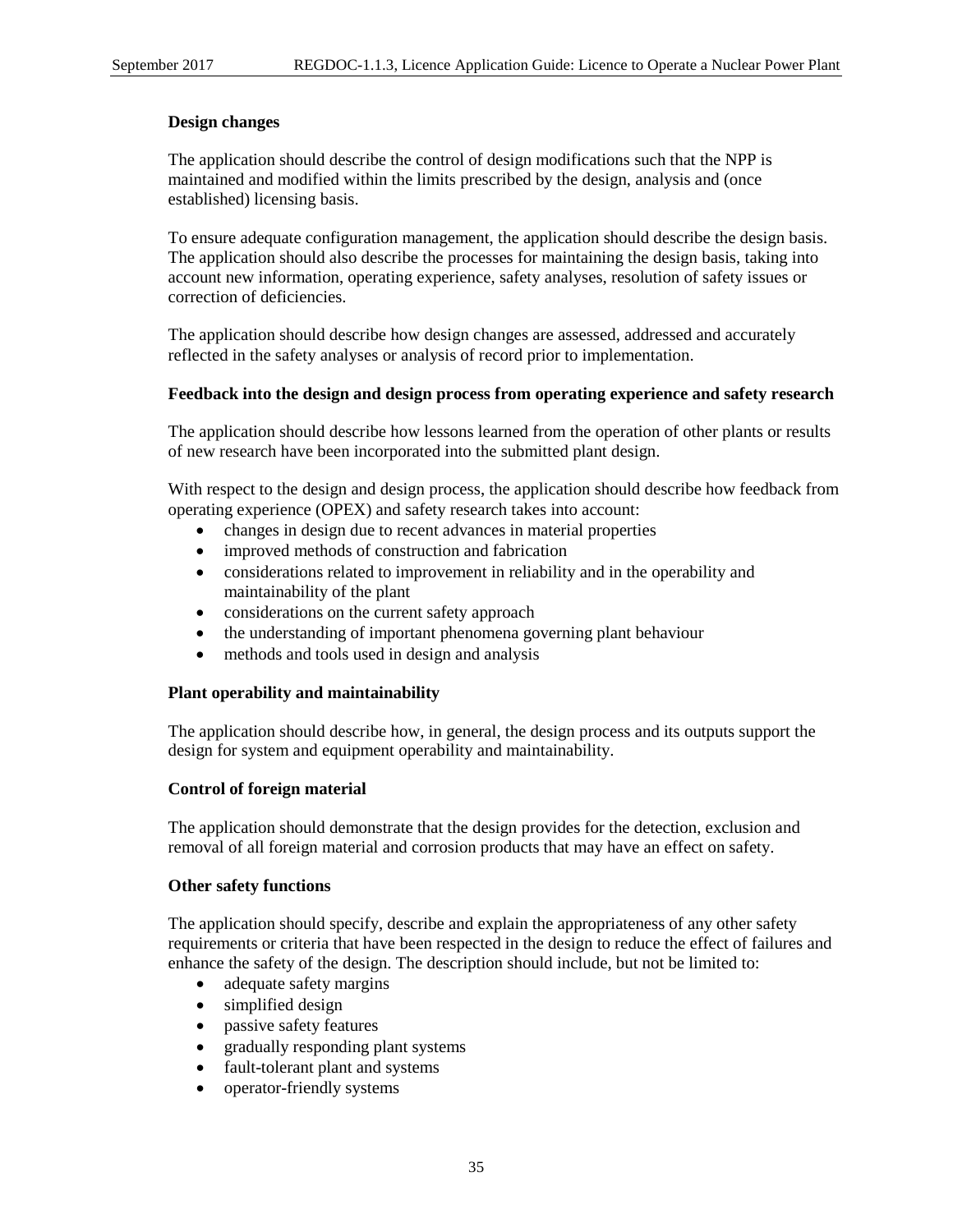- leak-before-break concepts
- fail-safe design

#### **Decommissioning**

The application should include considerations of future plant decommissioning and dismantling activities.

The application should also include considerations of the requirements for storage of radioactive waste after the end of commercial operation.

## **4.5.4 Facility design**

The application should describe the processes that pertain to the overall adequacy of the facility design, including layout of the facility itself.

## **Basic technical characteristics**

The application should include a description (in a table, if appropriate) of the principal features and specifications of the NPP, including (but not limited to):

- number of reactor units
- type of NPP and its main features and characteristics
- safety systems
- type of nuclear steam supply system
- type of containment structure
- thermal power levels to be reached in the core
- corresponding net electrical power output for each thermal power level
- any other characteristics necessary for understanding the main technological processes of the design

In cases where the NPP design is similar to earlier designs licensed by the CNSC, the applicant should provide a comparison that identifies and justifies the main modifications and improvements that have been incorporated into the submitted design.

## **Layout of main systems and equipment in the facility**

The application should include basic technical and schematic drawings of the main facility SSCs, including:

- details of the physical and geographical location of the NPP
- connections with the electrical grid
- means of access to the site by rail, road and water

This information should be sufficient for the CNSC to verify that the NPP design includes adequate provision for an appropriate exclusion zone. The information submitted should demonstrate that the facility layout takes into account PIEs to enhance the protection of SSCs important to safety. The application should also include general layout drawings of the entire NPP, accompanied by a brief description of the main systems and equipment, and their individual purposes and interactions. Information on NPP layout that contains security-related information should be submitted in a secure manner.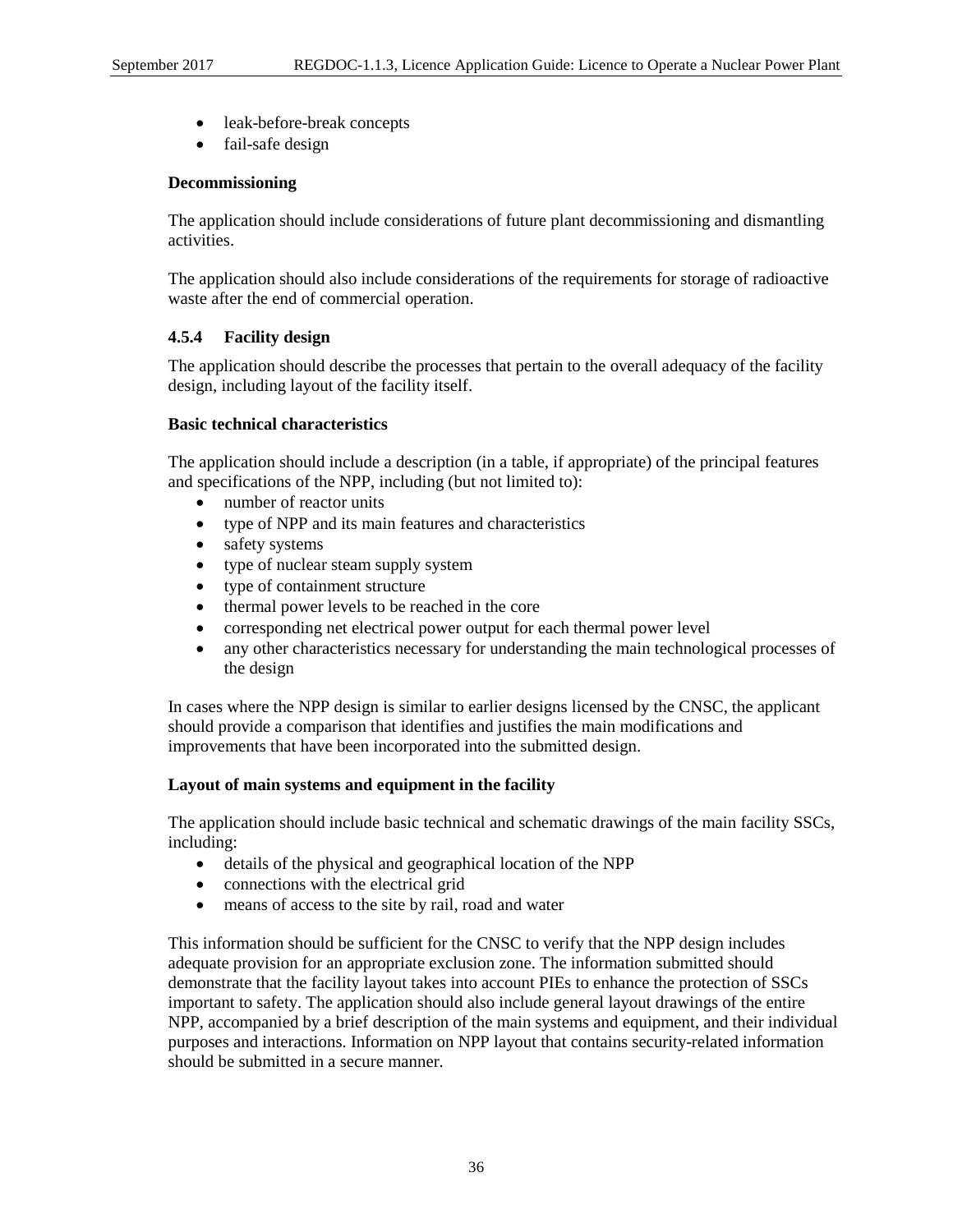The application should include references to other sections that provide more detailed descriptions of SSCs. The application should describe the main interfaces and boundaries between onsite equipment and systems provided by different design organizations, including the interfaces with equipment and systems external to the NPP (for example, the electrical grid). The description should provide sufficient detail to reveal how the NPP operation will be coordinated.

The application should refer to the confidential information on the provisions made for the physical protection of the NPP.

# **4.5.5 Structure design**

The application should present relevant information on the design of the site layout and on civil engineering works and structures associated with the nuclear facility. The application should describe the design and analysis procedures, the assumed boundary conditions and the computer codes used in the analysis. Site and plant layout information should include the main building and structures (including the foundation), sources of cooling water, grid connection, and access to all essential services required for both normal and emergency operation.

The application should describe the design principles, design basis requirements and criteria, and applicable codes and standards used in the design. The application should demonstrate that the safety margins are sufficient for the buildings and structures important to safety (for example, seismic design and robustness against internal and external events). The application should clearly state and justify any deviation from applicable codes and standards or from other design requirements.

The application should describe the safety classification for each building containing equipment or used for operations important to safety. The classification should be commensurate with the classification of the systems and equipment that it contains or the operations it is used for.

The application should include the seismic classification for each structure and building. The descriptions provided here should include the extent to which various load combinations have been considered in order to confirm the building's ability to meet its safety functions. If a structure performs a function other than structural support (for example, radiation shielding, separation barrier, containment), the application should specify the additional requirements for this function and should reference them in other relevant sections of the application.

The application should describe the range of anticipated structural loadings and performance requirements, including design consideration for specific hazards during operation, and for any design considerations or mitigation measures in place to deal with beyond-design-basis accidents.

The description of structures that house nuclear material (such as new and spent fuel or tritiated light or heavy water) should include the design considerations (for example, applied loads, codes and standards, analytical tools and material properties), the structural stability, the relative displacements, and the means of protection against internal and external events that were considered.

The application should address the safety requirements for the containment building or system, including, for example, its structural strength, leak tightness, and resistance to steady-state and transient loads (such as those arising from pressure, temperature, radiation and mechanical effects that could be caused by postulated internal and external events). The application should also include the main design features of the structures provided to comply with these safety requirements.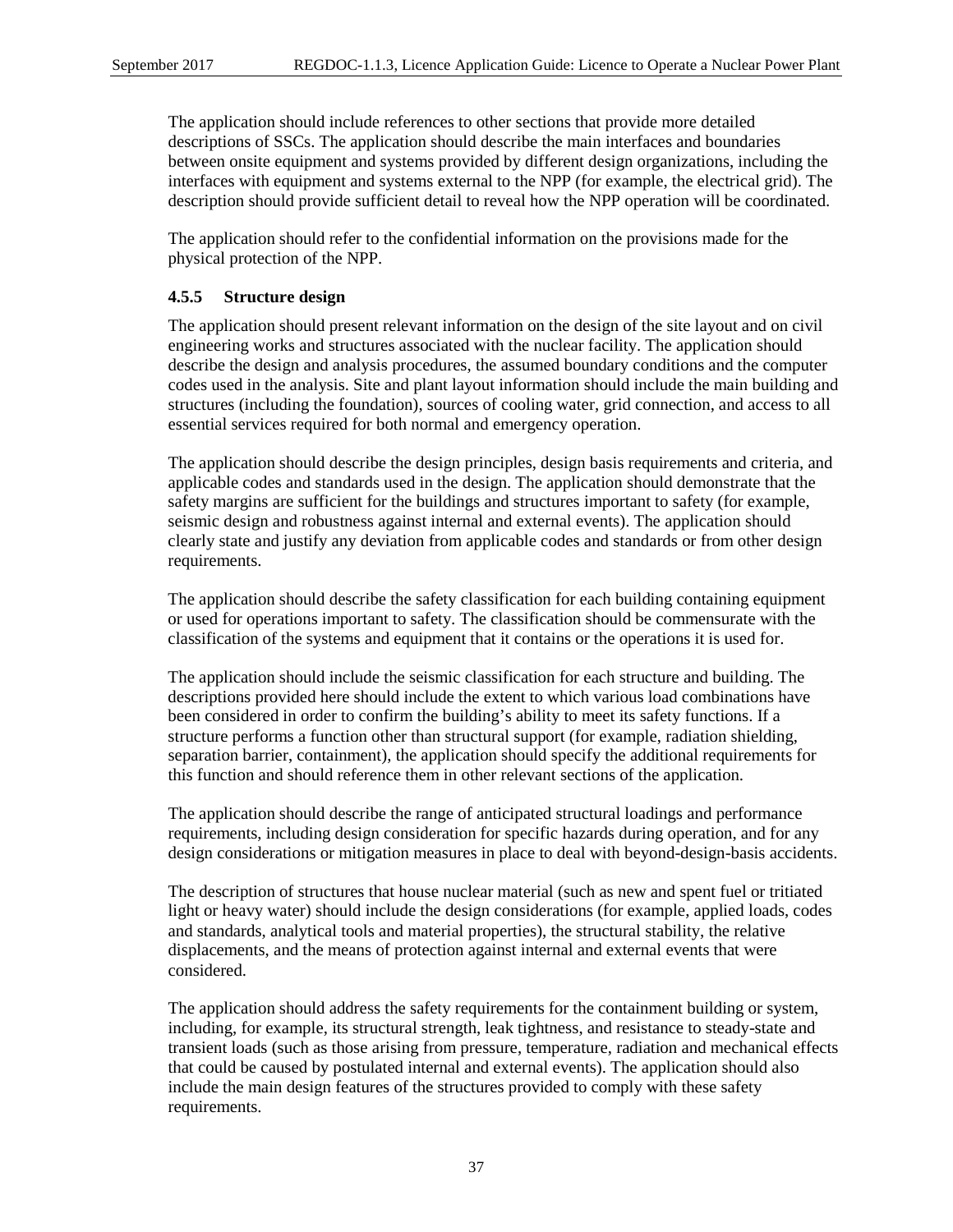The application should provide details on the safety requirements and design features for the containment internal structures, such as the reactor vault structure, the shielding doors, the airlocks and the access control and facilities. The application should include the coupling between the internal structures and the main containment structure that affects the transmission of loads from external events to the internal structures.

The containment description should also cover details such as:

- identification of the applicable design guides and design requirements
- description of the structure, including:
	- o base slab and sub-base
	- o containment wall design
	- o containment wall openings and penetrations
	- o pre-stressing system
	- o containment liner and its attachment method

If the design incorporates confinement or secondary confinement, the application should describe the confinement, including the analytical models and methods used and the results of the design evaluation of the containment's ultimate pressure capacity with the corresponding acceptance criteria. For designs incorporating a liner plate, the application should provide the analysis and design procedures for the liner plate and its anchorage.

#### **4.5.6 System design**

The applicant should present relevant information for the system description, pressure-retaining SSCs, equipment environmental qualification, electromagnetic interference, seismic qualification, and fire safety/fire protection.

#### **System description**

The applicant should provide, in detail, the characteristics and major components of the system and its design basis requirements (for example, the functional and performance requirements associated with the definition of design basis).

#### **Pressure-retaining structures, systems and components**

The application should describe the basis for the design of the pressure-retaining SSCs and their supports. The application should also describe the pressure boundary standards and codes (and their editions / effective dates). It should also describe the overall pressure boundary program, including its implementation processes and procedures. In addition, the application should describe the service agreement with a recognized authorized inspection agency and the related pressure boundary quality assurance program.

#### **Equipment qualification**

The applicant should provide detailed processes and specifications for an equipment qualification program. The program should identify equipment service conditions. The application should demonstrate that equipment can perform its intended safety functions under the environmental conditions defined for all plant states in which it is credited. For SSCs important to safety, the application should include a description of how aging effects due to service life are taken into account.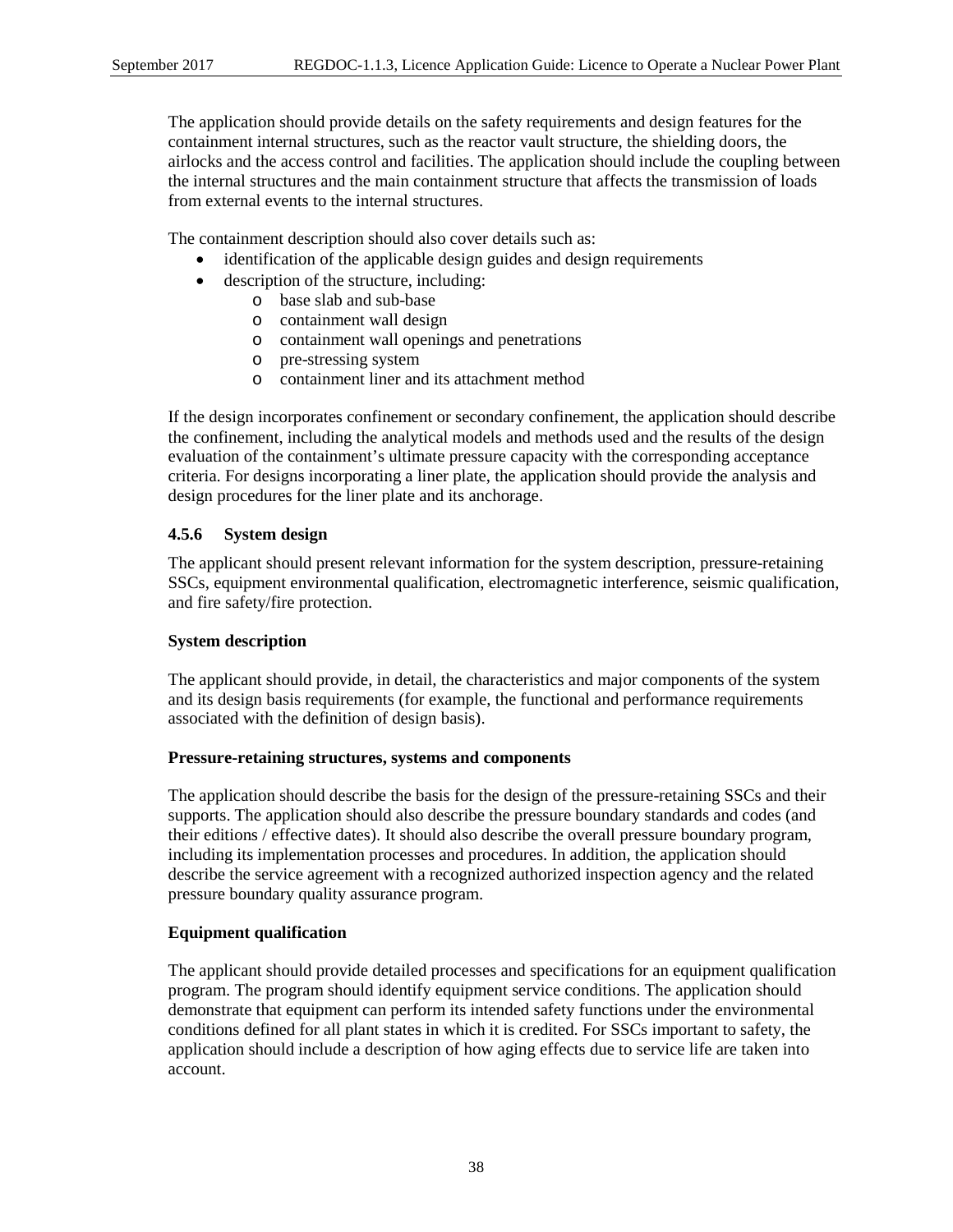#### **Electromagnetic interference**

The applicant should demonstrate that instrumentation and electrical equipment of SSCs important to safety are protected from electromagnetic interference (EMI)-induced faults for all plant states in which they are credited.

The information submitted should demonstrate the capability, as specified in the design, of instrumentation and electrical equipment to function within the applied electromagnetic environment of the plant in different states, and without introducing significant electromagnetic disturbances to other equipment within the plant.

The application should include the plant layout strategies for grounding and shielding, and should also provide EMI-qualified device handling and storage requirements.

#### **Seismic qualification**

The application should describe how the plant design protects SSCs (including building structures) from earthquake damage. The applicant should ensure there is instrumentation available to monitor seismic activity at the site for the lifecycle of the plant.

SSCs important to safety should be designed to withstand a design-basis earthquake (DBE) event. For a beyond-design-basis earthquake, the applicant should demonstrate that there is a high confidence of low probability of failure of the SSCs that are credited to function during and after the event.

#### **4.5.7 Fire safety and fire protection system**

The application should describe how the plant's design provisions will address prevention of, protection from, control of, mitigation of, response to, and recovery from fires (including explosions) in order to protect the SSCs, persons and the environment.

The application should include an independent third-party review of the design, assessing compliance against the applicable fire codes and standards used in the design for protection from fires and explosions.

#### **4.5.8 Reactor and reactor coolant system**

The application should demonstrate that the reactor and reactor coolant system meet the requirements in REGDOC-2.5.2, *Design of Reactor Facilities: Nuclear Power Plants* [18].

The applicant should provide relevant information concerning the reactor, including a summary description of:

- mechanical, nuclear, thermal and hydraulic behaviour of the designs of the various reactor components
- fuel, reactor internals, and reactivity control systems
- related instrumentation and control systems in place to demonstrate the capability of the reactor to perform its design safety functions in all operational states throughout its design life

The applicant should ensure that the nuclear criticality safety program meets the requirements in RD-327, *Nuclear Criticality Safety* [19]. For additional information, refer also to GD-327, *Guidance for Nuclear Criticality Safety* [20].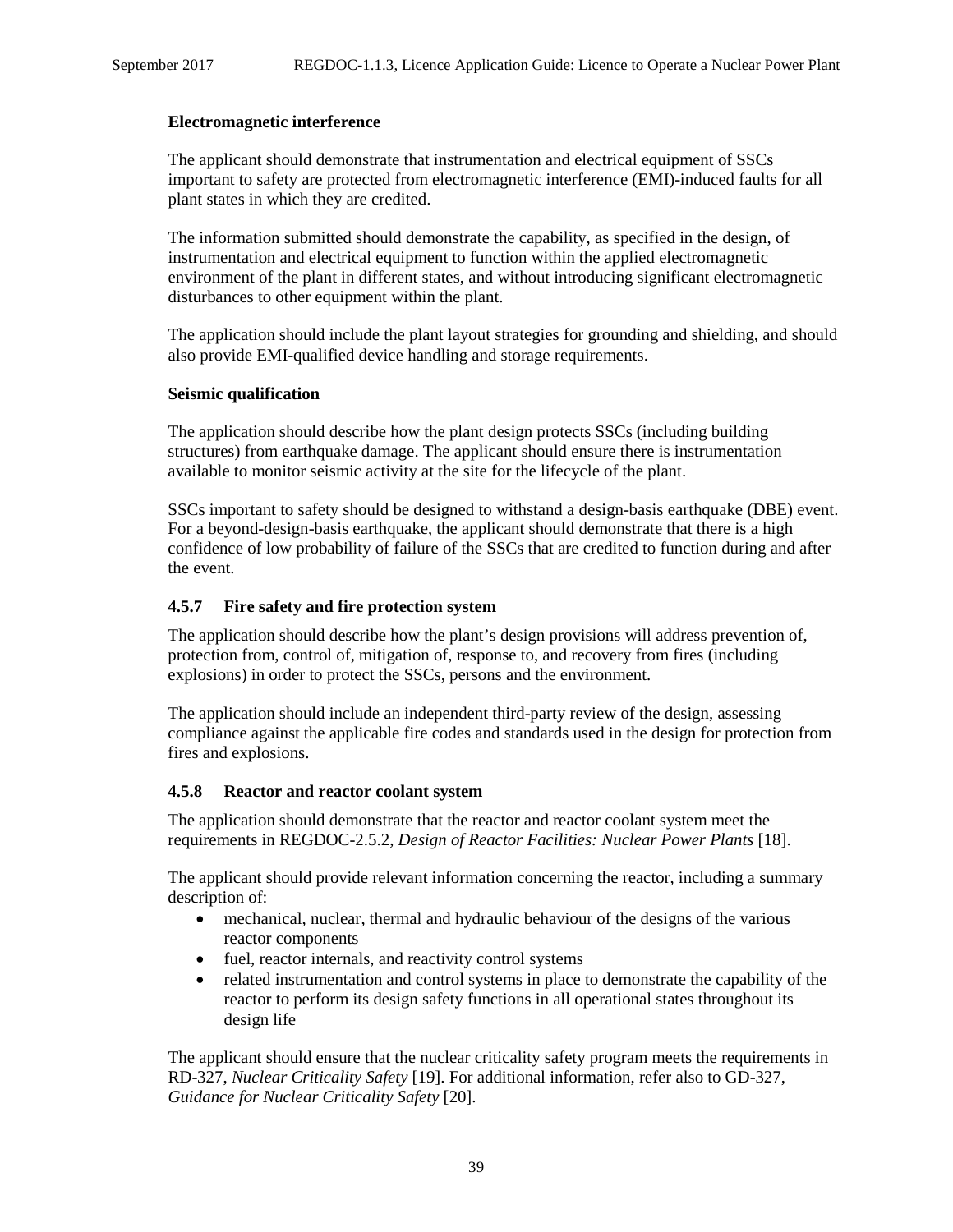#### **Design of fuel system**

The applicant should provide the following information concerning the thermal, mechanical, thermal-hydraulic and material design of all fuel systems and components, including a description of the fuel manufacturing and a summary of the in-core fuel management:

- the design documents of all fuel systems to be used, including the fuel design drawings
- the fuel design basis requirements
- evaluations of the fuel design
- a description of the methods and computer codes used to assess the fuel behaviour under normal and accident conditions
- testing, inspection and surveillance plans
- the manufacturing process

## **Design of the reactor internals**

The application should describe the design of the reactor internals and their design basis requirements, specifically:

- structures into which the fuel has been assembled (for example, the fuel assembly or fuel bundle)
- related components required for fuel positioning
- all supporting elements internal to the reactor, including any separate provisions for moderation and fuel location

The information provided should link to and complement other sections that cover related aspects of the reactor fuel and its handling and storage, such as:

- physical and chemical properties of the fuel components including:
	- o thermalhydraulic, structural and mechanical aspects
	- o the expected response to static and dynamic mechanical loads and their behaviour
	- o a description of the effects of irradiation on the ability of the reactor internals to perform their safety functions adequately over the design life of the plant
- any significant sub-system components, including any separate provisions for moderation and fuel location (corresponding design drawings should be provided)
- consideration of service effects on the performance of safety functions, including surveillance and/or inspection programs for reactor internals to monitor the effects of irradiation and aging on them
- program to monitor the behaviour and performance of the core, which should include provisions to monitor the neutronics, dimensions, and temperatures of the core

## **Nuclear design and core nuclear performance**

The application should describe how the design meets the design basis requirements for:

- nuclear design of the fuel
- reactivity control systems (including nuclear and reactivity control limits such as excess reactivity, fuel burn-up, reactivity feedbacks)
- core design lifetime
- fuel replacement strategies
- reactivity coefficients
- stability criteria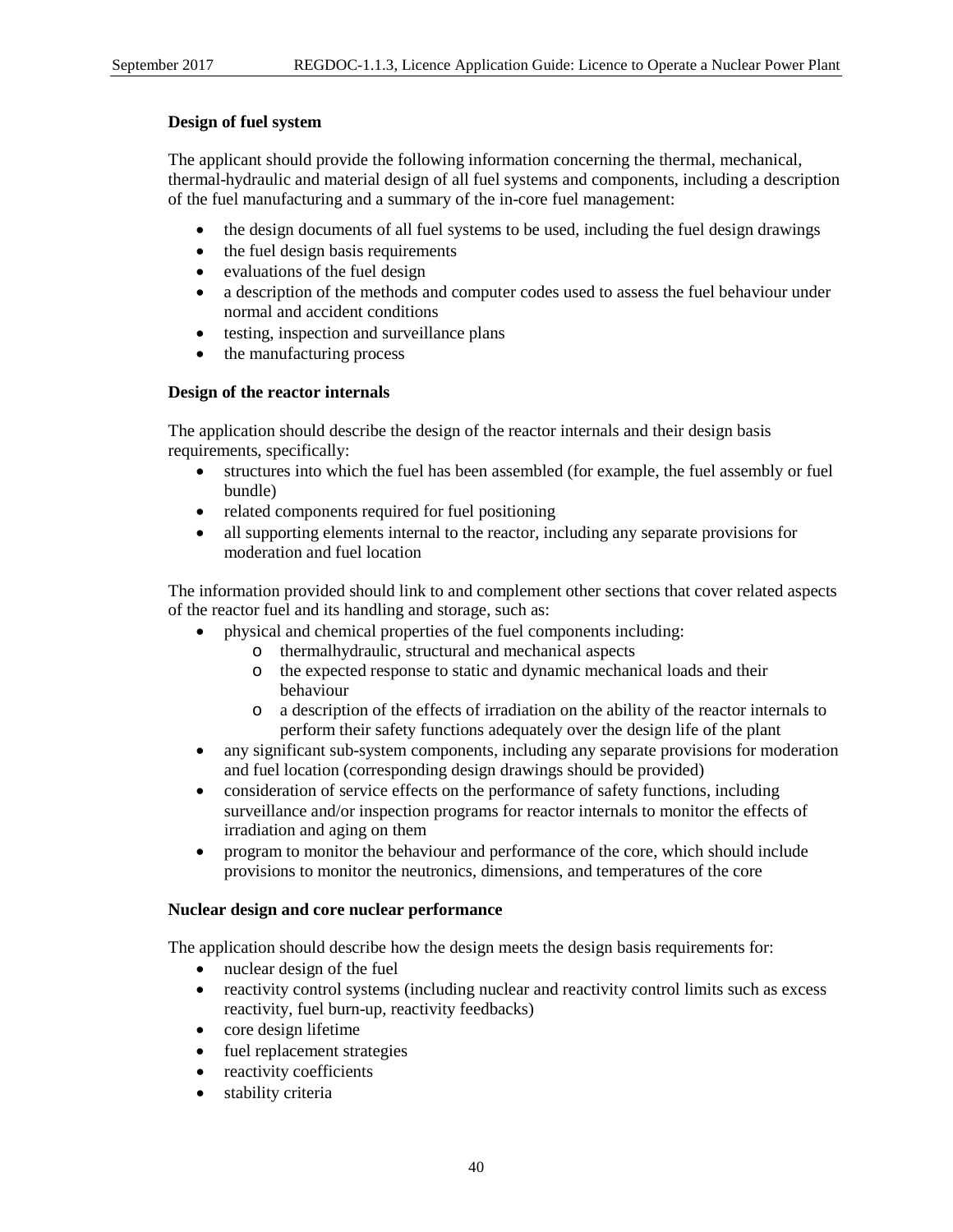- maximum controlled reactivity insertion and removal rates
- control of power distributions
- shutdown margins
- rod speeds and stuck rod criteria
- chemical and mechanical shim control
- neutron poison requirements
- all shutdown provisions

The description should also include any of the following areas of the design if applicable:

- fuel enrichment distributions
- burnable poison distributions
- physical features of the lattice or assemblies relevant to nuclear design parameters
- delayed neutron fractions and neutron lifetimes
- core lifetime and burn-up
- plutonium build-up
- soluble poison insertion rates
- xenon burnout or any other transient requirements

Further detailed information should be provided on the following topics, as appropriate:

- power distributions
- reactivity coefficients
- reactivity control requirements
- reactivity devices
- criticality during refuelling
- reactor core stability, irradiation issues
- analytical methods used (with verification and validation information and uncertainties)
- testing and inspection plans
- operational limits and conditions

#### **Core thermalhydraulic design**

The applicant should provide information concerning the reactor and reactor coolant system thermalhydraulic design, including:

- design basis requirements, the thermal and hydraulic design for the reactor core and attendant structures, and the interface requirements for the thermal and hydraulic design of the reactor coolant system
- analytical tools, methods and computer codes (with codes for verification, and validation information and uncertainties) used to calculate thermal and hydraulic parameters
- flow, pressure, void and temperature distributions, and the specification of their limiting values and a comparison with design limits
- justification for the thermalhydraulic stability of the core; for example, stability in forced or natural circulation flow against:
	- o neutronic/thermalhydraulic feedback
	- o flow oscillations
	- o parallel channel instabilities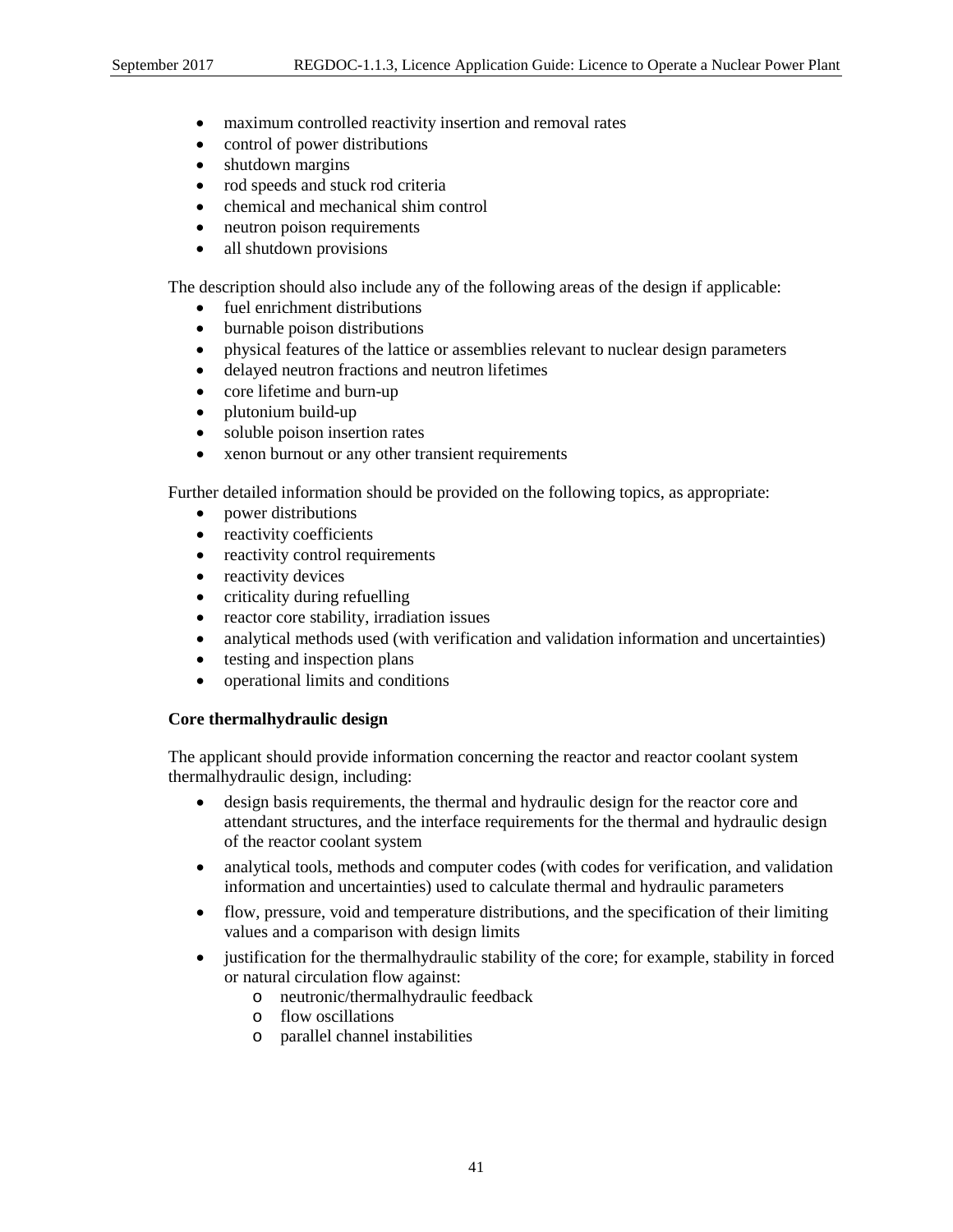#### **Reactivity control systems**

The design of the reactivity control systems should provide the means for detecting levels and distributions of neutron flux. Information provided on the reactivity control systems should include, but not be limited to:

- design basis requirements for the systems
- demonstration that the reactivity control systems, including any essential ancillary equipment, are designed to provide the required functional performance and are properly isolated from other equipment
- description of the qualification and commissioning tests that have been carried out, in order to ensure that the equipment and system performance comply with the design requirements and meet the claims for their performance made in the safety analysis
- description on how separation and diversity have been achieved
- description of the rate of reactivity insertion and the depth of each reactivity control system

Taken together, the SSCs important to safety instrumentation and control systems and the reactivity control systems should meet the expectations for shutdown means.

#### **Reactor materials**

The application should describe the materials used for the components of the reactor (including the materials for the reactor coolant system pressure boundary, the materials for the core support function and the materials for in-core components such as control rods and instrumentation). The application should include information on the material specifications, including:

- chemical, physical and mechanical properties
- resistance to corrosion
- dimensional stability, strength, toughness, hardness and crack tolerance
- where important, microstructure and material fabrication details

The application should describe the properties and required performance of seals, gaskets and fasteners in the primary pressure boundary.

The application should describe a material surveillance program that will address potential material degradation for all components, particularly for components operated in high radiation fields, in order to determine the metallurgical or other degradation effects of factors such as irradiation, stress corrosion cracking, flow-accelerated corrosion, thermal embrittlement, vibration fatigue, and other aging mechanisms.

The application should describe how neutronic properties of control rod materials are addressed in the nuclear design and core nuclear performance section.

#### **Design of the reactor coolant system and reactor auxiliary system**

The application should provide the design basis requirements for the reactor coolant system and its major components. The application should describe the system design performance and features to ensure that its various components and its interfacing subsystems meet the safety requirements for design.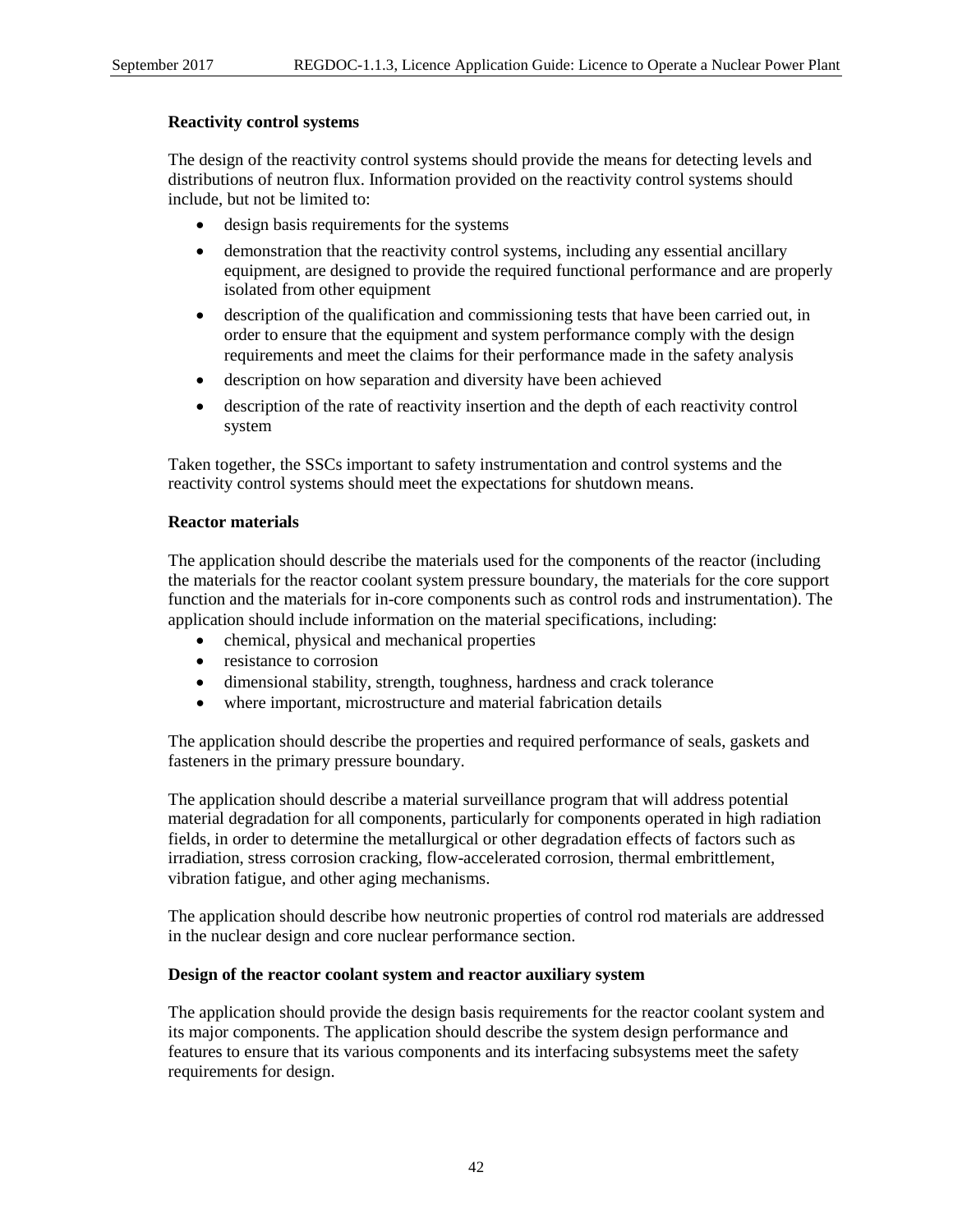The application should demonstrate that the reactor coolant SSCs are designed, manufactured and installed in a manner to allow periodic inspections and tests during their operating lifetime.

Where applicable, the information provided should cover:

- reactor coolant pumps
- steam generators or boilers
- depressurization system
- reactor coolant system piping
- main steamline isolation system
- isolation cooling system for the reactor core
- main steamline and feedwater piping
- pressurizer
- pressure-relief discharge system
- provisions for main and emergency cooling
- residual heat removal system and its components, such as pumps and valves
- supports for piping, vessels and components

The application should indicate the location of specified inspection information in the design documentation, including the volumetric or visual examination and testing.

The application should describe any additional systems associated with the reactor that are not described elsewhere in the application. For example, for CANDU reactors, such information would include the moderator system and its auxiliaries, the end shield cooling system and the annulus gas system. For light-water reactors, an example would be the primary leak detection system.

## **Integrity of the reactor coolant system pressure boundary**

The application should include the results of the detailed analytical and numerical stress evaluations, and of the engineering mechanics and fracture mechanics studies for all components comprising the reactor coolant system pressure boundary.

The application should take into account the entire range of operating and postulated accident conditions in all operating and shutdown states. The description should directly refer to the detailed stress analyses for each of the major components, to permit further evaluations to be made, if necessary.

The information should be detailed enough to demonstrate that the materials, fabrication methods, inspection techniques, loading conditions and load combinations used conform to all applicable regulations, codes and standards. The pressure boundary materials, the pressure-temperature limits and the integrity of the reactor pressure boundary – including embrittlement considerations – should all be taken into account in this information.

If the reactor design includes a calandria vessel, the application should present similar information for these components, at a level of detail commensurate with their importance to safety.

# **4.5.9 Safety systems and safety support systems**

The information submitted in the application should demonstrate that the safety systems ensure the safe shutdown of the reactor or the residual heat removal from the core, or limit the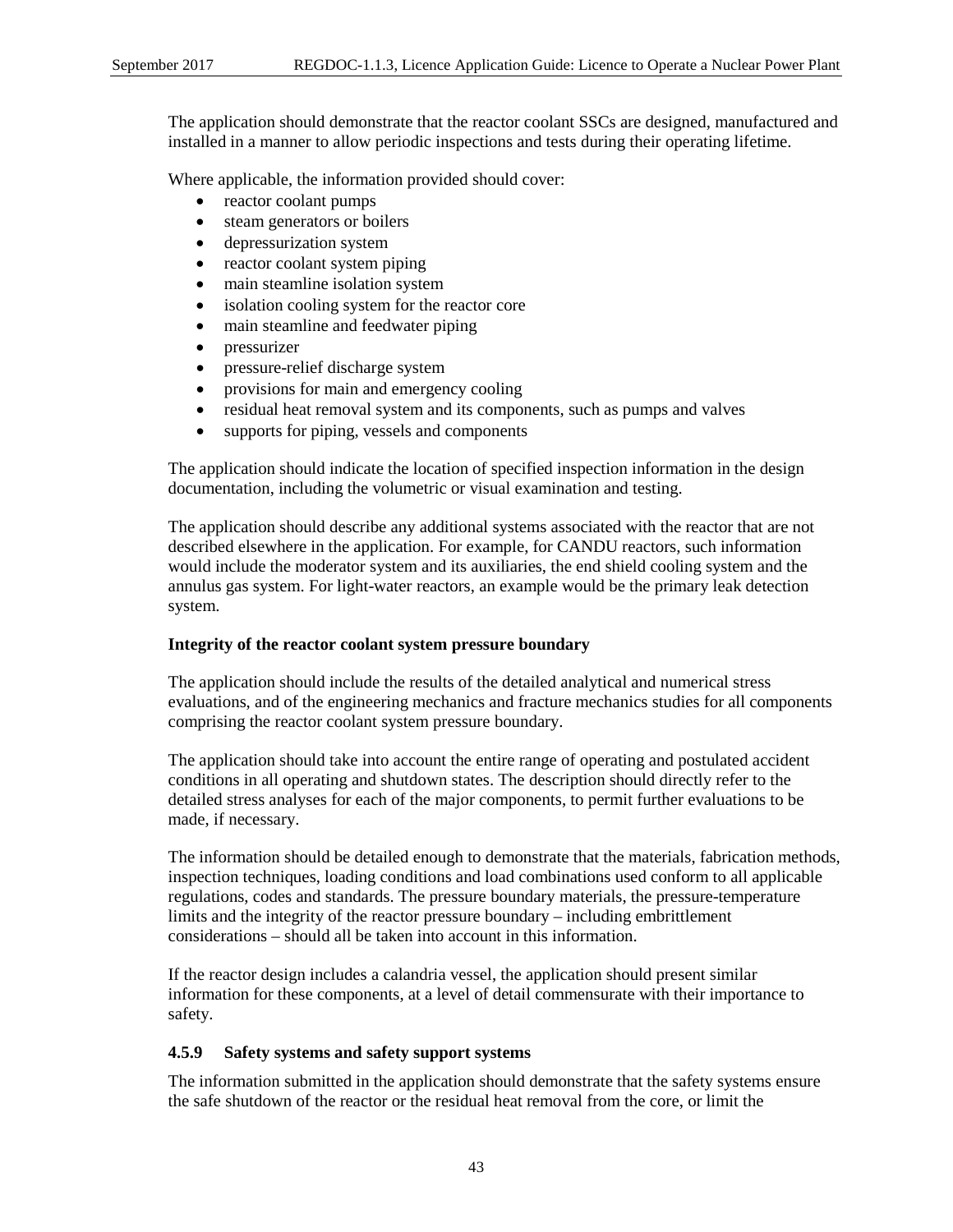consequences of AOOs and DBAs. The application should describe how the safety support system supports the operation of one or more safety systems.

#### **Means of shutdown**

The application should describe the means of reactor shutdown, reducing reactor power to a low value, and maintaining that power for the required duration, when the reactor power control system and the inherent characteristics are insufficient or incapable of maintaining reactor power within the requirements of the SOE.

#### **Emergency core cooling system**

The application should describe the emergency core cooling system (ECCS). Systems that supply electrical power or cooling water to equipment used in the operation of the ECCS should be considered as a safety support system.

The applicant should ensure that, if injection of emergency coolant is required, an operator cannot easily prevent the injection from taking place.

The application should demonstrate that plant safety would not be affected even if all or part of the ECCS was operated inadvertently.

## **Containment**

The application should describe the containment structure in place to minimize the release of radioactive materials to the environment during operational states and DBAs. The containment should also assist in mitigating the consequences of design-extension conditions (DECs). Containment should be part of the safety system and may include complementary design features.

#### **Emergency heat removal system**

The application should describe the emergency heat removal system (EHRS), which provides for removal of residual heat in order to meet fuel design limits and reactor coolant boundary condition limits.

If the EHRS is required to mitigate the consequences of a DBA, then the EHRS should be designed as a safety system.

The applicant should demonstrate that, during DECs, the EHRS will function as required.

## **Safety support system**

The information submitted should demonstrate that the safety support systems ensure the fundamental safety functions are available in operational states, DBAs and DECs. The design should include emergency safety support systems to cope with the possibility of loss of normal service and, where applicable, concurrent loss of backup systems.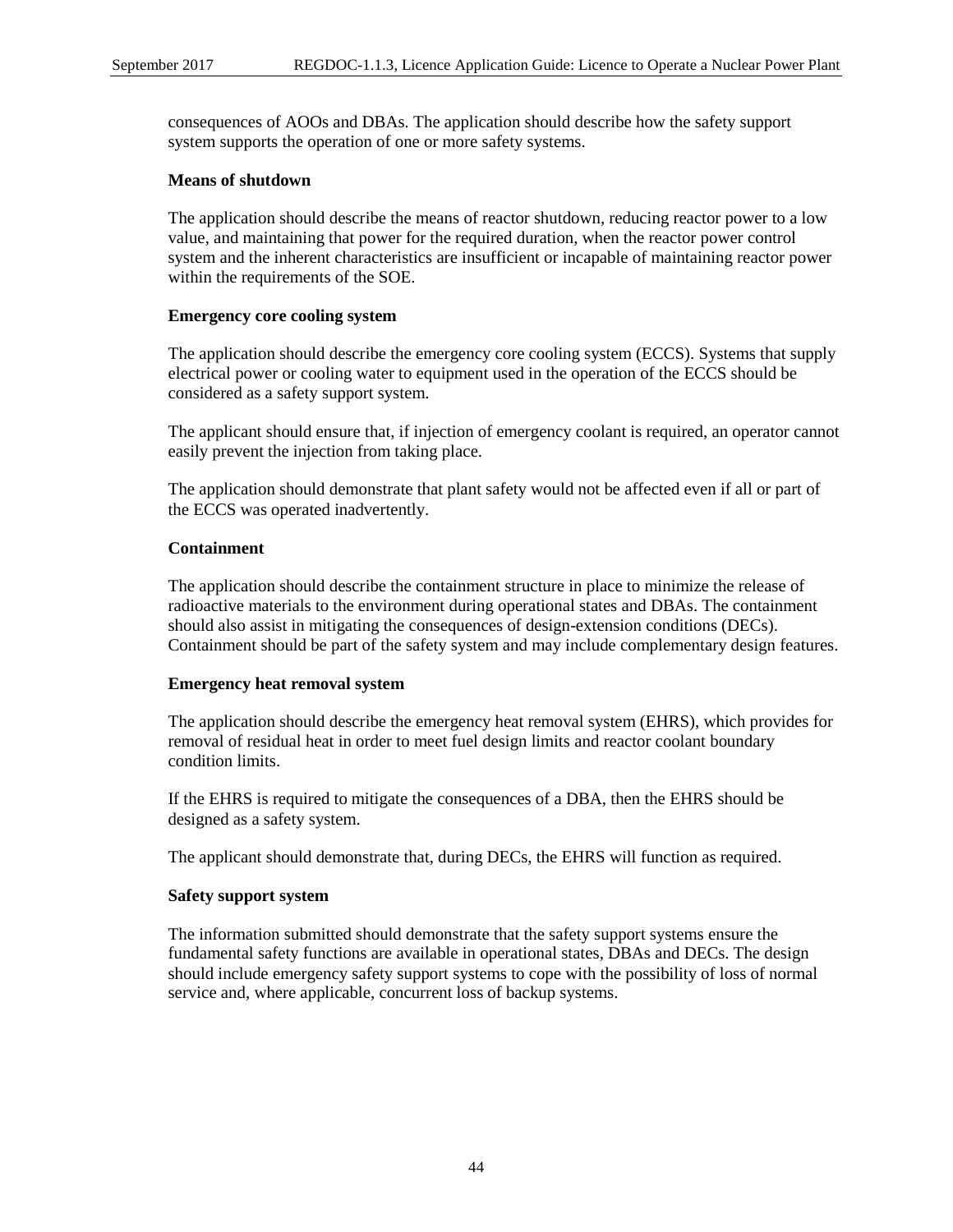# **4.5.10 Electrical power systems**

The application should specify the required functions and performance characteristics of each electrical power system that provides normal, standby, emergency and alternate power supplies to ensure:

- sufficient capacity to support the safety functions of the connected loads in operational states, DBAs and DECs
- availability and reliability is commensurate with the safety significance of the connected loads

# **4.5.11 Instrumentation and control**

The application should describe the instrumentation and control (I&C) systems used to support the safety case of the facility. The applicant should include provision of instrumentation to monitor and control plant variables and systems over the respective ranges for operational states, DBAs and DECs, in order to ensure plant safety and to make sure that adequate information can be obtained on plant status.

# **4.5.12 Control facilities**

The applicant should provide a description of the plant control facilities, including the main control room, secondary control room and emergency support facilities.

The description should cover the habitability systems, equipment, supplies and procedures that are in place to ensure that essential plant workers, including those in the main and secondary control rooms, can remain at their posts and operate the plant safely in all operational states, or to maintain the plant in a safe condition under all accident conditions considered in the safety case.

The application should include considerations of escape routes and means of communication. The documentation should explain how workers will relocate from the main control room to the secondary control room when the circumstances demand it, and should demonstrate that the route is properly qualified to ensure safe passage in these circumstances. In addition to the habitability systems for the control rooms, this section should cover:

- shielding
- air purification systems
- systems for the control of climatic conditions
- storage capacity for food and water, as required

## **4.5.13 Steam supply system**

The applicant should provide design information related to the steam supply system, including the steam lines, steam and feedwater system piping and vessels and turbine generators. The applicant should ensure there is sufficient margin in the design such that pressure boundary limits are not exceeded in operational states and DBAs.

The application should demonstrate that piping and vessels are separated from electrical and control systems to the extent practicable.

The application should demonstrate that turbine generators have protection systems in place to minimize the potential for any missiles from a turbine break-up striking SSCs important to safety.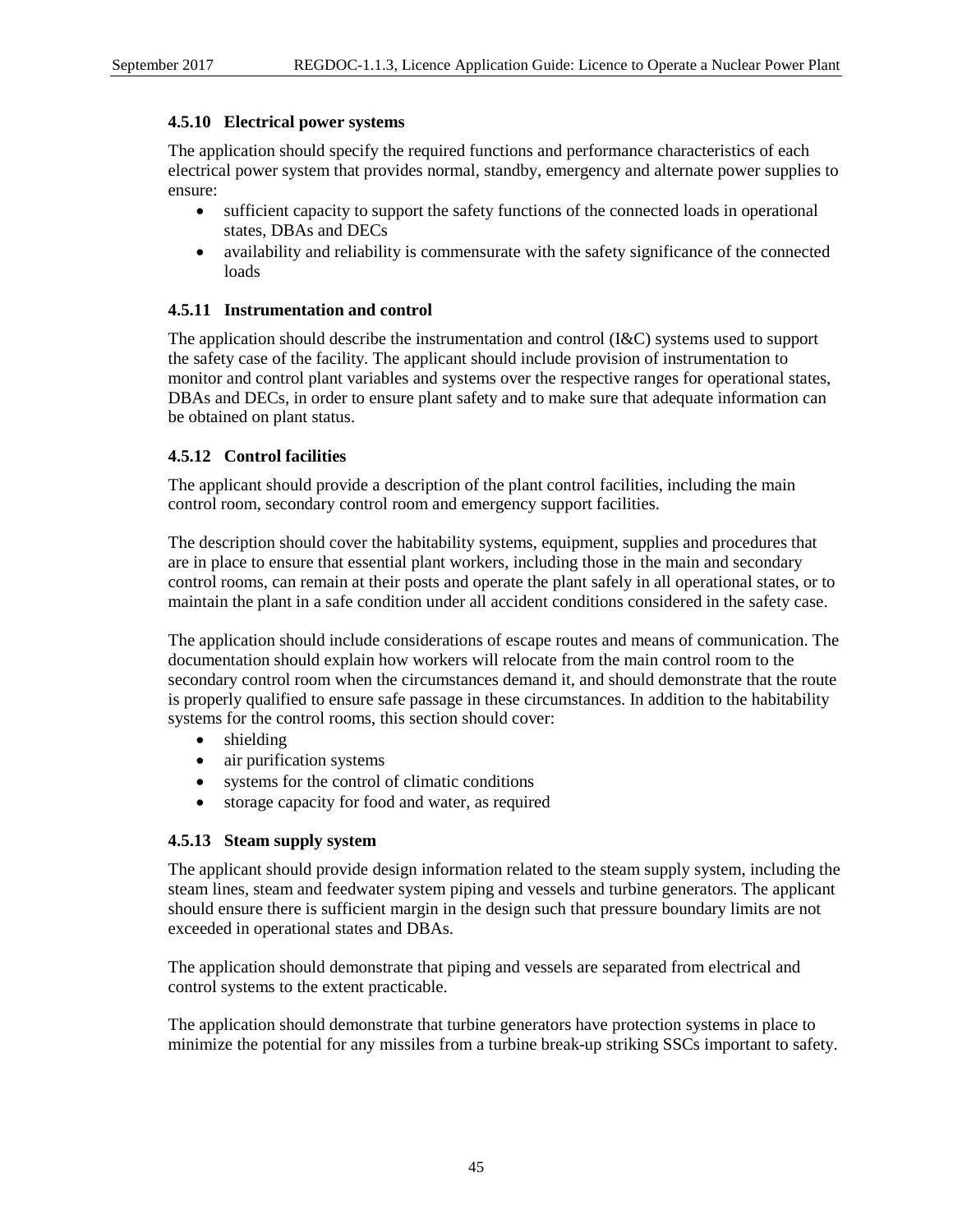## **4.5.14 Plant auxiliary systems**

The application should describe the plant auxiliary systems, including their design basis requirements. It should also describe any other plant auxiliary system whose operation may influence plant safety, but has not been covered elsewhere in the application (for example, communication and lighting systems).

# **Water systems**

The applicant should provide information concerning the water systems associated with the NPP, including the station service water systems, the cooling system for reactor auxiliaries, the makeup system for demineralized water, the condenser cooling water system, the fire protection water supply systems, the ultimate heat sink, and the condensate storage facilities.

The application should describe the safety significance and reliability requirements of each of the water systems, taking into account any claims made in the safety case for their availability to provide cooling. Those water systems that support SSCs important to safety or safety functions should meet the expectations of the safety support system.

## **Heat transfer to an ultimate heat sink**

The application should describe the systems for transferring residual heat from SSCs important to safety to an ultimate heat sink. This overall function should be subject to very high levels of reliability during operational states, DBAs and DECs.

#### **Process auxiliaries**

The application should describe the auxiliary systems associated with the reactor process system, including but not limited to the following:

- compressed-air systems
- process and post-accident sampling systems
- equipment drainage and floor drainage systems
- chemical control systems and volume control systems
- purification system

The application should also define the guaranteed shutdown state (GSS) that will support safe maintenance activities of the NPP.

## **Heating, ventilation and air conditioning systems**

The application should describe the plant's heating, ventilation, and air conditioning (HVAC) systems. The description should include areas such as control facilities, the spent fuel pool area, the auxiliary and radioactive waste area, the turbine building (in boiling water reactors), and the ventilation systems for safety systems.

The safety significance of any HVAC system credited in the plant safety analysis should be clearly stated, including all common safety-related functionality dependencies such as the airconditioning system for an equipment room that may contain multiple divisions or groupings of support systems.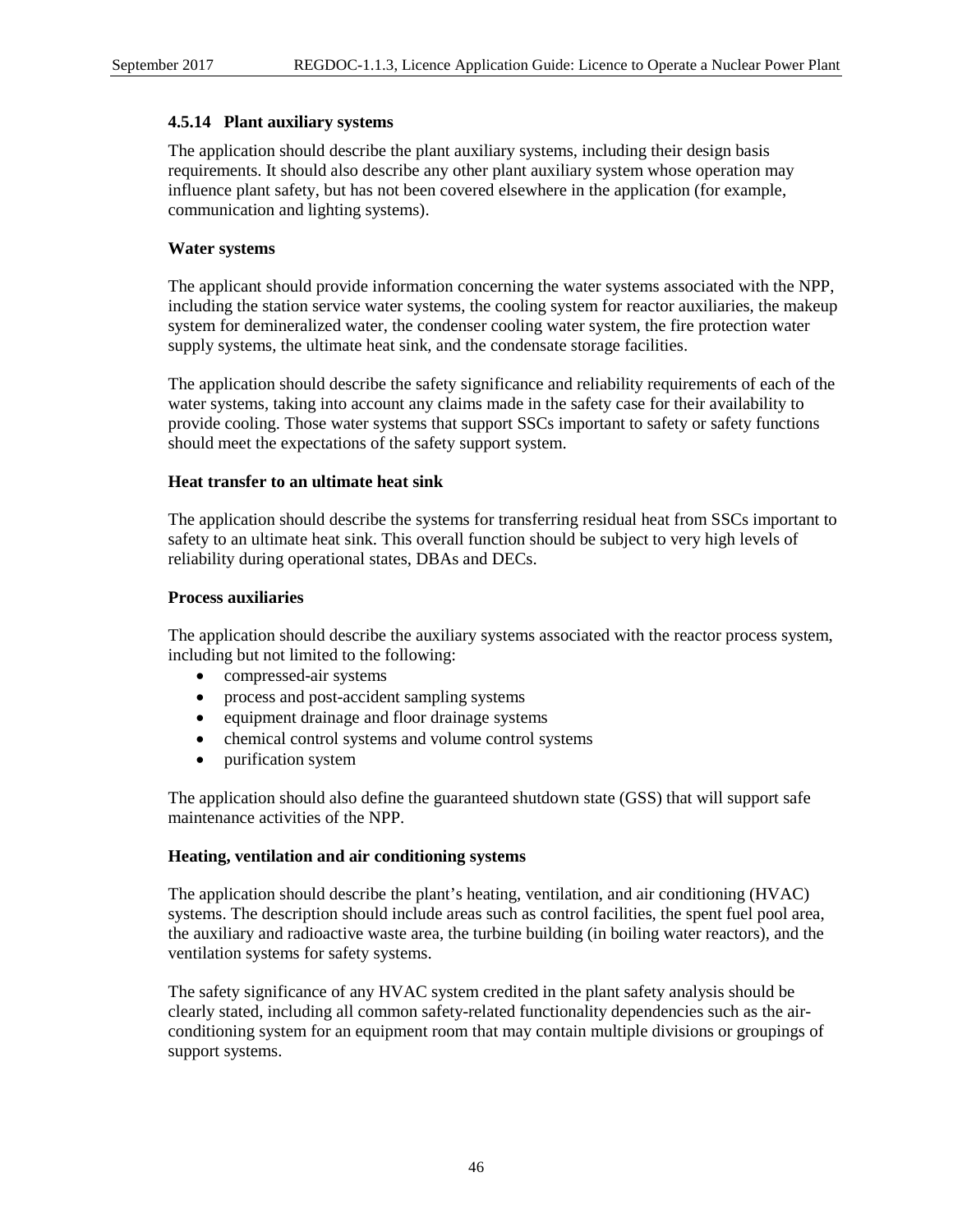## **4.5.15 Fuel handling and storage**

The application should include a description of the fuel handling and storage systems, including details for:

- monitoring and alarming
- criticality prevention
- shielding, handling, storage, cooling, transfer and transport of non-irradiated and irradiated fuel

The application should also include a description of methods for detection of failed fuel in the reactor.

## **4.5.16 Waste treatment and control**

The application should describe how the generation of radioactive and hazardous wastes is minimized, and how the wastes are characterized, controlled, handled, conditioned and disposed of.

The application should also describe how releases within the plant and to the environment will be monitored and controlled such that they remain within prescribed limits.

# **4.5.17 Laboratories and Class II nuclear facilities**

The applicant should provide information on the design of laboratories and Class II nuclear facilities within the NPP and if included as a licensed activity under the Class I licence. The design of laboratories and Class II nuclear facilities should meet the requirements of the *Class II Nuclear Facilities and Prescribed Equipment Regulations* and the *Nuclear Substances and Radiation Devices Regulations*, as applicable.

The applicant should provide information on the provisions for storage of items such as, but not limited to, contaminated tooling and radiation sources.

For more information, refer to GD-52, *Design Guide for Nuclear Substance Laboratories and Nuclear Medicine Rooms* [21].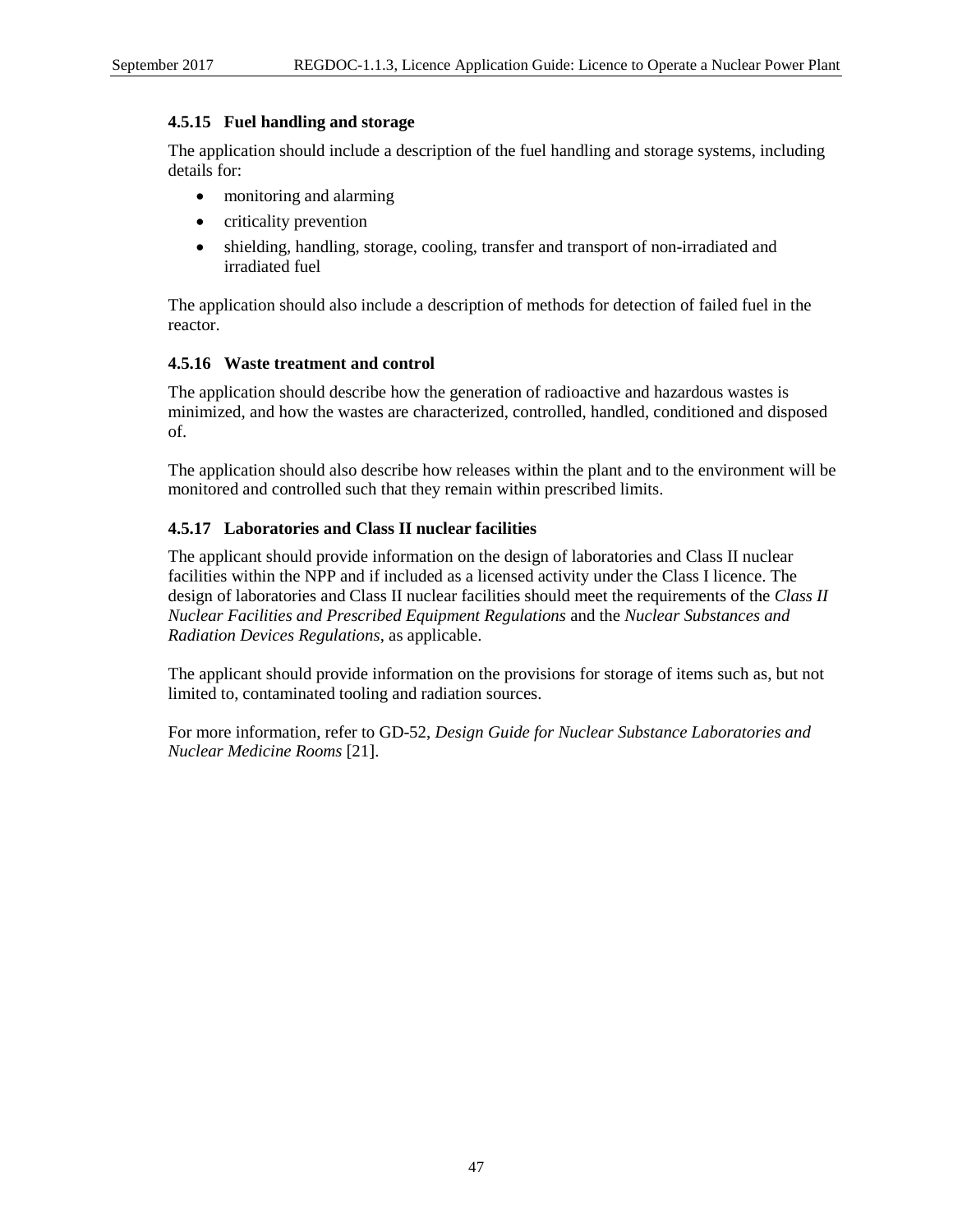## **4.6 Fitness for service**

The fitness for service SCA covers activities that affect the physical condition of SSCs to ensure that they remain effective over time. This area includes programs that ensure all equipment is available to perform its intended design function when called upon to do so.

This section addresses the requirements of the following regulations made under the NSCA:

- *General Nuclear Safety and Control Regulations*, paragraphs 3(1)(d), (e), (i) and (j), and  $12(1)(c)$  and (f)
- *Class I Nuclear Facilities Regulations*, paragraphs 3(f) and 6(a), (b), (c), (d), (m) and (n), and subsection 14(2)
- *Radiation Protection Regulations*

#### **4.6.1 General considerations**

The application should identify all SSCs important to safety.

#### **4.6.2 Reliability program**

For new facilities, the reliability program shall meet the requirements of REGDOC-2.5.2, *Design of Reactor Facilities: Nuclear Power Plants* [18].

For currently licensed facilities applying for a licence renewal, the reliability program shall meet the requirements of REGDOC-2.6.1, *Reliability Programs for Nuclear Power Plants* [15].

The application should provide a description of the reliability program for plant systems whose failure affects the risk of a release of radioactive or hazardous material. Examples of topics include:

- setting reliability targets
- performing reliability assessments
- testing and monitoring
- regulatory reporting

#### **4.6.3 Maintenance program**

Maintenance activities include monitoring, inspecting, testing, assessing, calibrating, servicing, overhauling, repairing and replacing parts.

The maintenance program shall meet the requirements of REGDOC-2.6.2, *Maintenance Programs for Nuclear Power Plants* [22].

The application should include a clearly defined maintenance program containing the proposed measures, policies, methods and procedures that provide direction for maintaining SSCs so that they remain capable of maintaining their functions, as described in design documents and safety analyses that are included in the plant licensing basis.

The application should describe the processes for planning, monitoring, scheduling and executing work activities so that SSCs continue to perform the design intent and remain fit for service in the presence of degradation mechanisms.

The application should describe:

- preventive maintenance activities
- maintenance processes and record retention requirements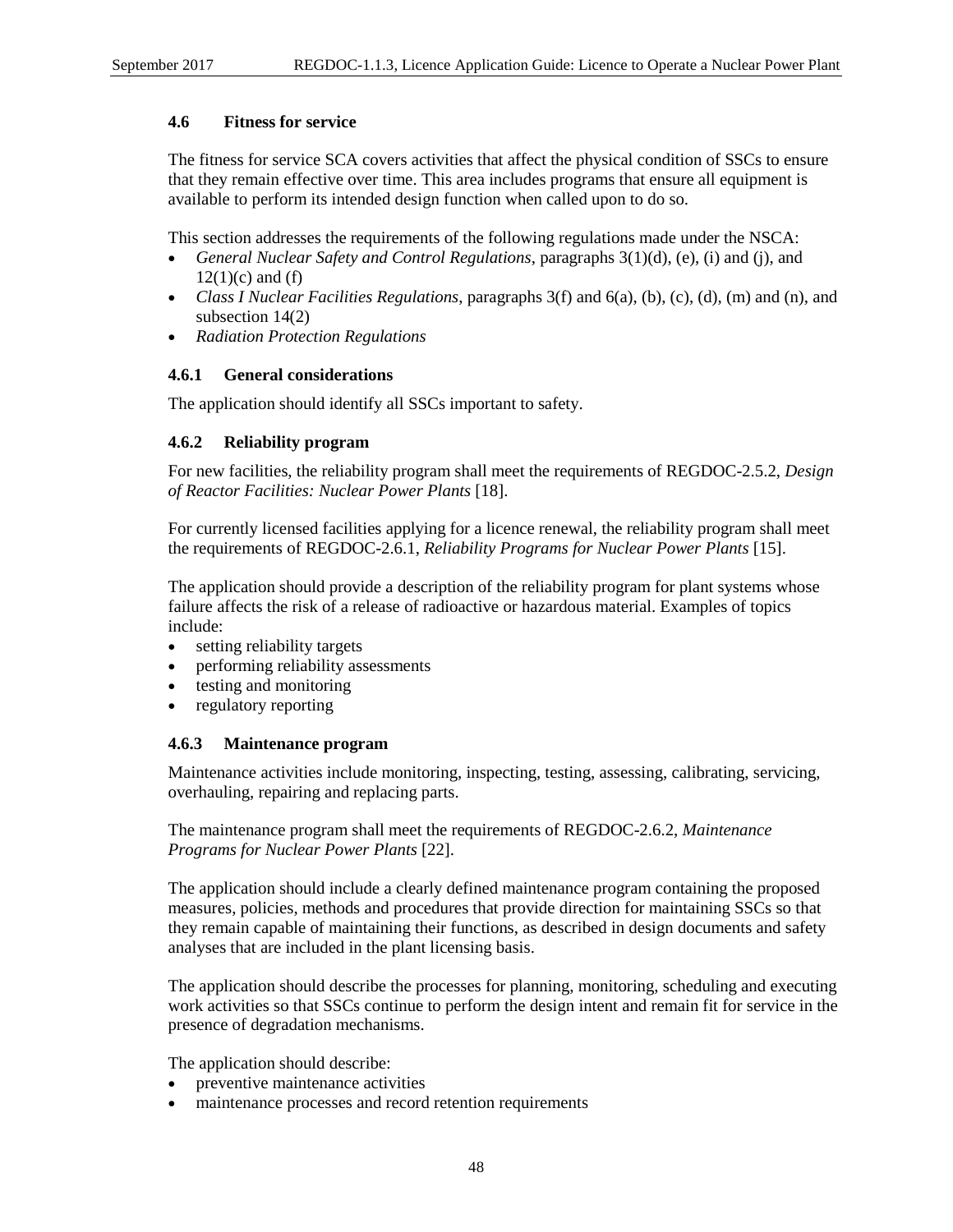- corrective maintenance
- calibration of measuring and monitoring devices
- SSC monitoring, activity optimization
- outage management, work assessment
- work planning and scheduling
- work execution
- maintenance procedures
- post-maintenance verification and testing
- maintenance program assessment

# **4.6.4 Aging management program**

The application shall describe the integrated aging management program that meets the requirements of REGDOC-2.6.3, *Aging Management* [23].

The application should include the aging management processes that ensure reliability and availability of required safety functions of SSCs throughout the service life of the NPP.

The application should include the following elements of an aging management program:

- organizational arrangements
- data collection and record keeping
- screening and selection process for aging management
- evaluations for aging management
- condition assessments
- SSC-specific aging management plans
- management of obsolescence
- interfaces with other supporting plant programs
- implementation of SSC-specific aging management plans
- review and improvement process for aging management programs

The application should include SSC-specific aging management plans (also called lifecycle management plans (LCMPs)) for major components in accordance with the overall integrated aging management program framework. Examples of major components that may require LCMPs are fuel channels, feeder piping, steam generators and reactor components, and structures. The application should include SSC-specific aging management plans (or LCMPs) that are structured and have forward-looking inspection and maintenance schedules, requirements to monitor and trend aging effects, and any preventive actions to minimize and control aging degradation of the SSCs.

Periodic inspection or in-service inspection programs may be incorporated directly into aging management programs or LCMPs, or may be treated as stand-alone programs. When such programs are treated as stand-alone programs, their role in the aging management framework should be described in the application.

# **4.6.5 Chemistry control program**

The application should include a clearly defined chemistry control program that states the goals and objectives of the program. The program should:

- preserve the integrity of SSCs important to safety
- manage the harmful effects of chemical impurities and corrosion on plant SSCs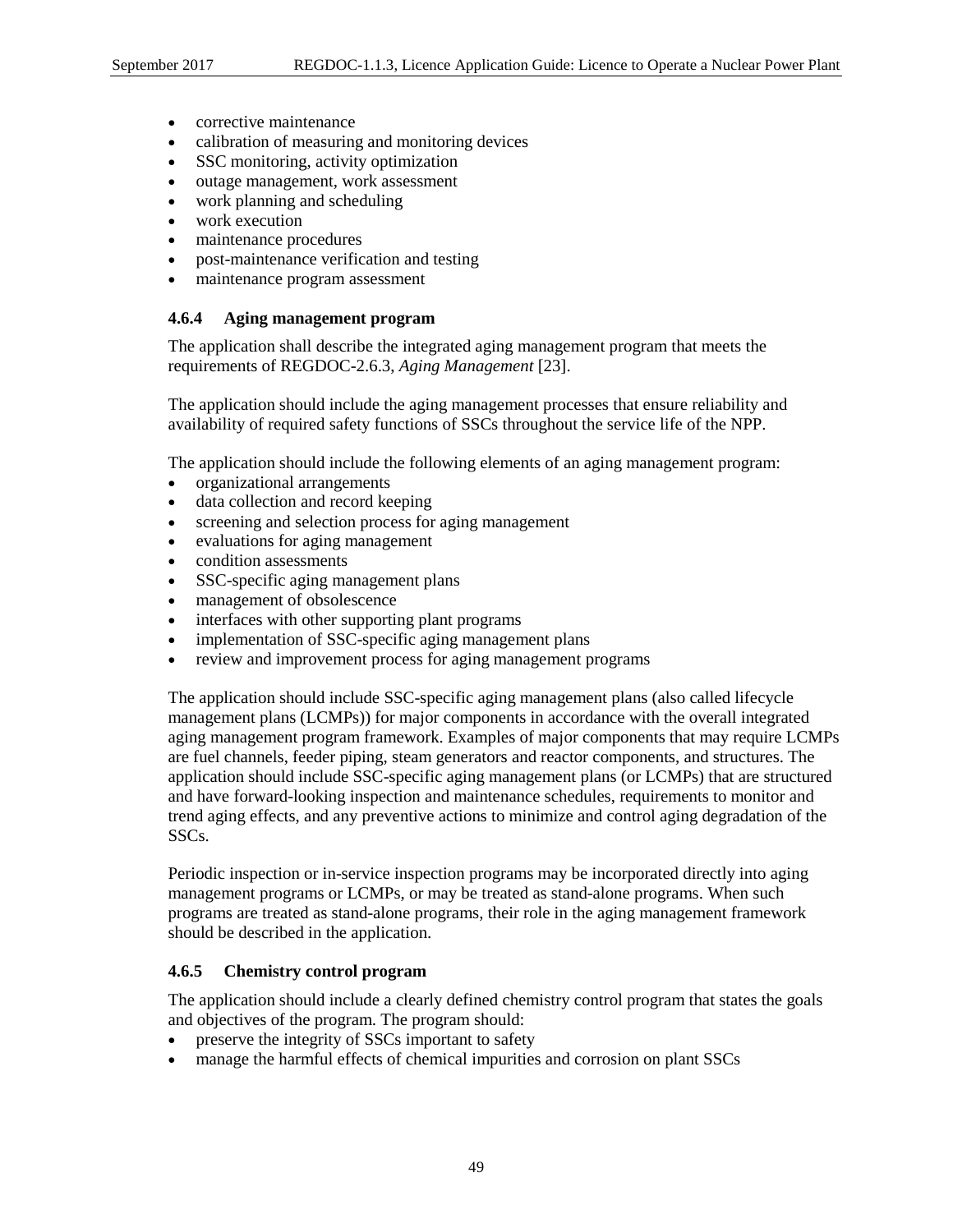- implement the ALARA principle to manage the buildup of radioactive material and occupational radiation exposure
- limit the release of chemicals and radioactive material to the environment

The applicant should demonstrate that the chemistry control program establishes processes and overall requirements for effective control during operation and under lay-up conditions to ensure critical plant equipment performs safely and reliably over the requested licensing period. The application should include a set of technical basis documents establishing the design basis for chemistry control.

The applicant should demonstrate that a chemistry surveillance program is established and implemented to verify the effectiveness of chemistry control in plant systems. The surveillance program should be used to detect trends in parameters and to discover and eliminate undesirable effects and consequences of out-of-range chemistry parameters.

The applicant should demonstrate that consideration is given to the use of online monitoring of control parameters as the preferable monitoring method for evaluating chemistry conditions in plant systems. The applicant should demonstrate that a calibration and maintenance program is established and applied to all online and laboratory monitoring instrumentation. The applicant should demonstrate that redundancy or equivalency of laboratory facilities is provided to ensure analytical services at all times.

The applicant should demonstrate that the chemistry control program includes defined chemistry specifications for systems; procedures for chemistry parameter monitoring, trending and monitoring activities; and procedures for the storage and handling of chemicals.

The application should describe provisions for a post-accident sampling system or other adequate sampling facility. If one does not exist, the applicant should describe the other approaches that have been adopted for core damage evaluation and for estimation of the inventory of fission products released into containment.

The applicant should demonstrate that the operating organization has procedures for chemicals and for controlling their required quality. The application should include lists of approved chemicals.

The applicant should demonstrate that the chemistry control program includes procedures for selection, monitoring and analysis of chemistry regime, instructions for operations involving chemistry processes and evaluation of operating results, the operation and reference limits for chemistry parameters and action levels, and possible remedial actions, including ensuring that the chemicals and their quantities used are correct.

## **4.6.6 Periodic and in-service inspection and testing programs**

The application should include periodic and in-service inspection and testing programs for the following SSCs:

- nuclear pressure boundary components
- containment components
- containment structures
- safety-related structures
- balance-of-plant pressure boundary components important to nuclear safety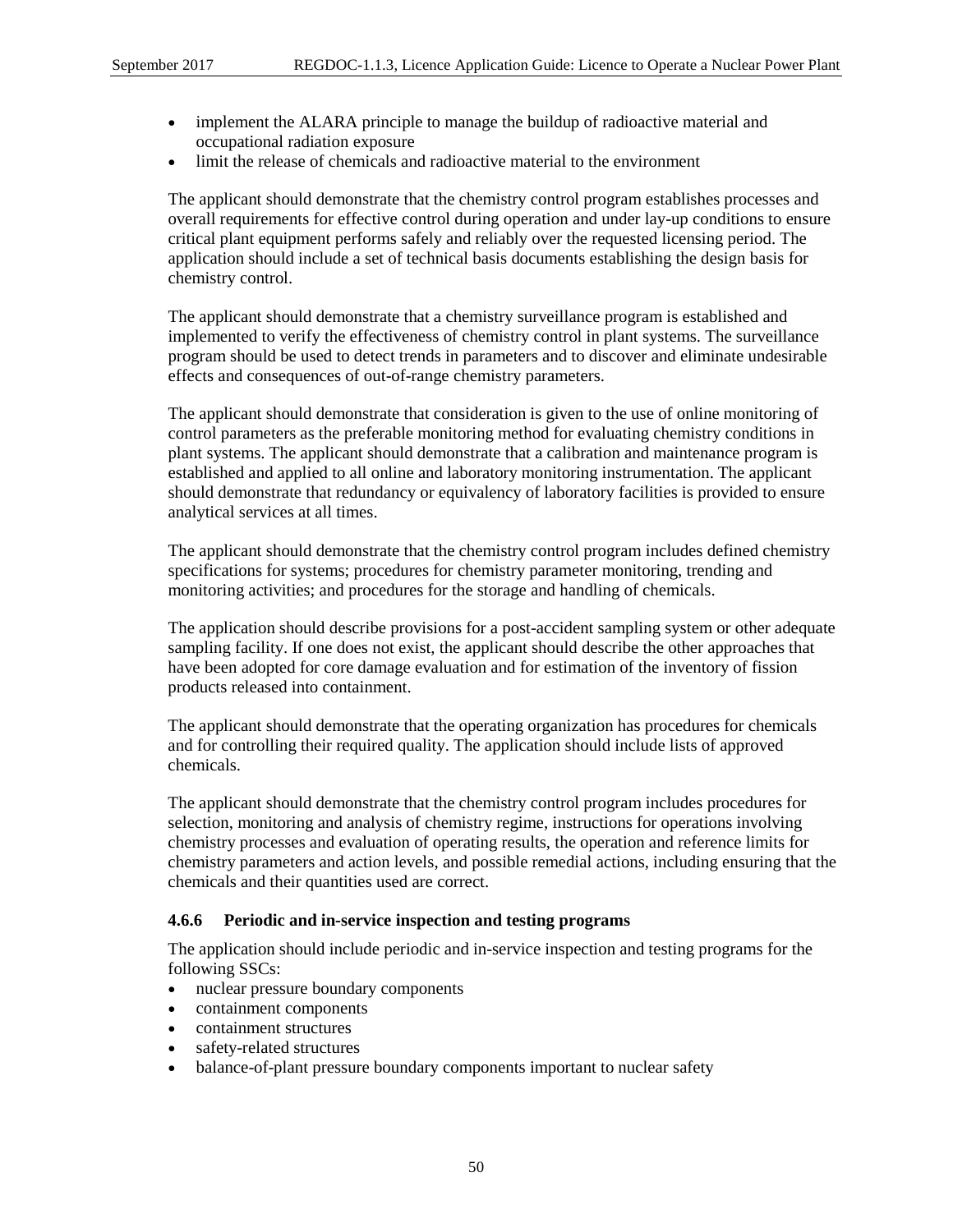Periodic and in-service inspection and testing programs require physical inspection and testing of SSCs to confirm that service-induced degradation has not increased the likelihood of a failure of a barrier against the release of radioactive substances.

The application should state the codes and standards that the applicant intends to use as the basis of the design, inspection and testing programs. Regulatory acceptance of the proposed codes and standards will be considered as part of the application review process.

The application should include inspection programs for balance-of-plant pressure boundary components based upon the aging management program requirements.

Program documents should describe baseline inspection activities implemented to establish the condition of an SSC at the time it was placed into service and describe periodic inspection activities spanning the intended operating life of the plant.

If the codes and standards listed in appendix C do not apply to a particular plant design, the application should identify alternate codes or standards that meet the intent of current standards from the CSA Group and justify the selection of those codes or standards in the application.

It is acceptable to divide inspection programs by component type or other relevant criteria and to submit separate inspection program documents.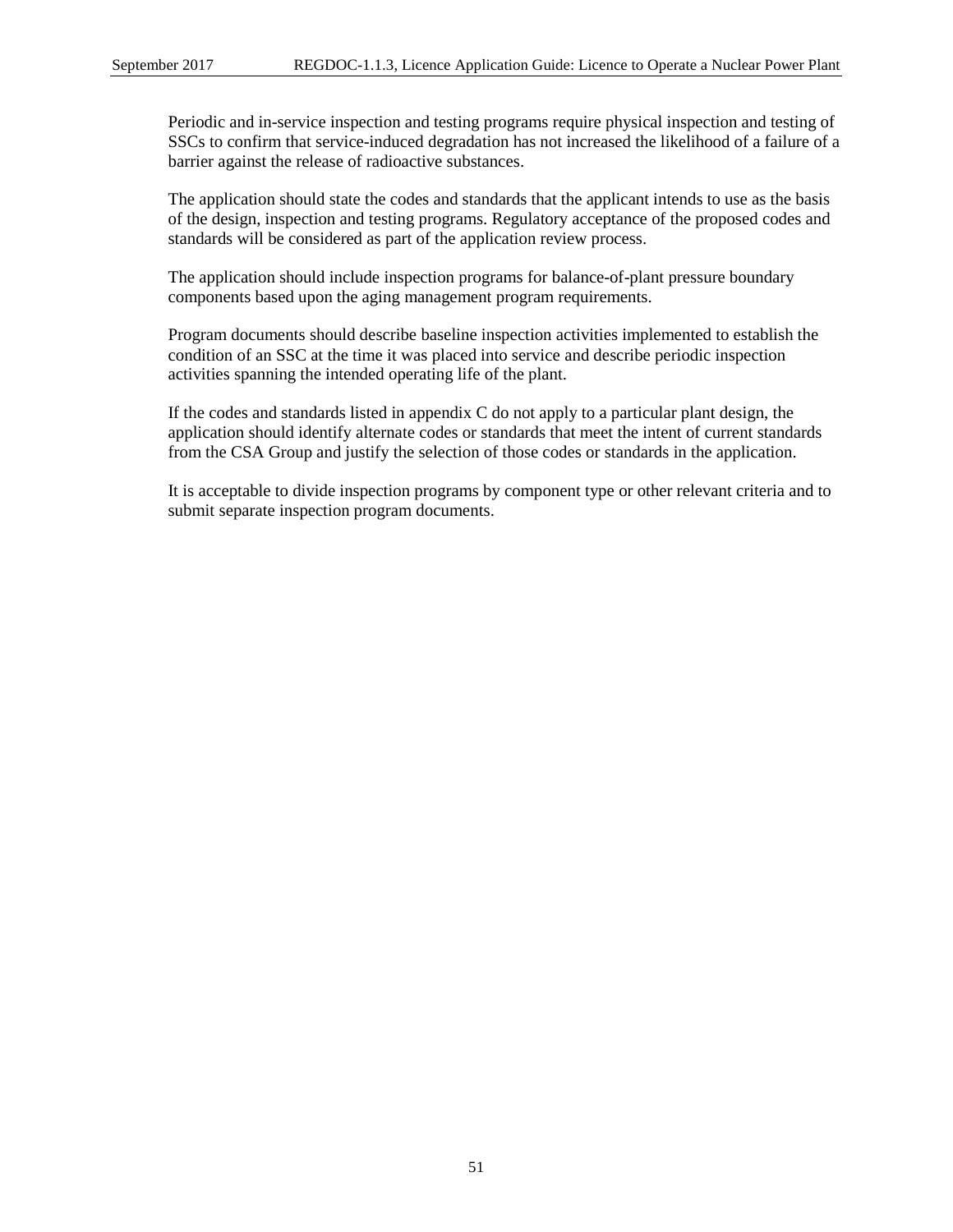## **4.7 Radiation protection**

The radiation protection SCA covers the implementation of a radiation protection program in accordance with the *Radiation Protection Regulations*. This program must ensure that contamination levels and radiation doses received by individuals are monitored, controlled and maintained as low as reasonably achievable (ALARA).

This section addresses the requirements of the following regulations made under the NSCA:

- *General Nuclear Safety and Control Regulations*, paragraphs 3(1)(e), (f) and (i), and 12(1)(a), (b), (c), (d), (e) and (f); and sections 17 and 29
- *Class I Nuclear Facilities Regulations*, paragraphs 6(d), (e), (h), (i), (k), (m) and (n), and section 14
- *Radiation Protection Regulations*
- *Nuclear Substances and Radiation Devices Regulations*, sections 5, 8, 20 and 23

The application should describe how the design of the radiation protection program is commensurate with the radiological hazards associated with the licensed activities, based on a thorough analysis of radiological hazards, radiation exposure and dose assessments, and an optimization of doses to conform to the ALARA principle.

# **4.7.1 Radiological hazard identification and assessment**

The application should provide the radiological evaluation and safety assessment performed in the development of the radiation protection program. Information provided should include the potential sources of radiation and the analysis of exposure pathways. The applicant should take into account contained and immobile sources, potential out-of-core criticality (resulting from mishandling of enriched fuel), and potential sources of airborne radioactive material. The application shall describe a nuclear criticality safety program that meets the requirements in RD-327, *Nuclear Criticality Safety* [19]. For additional information, refer to GD-327, *Guidance for Nuclear Criticality Safety* [20].

Estimated annual collective, individual effective and individual equivalent radiation doses for individuals selected for monitoring should be provided, including methods for estimating the doses.

# **4.7.2 Application of ALARA**

The applicant should provide the policy that documents the application of the ALARA principle. The application should describe how the policy is integrated within the radiation protection program to ensure that radiation exposures and doses conform to the ALARA principle. The information submitted should demonstrate that there is sufficient management commitment in establishing this policy.

For additional information, refer to G-129 rev 1, *Keeping Radiation Exposures and Doses "As Low as Reasonably Achievable (ALARA)"* [24].

## **4.7.3 Elements of the radiation protection program**

The applicant should demonstrate that the radiation protection program includes the following elements:

- organization and administration for radiation protection
- radiation protection training and qualification
- classification of areas and local rules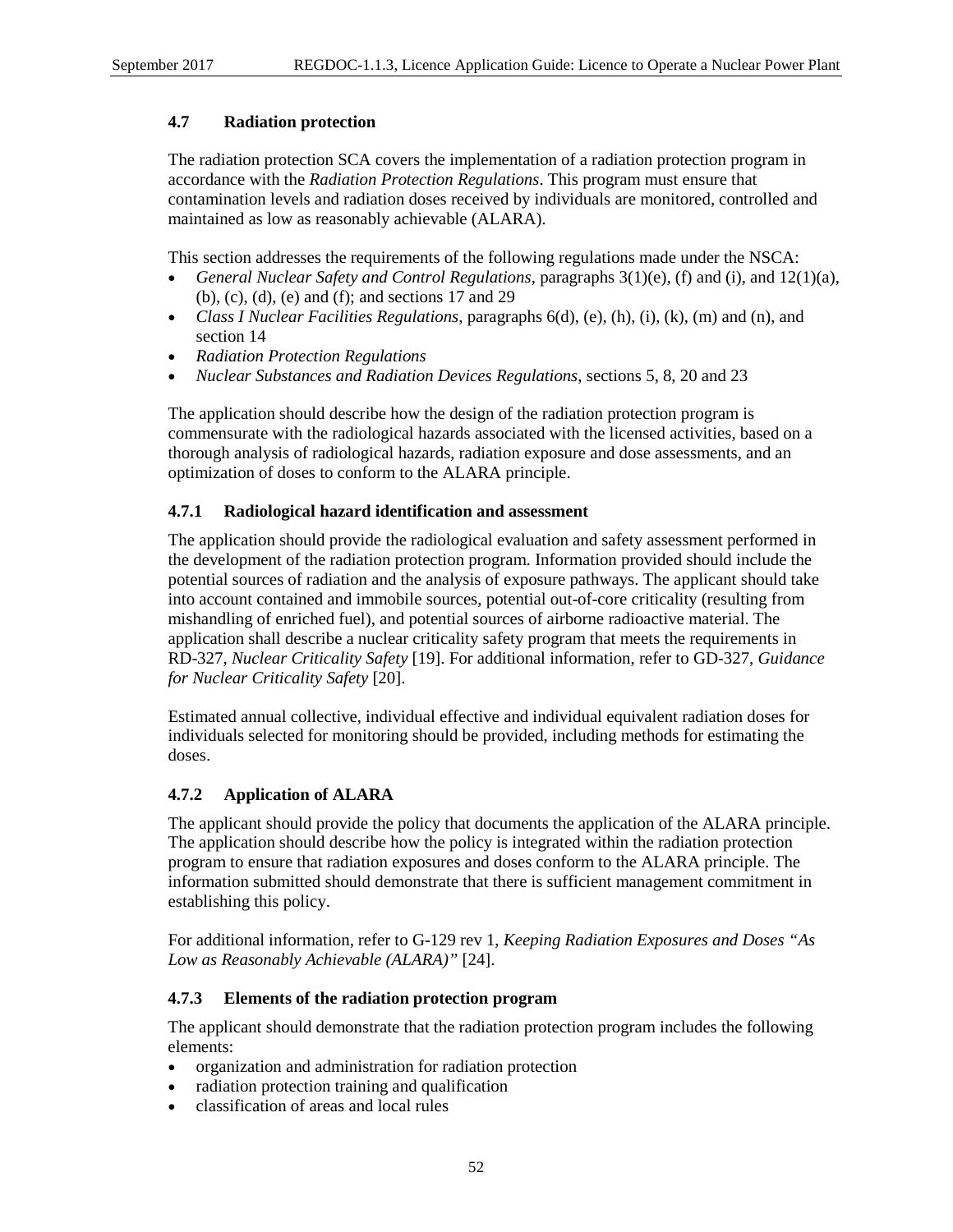- radiation exposure and dose control
- radiation protection equipment and instrumentation
- radiation monitoring and dose assessment
- contamination control
- planning for unusual situations
- radiation protection program oversight

The information submitted should demonstrate that the radiation protection program is based on an assessment that takes into account the location and magnitude of all radiological hazards.

#### **Organization and administration for radiation protection**

The applicant should provide the organizational structure related to the radiation protection program, including the roles and responsibilities of each position and their experience, training and qualification requirements.

The applicant should provide the policies and procedures that will ensure sufficient management control over work practices.

#### **Radiation protection training and qualification**

The application should describe the radiation protection training program, including methods for training, retraining and indoctrination training, and for maintenance of radiation protection instruction manuals.

The application should identify the knowledge and skills required for all employees, including radiation protection personnel, health physics staff, contractors and visitors.

#### **Classification of areas and local rules**

The applicant should provide the classification of areas within the NPP. The applicant should also provide the criteria and rationale for radiation zone designations, including zone boundaries during normal, refuelling and accident conditions. The application should describe how the zones are based on predicted dose rates, contamination levels, concentration of airborne radionuclides, access requirements, and specific requirements such as the need to separate safety trains. The application should describe how the rationale for zoning includes control of radiation exposures to conform to the ALARA principle, to prevent spread of contamination and to prevent or limit potential radiation exposures.

The applicant should demonstrate that proper signage within areas is provided.

The information submitted should demonstrate that local rules for the areas have been established and described.

#### **Radiation exposure and dose control**

The application should describe the methods for radiation exposure and dose control, including policies and procedures that provide the basis for work instructions with the intent of ensuring radiation exposures and doses conform to the ALARA principle.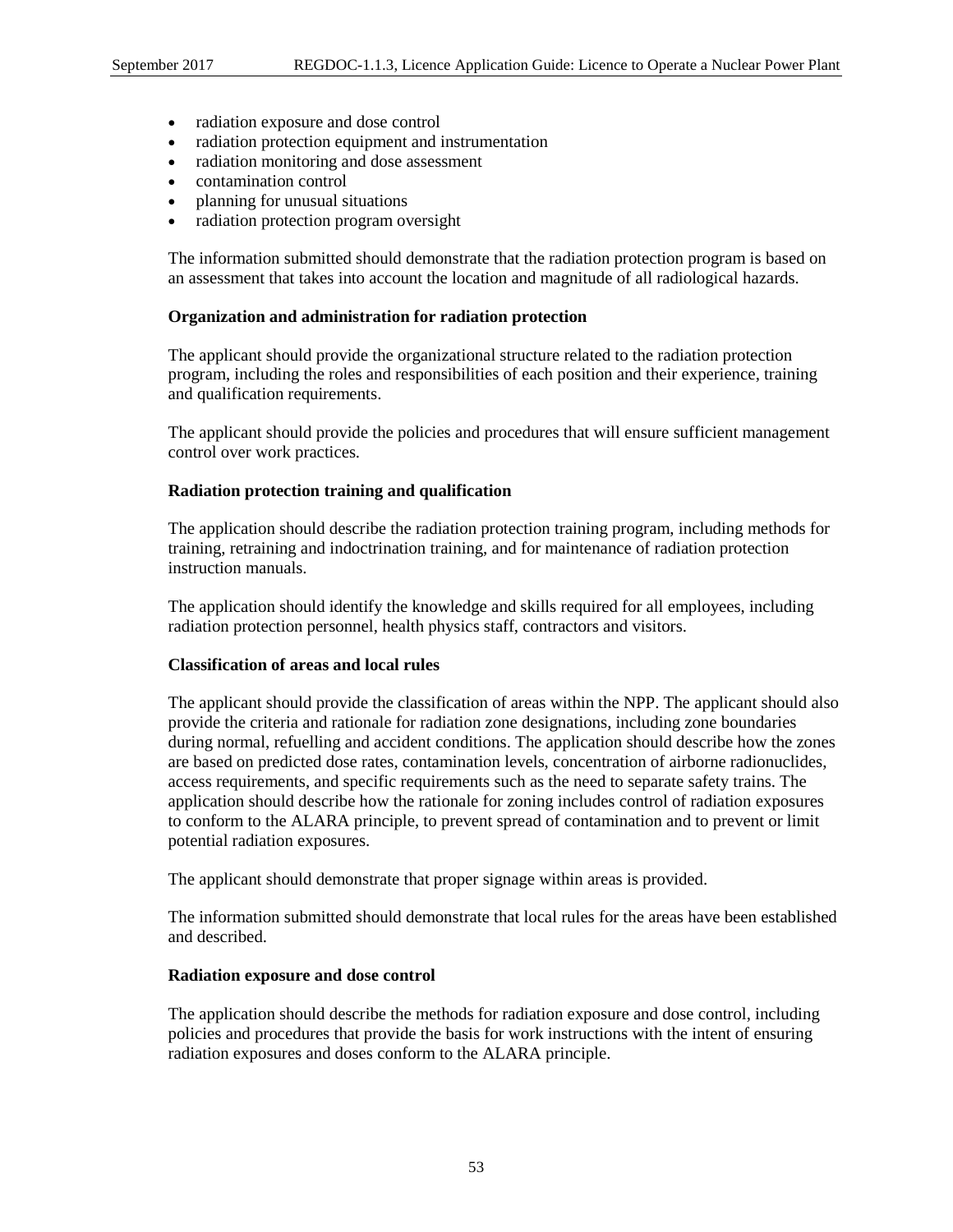The applicant should provide the policy and procedures for radiation work planning and radiation work protection. The application should demonstrate that anticipated radiological hazards are also considered in the establishment of operating and maintenance procedures.

The applicant should provide the policies for radiation personal protective equipment (RPPE) and respiratory protection, which includes selection, use and maintenance.

The applicant should identify the equipment for radiation exposure and dose control.

The applicant should provide the action levels and their bases.

#### **Radiation protection equipment and instrumentation**

The description of the radiation protection program should include the criteria for selecting fixed, portable and laboratory technical equipment and instrumentation for:

- performing radiation and contamination surveys
- in-plant airborne radioactivity monitoring and sampling
- area radiation monitoring
- monitoring of workers for normal operation, AOOs and accident conditions

The application should describe how the program will provide adequate quantities and types of equipment for anticipated needs in normal operations and emergencies, taking into consideration unavailability during calibration, maintenance and repair.

The application should describe the provisions for instrument storage, calibration and maintenance facilities. The application should include details on the frequency of calibration, the maintenance programs and the traceability of the instrumentation's usage. The application should also describe the calibration services for instrumentation, including how the service ensures traceability to a national standards laboratory.

#### **Radiation monitoring and dose assessment**

In the radiation protection program, the application should include the policy for a radiation monitoring and survey program with provisions for:

- routine monitoring, which is conducted to demonstrate that the working environment is satisfactory for continued operations and that no change has taken place that would call for a reassessment of operational procedures
- task-related monitoring, which supplies information about a particular task or operation and to provide, if necessary, a basis for immediate decisions on the execution of the task
- special monitoring, such as during the commissioning stage for new facilities, following major modifications to either facilities or procedures, or when operations are being carried out under abnormal circumstances such as those following an incident or an accident

The application should describe the methods for monitoring and performing surveys, as well as the frequency, types and locations of the measurements to be performed.

The applicant should provide the policy for radiation monitoring and dose assessments for workers. The information should include details on monitoring procedures for workers, bioassays, and recording and reporting doses for workers.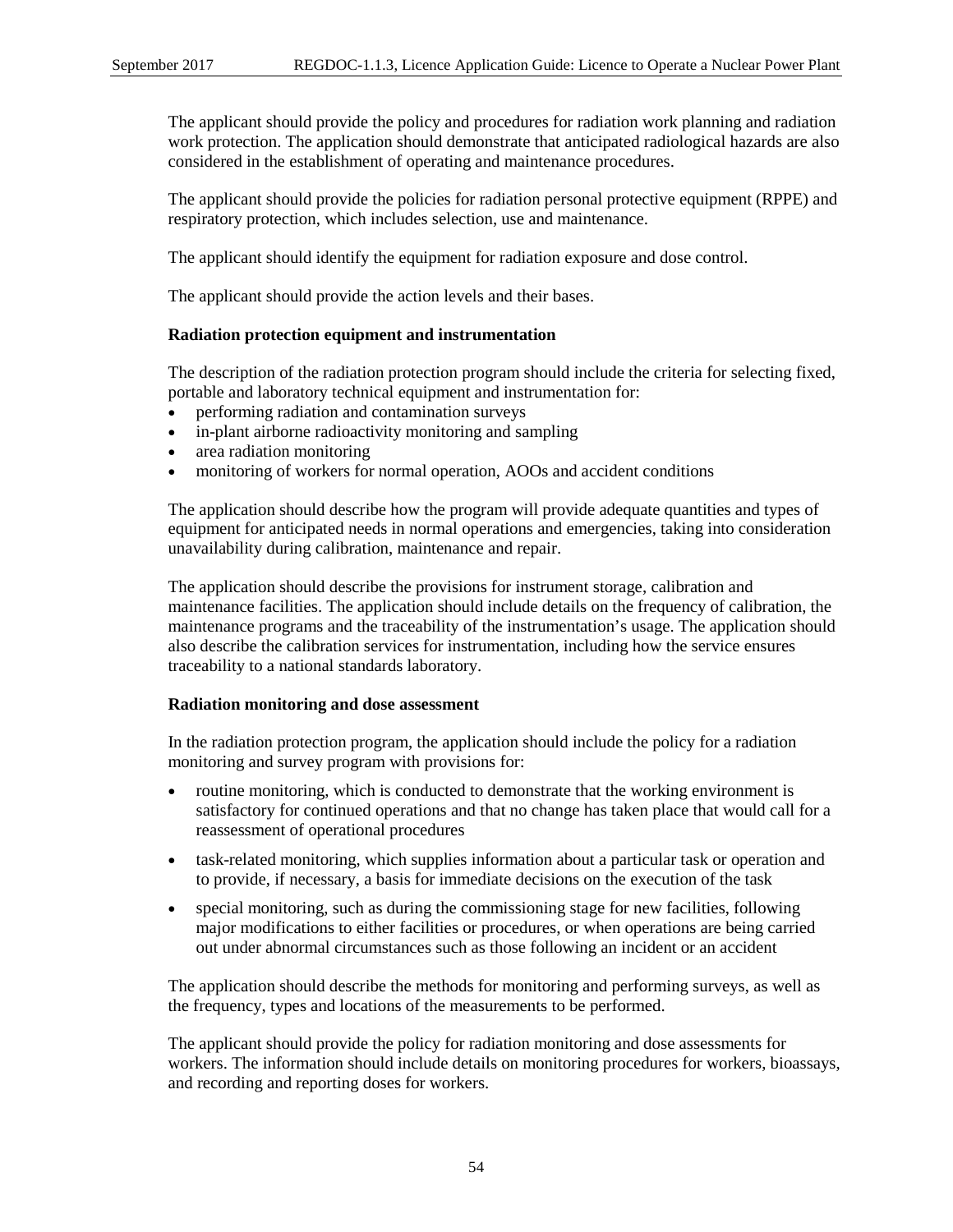#### **Contamination control**

The application should describe the contamination control program and its provisions for monitoring and decontaminating objects and persons in controlled areas, including storage areas for contaminated tools and other items.

#### **Planning for unusual situations**

The application should include the policy describing provisions for radiation protection during AOOs, DBAs and BDBAs/severe accidents. The application should include information on access controls, properly designed habitability controls, communications systems, adequate radiation monitoring capabilities, portable emergency response radiation protection equipment and instrumentation, and radiation personal protective equipment (RPPE), instrumentation and equipment.

#### **Radiation protection program oversight**

The applicant should provide a policy for oversight of the radiation protection program, including, but not limited to, considerations of:

- management commitment
- assignment of responsibilities for quality assurance and oversight of the radiation protection program
- corrective action feedback into the radiation protection program

The applicant should provide a policy for conducting regular reviews of the radiation protection program. The application should include details on the frequency of, and the process for, conducting the review. The application should describe how procedures, equipment and facilities are improved when warranted.

The applicant should provide the policy for developing performance indicators (such as goals, objectives and guiding principles for their development).

The applicant should also provide details on which records are generated and the retention periods for those records.

## **4.7.4 Dose to the public**

All applicants should submit the technical basis for calculating the dose to the public from licensed activities.

For existing facilities, the application should include the maximum effective doses to the public as a result of activities conducted at the plant during the current licence period.

This information may be submitted as part of the information addressing environmental protection.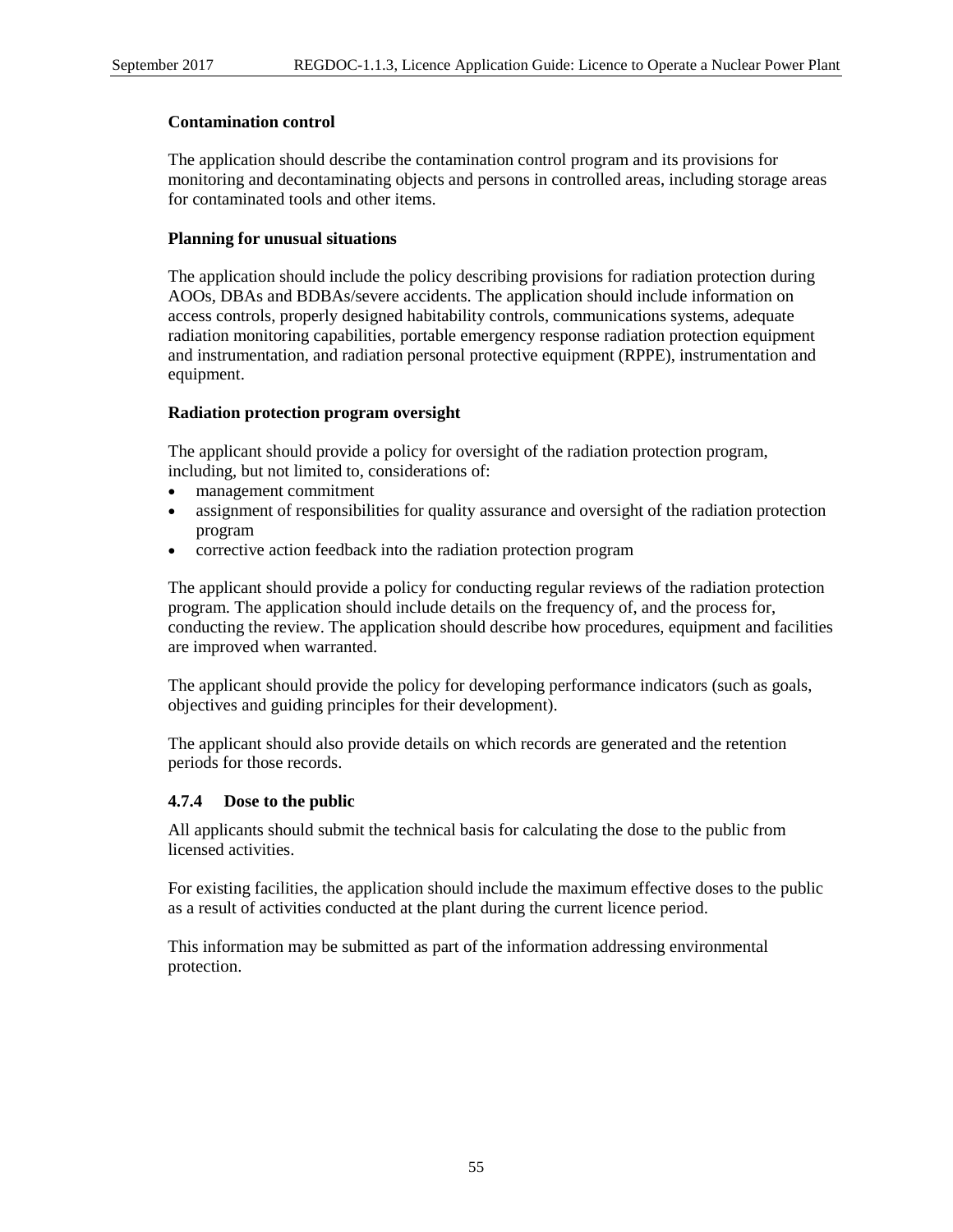## **4.8 Conventional health and safety**

The conventional health and safety SCA covers the implementation of a program to manage workplace safety hazards and to protect personnel and equipment.

This section addresses the requirements of the following regulations made under the NSCA:

- *General Nuclear Safety and Control Regulations*, paragraph 12(1)(c)
- *Class I Nuclear Facilities Regulations*, paragraphs 3(e), (f) and (h)

It also addresses the requirements of the *Canada Labour Code Part II* or the applicable provincial occupational health and safety legislation.

## **4.8.1 General considerations**

The application should describe the program and implementation of policies to minimize risk to the health and safety of workers posed by conventional (non-radiological) hazards in the workplace, including the management of workplace safety hazards and the protection of personnel and equipment.

The applicant should demonstrate that the occupational health and safety (OHS) program meets the requirements set out in all applicable provincial and federal legislation. The application should demonstrate how it ensures that all workers, including contractors, comply with the applicant's health and safety policies and procedures.

OHS is regulated by federal and provincial bodies for nuclear facilities in Canada, including Employment and Social Development Canada, the CNSC and various provincial ministries of labour. The application should address any memoranda of understanding (MOUs) that deal with OHS matters that may be in place between the federal and provincial bodies.

The application should demonstrate that the applicant has policies in place to:

- adequately execute the worker health and safety policies and procedures
- make adequate provision for the protection of the health and safety of persons, including provisions to:
	- o demonstrate adequate oversight of the site OHS program
	- ensure compliance with applicable OHS regulations and requirements
	- o ensure adequate OHS training of persons involved in OHS activities
	- o have the capabilities for reporting, investigating and identifying root causes of incidents and significant events
- implement corrective actions to eliminate the identified root causes and verify completion to prevent recurrence

The application should demonstrate how it identifies potential OHS hazards, assesses the associated risks, and puts in place the necessary materials, equipment, programs and measures to effectively manage, control and minimize those risks. The applicant should demonstrate that the handling and storing of hazardous materials complies with the Workplace Hazardous Materials Information System (WHMIS) program.

The application's description of the health and safety program should address periodic inspections, safety meetings, OHS committees and continuous improvement.

The application should describe the measures for monitoring accident severity rate, accident frequency, lost-time injuries, medically treated injuries and disabling injuries.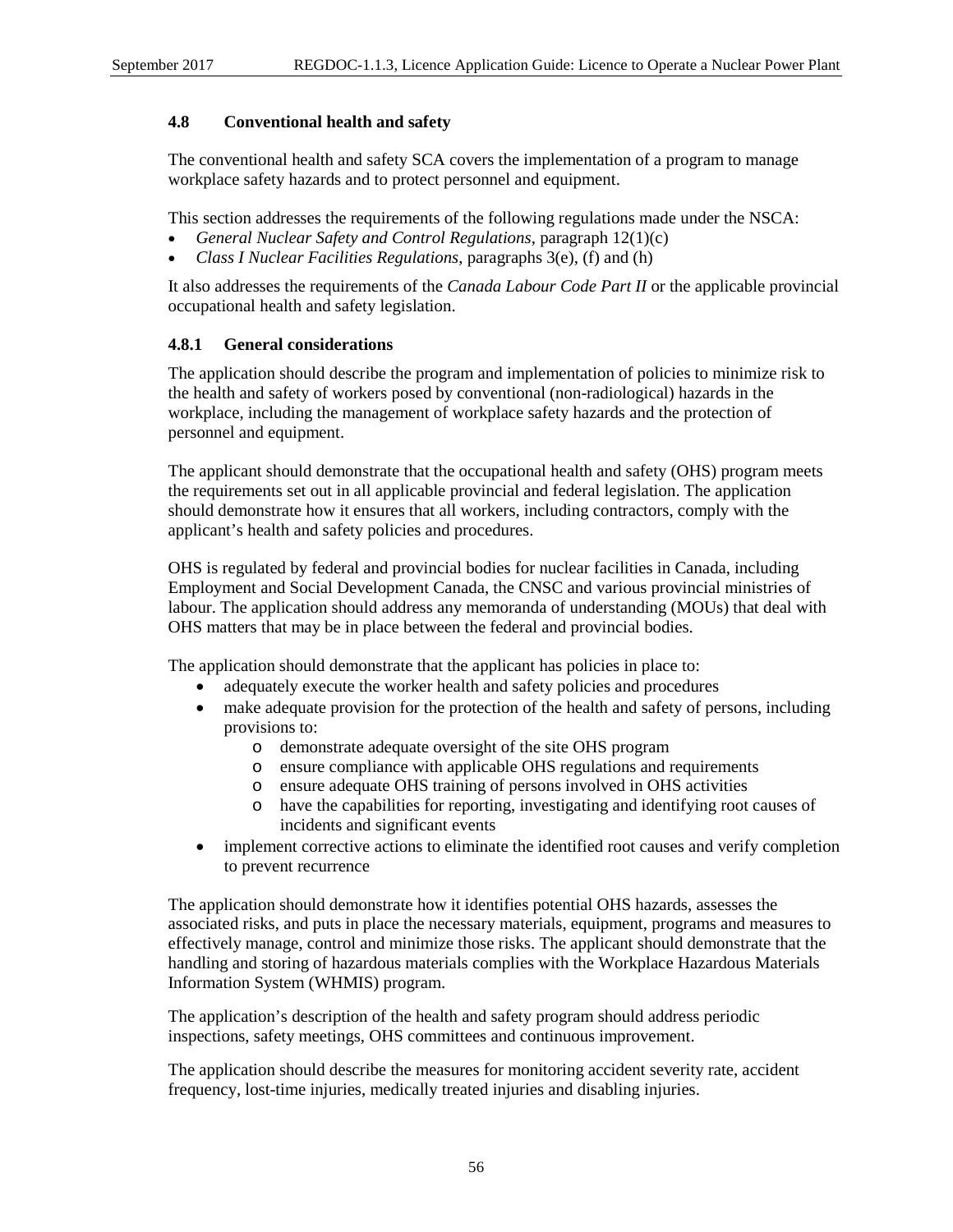## **4.9 Environmental protection**

The environmental protection SCA covers programs that identify, control and monitor all releases of radioactive and hazardous substances and effects on the environment from facilities or as the result of licensed activities.

This section addresses the requirements of the following regulations made under the NSCA:

- *General Nuclear Safety and Control Regulations*, paragraphs 3(1)(c) and (e), 12(1)(c) and (f), and  $17(b)$ , (c) and (e)
- *Class I Nuclear Facilities Regulations*, paragraphs 3(e), (g), and (h), and 6(d), (h), (i), (j) and (k); and subsection  $14(1)$
- *Radiation Protection Regulations*

# **4.9.1 General considerations**

The application shall include a comprehensive set of environmental protection measures that meet the requirements of REGDOC-2.9.1, *Environmental Protection: Environmental Principles, Assessments and Protection Measures* [25]. The application should include detailed information related to the potential environmental effects resulting from the nuclear facility's interactions with the environment and the public.

The application should identify and describe all standards, guidelines or criteria that have been applied with respect to preventive and control measures for environmental protection from plant discharges, including:

- preventive and control measures pertaining to environmental protection, including their expected performance
- a list of SSCs that are important for preventive and control measures; for example, active liquid waste and stack monitoring equipment
- the maintenance program established to ensure the sustained operational performance of preventive and control measures
- alarm systems to be installed to respond to failure of preventive and control measures
- identification of the measures that will be taken to make appropriate data available to the authorities and the public

# **4.9.2 Effluent and emissions control (releases)**

The application should describe the effluent monitoring program that will be the primary indicator of plant performance in terms of releases to air, surface waters, groundwater and soils, from both plant operation and waste management activities.

The applicant should demonstrate that the program encompasses all activities to be carried out related to monitoring releases of radioactive and hazardous substances with potential environmental effects. The application should describe how the program integrates all site routines that will sample, measure and analyze radiological and hazardous substances and physical parameters.

The application should include detailed information on:

• criteria established to identify the radioactive and hazardous substances that will be monitored, and the detection limits that will be set to verify the performance of the preventive and control measures taken to manage releases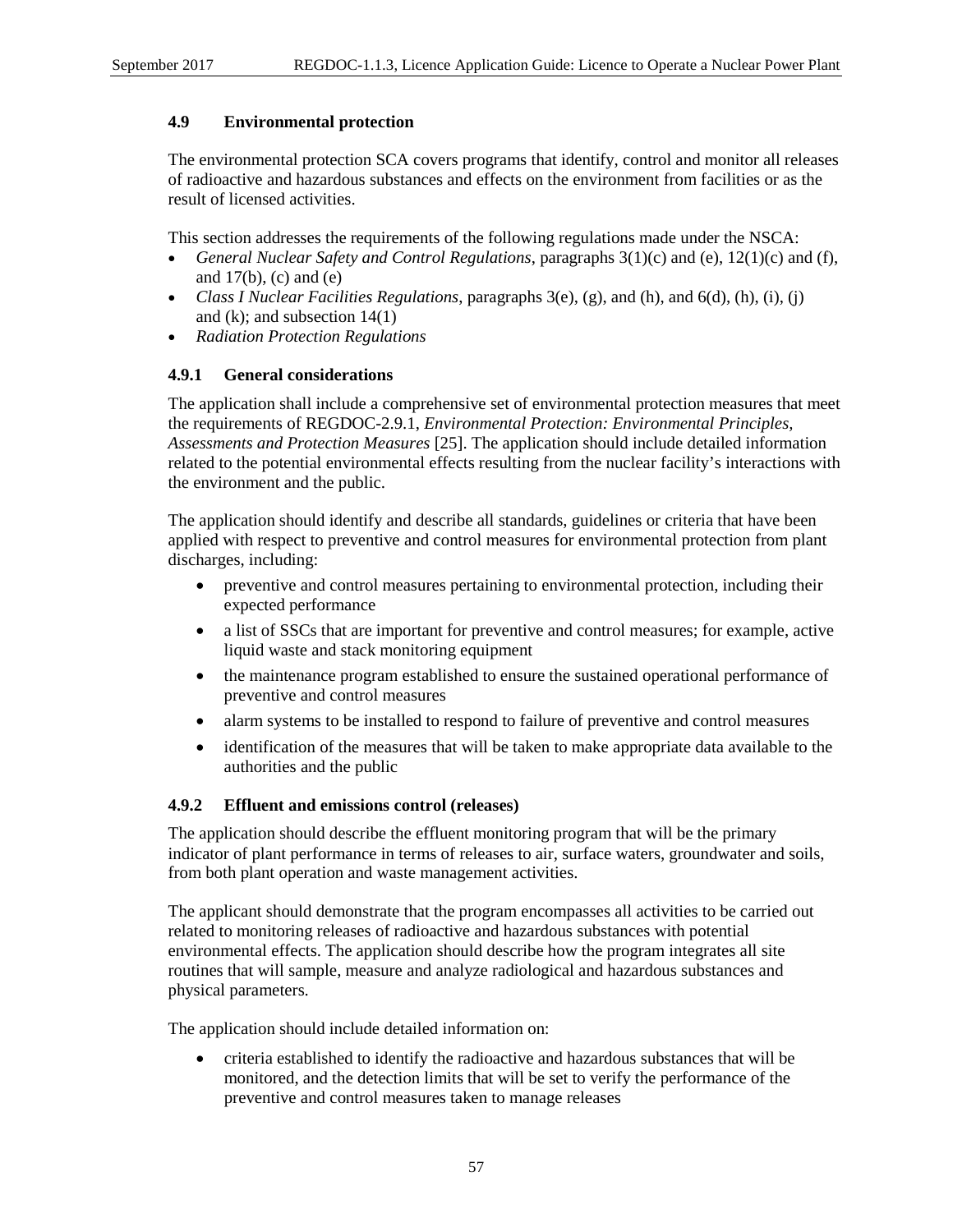- inventory of potential radionuclides and physio-chemical elements that could be released and affect the environment
- identification of the authorized limits (for example, dose to the public, derived release limits, action levels and discharge limits) and operational targets for releases and the mitigation of physical effects
- alarm systems provided to respond to unplanned releases
- availability targets for the various monitoring devices, and a maintenance program to assure sustained performance of monitoring equipment at their availability targets
- documentation on worker qualifications and the training program for specialist staff and contractors participating in the implementation of this effluent monitoring program
- documentation on quality assurance and quality control to be followed when undertaking specific monitoring tasks
- documentation on procedures for sampling, analytical methods, calibration of equipment and data management
- documentation outlining the audit and review process for each of the elements of the effluent monitoring program

The applicant should identify derived release limits (DRLs) for radionuclides such as tritium, iodine, carbon-14, noble gases and particulates. The applicant should demonstrate how these DRLs were derived using mathematical equations that describe the transfer of radioactive materials through the environment to humans.

The information submitted should demonstrate how the radiological emissions will be monitored and controlled to conform to the ALARA principle, within the DRLs.

The applicant should identify environmental action levels (EALs) that are approximately 10 percent of the DRLs for respective radionuclides release via airborne, waterborne or sewage discharge pathways.

The application should describe non-radiological aspects of site activity that could have environmental effects, including exposure to members of the public. The application should include detailed information on:

- identification of the chemical and physical nature of the releases and the potential chemical and physical effects
- identification of the authorized limits and operational targets for releases and the measures taken to comply with such limits
- the offsite monitoring regime for hazardous substances and the physical effects they cause
- the alarm systems for responding to unplanned releases
- identification of the measures that will be taken to make appropriate data available to the authorities and the public

The application should include an explanation of the measures that will be taken to identify potential or expected releases of hazardous substances to the environment and to identify any physical effects to biota, such as impingement and entrainment or habitat loss.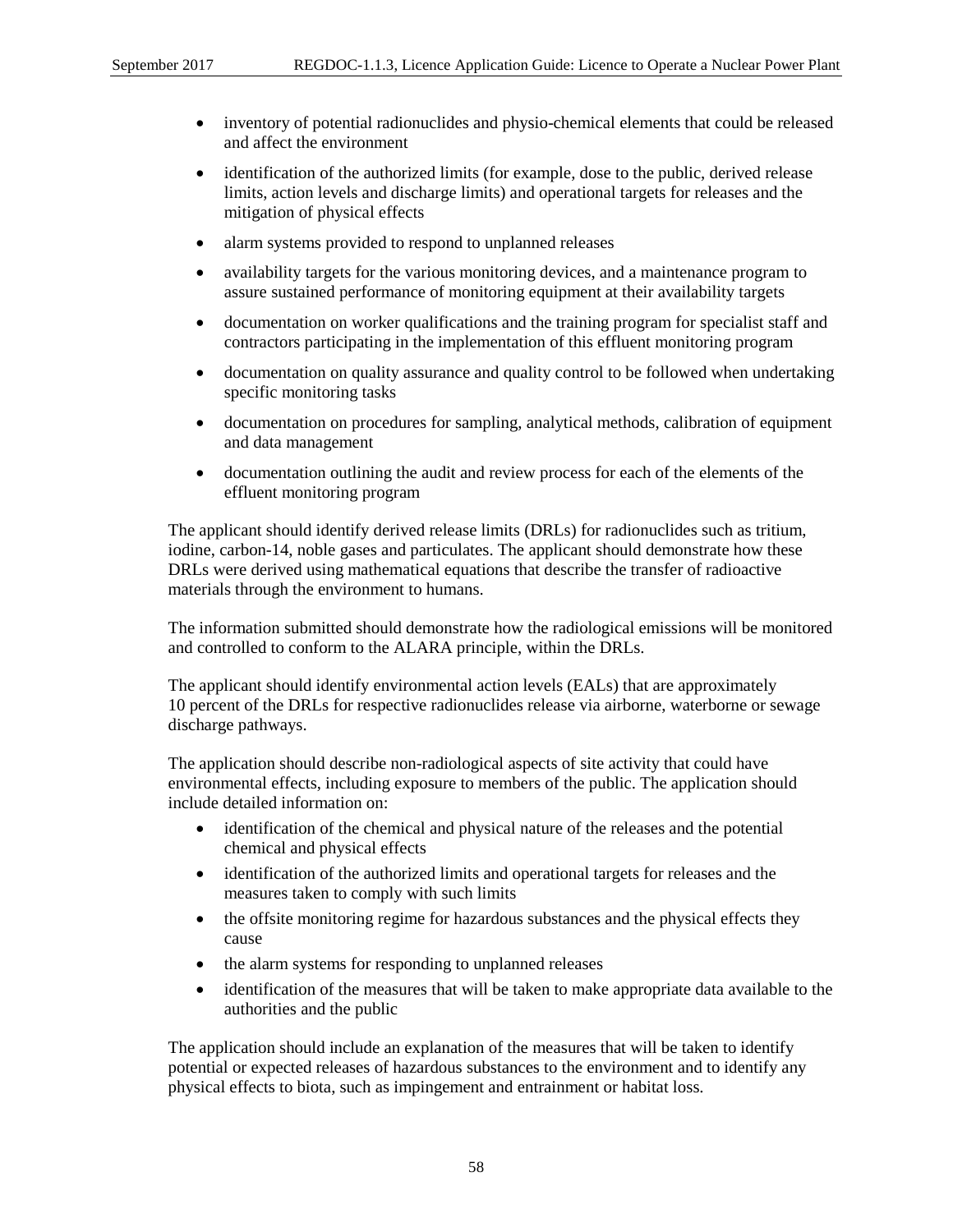Where applicable, the applicant should provide information on the monitoring of routine discharges of radioactive effluents and hazardous substances (such as  $SO_2$ ,  $NO_2$ ,  $CO_2$ , ammonia, hydrazine, chlorine, morpholine and ozone-depleting substances).

The applicant should provide the DRLs and EALs for releases via air, water or sewage at the plant. Guidance criteria for establishing EALs are set out in G-228, *Developing and Using Action Levels* [26].

# **4.9.3 Environmental management system**

The application should describe the environmental management system established to ensure protection of the environment throughout operation.

The description of the environmental management system should include information on:

- emissions management
- spills management
- land assessment and remediation management
- waste management
- management of polychlorinated bi-phenyls (PCBs)
- management of ozone-depleting substances
- management of environmental impacts
- radiological emission limits and action levels
- monitoring of radioactivity in effluents
- management of the offsite radiological environmental monitoring program
- management of adverse effects on fish population (fish impingement and entrainment, and thermal effects)

## **4.9.4 Assessment and monitoring**

The application should describe the monitoring system established to cover all environmental monitoring activities on the site during operation.

The application should describe all important pathways, contaminants and parameters, and their relevance to the protection of the environment and human and non-human biota. The description of the system should include the following:

- a design document that describes the structural framework, environmental monitoring components and associated rationale for the environmental monitoring program, including:
	- o description of objectives and monitoring rationale
	- o methodology and criteria to identify radiological and hazardous substances and physical and biological parameters that require monitoring
	- o sampling and analytical frequency
	- o sampling locations
	- o environmental media to be sampled
	- o analytical detection limits
	- o performance indicators, targets and action levels
	- o corrective action plan to be implemented if the levels or performance targets are exceeded
- documentation on worker qualifications and the training program required by staff and contractors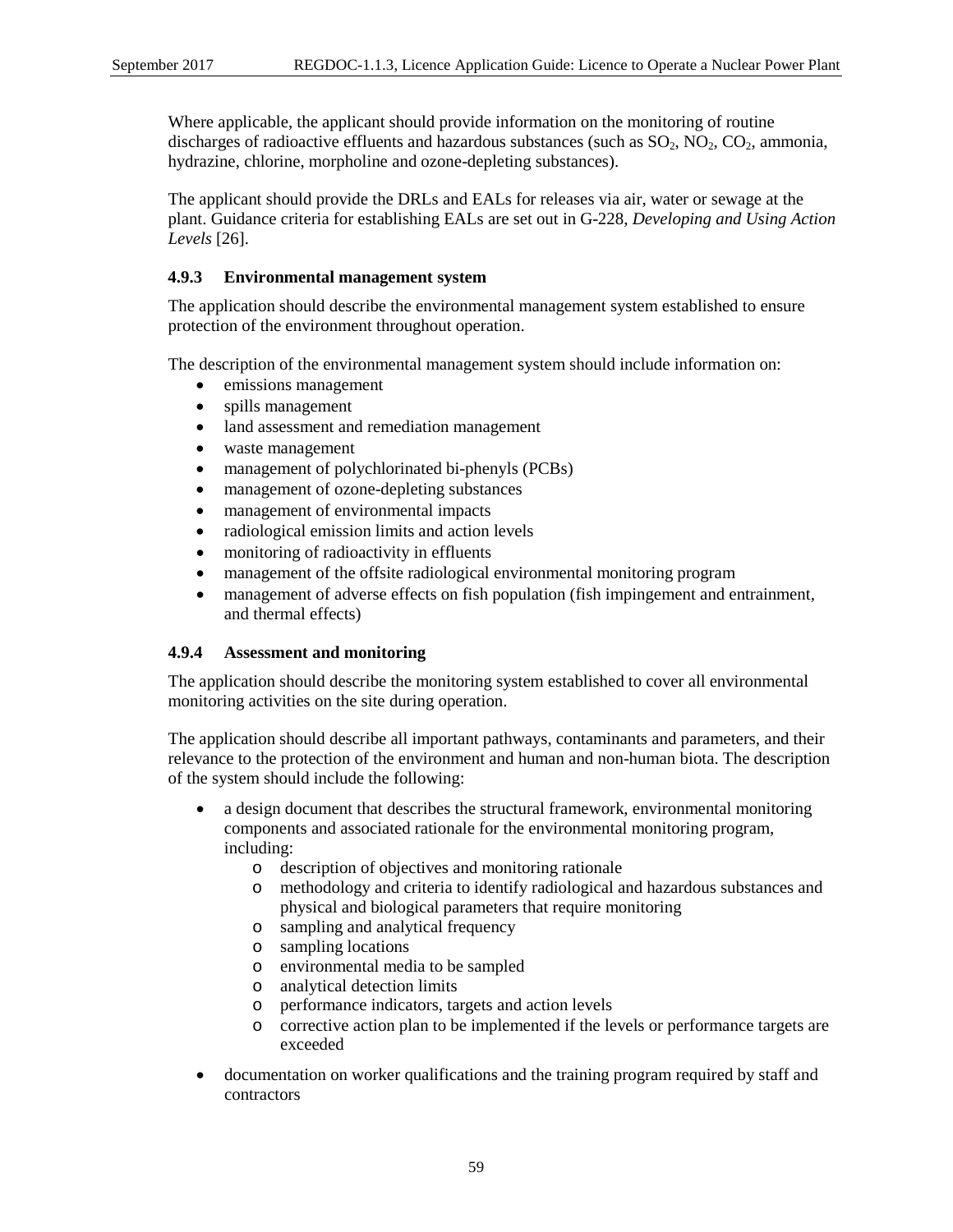- information on sampling, analytical methods, calibration of equipment and data management
- documentation outlining the audit and review process for each of the elements of the environmental monitoring program

The application should:

- describe how the radiological conditions in the environment of the plant site and the radiological effects of any neighbouring plant units and other external sources are taken into account
- provide an understanding of the prevailing radiological conditions at the site
- be detailed enough to serve as an initial reference point of the prevailing radiological conditions

The application should also describe the provisions for monitoring the site-related parameters affected by:

- seismic events, atmospheric events, and water- and groundwater-related events
- demographic, industrial and transport-related developments

This description should be sufficiently detailed to provide the information necessary to support emergency actions in response to external events, to support a periodic review of safety at the site, and to develop dispersion modeling for radioactive material. The description should also serve as confirmation of the completeness of the set of site-specific hazards that have been taken into account.

#### **4.9.5 Protection of the public**

The application should identify and describe all the radiological and non-radiological aspects of site activities that could have environmental effects, including exposure to members of the public during operation.

The application should address the measures taken to identify releases of solid, liquid and gaseous radioactive effluents into the environment. It should indicate how the effluents will be managed to conform to the ALARA principle, and should include information on:

- identification of the authorized limits and operational targets for solid, liquid and gaseous effluent releases and the measures taken to comply with such limits
- the offsite monitoring regime for contamination levels and radiation levels in the various components of the surrounding environment, and the methods to be followed to estimate radiation doses to members of the public
- the methods to be used to prepare, store and retain records of the radioactive releases that will be made routinely from the site
- the dedicated release monitoring programs and alarm systems that are required to respond to unplanned radioactive releases and the automatic devices to be provided to interrupt such releases, if applicable
- identification of the measures that will be taken to make appropriate data available to the authorities and the public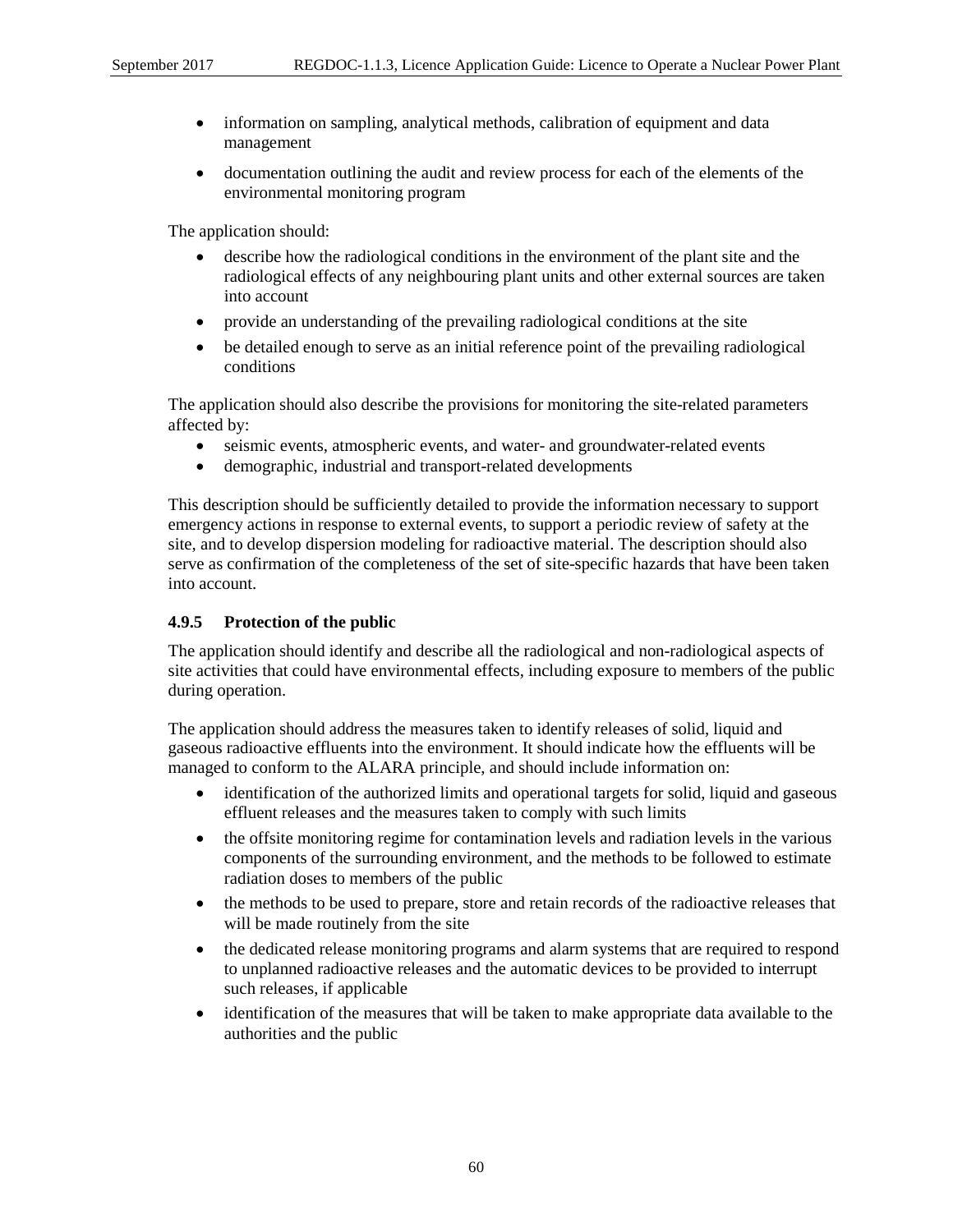## **4.10 Emergency management and fire protection**

The emergency management and fire protection SCA covers emergency plans and emergency preparedness programs that exist for emergencies and for non-routine conditions. This area also includes any results of participation in exercises.

**Note:** This SCA includes conventional emergency and fire response. Fire protection operations, design and analysis are discussed in the appropriate SCA of operating performance, safety analysis or physical design.

This section addresses the requirements of the following regulations made under the NSCA:

- *General Nuclear Safety and Control Regulations*, paragraphs 3(1)(d) and (i) [all requirements related to fire]) and  $12(1)(a)$ , (b), (c), (d), (e), (f), (g) and (h)
- *Class I Nuclear Facilities Regulations*, paragraphs 3(a) and (f), and 6(h) and (k)

#### **4.10.1 General considerations**

The application shall describe an emergency preparedness program that meets the requirements of REGDOC-2.10.1, *Nuclear Emergency Preparedness and Response* [27].

An effective emergency preparedness program is based on the following components:

- planning basis
- program management
- response plan and procedures
- preparedness

The application should describe the preparations that have been made to ensure that onsite and offsite emergencies and severe accidents will be dealt with safely and effectively. The application should reference population studies and emergency planning considerations related to the site.

#### **4.10.2 Nuclear emergency preparedness and response**

The application should describe how the nuclear emergency program encompasses both emergency preparedness and emergency response measures. The description should:

- address emergency situations that could endanger the safety of onsite workers, the environment and the public
- include information outlining the interfaces with the provincial nuclear emergency response plans and coordination with the municipalities and foreign states in the surrounding region when implementing the emergency plan and related protective actions
- provide information on the proximity to the plant of airports, railways, roads and emergency services

The application should describe how the applicant intends to conduct emergency exercises and drills as outlined in their nuclear emergency plan.

The application should describe any natural or artificial events within and beyond the design basis that would affect emergency management requirements (for example, forest fires, earthquakes, extreme weather conditions, toxic fume clouds, explosions and airplane crashes).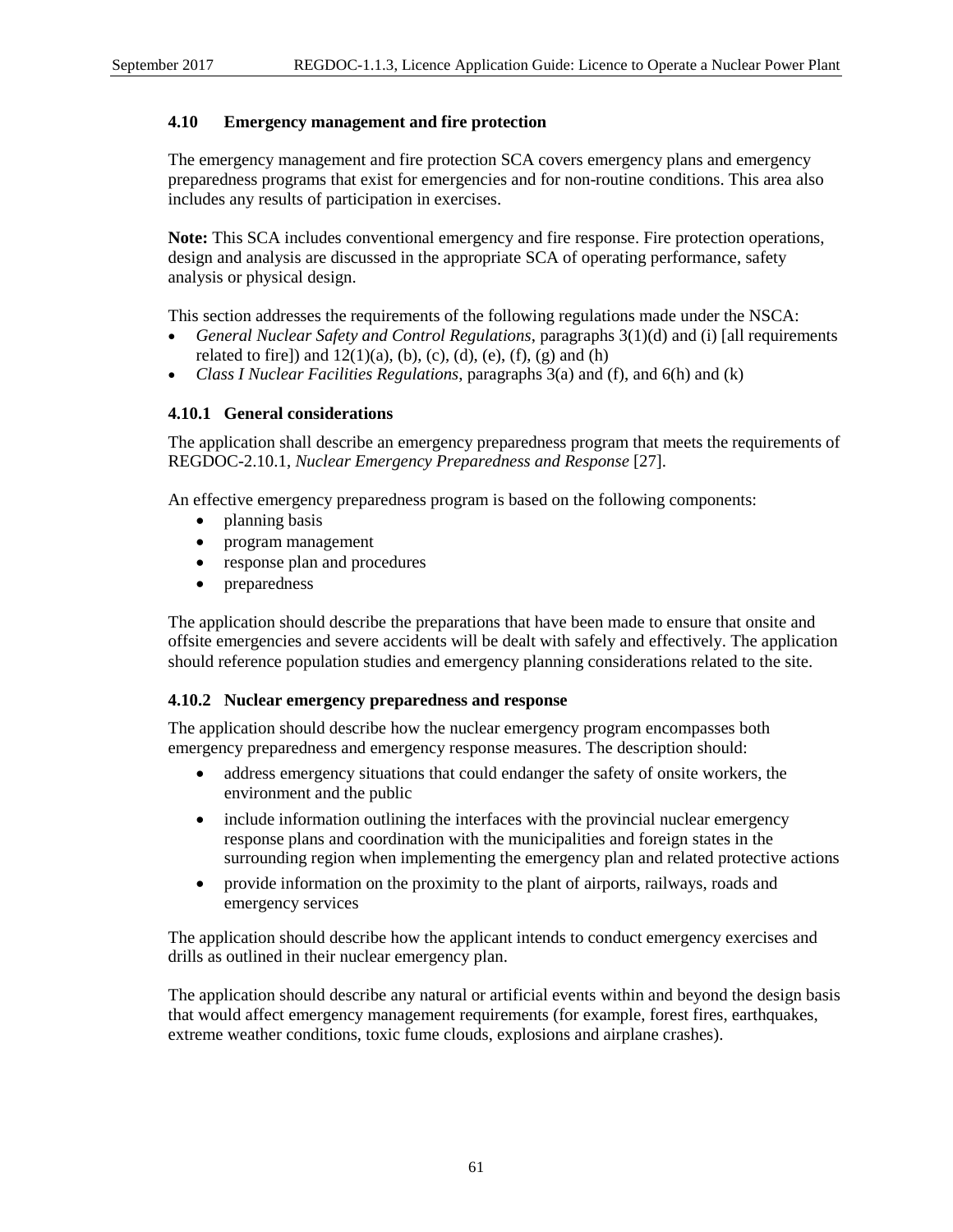The description of the emergency plan should include:

- a basis for emergency planning
- selection and qualification of workers
- emergency preparedness and response organizations
- staffing levels
- emergency training, drills and exercises
- emergency procedures
- assessment of emergency response capability
- assessment of accidents
- activation and termination of emergency responses
- protection of facility workers and equipment
- interface with offsite organizations
- a recovery program
- a public education program

# **4.10.3 Conventional emergency preparedness and response**

The application should describe all non-radiological, non-routine conditions at the facility for which the emergency preparedness program has been established. The description should include details about which provisions exist on-site and which provisions involve off-site response support.

# **4.10.4 Fire emergency preparedness and response**

The applicant should describe a comprehensive fire protection program that ensures the licensed activities do not result in unreasonable risk to the health and safety of persons and the environment due to fire.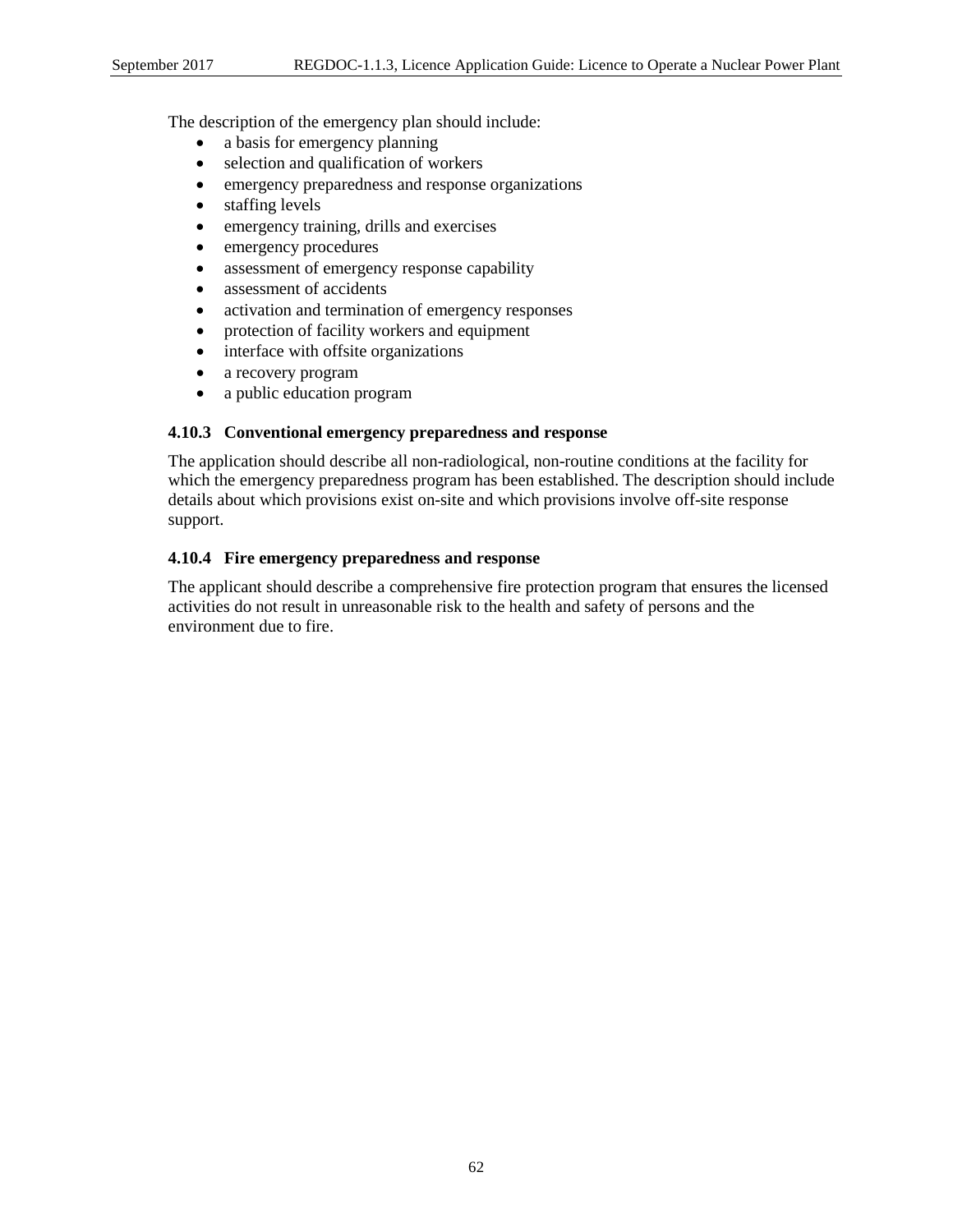# **4.11 Waste management**

The waste management SCA covers internal waste-related programs that form part of the facility's operations up to the point where the waste is removed from the facility to a separate waste management facility. This area also covers the planning for decommissioning.

This section addresses the requirements of the following regulations made under the NSCA:

- *General Nuclear Safety and Control Regulations*, paragraphs 3(1)(c), (d), (e), (i) and (j), and  $12(1)(c)$
- *Class I Nuclear Facilities Regulations*, paragraphs 3(e), (f) and (k); 4(e); 6(e), (h), (i) and (j); and subsection 14(2)
- *Radiation Protection Regulations*

## **4.11.1 General considerations**

The application should describe the waste program to address waste generated during day-to-day operations of the plant, during planned or unplanned outages, and its transfer to the waste storage facility or an authorized facility.

The description of the waste management program should address both conventional and radioactive waste, and should include information on:

- controls for handling
- storage
- disposal
- characterization
- classification
- minimization
- segregation
- clearance
- exemption
- processing
- packaging
- training
- auditing
- transportation

## **4.11.2 Waste management practices**

The application should identify the main sources of solid, liquid and gaseous radioactive and hazardous waste within the facility. The measures taken for the safe management and disposal of these wastes throughout operation should be described.

The application should describe the types, quantities and volumes of radioactive and hazardous waste that will be accumulated, and how waste will be categorized and separated within the storage areas.

The application should describe the provisions for safe handling of radioactive and hazardous waste of all types produced during operation.

Where the application includes the consolidation of the waste management facility into an NPP operating licence, the application should describe the process for handling (including receipt,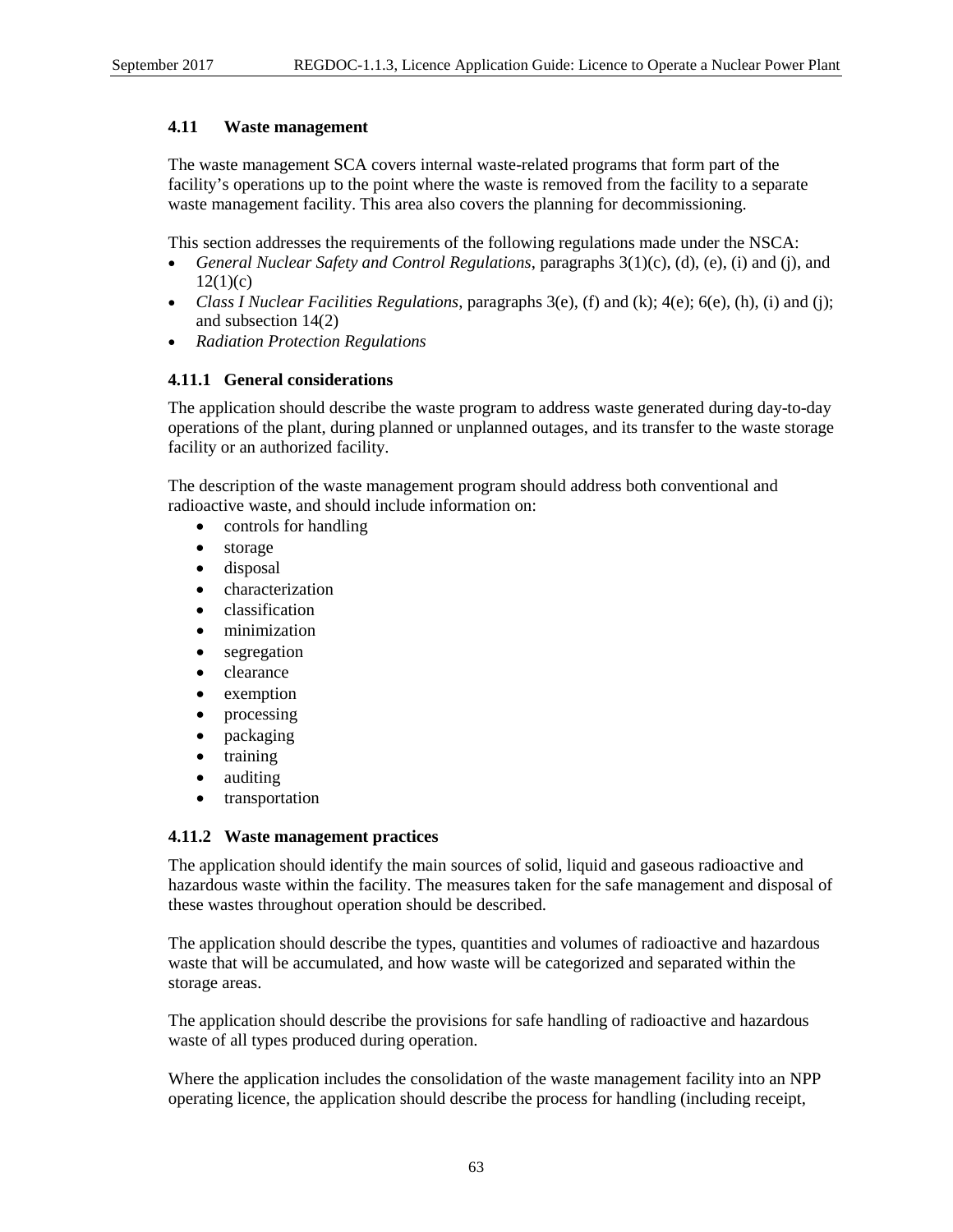transfer and loading of waste), storage and disposal of the solid radioactive waste and the management of spent fuel from the spent fuel bay to the dry storage facility.

The application should describe the potential need for specialized systems to deal with issues of storage in both the near and longer term (for example, cooling, containment, volatility, chemical stability, reactivity, retrievability and criticality). Any system already in place should be described.

The application should describe how common safety considerations for waste storage are addressed, including:

- immobility and energy state of the radioactive material
- stability and resistance to degradation of the waste form and container
- multi-barrier containment approach
- waste package life and retrievability
- facility resistant to hazards, with minimized need for monitoring and maintenance
- appropriate robustness for the storage period, prior to disposal activities

The application should describe how the program takes into account the possible need to retrieve waste at some point in the future, including during the decommissioning stage.

With respect to the storage and management of spent nuclear fuel, the application should describe how the program reflects the fundamental safety concerns related to criticality, exposure, heat control, containment and retrievability.

If waste will be transported to another specified location for long-term storage, the application should describe provisions for ensuring safe transport.

#### **4.11.3 Waste characterization**

The applicant should demonstrate that the waste management program includes the measures taken to categorize and separate waste (for example, physical, chemical and radiological waste).

The application should also describe the measures taken to condition the waste produced during operation, and describe the procedures for processing the waste.

#### **4.11.4 Waste minimization**

The application should describe the measures taken to minimize the accumulation of waste produced during operation. The application should include provisions to reduce the waste to a level that is as low as practicable.

The application should describe methods to minimize radioactive waste generation at the source, such as:

- design measures
- operating procedures
- product changes
- source control
- technology

The application should show that both the volume and the activity of the waste are minimized, and that the volume and the activity of the waste meet any specific requirements that may be posed by the design of the waste storage facility.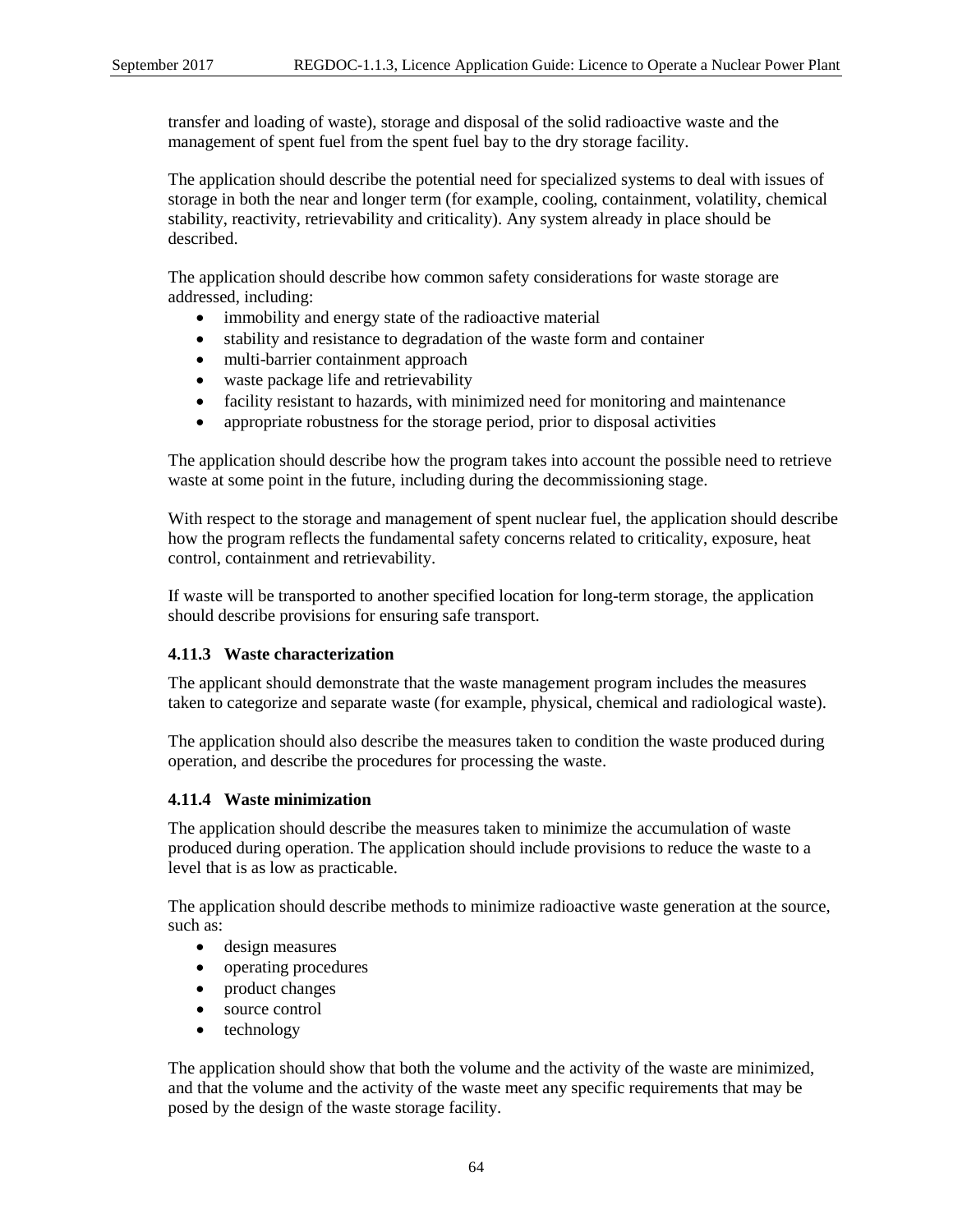### **4.11.5 Decommissioning practices**

The application should include a strategy for the management of waste and spent fuel when the reactor and waste storage facility are decommissioned.

The application should describe provisions for periodic updates to include additional details and to reflect recent developments in the decommissioning plan.

For further guidance on decommissioning, refer to G-219, *Decommissioning Planning for Licensed Activities* [28], and G-206, *Financial Guarantees for the Decommissioning of Licensed Activities* [29].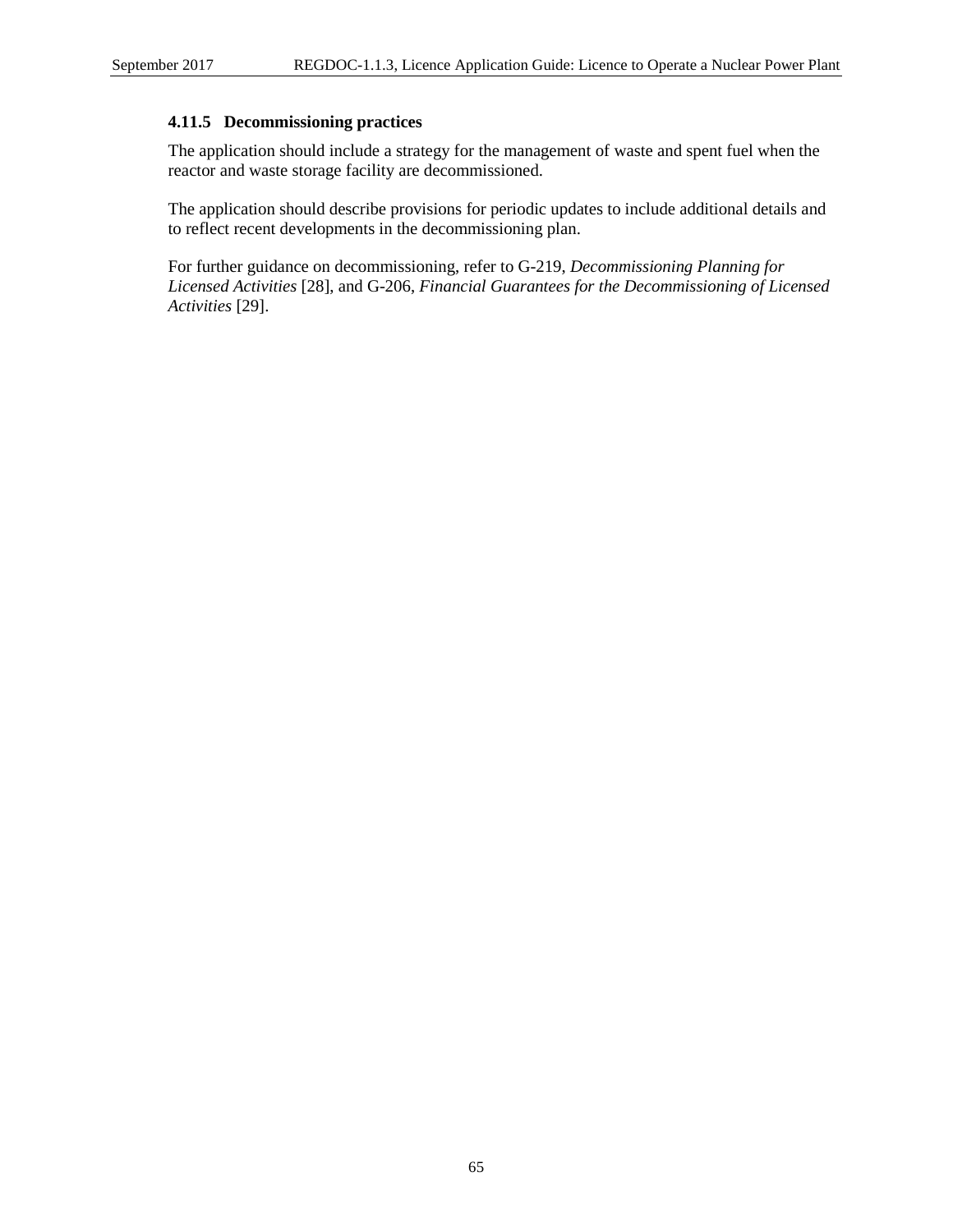## **4.12 Security**

The security SCA covers the programs required to implement and support the security requirements stipulated in the regulations, the licence, orders, or expectations for the facility or activity.

This section addresses the requirements of the following regulations made under the NSCA:

- *General Nuclear Safety and Control Regulations*, paragraphs 3(1)(d), (e), (g), (h) and (i),  $12(1)(c)$ , (g), (h) and (j), and  $17(c)$  and (e); sections 21, 22, and 23; subsection 28(1); and sections 29 and 30
- *Class I Nuclear Facilities Regulations*, paragraphs 3(a), (b) and (i), and 6(h) and (l)
- *Nuclear Security Regulations*
- *Nuclear Substances and Radiation Devices Regulations*, paragraphs 36(1)(a) and (d)

## **4.12.1 General considerations**

The application shall describe a security program that meets the requirements of:

- RD-361, *Criteria for Explosive Substance Detection, X-ray Imaging, and Metal Detection Devices at High-Security Sites* [30]
- REGDOC-2.12.2, *Site Access Security Clearance* [31]
- RD-321, *Criteria for Physical Protection Systems and Devices at High-Security Sites* [32]
- REGDOC-2.12.1, *High-Security Sites: Nuclear Response Force* [33]
- REGDOC-2.12.3, *Security of Nuclear Substances: Sealed Sources* [4]
- RD-363, *Nuclear Security Officer Medical, Physical, and Psychological Fitness* [34]

**Note:** Any information considered classified, protected, proprietary or personal should be submitted in accordance with the CNSC's *Guidance Document on Confidential Filings* [35].

The application should describe the security program and plan that will encompass all licensed activities, including a description of:

- the threat risk assessment (TRA) process and results
- the cyber security program
- response arrangements
- security practices
- the security training and qualification program

The applicant should provide information related to:

- site access control and measures to prevent loss or illegal use, illegal possession or illegal removal of the nuclear substance
- prescribed assets (equipment or prescribed information)
- the proposed measures to prevent acts of sabotage or attempted sabotage at the nuclear facility
- specific information related to meeting the requirements for high-security sites and the transportation of Category I, II or III nuclear material

The application should include a complete TRA to mitigate any threats, risks or vulnerabilities to the facility. The application should describe how vital areas within the nuclear facility are protected against design-basis threats and any other credible threats identified in the TRA. The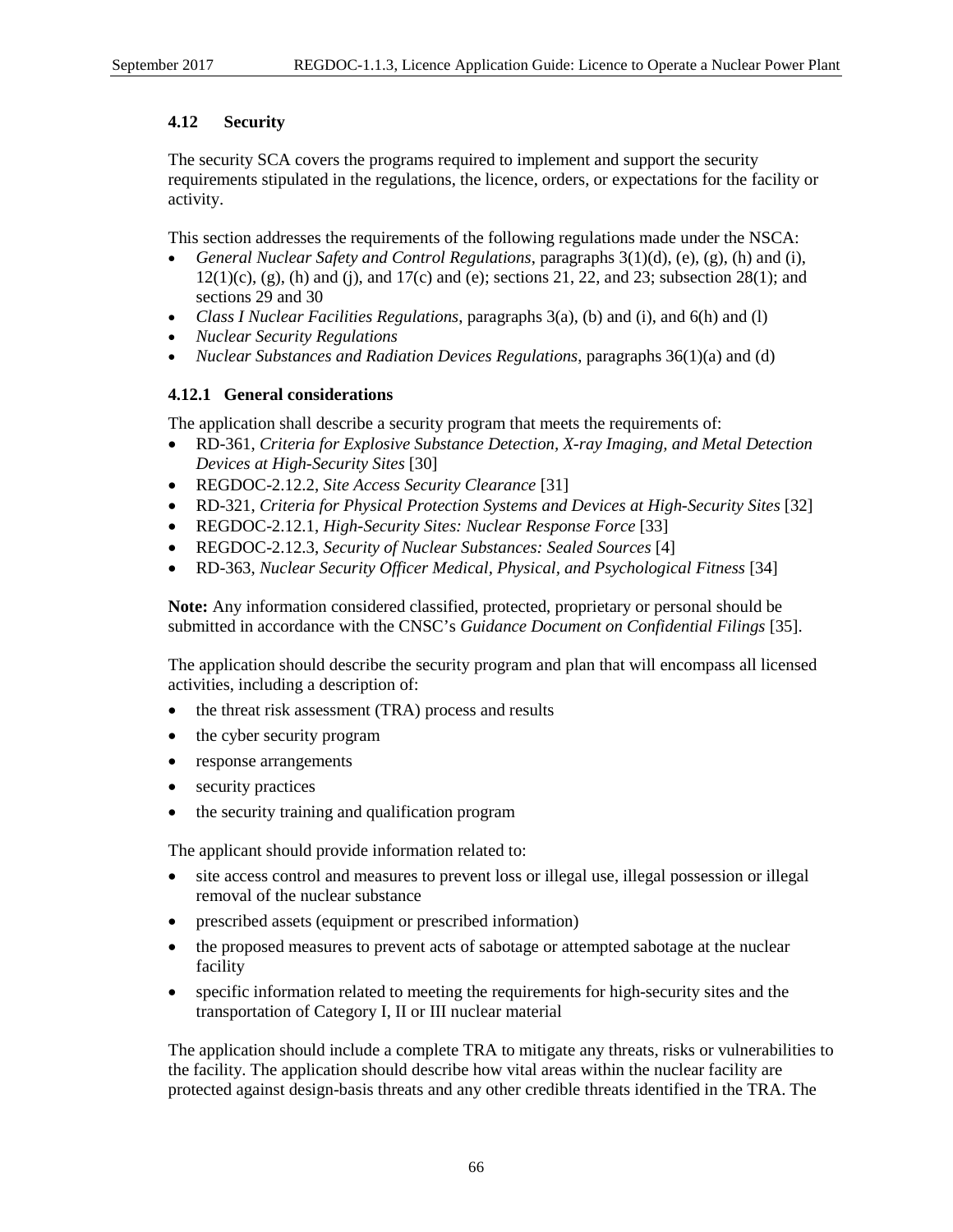application should describe how the security program is based on credible risks and vulnerabilities, and should contain a site plan that conforms to the *Nuclear Security Regulations*.

Regulatory document G-208, *Transportation Security Plans for Category I, II or III Nuclear Material* [36] provides information on preparing and submitting a written transportation security plan.

Regulatory document G-274, *Security Programs for Category I or II Nuclear Material or Certain Nuclear Facilities* [37] provides information that should be included with a licence application. Specific topics include, for example, how security information should be organized and the administrative procedures to be followed when providing the security program description.

## **4.12.2 Facilities and equipment**

The application should describe how the security program ensures that:

- security systems, devices and equipment provide deterrence, detection, assessment and delay functions
- operational readiness is maintained

The applicant should describe the engineered safety barriers that protect against malevolent acts and how these provisions are documented as part of a managed program or process within the management system. The application should describe the process to report on changes in design, analysis or operational procedures that are credited for the protection against malevolent acts, in accordance with the *Nuclear Security Regulations*.

The application should describe the access control of workers and vehicles to vital areas. The application should also describe the control mechanisms, which may should include access control devices, identification badges, escorted access, and detection and assessment systems.

#### **4.12.3 Response arrangements**

The application should describe how the security program ensures that onsite and offsite response arrangements provide effective response to unauthorized removal of nuclear or radioactive material or to the sabotage of nuclear facilities.

The applicant should provide a tactical deployment plan that describes protection arrangements with an offsite response force.

The applicant should demonstrate how the program ensures that a nuclear response force is in place and authorized to prevent and detect unauthorized entry into a protected area or inner area, including unauthorized entry of weapons and explosive substances.

The application should demonstrate that the communications systems are implemented commensurate to the threats, risks and vulnerabilities.

#### **4.12.4 Security practices**

The application should describe the measures in the security program that ensure administrative and technical measures are implemented, maintained and documented in a security program.

The applicant should describe how access to prescribed assets is limited to those workers having the appropriate security clearance and a valid need-to-know basis.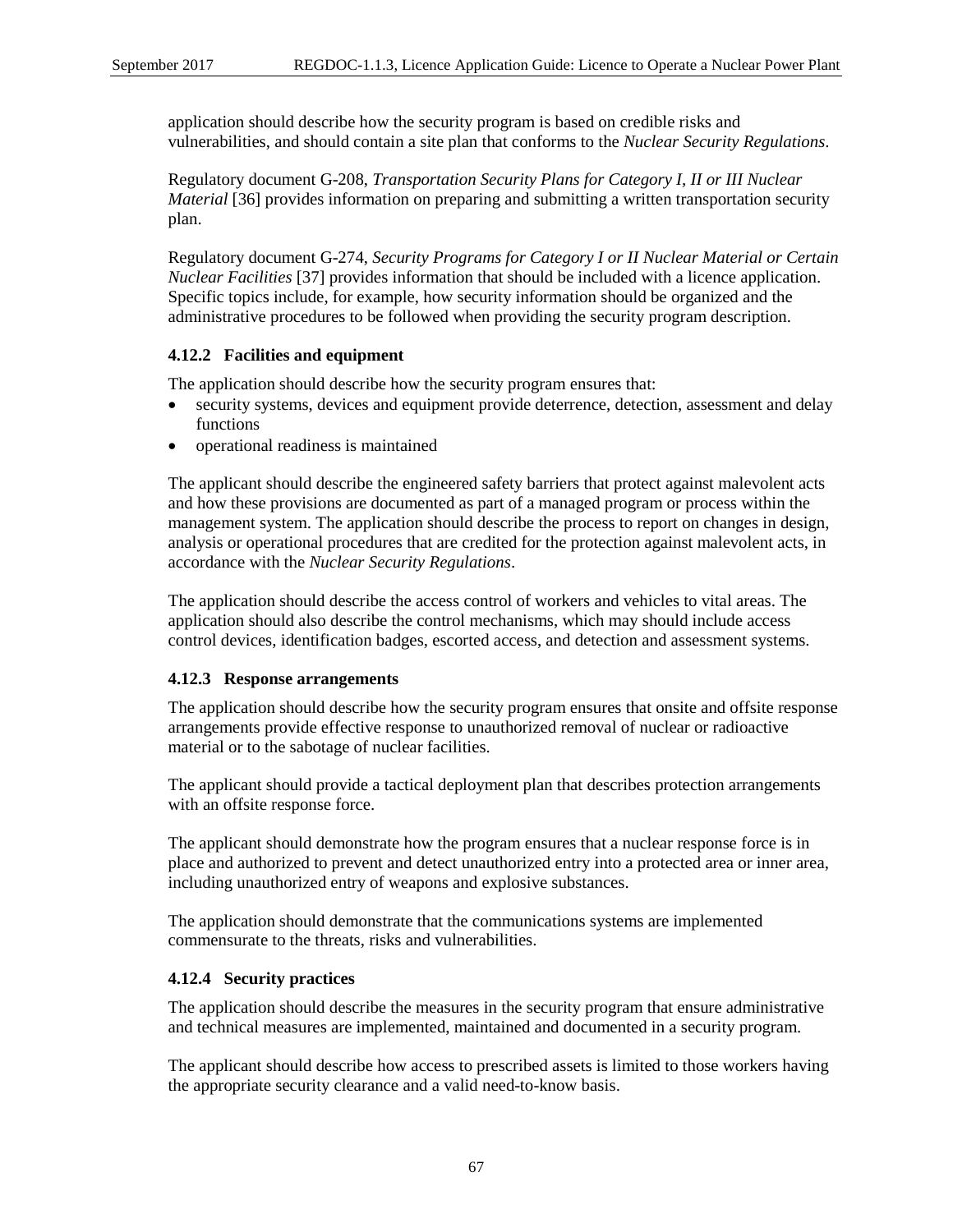#### **4.12.5 Security training and qualification**

The application shall describe measures in place to ensure response workers are trained and capable of performing the duties described in section 30 of the *Nuclear Security Regulations* and in accordance with training requirements specified in REGDOC-2.12.2, *High-Security Site: Nuclear Response Force* [33]. The application should describe realistic drills and exercises to test the performance of security systems, processes, procedures and workers.

The application should describe the duties of the security officers. The applicant should demonstrate that the security officers are adequately equipped to perform their assigned duties and tasks.

The application should describe the process that ensures that the required documentation and necessary medical, physical and psychological certification of a person is obtained before that person can be authorized to act as a nuclear security officer.

## **4.12.6 Cyber security**

The application should describe a cyber security program that ensures cyber assets that are subject to cyber security requirements are protected from cyber attacks. The application should address internal and external cyber threats.

The application should describe how the cyber security program is designed, implemented and maintained as an effective program. The application should provide information on the following program elements, including but not limited to:

- defensive strategy and security architecture
- policies and procedures
- asset identification and classification
- roles and responsibilities of the involved parties
- security controls
- awareness and training
- configuration management
- coordination with other programs
- incident response, reporting and recovery plan
- program review and maintenance
- lifecycle approach to cyber assets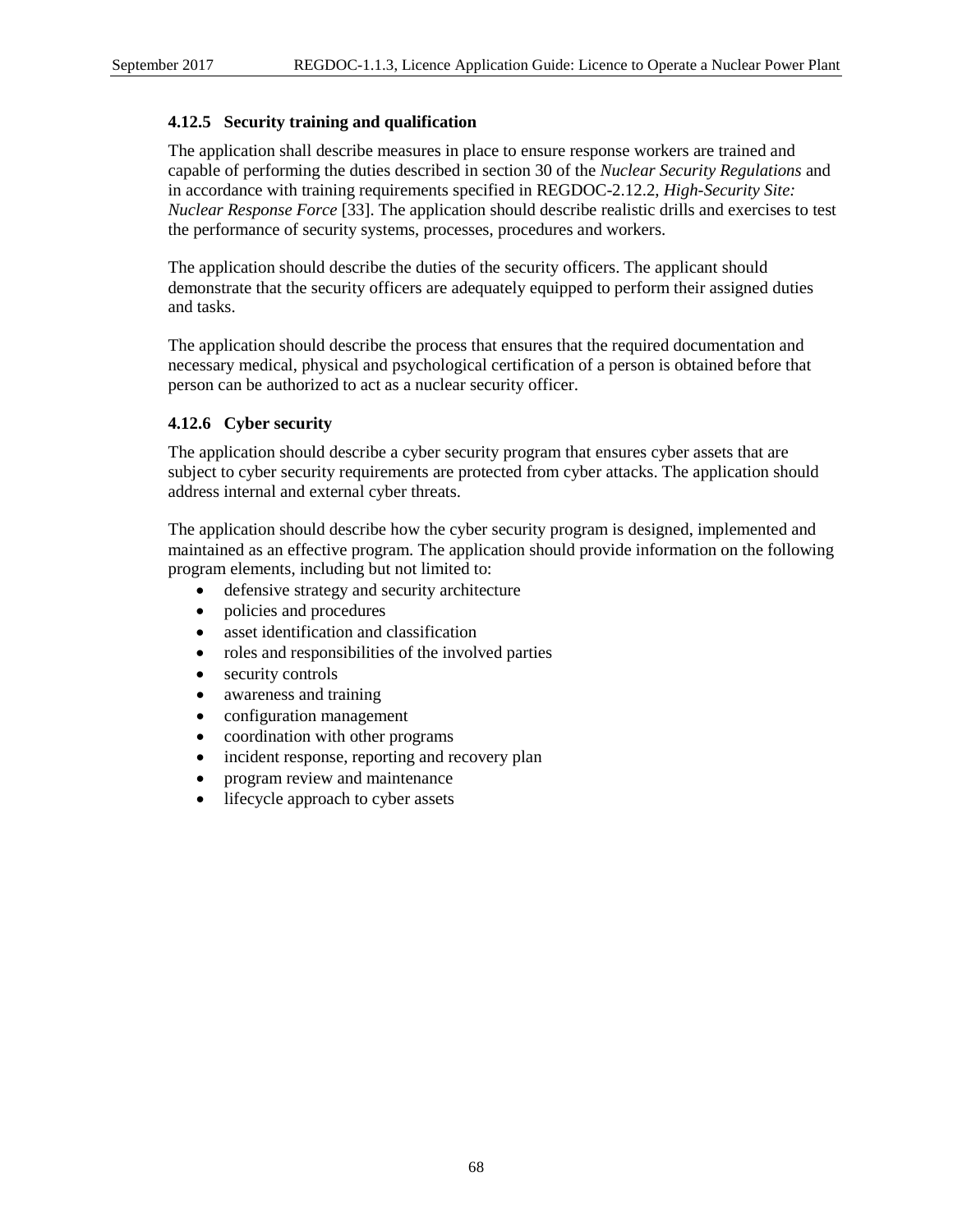#### **4.13 Safeguards and non-proliferation**

The safeguards and non-proliferation SCA covers the programs and activities required for the successful implementation of the obligations arising from the Canada/International Atomic Energy Agency (IAEA) safeguards agreements as well as all other measures arising from the *Treaty on the Non-Proliferation of Nuclear Weapons*.

This section addresses the requirements of the following regulations made under the NSCA:

- *General Nuclear Safety and Control Regulations*, subsection 3(2), paragraphs 3(1)(g) and (h), 10(b) and 12(1)(i); paragraphs 20(d) and 21(1)(a) and (b); and subsection 23(2)
- *Class I Nuclear Facilities Regulations*, paragraph 6(f)
- *Nuclear Non-proliferation Import and Export Control Regulations*

It also addresses the requirements of the following international protocols:

- IAEA INFCIRC/164, *Agreement between Government of Canada and IAEA for the Application of Safeguards in Connection with the Treaty on the Non-Proliferation of Nuclear Weapons* [38]
- IAEA INFCIRC/164/Add.1, *Protocol additional to INFCIRC/164* [39]

#### **4.13.1 General considerations**

The applicant shall provide a description of the arrangements made by the applicant that will permit the CNSC to discharge Canada's obligations and provide information to the IAEA. The application shall describe how the arrangements address the requirements in REGDOC-2.13.2, *Import and Export* [40] and RD-336, *Accounting and Reporting of Nuclear Material* [41].

The application should describe measures related to site buildings and structures, operational parameters and the flow and storage of nuclear material, from the plant's design and commissioning phases through to its decommissioning and eventual abandonment.

For NPPs, the non-proliferation program is limited to the tracking and reporting of foreign obligations and origins of nuclear material.

For the purposes of the application and its review, document ownership will vary between the IAEA, the CNSC and the applicant:

- the IAEA is responsible for the generic safeguards approach
- the CNSC is responsible for providing assistance in developing the generic approach, assisting in developing the procedures at the applicant level, and monitoring compliance with safeguard documents and obligations
- the applicant is responsible for establishing and implementing the safeguards program

#### **4.13.2 Nuclear accountancy and control**

The application should describe how the program ensures collection, storage and reporting to the CNSC and IAEA on the inventory and transfer of fissionable and fertile substances. The application should describe measures to ensure that nuclear materials are tracked and reports are submitted to the CNSC on the inventory and transfer of fissionable and fertile substances and application of IAEA safeguards.

The application should describe provisions for timely submission of accurate reports and information on nuclear material. Further information is available in GD-336, *Guidance for Accounting and Reporting of Nuclear Material* [42].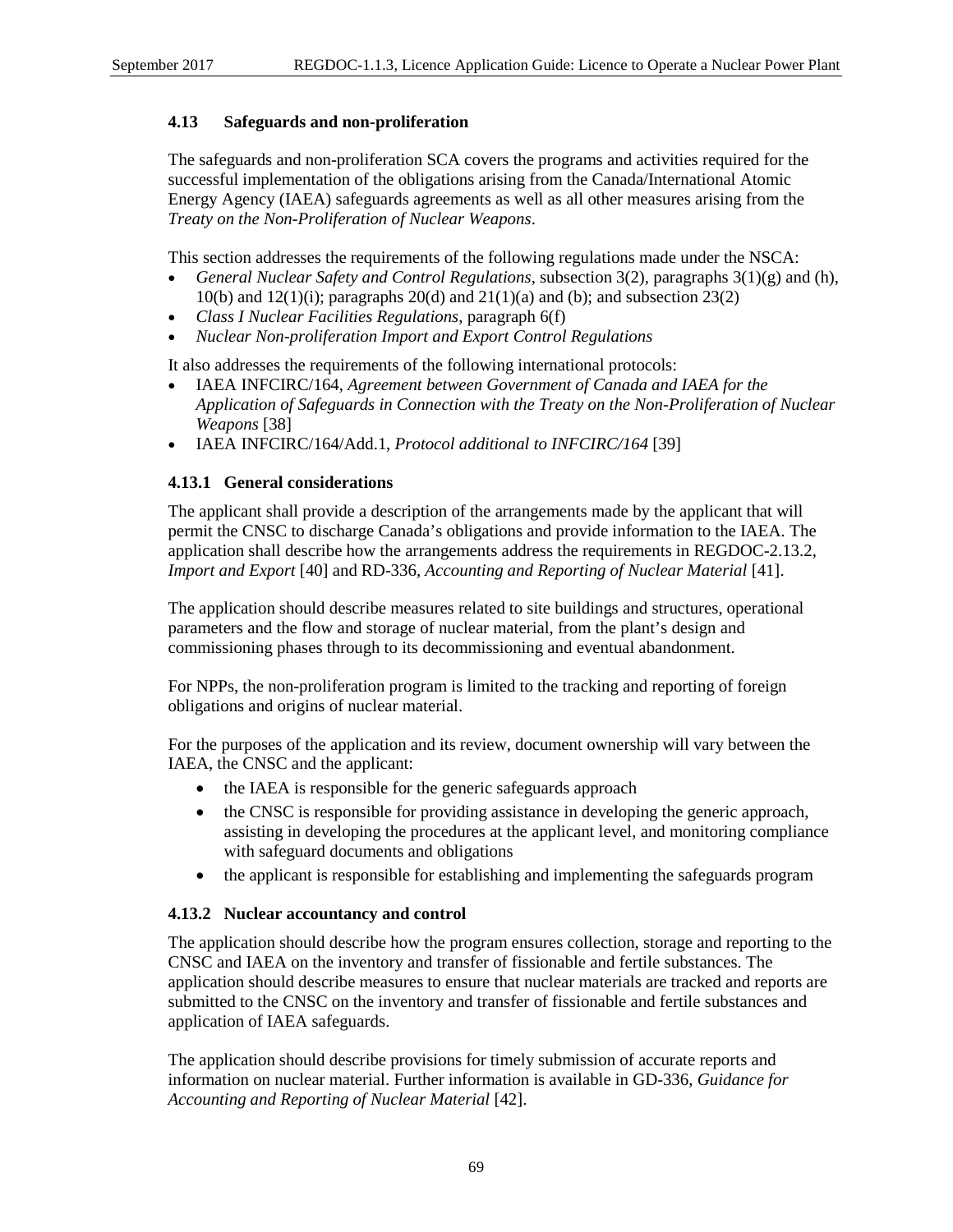The application should describe provisions for the submission of:

- annual operational information
- accurate design information of plant structures
- processes and procedures

#### **4.13.3 Access and assistance to the IAEA**

The application should describe how the program ensures that the IAEA is able, upon request, to access the facility for inspections and other verification activities. Additionally, the application should describe how the program ensures that such activities are supported by facility workers and resources.

The application should describe how the effectiveness of safeguards procedures, and assistance to the IAEA for site access and inspections, are reviewed.

#### **4.13.4 Operational and design information**

The application should describe:

- the processes that collect, store and report relevant operational information to the CNSC and the IAEA
- how the program ensures that the facility's design information questionnaire is complete and correct
- how the program ensures that updates are reported to the CNSC

The application should also describe methods of development and implementation of an appropriate safeguards approach based on the plant's specific designs.

The application should describe how the program engages both the CNSC and the IAEA to ensure the safeguards approach taken is suitable for its purpose.

#### **4.13.5 Safeguards equipment, containment and surveillance**

The applicant should demonstrate that adequate resources (such as power and lighting) are provided to IAEA equipment and that measures are in place for the protection of IAEA equipment and seals.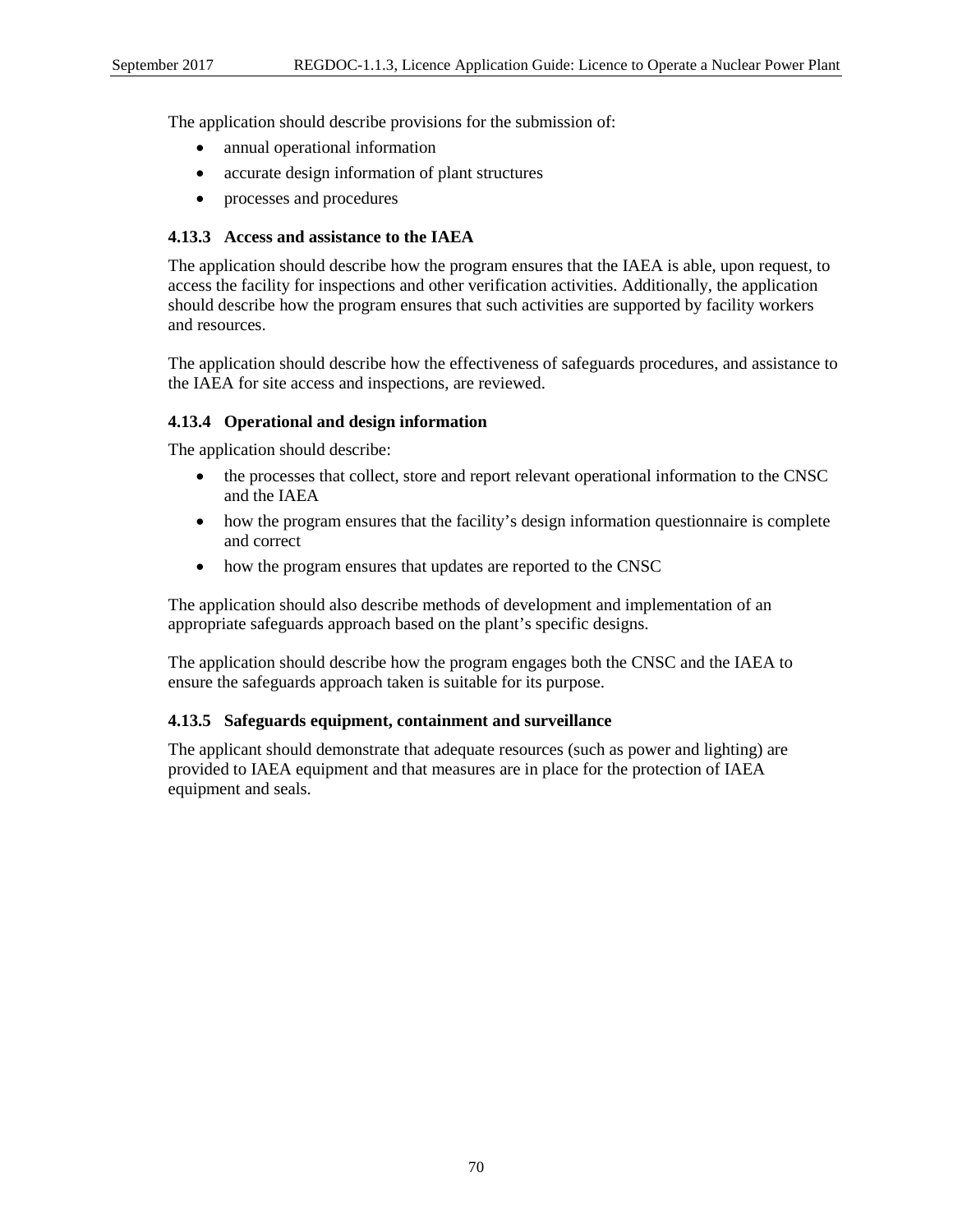#### **4.14 Packaging and transport**

The packaging and transport SCA covers programs for the safe packaging and transport of nuclear substances to and from the licensed facility.

This section addresses the requirements of the following regulations made under the NSCA:

- *General Nuclear Safety and Control Regulations*, paragraphs 3(1)(e) and 20(a)
- *Class I Nuclear Facilities Regulations*, paragraphs 6(e) and (h)
- *Packaging and Transport of Nuclear Substances Regulations, 2015*

It also addresses the requirements of the *Transportation of Dangerous Goods Regulations.*

## **4.14.1 Package design and maintenance**

The application should describe how the program ensures that all shipping packages are designed and maintained for the protection and containment of the quantities transported.

The application should describe elements such as package certification, package testing, inspection and maintenance.

## **4.14.2 Packaging and transport program**

The applicant shall describe the measures in place to ensure compliance with all requirements of the *Packaging and Transport of Nuclear Substances Regulations, 2015* and the *Transportation of Dangerous Goods Regulations*.

The application should describe the measures to ensure that appropriate training is provided for workers involved in the handling, preparation for transport, and transport of dangerous goods, and that training certificates are issued to workers.

#### **4.14.3 Registration for use**

The application should describe the measures in place to ensure that certified packages are registered for use prior to transport.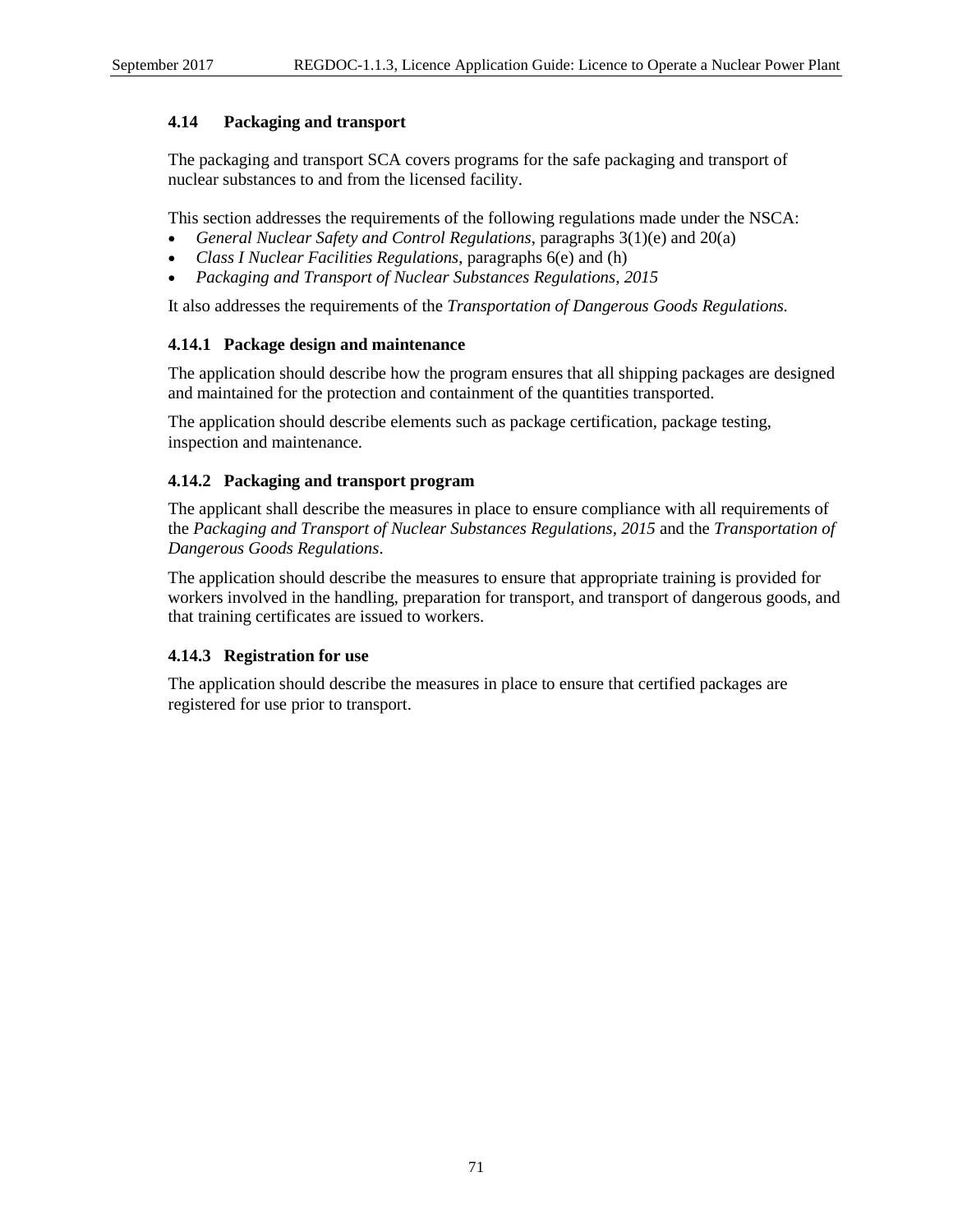## **5. Other Matters of Regulatory Interest**

This section addresses the requirements of the following regulations made under the NSCA:

- *General Nuclear Safety and Control Regulations*, paragraphs 3(1)(l) and (m), and sections 29 to 32
- *Class I Nuclear Facilities Regulations*, paragraph 3(j)
- *Canadian Nuclear Safety Commission Cost Recovery Fees Regulations*

## **5.1 Reporting requirements**

The applicant shall describe how the reporting and trending programs, processes and procedures meet the requirements of REGDOC-3.1.1, *Reporting Requirements for Nuclear Power Plants* [10].

#### **5.2 Public information and disclosure program**

The applicant shall describe how their proposed public information and disclosure program (required by all licensees) meets the requirements in RD/GD-99.3, *Public Information and Disclosure* [43].

The description shall include how and with what tools the licensee will communicate with the public, particularly with those persons living in the vicinity of the site, and the general nature and characteristics of the anticipated effects on the environment and the health and safety of persons that may result from the operation of the facility (listed under "General Requirements for Licence Applications" under section 3(j) of the *Class I Nuclear Facilities Regulations*).

For new facilities, the applicant should demonstrate that ongoing engagement with appropriate parties has been continued from construction activities and integrated into operational activities.

## **5.3 Aboriginal engagement**

The CNSC, as an agent of the Crown, has the responsibility to ensure that Canada's legal obligations to Canada's Aboriginal peoples, as outlined in section 35 of the *Constitution Act, 1982*, are respected. Applicants and licensees' Aboriginal engagement activities help inform the CNSC's approach to Aboriginal consultation.

REGDOC-3.2.2, *Aboriginal Engagement* [44] sets out requirements and guidance for licensees whose proposed projects may raise the Crown's duty to consult.

#### **5.4 Cost recovery and financial guarantees**

Each NPP licensee in Canada has the prime responsibility for the safety of its facility, including providing adequate financial resources to support the safety of each NPP throughout its life.

## **5.4.1 Cost recovery**

An operating licence for a nuclear power plant is subject to the requirements of Part 2 of the *Canadian Nuclear Safety Commission Cost Recovery Fees Regulations*. Applicants are responsible for payment of the annual fees determined by CNSC. Payments are normally requested on a quarterly basis and are due to the Receiver General of Canada.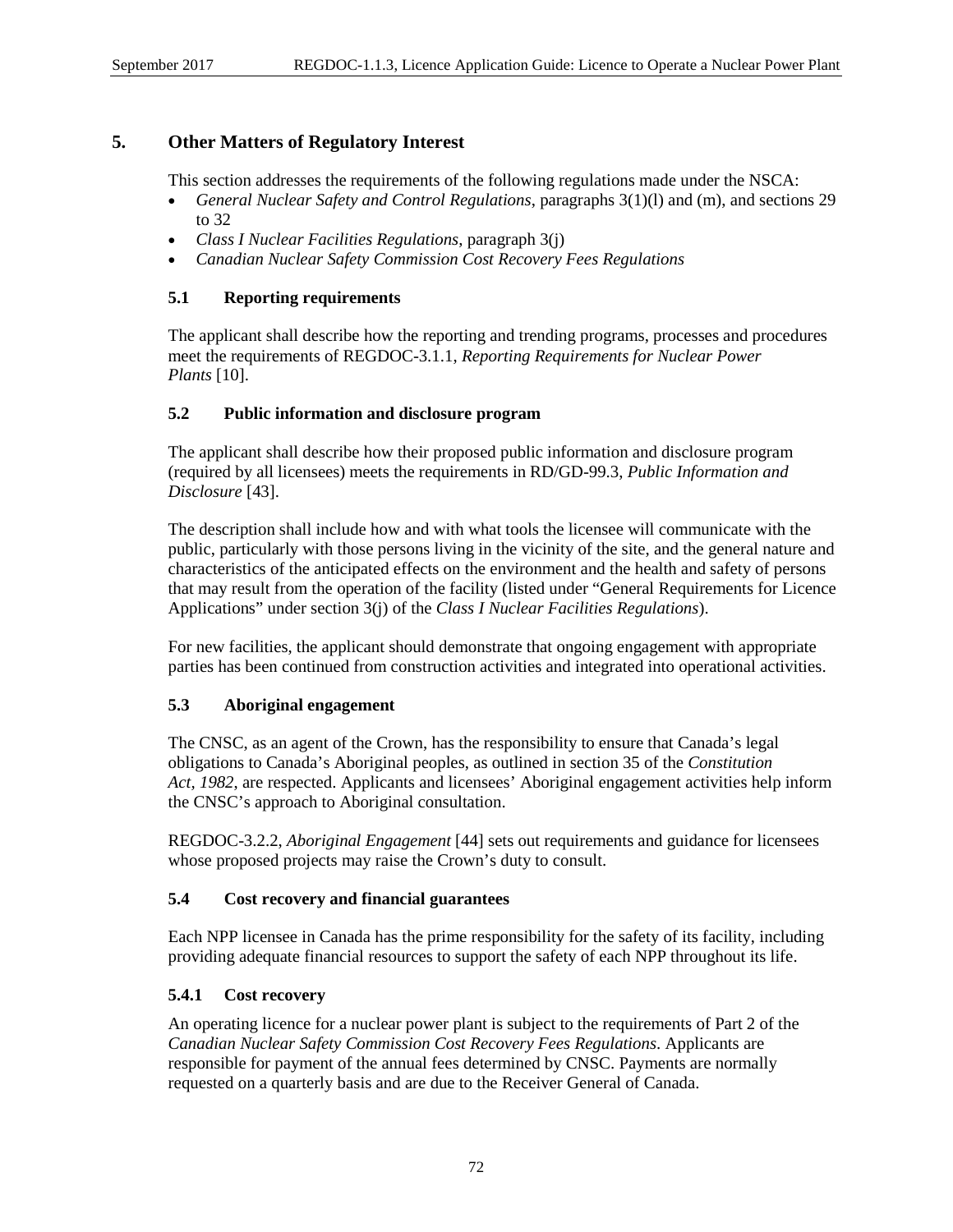The applicant should discuss the details of the amount and payment plan with the CNSC.

For additional information, refer to the *Canadian Nuclear Safety Commission Cost Recovery Fees Regulations*.

## **5.4.2 Financial guarantees**

The application should describe the financial guarantees for the costs of decommissioning the NPP according to the NSCA and the *General Nuclear Safety and Control Regulations*. The applicant should also provide a cross-reference to the supporting document regarding the value and form of the financial guarantee.

For more information about financial guarantees and licensing, consult G-206, *Financial Guarantees for the Decommissioning of Licensed Activities* [29].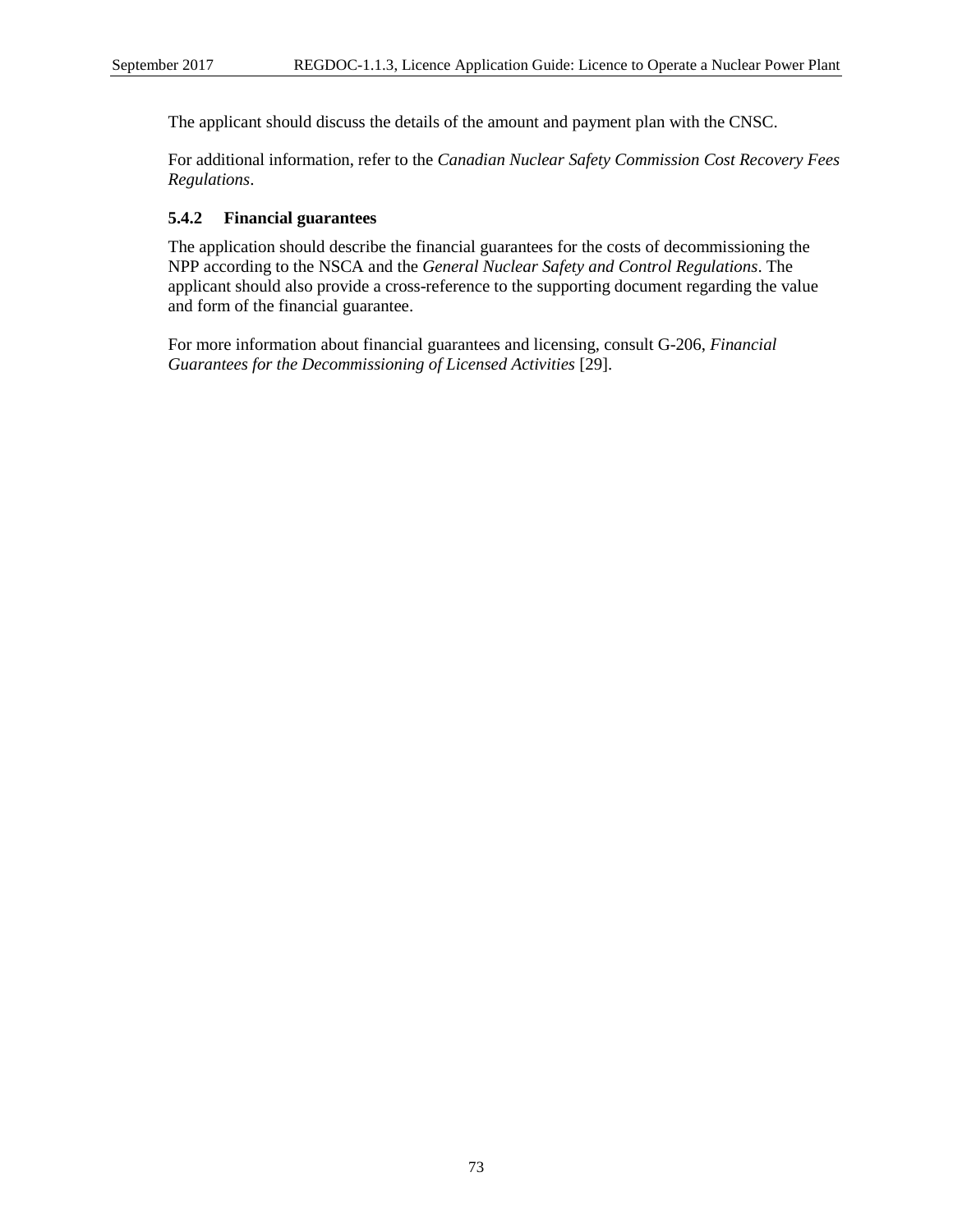# **Appendix A: Legislative Clauses**

The information submitted by an applicant for a licence to operate a nuclear power plant is based on the relevant clauses from legislation, including the *Nuclear Safety and Control Act* (NSCA) and the regulations made under the NSCA. Table A.1 lists the relevant clauses.

| Table A.1: Clauses in the NSCA and the regulations made under the NSCA, mapped to the relevant |  |
|------------------------------------------------------------------------------------------------|--|
| sections of this licence application guide                                                     |  |

| Legislation                                                         | Clause(s)     | Section(s) in this document                    |
|---------------------------------------------------------------------|---------------|------------------------------------------------|
| <b>NSCA</b>                                                         | 24(4)         | Every SCA (sections 4.1 through 4.14)          |
|                                                                     |               | 5, Other Matters of Regulatory Interest        |
|                                                                     | $26(a)$ , (e) | Every SCA (sections 4.1 through 4.14)          |
|                                                                     |               | 5, Other Matters of Regulatory Interest        |
| General Nuclear Safety and<br><b>Control Regulations</b><br>(GNSCR) | 3(1)(a)       | 3.1.2, Applicant's name and business address   |
|                                                                     | 3(1)(b)       | 3.2.2, Statement of the main purpose           |
|                                                                     | 3(1)(c)       | 3.2.5, Nuclear substances                      |
|                                                                     |               | 4.9, Environmental protection                  |
|                                                                     |               | 4.11, Waste management                         |
|                                                                     | 3(1)(d)       | 3.2.2, Statement of the main purpose           |
|                                                                     |               | 4.4, Safety analysis                           |
|                                                                     |               | 4.5, Physical design                           |
|                                                                     |               | 4.6, Fitness for service                       |
|                                                                     |               | 4.10, Emergency management and fire protection |
|                                                                     |               | 4.11, Waste management                         |
|                                                                     |               | 4.12, Security                                 |
|                                                                     | 3(1)(e)       | 4.4, Safety analysis                           |
|                                                                     |               | 4.5, Physical design                           |
|                                                                     |               | 4.6, Fitness for service                       |
|                                                                     |               | 4.7, Radiation protection                      |
|                                                                     |               | 4.9, Environmental protection                  |
|                                                                     |               | 4.11, Waste management                         |
|                                                                     |               | 4.12, Security                                 |
|                                                                     |               | 4.14, Packaging and transport                  |
|                                                                     | 3(1)(f)       | 4.7, Radiation protection                      |
|                                                                     | 3(1)(g)       | 4.5, Physical design                           |
|                                                                     |               | 4.12, Security                                 |
|                                                                     |               | 4.13, Safeguards and non-proliferation         |
|                                                                     | 3(1)(h)       | 4.5, Physical design                           |
|                                                                     |               | 4.12, Security                                 |
|                                                                     |               | 4.13, Safeguards and non-proliferation         |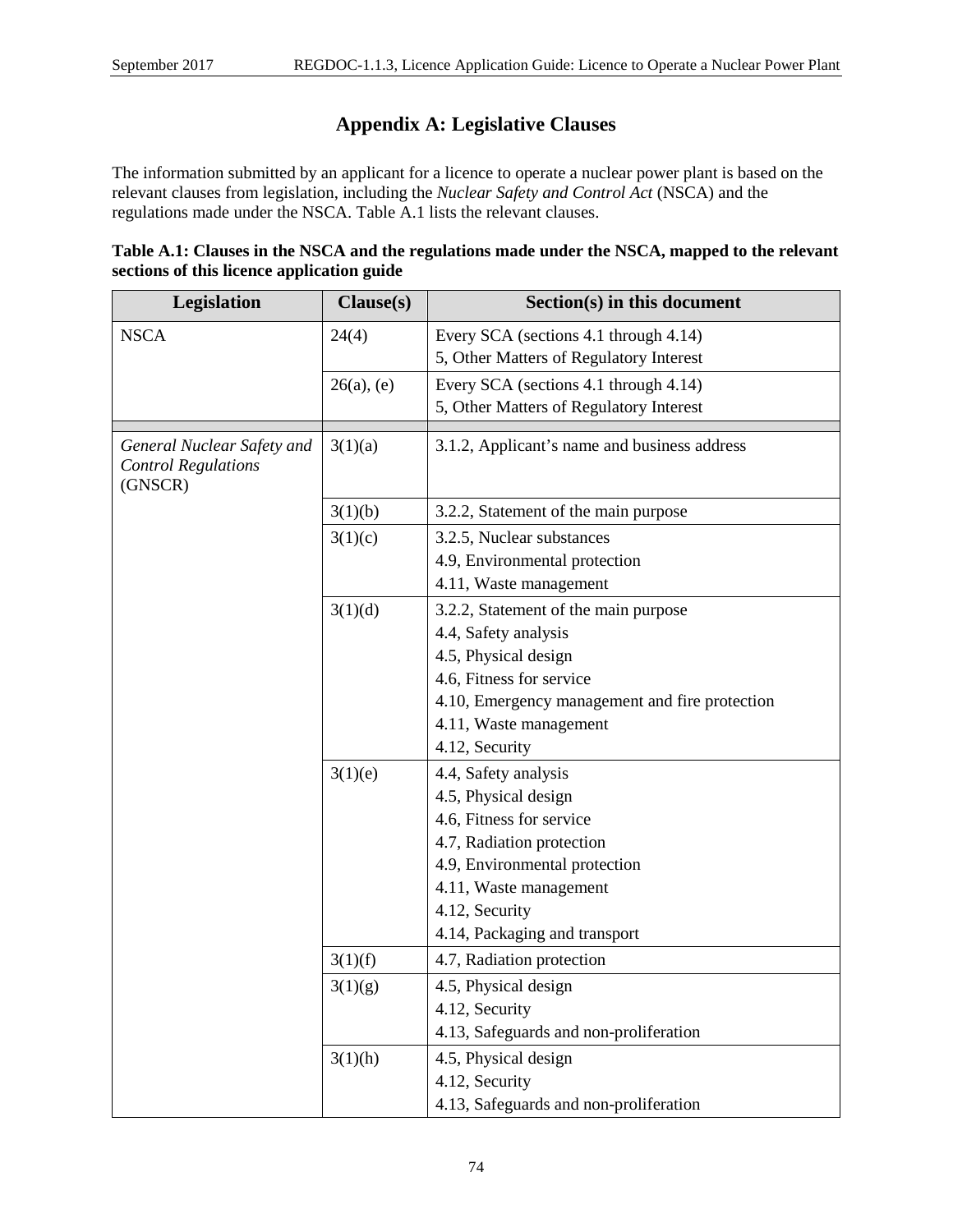| Legislation | Clause(s) | Section(s) in this document                                                                         |
|-------------|-----------|-----------------------------------------------------------------------------------------------------|
|             | 3(1)(i)   | 4.4, Safety analysis                                                                                |
|             |           | 4.5, Physical design                                                                                |
|             |           | 4.6, Fitness for service                                                                            |
|             |           | 4.7, Radiation protection                                                                           |
|             |           | 4.9, Environmental protection                                                                       |
|             |           | 4.10, Emergency management and fire protection (all<br>requirements related to fire)                |
|             |           | 4.11, Waste management                                                                              |
|             |           | 4.12, Security                                                                                      |
|             | 3(1)(j)   | 4.5, Physical design                                                                                |
|             |           | 4.6, Fitness for service                                                                            |
|             |           | 4.11, Waste management                                                                              |
|             | 3(1)(k)   | 3.1.7, Identification of persons responsible for<br>management and control of the licensed activity |
|             |           | 4.1, Management system                                                                              |
|             |           | 4.2, Human performance                                                                              |
|             |           | 4.3, Operating performance                                                                          |
|             | 3(1)(1)   | 5, Other matters of regulatory interest                                                             |
|             | 3(2)      | 4.13, Safeguards and non-proliferation                                                              |
|             | 10(b)     | 4.13, Safeguards and non-proliferation                                                              |
|             | 12(1)(a)  | 4.1, Management system                                                                              |
|             |           | 4.2, Human performance management                                                                   |
|             |           | 4.7, Radiation protection                                                                           |
|             |           | 4.10, Emergency management and fire protection                                                      |
|             | 12(1)(b)  | 4.2, Human performance management                                                                   |
|             |           | 4.7, Radiation protection                                                                           |
|             |           | 4.10, Emergency management and fire protection                                                      |
|             | 12(1)(c)  | 4.3, Operating performance                                                                          |
|             |           | 4.4, Safety analysis                                                                                |
|             |           | 4.5, Physical design                                                                                |
|             |           | 4.6, Fitness for service                                                                            |
|             |           | 4.7, Radiation protection                                                                           |
|             |           | 4.8, Conventional health and safety                                                                 |
|             |           | 4.9, Environmental protection                                                                       |
|             |           | 4.10, Emergency management and fire protection                                                      |
|             |           | 4.11, Waste management<br>4.12, Security                                                            |
|             |           |                                                                                                     |
|             | 12(1)(d)  | 4.7, Radiation protection                                                                           |
|             |           | 4.10, Emergency management and fire protection                                                      |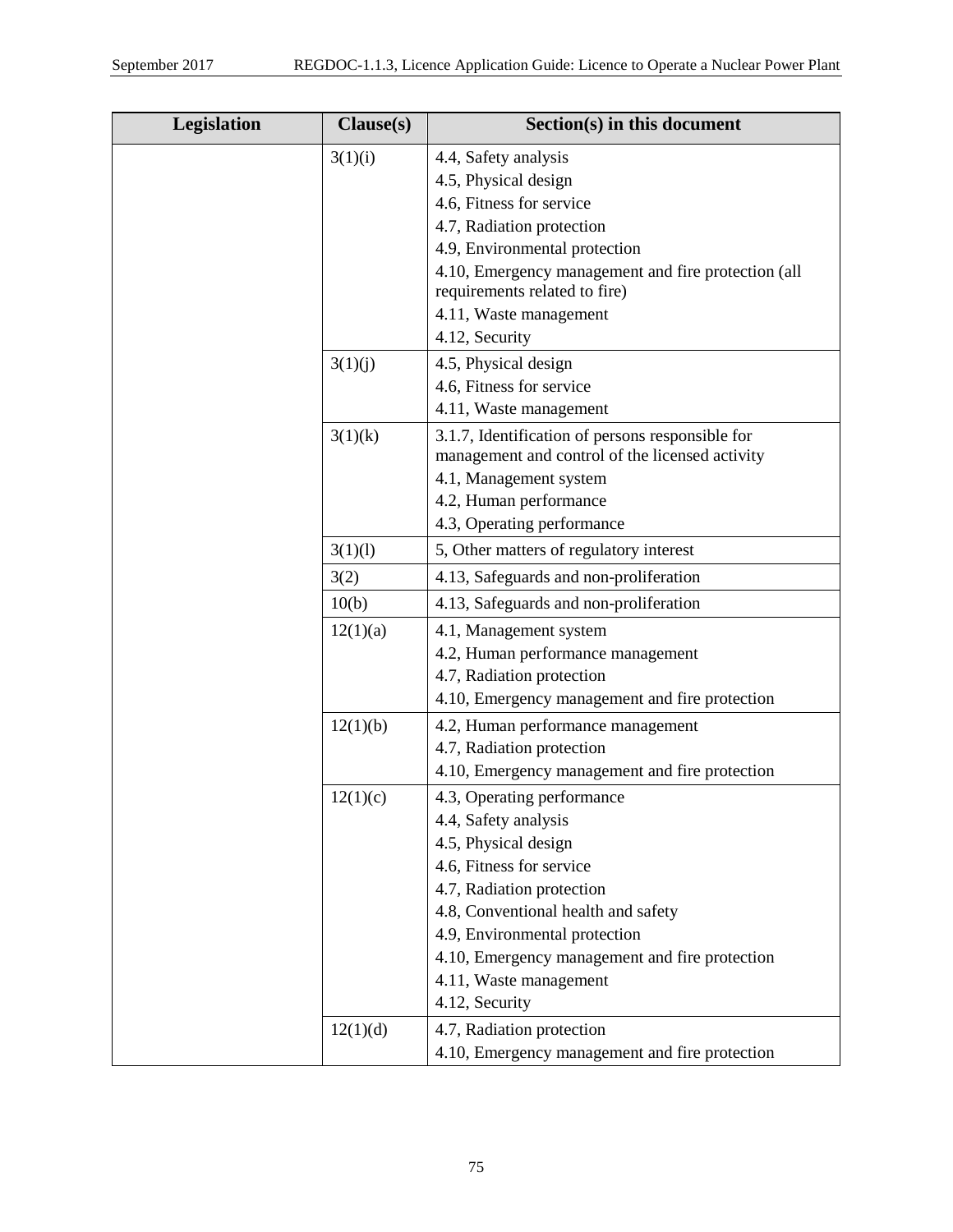| Legislation | Clause(s) | Section(s) in this document                                                          |
|-------------|-----------|--------------------------------------------------------------------------------------|
|             | 12(1)(e)  | 4.2, Human performance management                                                    |
|             |           | 4.3, Operating performance                                                           |
|             |           | 4.7, Radiation protection                                                            |
|             |           | 4.10, Emergency management and fire protection                                       |
|             | 12(1)(f)  | 4.3, Operating performance                                                           |
|             |           | 4.4, Safety analysis                                                                 |
|             |           | 4.5, Physical design                                                                 |
|             |           | 4.6, Fitness for service                                                             |
|             |           | 4.7, Radiation protection                                                            |
|             |           | 4.9, Environmental protection                                                        |
|             |           | 4.10, Emergency management and fire protection                                       |
|             | 12(1)(g)  | 4.10, Emergency management and fire protection                                       |
|             |           | 4.12, Security                                                                       |
|             | 12(1)(h)  | 4.10, Emergency management and fire protection                                       |
|             |           | 4.12, Security                                                                       |
|             | 12(1)(i)  | 4.13, Safeguards and non-proliferation                                               |
|             | 12(1)(j)  | 4.2, Human performance management                                                    |
|             |           | 4.12, Security                                                                       |
|             | 15        | 3.1.7, Identification of persons responsible for                                     |
|             |           | management and control of the licensed activity                                      |
|             |           | 4.1, Management system                                                               |
|             | 15(a)     | 3.1.4, All persons who have authority to interact for the                            |
|             |           | applicant with the CNSC                                                              |
|             |           | 3.1.9, Legal signing authority                                                       |
|             | 15(b)     | 3.1.4, All persons who have authority to interact for the<br>applicant with the CNSC |
|             |           | 3.1.7, Identification of persons responsible for                                     |
|             |           | management and control of the licensed activity                                      |
|             | 17(a)     | 4.2, Human performance management                                                    |
|             |           | 4.3, Operating performance                                                           |
|             |           | 4.7, Radiation protection                                                            |
|             | 17(b)     | 4.2, Human performance management                                                    |
|             |           | 4.3, Operating performance                                                           |
|             |           | 4.9, Environmental protection                                                        |
|             | 17(c)     | 4.1, Management system                                                               |
|             |           | 4.2, Human performance management                                                    |
|             |           | 4.3, Operating performance                                                           |
|             |           | 4.9, Environmental protection                                                        |
|             |           | 4.12, Security                                                                       |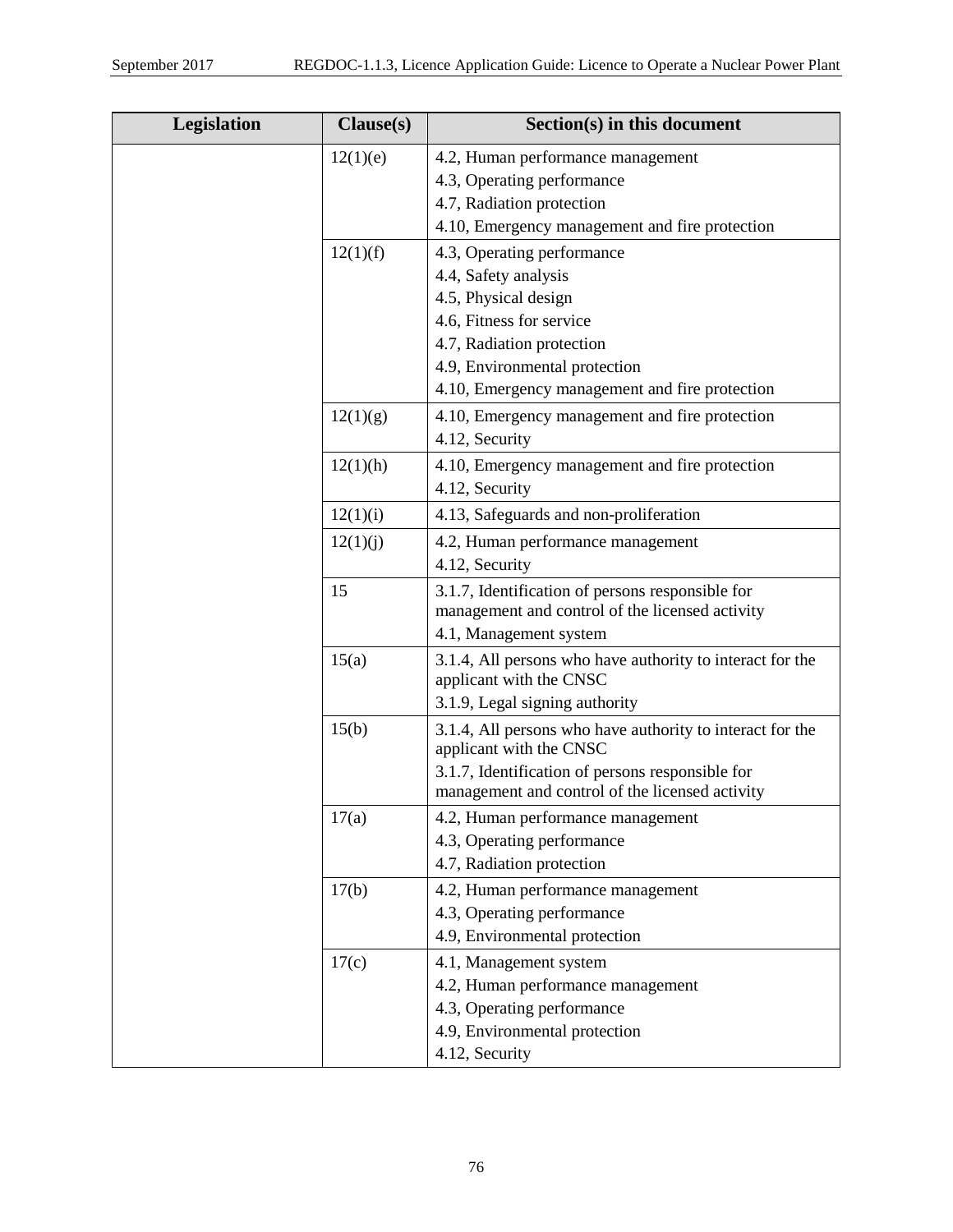| Legislation                                                                           | Clause(s) | Section(s) in this document                                                                                               |
|---------------------------------------------------------------------------------------|-----------|---------------------------------------------------------------------------------------------------------------------------|
|                                                                                       | 17(d)     | 4.2, Human performance management                                                                                         |
|                                                                                       |           | 4.3, Operating performance                                                                                                |
|                                                                                       |           | 4.7, Radiation protection                                                                                                 |
|                                                                                       | 17(e)     | 4.1, Management system                                                                                                    |
|                                                                                       |           | 4.2, Human performance management                                                                                         |
|                                                                                       |           | Personnel training<br>4.3, Operating performance                                                                          |
|                                                                                       |           | 4.9, Environmental protection                                                                                             |
|                                                                                       |           | 4.12, Security                                                                                                            |
|                                                                                       | 20(a)     | 4.14, Packaging and transport                                                                                             |
|                                                                                       | 20(d)     | 4.13, Safeguards and non-proliferation                                                                                    |
|                                                                                       | 21        | 4.12, Security                                                                                                            |
|                                                                                       | 21(1)(a)  | 4.13, Safeguards and non-proliferation                                                                                    |
|                                                                                       | 21(1)(b)  | 4.13, Safeguards and non-proliferation                                                                                    |
|                                                                                       | 22        | 4.12, Security                                                                                                            |
|                                                                                       | 23        | 4.12, Security                                                                                                            |
|                                                                                       | 23(2)     | 4.13, Safeguards and non-proliferation                                                                                    |
|                                                                                       | 27        | [keep a copy of all info relating to the licence that is<br>submitted by the licensee to the Commission see<br>section 3] |
|                                                                                       |           | 4.1, Management system                                                                                                    |
|                                                                                       | 28        | 4.1, Management system                                                                                                    |
|                                                                                       | 28(1)     | 4.12, Security                                                                                                            |
|                                                                                       | 29        | 4.12, Security                                                                                                            |
|                                                                                       |           | 5.1, Reporting requirements                                                                                               |
|                                                                                       | 30        | 4.3, Operating performance                                                                                                |
|                                                                                       |           | 4.12, Security                                                                                                            |
|                                                                                       |           | 5.1, Reporting requirements                                                                                               |
|                                                                                       | 31        | 4.3, Operating performance                                                                                                |
|                                                                                       |           | 5.1, Reporting requirements                                                                                               |
|                                                                                       | 32        | 4.3, Operating performance                                                                                                |
|                                                                                       |           | 5.1, Reporting requirements                                                                                               |
| Canadian Nuclear Safety<br><b>Commission Cost Recovery</b><br><b>Fees Regulations</b> | all       | 5.4, Cost recovery, financial guarantees and insurance                                                                    |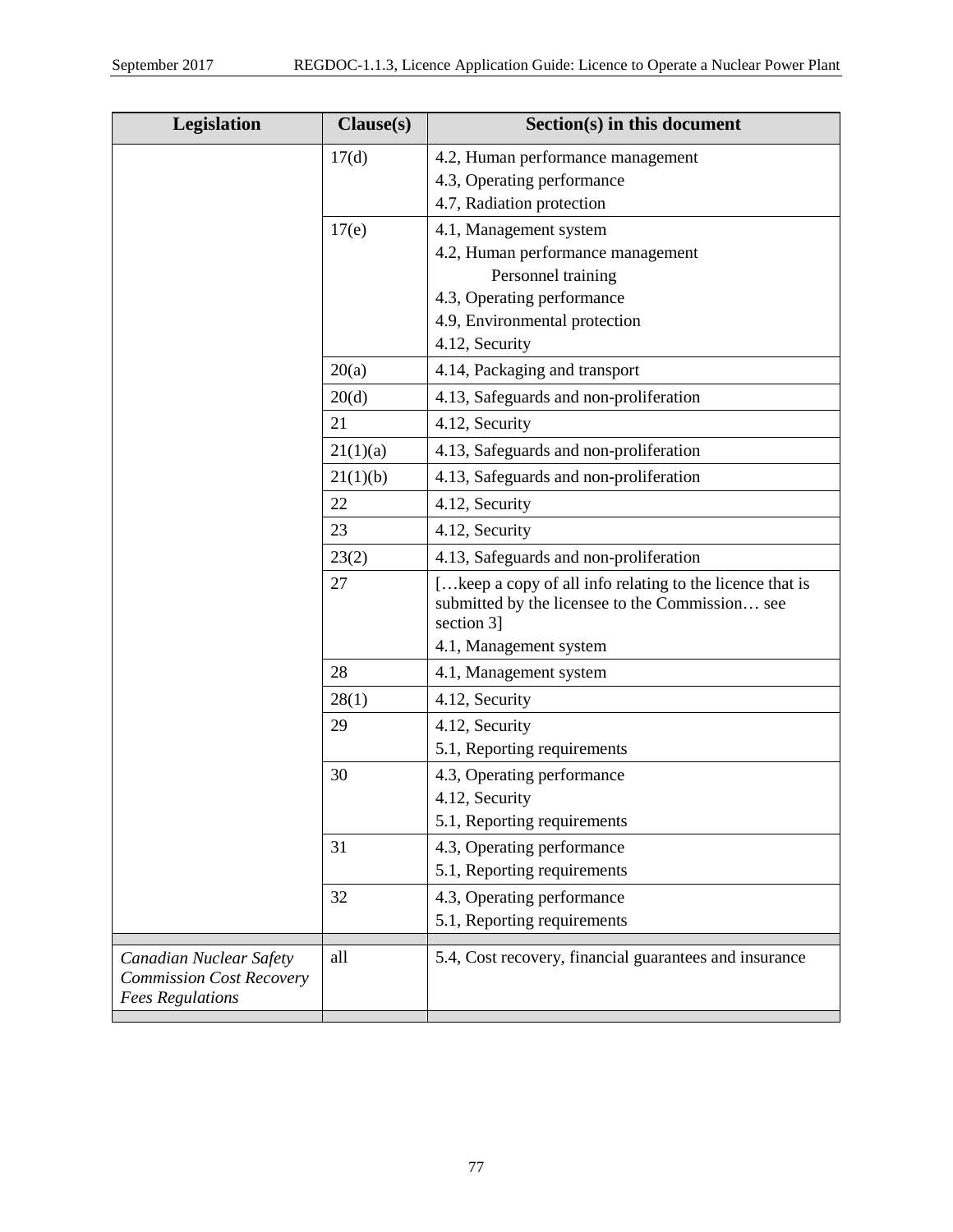| Legislation                       | Clause(s) | Section(s) in this document                                    |
|-----------------------------------|-----------|----------------------------------------------------------------|
| <b>Class I Nuclear Facilities</b> | 3(a)      | 3.2.3, Description of site                                     |
| Regulations                       |           | 4.5, Physical design                                           |
|                                   |           | 4.10, Emergency management and fire protection                 |
|                                   |           | 4.12, Security                                                 |
|                                   | 3(b)      | 3.2.3, Description of site                                     |
|                                   |           | 4.4, Safety analysis                                           |
|                                   |           | 4.5, Physical design                                           |
|                                   |           | 4.12, Security                                                 |
|                                   | 3(c)      | 3.1.6, Evidence that the applicant is the owner of the<br>site |
|                                   | 3(d)      | 4.1, Management system                                         |
|                                   |           | 4.4, Safety analysis                                           |
|                                   |           | 4.5, Physical design                                           |
|                                   | 3(e)      | 3.2.5, Nuclear and hazardous substances                        |
|                                   |           | 4.8, Conventional health and safety                            |
|                                   |           | 4.9, Environmental protection                                  |
|                                   |           | 4.11, Waste management                                         |
|                                   | 3(f)      | 4.1, Management system                                         |
|                                   |           | 4.2, Human performance management                              |
|                                   |           | 4.6, Fitness for service                                       |
|                                   |           | 4.8, Conventional health and safety                            |
|                                   |           | 4.10, Emergency management and fire protection                 |
|                                   |           | 4.11, Waste management                                         |
|                                   | 3(g)      | 4.9, Environmental protection                                  |
|                                   | 3(h)      | 4.8, Conventional health and safety                            |
|                                   |           | 4.9, Environmental protection                                  |
|                                   | 3(i)      | 4.5, Physical design                                           |
|                                   |           | 4.12, Security                                                 |
|                                   | 3(j)      | 5, Other matters of regulatory interest                        |
|                                   | 3(k)      | 4.11, Waste management                                         |
|                                   | 4(e)      | 4.11, Waste management                                         |
|                                   | 6(a)      | 4.4, Safety analysis                                           |
|                                   |           | 4.5, Physical design                                           |
|                                   |           | 4.6, Fitness for service                                       |
|                                   | 6(b)      | 4.4, Safety analysis                                           |
|                                   |           | 4.5, Physical design                                           |
|                                   |           | 4.6, Fitness for service                                       |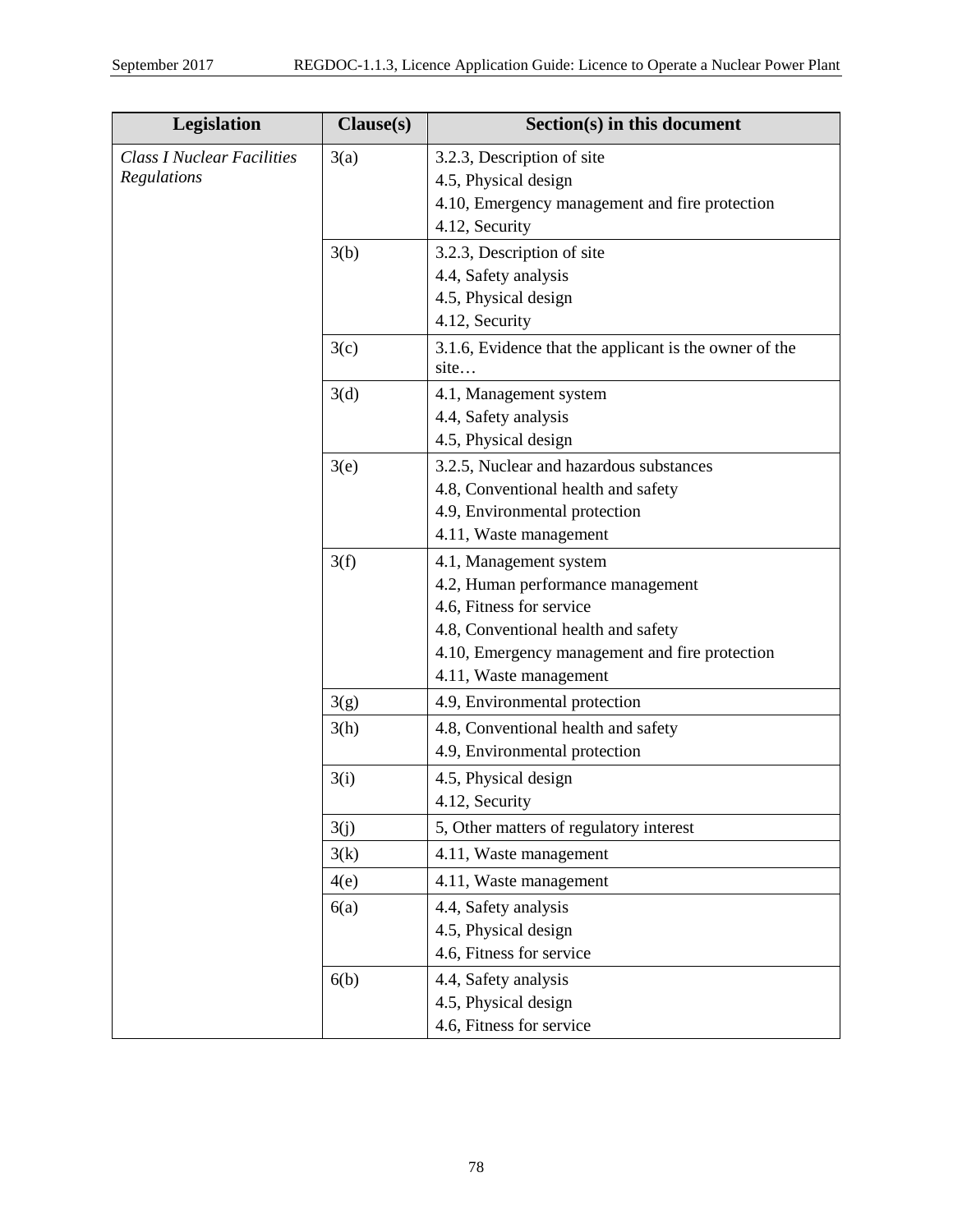| Legislation | Clause(s) | Section(s) in this document                    |
|-------------|-----------|------------------------------------------------|
|             | 6(c)      | 4.3, Operating performance                     |
|             |           | 4.4, Safety analysis                           |
|             |           | 4.5, Physical design                           |
|             |           | 4.6, Fitness for service                       |
|             | 6(d)      | 4.1, Management system                         |
|             |           | 4.2, Human performance management              |
|             |           | 4.3, Operating performance                     |
|             |           | 4.4, Safety analysis                           |
|             |           | 4.6, Fitness for service                       |
|             |           | 4.7, Radiation protection                      |
|             |           | 4.9, Environmental protection                  |
|             | 6(e)      | 4.3, Operating performance                     |
|             |           | 4.7, Radiation protection                      |
|             |           | 4.11, Waste management                         |
|             |           | 4.14, Packaging and transport                  |
|             | 6(f)      | 4.13, Safeguards and nonproliferation          |
|             | 6(g)      | 4.1, Management system                         |
|             |           | 4.3, Operating performance                     |
|             | 6(h)      | 4.1, Management system                         |
|             |           | 4.2, Human performance management              |
|             |           | 4.3, Operating performance                     |
|             |           | 4.4, Safety analysis                           |
|             |           | 4.5, Physical design                           |
|             |           | 4.7, Radiation protection                      |
|             |           | 4.8, Conventional health and safety            |
|             |           | 4.9, Environmental protection                  |
|             |           | 4.10, Emergency management and fire protection |
|             |           | 4.11, Waste management                         |
|             |           | 4.12, Security                                 |
|             |           | 4.14, Packaging and transport                  |
|             | 6(i)      | 4.7, Radiation protection                      |
|             |           | 4.9, Environmental protection                  |
|             |           | 4.11, Waste management                         |
|             | 6(j)      | 4.9, Environmental protection                  |
|             |           | 4.11, Waste management                         |
|             | 6(k)      | 4.3, Operating performance                     |
|             |           | 4.7, Radiation protection                      |
|             |           | 4.9, Environmental protection                  |
|             |           | 4.10, Emergency management and fire protection |
|             | 6(1)      | 4.2, Human performance management              |
|             |           | 4.12, Security                                 |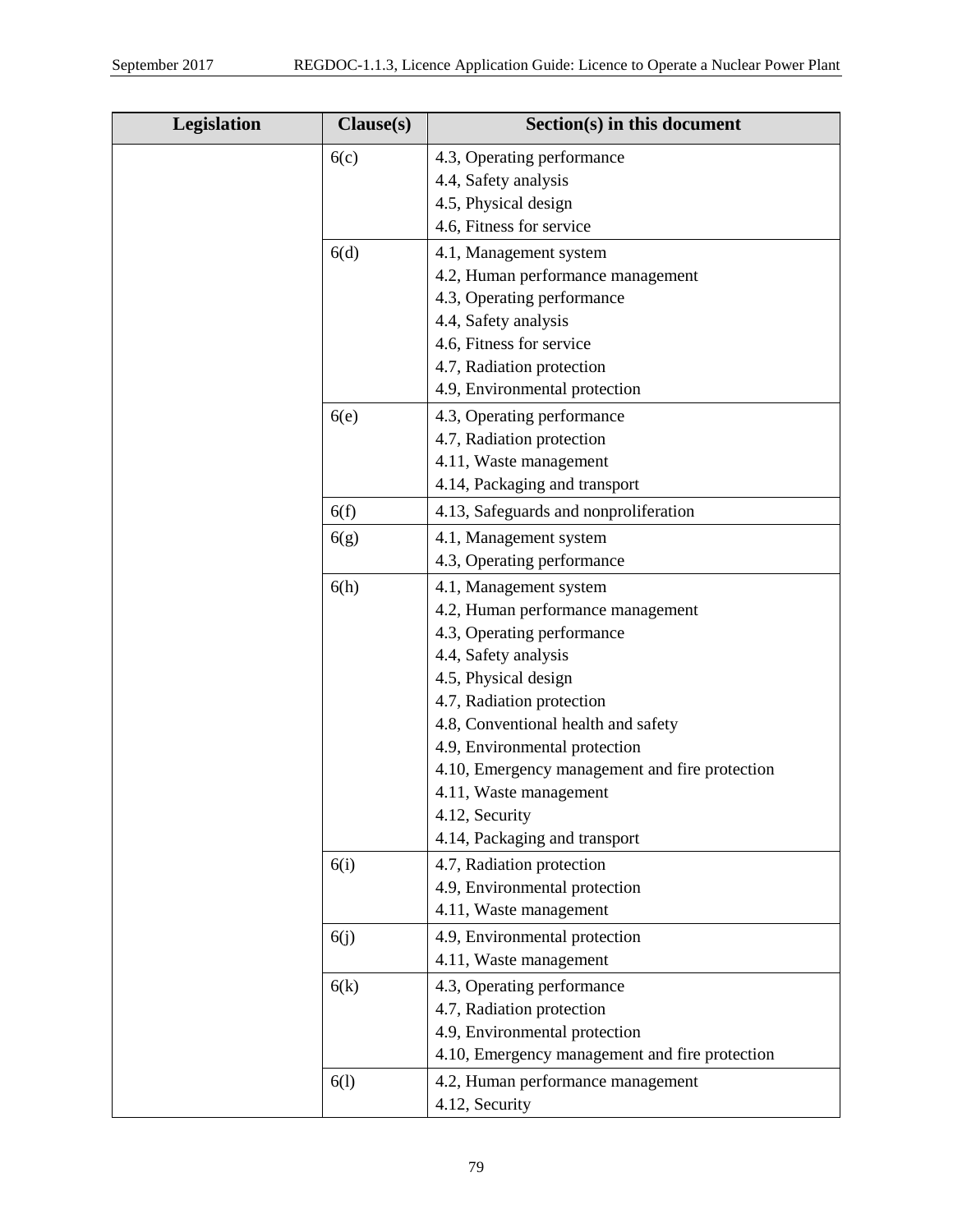| Legislation                                                                         | Clause(s)               | Section(s) in this document            |
|-------------------------------------------------------------------------------------|-------------------------|----------------------------------------|
|                                                                                     | 6(m)                    | 4.2, Human performance management      |
|                                                                                     |                         | 4.5, Physical design                   |
|                                                                                     |                         | 4.6, Fitness for service               |
|                                                                                     |                         | 4.7, Radiation protection              |
|                                                                                     | 6(n)                    | 4.2, Human performance management      |
|                                                                                     |                         | 4.5, Physical design                   |
|                                                                                     |                         | 4.6, Fitness for service               |
|                                                                                     |                         | 4.7, Radiation protection              |
|                                                                                     | 9                       | 4.2, Human performance management      |
|                                                                                     | 10                      | 4.2, Human performance management      |
|                                                                                     | 11                      | 4.2, Human performance management      |
|                                                                                     | 12                      | 4.2, Human performance management      |
|                                                                                     | 14                      | 4.7, Radiation protection              |
|                                                                                     | 14(1)                   | 4.1, Management system                 |
|                                                                                     |                         | 4.9, Environmental protection          |
|                                                                                     | 14(2)                   | 4.1, Management system                 |
|                                                                                     |                         | 4.2, Human performance management      |
|                                                                                     |                         | 4.3, Operating performance             |
|                                                                                     |                         | 4.6, Fitness for service               |
|                                                                                     |                         | 4.11, Waste management                 |
|                                                                                     | 14(4)                   | 4.1, Management system                 |
|                                                                                     | 14(5)                   | 4.1, Management system                 |
| <b>Nuclear Non-proliferation</b><br><b>Import and Export Control</b><br>Regulations | all                     | 4.13, Safeguards and non-proliferation |
| <b>Nuclear Security</b>                                                             | all                     | 4.5, Physical design                   |
| Regulations                                                                         |                         | 4.12, Security                         |
|                                                                                     | 3(b)                    | 3.2.3, Description of site             |
|                                                                                     | 37(1), (2)<br>and $(3)$ | 4.1, Management system                 |
|                                                                                     | 38                      | 4.1, Management system                 |
|                                                                                     |                         | 4.2, Human performance management      |
| <b>Nuclear Substances and</b><br><b>Radiation Devices</b><br>Regulations            | 5                       | 4.7, Radiation protection              |
|                                                                                     | 8                       | 4.7, Radiation protection              |
|                                                                                     | 20                      | 4.7, Radiation protection              |
|                                                                                     | 23                      | 4.7, Radiation protection              |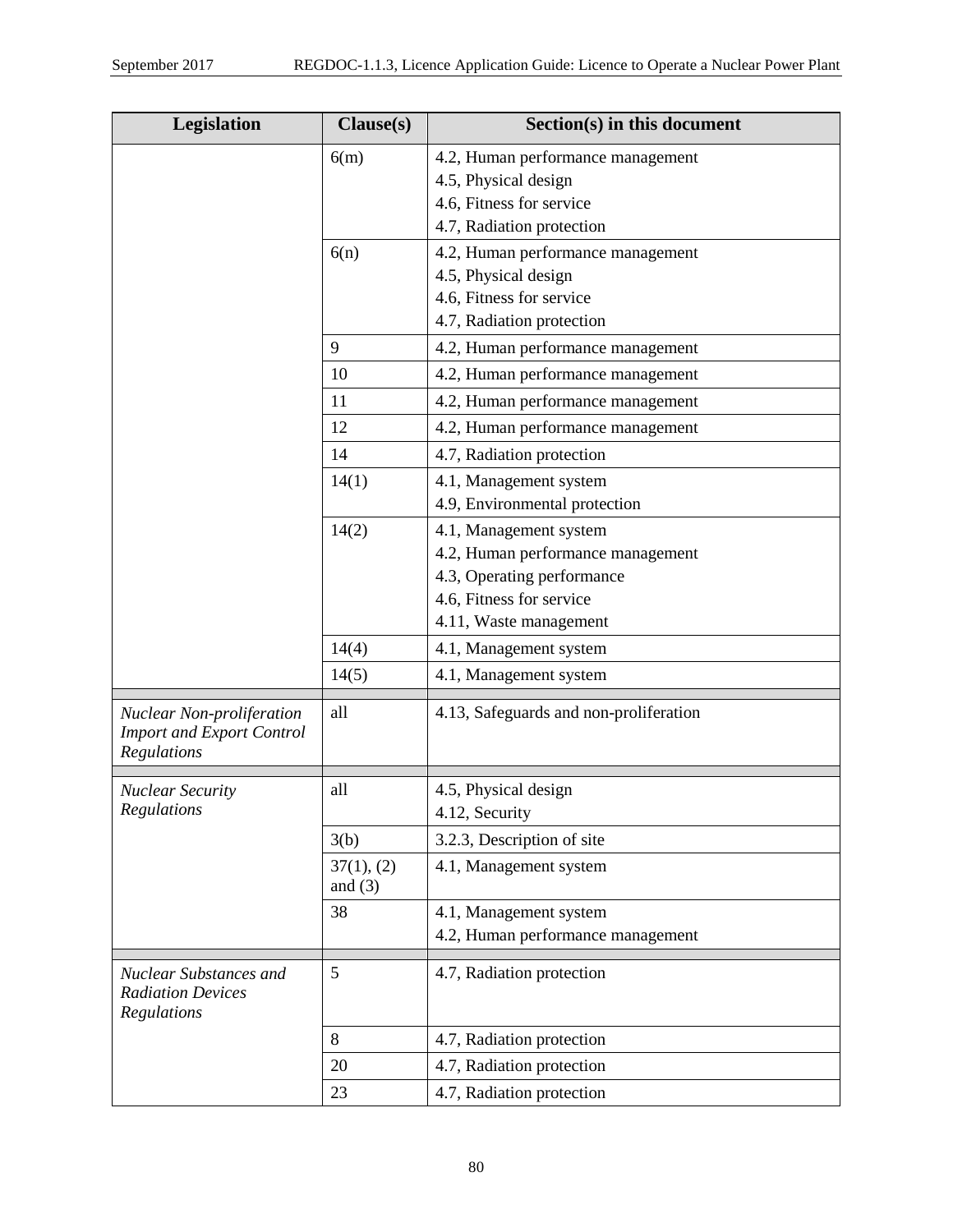| Legislation                                                           | Clause(s) | Section(s) in this document                             |
|-----------------------------------------------------------------------|-----------|---------------------------------------------------------|
|                                                                       | 36(1)(a)  | 4.1, Management system                                  |
|                                                                       |           | 4.12, Security                                          |
|                                                                       | 36(1)(b)  | 4.1, Management system                                  |
|                                                                       | 36(1)(c)  | 4.1, Management system                                  |
|                                                                       | 36(1)(d)  | 4.1, Management system                                  |
|                                                                       |           | 4.12, Security                                          |
|                                                                       | 36(1)(e)  | 4.1, Management system                                  |
|                                                                       |           |                                                         |
| Packaging and Transport<br>of Nuclear Substances<br>Regulations, 2015 | all       | 4.14, Packaging and transport                           |
|                                                                       |           |                                                         |
| <b>Radiation Protection</b>                                           | all       | 4.3, Operating performance                              |
| Regulations                                                           |           | 4.4, Safety analysis (all requirements related to dose) |
|                                                                       |           | 4.5, Physical design                                    |
|                                                                       |           | 4.6, Fitness for service                                |
|                                                                       |           | 4.7, Radiation protection                               |
|                                                                       |           | 4.9, Environmental protection                           |
|                                                                       |           | 4.11, Waste management                                  |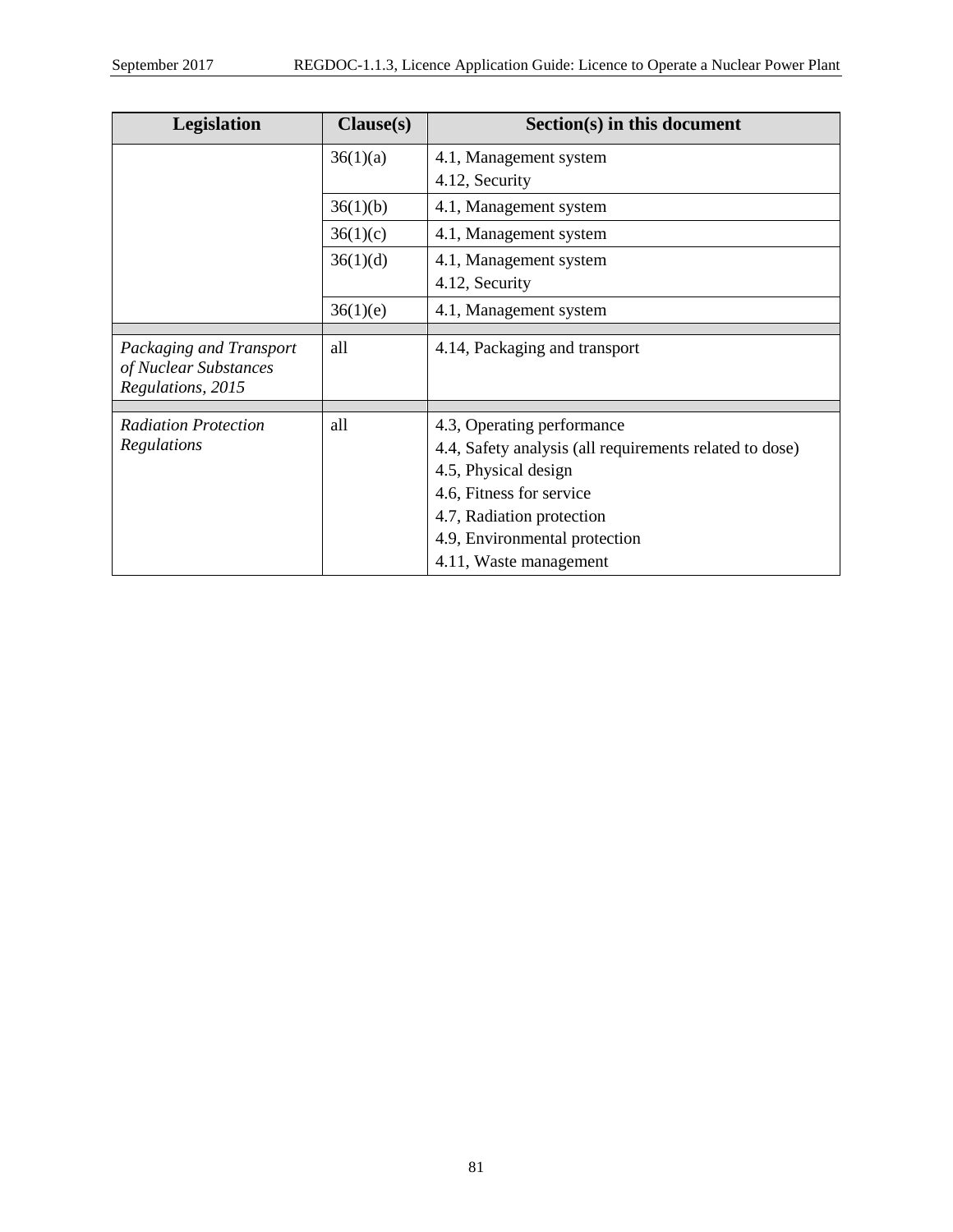# **Appendix B: Safety and Control Areas**

The CNSC's regulatory requirements and expectations for the safety performance of programs are grouped into three functional areas and 14 safety and control areas (SCAs). The SCAs are further divided into specific areas that define the key components of each SCA. Table B.1 shows a list of the functional areas, SCAs and the specific areas that define the key components of each SCA.

| <b>Functional</b> | Safety and control area     | Specific area                                          |
|-------------------|-----------------------------|--------------------------------------------------------|
| area              | (SCA)                       |                                                        |
| Management        | Management system<br>1.     | Management system                                      |
|                   |                             | Organization                                           |
|                   |                             | Performance assessment, improvements and               |
|                   |                             | management review                                      |
|                   |                             | Operating experience (OPEX)                            |
|                   |                             | Change management                                      |
|                   |                             | Safety culture                                         |
|                   |                             | Configuration management                               |
|                   |                             | Records management                                     |
|                   |                             | Management of contractors                              |
|                   |                             | <b>Business continuity</b>                             |
|                   | Human performance<br>2.     | Human performance program                              |
|                   | management                  | Personnel training                                     |
|                   |                             | Personnel certification                                |
|                   |                             | Initial certification examinations and requalification |
|                   |                             | tests                                                  |
|                   |                             | Work organization and job design                       |
|                   |                             | Fitness for duty                                       |
|                   | Operating performance<br>3. | Conduct of licensed activities                         |
|                   |                             | Procedures                                             |
|                   |                             | Reporting and trending                                 |
|                   |                             | Outage management performance                          |
|                   |                             | Safe operating envelope                                |
|                   |                             | Severe accident management and recovery                |
|                   |                             | Accident management and recovery                       |
| Facility and      | 4. Safety analysis          | Deterministic safety analysis                          |
| equipment         |                             | Hazard analysis                                        |
|                   |                             | Probabilistic safety assessment                        |
|                   |                             | Criticality safety                                     |
|                   |                             | Severe accident analysis                               |
|                   |                             | Management of safety issues (including R&D             |
|                   |                             | programs)                                              |
|                   | 5. Physical design          | Design governance                                      |
|                   |                             | Site characterizations                                 |
|                   |                             | Facility design                                        |
|                   |                             | Structure design                                       |
|                   |                             | System design                                          |
|                   |                             | Components design                                      |

|  | Table B.1: The CNSC's functional areas, safety and control areas, and specific areas |  |
|--|--------------------------------------------------------------------------------------|--|
|  |                                                                                      |  |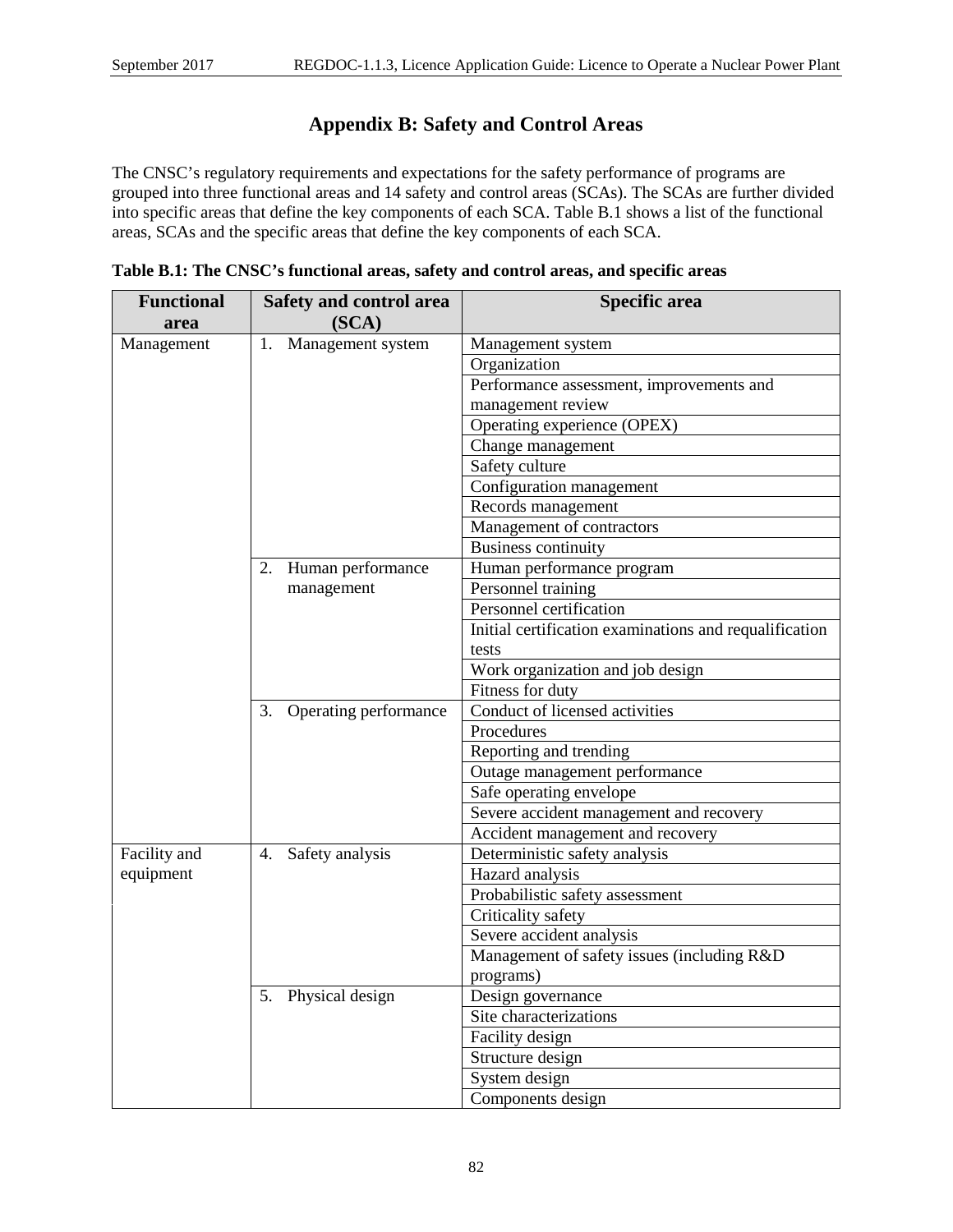| <b>Functional</b> | <b>Safety and control area</b> | <b>Specific area</b>                             |
|-------------------|--------------------------------|--------------------------------------------------|
| area              | (SCA)                          |                                                  |
|                   | Fitness for service<br>6.      | Equipment fitness for service / equipment        |
|                   |                                | performance                                      |
|                   |                                | Maintenance                                      |
|                   |                                | Structural integrity                             |
|                   |                                | Aging management                                 |
|                   |                                | Chemistry control                                |
|                   |                                | Periodic inspections and testing                 |
| Core control      | 7. Radiation protection        | Application of ALARA                             |
| processes         |                                | Worker dose control                              |
|                   |                                | Radiation protection program performance         |
|                   |                                | Radiological hazard control                      |
|                   |                                | Estimated dose to public                         |
|                   | Conventional health<br>8.      | Performance                                      |
|                   | and safety                     | Practice                                         |
|                   |                                | Awareness                                        |
|                   | Environmental<br>9.            | Effluent and emissions control (releases)        |
|                   | protection                     | Environmental management system (EMS)            |
|                   |                                | Assessment and monitoring                        |
|                   |                                | Protection of the public                         |
|                   |                                | Environmental risk assessment                    |
|                   | 10. Emergency                  | Conventional emergency preparedness and response |
|                   | management and fire            | Nuclear emergency preparedness and response      |
|                   | protection                     | Fire emergency preparedness and response         |
|                   | 11. Waste management           | Waste characterization                           |
|                   |                                | Waste minimization                               |
|                   |                                | Waste management practices                       |
|                   |                                | Decommissioning plans                            |
|                   | 12. Security                   | Facilities and equipment                         |
|                   |                                | Response arrangements                            |
|                   |                                | Security practices                               |
|                   |                                | Drills and exercises                             |
|                   | 13. Safeguards and non-        | Nuclear material accountancy and control         |
|                   | proliferation                  | Access and assistance to the IAEA                |
|                   |                                | Operational and design information               |
|                   |                                | Safeguards equipment, containment and            |
|                   |                                | surveillance                                     |
|                   |                                | Import and export                                |
|                   | 14. Packaging and transport    | Package design and maintenance                   |
|                   |                                | Packaging and transport                          |
|                   |                                | Registration for use                             |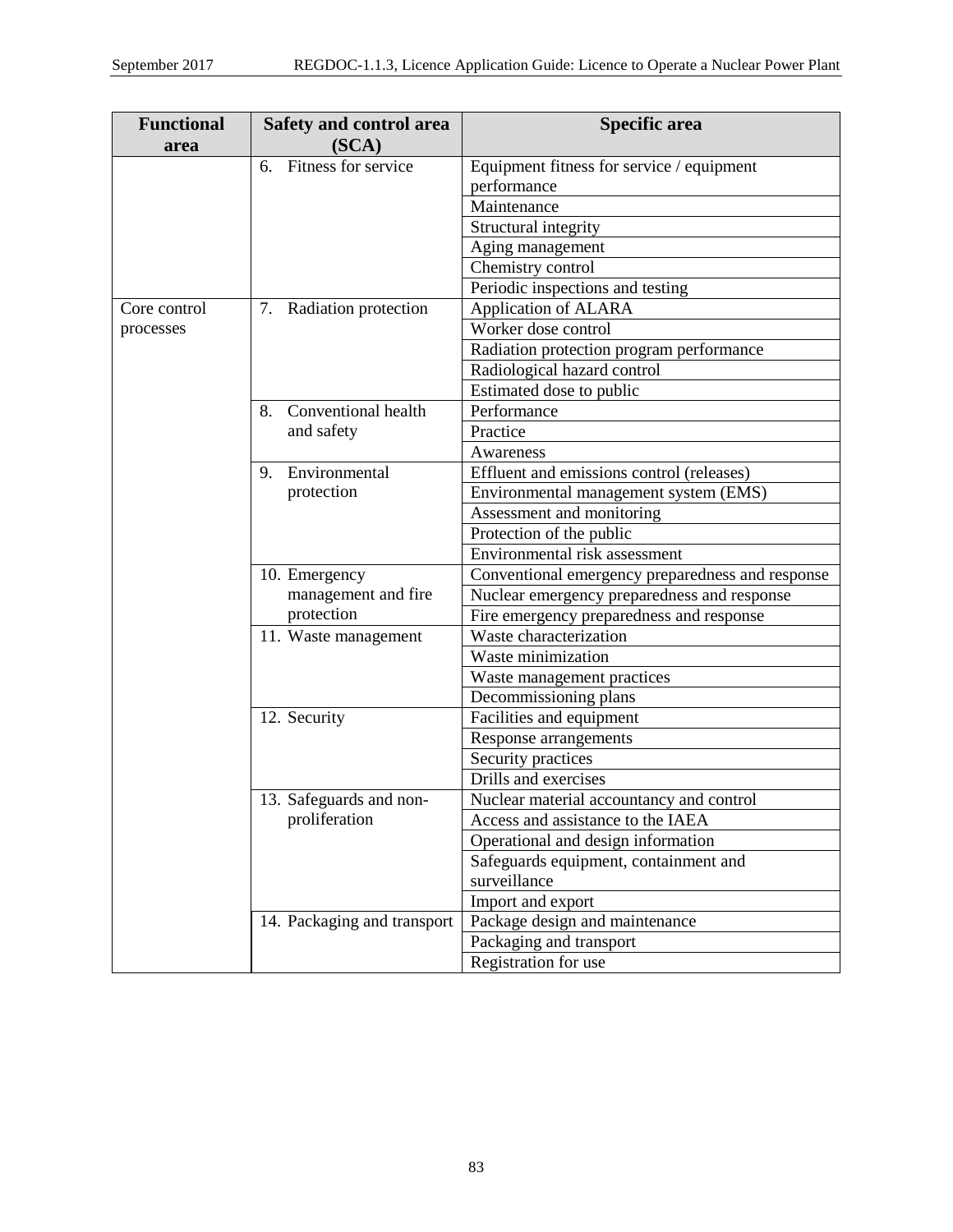# **Appendix C: Regulatory Documents and Standards**

This appendix provides three lists of documents:

- all applicants shall apply as requirements the documents listed in table C.1.
- new applicants shall apply as requirements the documents listed in table C.2; for licence renewals at existing NPPs, applicants shall address them to the extent practicable.
- All applicants should address as guidance the documents listed in table C.3.

For each licence application, the CNSC provides supplemental facility-specific guidance regarding the applicable versions of the documents listed in tables C.1 and C.2. This guidance may also indicate other documents that are to be addressed in the application.

## **C.1 Regulatory documents and standards to be applied as requirements for all applicants**

Licensees are required to meet these requirements, codes and standards. The application shall include a description of how these documents and standards will be met.

| <b>Main</b><br><b>SCA</b> | <b>Related</b><br><b>SCAs</b> | <b>Document</b><br>source | <b>Document</b><br>number | <b>Document title</b>                                                                                   |  |  |  |
|---------------------------|-------------------------------|---------------------------|---------------------------|---------------------------------------------------------------------------------------------------------|--|--|--|
| All                       |                               | <b>CNSC</b>               | RD/GD-99.3                | <b>Public Information and Disclosure</b>                                                                |  |  |  |
| All                       |                               | <b>CNSC</b>               | REGDOC-3.2.2              | <b>Aboriginal Engagement</b>                                                                            |  |  |  |
| $\mathbf{1}$              |                               | CSA Group                 | N286                      | Management system requirements for nuclear<br>facilities                                                |  |  |  |
| $\overline{2}$            |                               | <b>CNSC</b>               | <b>RD-204</b>             | Certification of Persons Working at Nuclear<br><b>Power Plants</b>                                      |  |  |  |
| 2                         | 10                            | <b>CNSC</b>               | REGDOC-2.2.2              | Personnel Training, version 2                                                                           |  |  |  |
| $\overline{3}$            | 10                            | <b>CNSC</b>               | REGDOC-2.3.2              | <b>Accident Management</b>                                                                              |  |  |  |
| 3                         |                               | <b>CNSC</b>               | REGDOC-3.1.1              | Reporting Requirements for Nuclear Power<br>Plants, version 2                                           |  |  |  |
| 3                         | $\overline{4}$                | CSA Group                 | N290.15                   | Requirements for the safe operating envelope of<br>nuclear power plants                                 |  |  |  |
| $\overline{4}$            | 3                             | <b>CNSC</b>               | REGDOC-2.4.1              | Deterministic Safety Analysis                                                                           |  |  |  |
| $\overline{4}$            | $\overline{3}$                | <b>CNSC</b>               | REGDOC-2.4.2              | Probabilistic Safety Assessment (PSA) for Nuclear<br><b>Power Plants</b>                                |  |  |  |
| $\overline{4}$            | 1, 5, 6                       | <b>CSA</b> Group          | N286.7                    | Quality Assurance of Analytical, Scientific and<br>Design Computer Programs for Nuclear Power<br>Plants |  |  |  |
| 5                         | 3, 6                          | CSA Group                 | N285.0                    | General requirements for pressure-retaining<br>systems and components in CANDU nuclear<br>power plants  |  |  |  |
| 5                         | 3, 6                          | <b>CSA</b> Group          | N289.1                    | General requirements for seismic design and<br>qualification of CANDU nuclear power plants              |  |  |  |
| 5                         | 3, 6                          | CSA Group                 | N290.7                    | Cyber security for nuclear power plants and small<br>reactor facilities                                 |  |  |  |
| 5                         | 6                             | CSA Group                 | N290.12                   | Human factors in design for nuclear power plants                                                        |  |  |  |
| 5                         | 3, 6                          | CSA Group                 | N290.13                   | Environmental Qualification of Equipment for<br><b>CANDU Nuclear Power Plants</b>                       |  |  |  |
| 5                         | 3, 6                          | <b>CSA</b> Group          | <b>B51</b>                | Boiler, pressure vessel, and pressure piping code                                                       |  |  |  |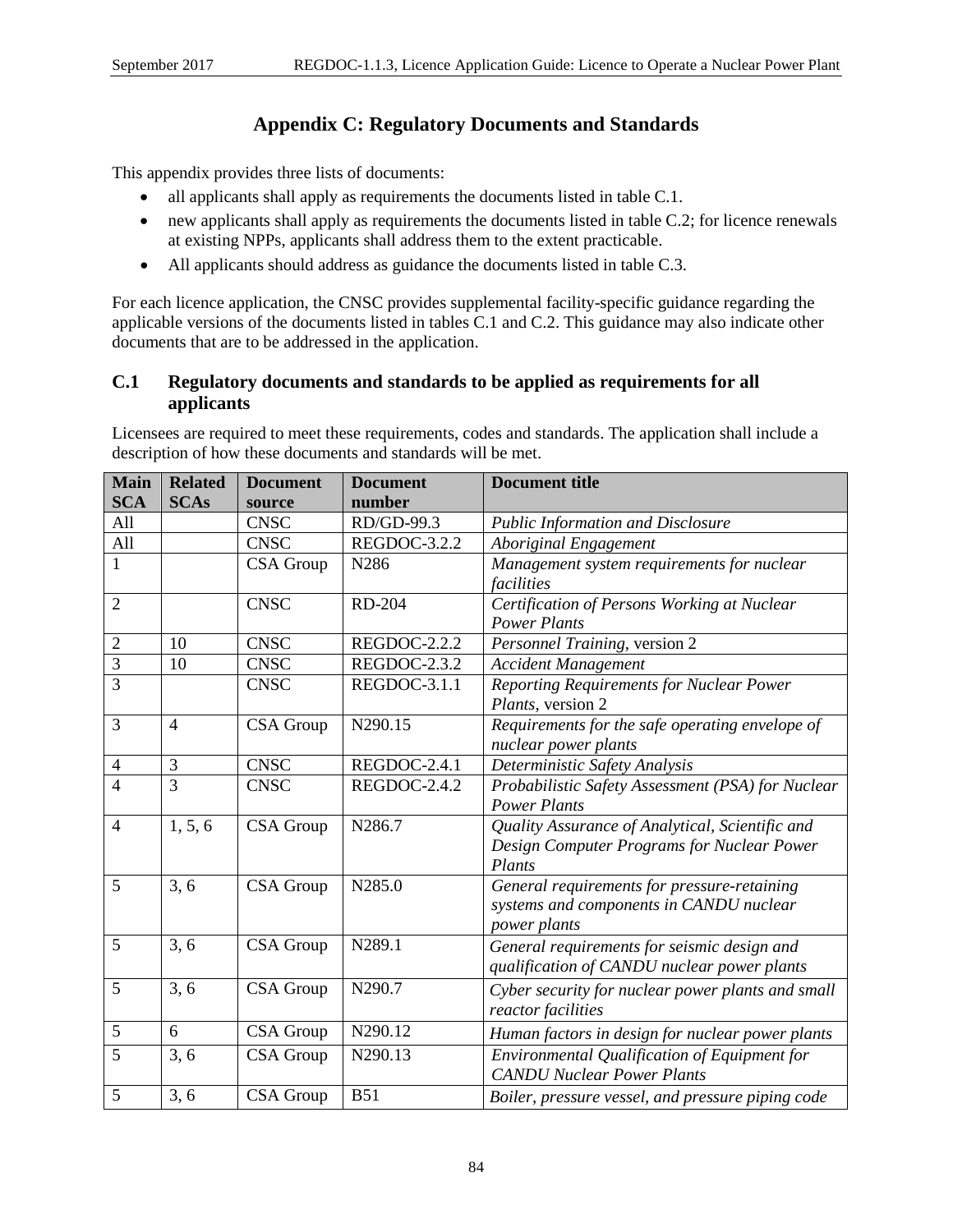| <b>Main</b> | <b>Related</b> | <b>Document</b> | <b>Document</b> | <b>Document title</b>                                |  |  |  |
|-------------|----------------|-----------------|-----------------|------------------------------------------------------|--|--|--|
| <b>SCA</b>  | <b>SCAs</b>    | source          | number          |                                                      |  |  |  |
| 6           | 3, 5           | <b>CNSC</b>     | REGDOC-2.6.1    | <b>Reliability Programs for Nuclear Power Plants</b> |  |  |  |
| 6           | 3, 5           | <b>CNSC</b>     | REGDOC-2.6.2    | Maintenance Programs for Nuclear Power Plants        |  |  |  |
| 6           | 3, 5           | <b>CNSC</b>     | REGDOC-2.6.3    | <b>Aging Management</b>                              |  |  |  |
| 6           | 3, 5           | CSA Group       | N285.4          | Periodic inspection of CANDU nuclear power           |  |  |  |
|             |                |                 |                 | plant components                                     |  |  |  |
| 6           | 3, 5           | CSA Group       | N285.5          | Periodic inspection of CANDU nuclear power           |  |  |  |
|             |                |                 |                 | plant containment components                         |  |  |  |
| 6           | 3, 5           | CSA Group       | N287.7          | In-service examination and testing requirements      |  |  |  |
|             |                |                 |                 | for concrete containment structures for CANDU        |  |  |  |
|             |                |                 |                 | nuclear power plants                                 |  |  |  |
| 9           | 3              | <b>CNSC</b>     | REGDOC-2.9.1    | <b>Environmental Protection: Environmental</b>       |  |  |  |
|             |                |                 |                 | Principles, Assessments and Protection Measures      |  |  |  |
| 9           | $\overline{3}$ | CSA Group       | N288.1          | Guidelines for calculating derived release limits    |  |  |  |
|             |                |                 |                 | for radioactive material in airborne and liquid      |  |  |  |
|             |                |                 |                 | effluents for normal operation of nuclear facilities |  |  |  |
| 9           | 3              | CSA Group       | N288.4          | Environmental monitoring programs at Class I         |  |  |  |
|             |                |                 |                 | nuclear facilities and uranium mines and mills       |  |  |  |
| 9           | 3              | CSA Group       | N288.5          | Effluent monitoring programs at Class I nuclear      |  |  |  |
|             |                |                 |                 | facilities and uranium mines and mills               |  |  |  |
| 9           | $\overline{3}$ | CSA Group       | N288.6          | Environmental risk assessments at Class I nuclear    |  |  |  |
|             |                |                 |                 | facilities and uranium mines and mills               |  |  |  |
| 10          |                | <b>CNSC</b>     | REGDOC-2.10.1   | Nuclear Emergency Preparedness and Response          |  |  |  |
| 10          | 3, 4, 5, 6     | CSA Group       | N293            | Fire protection for nuclear power plants             |  |  |  |
| 11          |                | CSA Group       | N292.2          | Interim Dry Storage of Irradiated Fuel               |  |  |  |
| 11          | 3              | CSA Group       | N292.3          | Management of low- and intermediate-level            |  |  |  |
|             |                |                 |                 | radioactive waste                                    |  |  |  |
| 11          | 3              | CSA Group       | N294            | Decommissioning of facilities containing nuclear     |  |  |  |
|             |                |                 |                 | substances                                           |  |  |  |
| 12          |                | <b>CNSC</b>     | RD-321          | Criteria for Physical Protection Systems and         |  |  |  |
|             |                |                 |                 | Devices at High-Security Sites                       |  |  |  |
| 12          |                | <b>CNSC</b>     | RD-361          | Criteria for Explosive Substance Detection, X-ray    |  |  |  |
|             |                |                 |                 | Imaging and Metal Detection at High Security         |  |  |  |
|             |                |                 |                 | <b>Sites</b>                                         |  |  |  |
| 12          | $\mathfrak{2}$ | <b>CNSC</b>     | RD-363          | Nuclear Security Officer Medical, Physical and       |  |  |  |
|             |                |                 |                 | Psychological Fitness                                |  |  |  |
| 12          |                | <b>CNSC</b>     | REGDOC-2.12.1   | High-Security Sites: Nuclear Response Force          |  |  |  |
| 12          |                | <b>CNSC</b>     | REGDOC-2.12.2   | <b>Site Access Security Clearance</b>                |  |  |  |
| 13          | 3              | <b>CNSC</b>     | RD-336          | Accounting and Reporting of Nuclear Material         |  |  |  |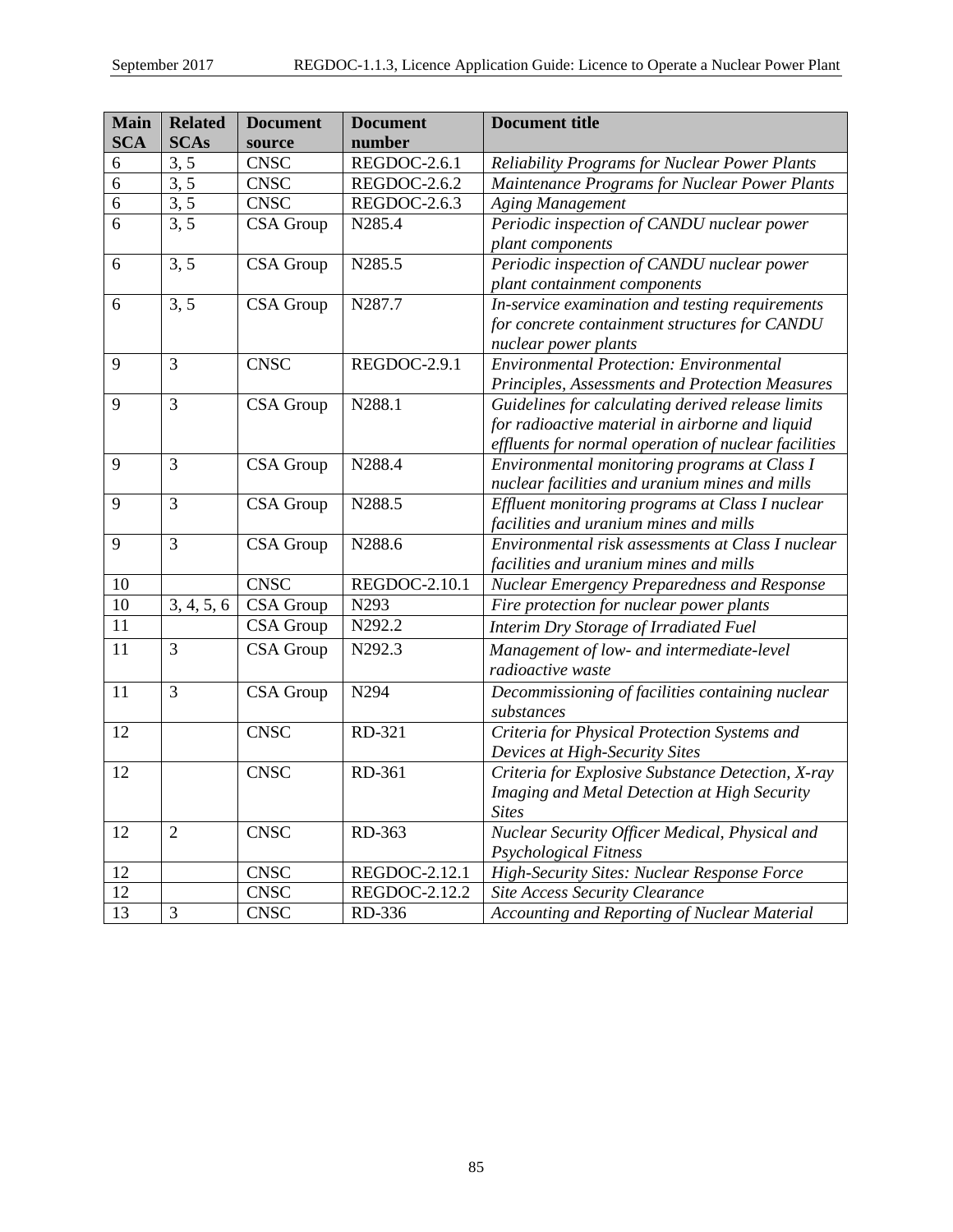## **C.2 Regulatory documents and standards to be applied as requirements for new facilities and addressed to the extent practicable for existing facilities**

In addition to the documents listed in table C.1, applicants for new facilities are required to meet the requirements, codes and standards listed in table C.2; the application shall include a description of how these documents and standards will be met. For any licence renewals for existing facilities, the application shall address these documents and standards to the extent practicable; for example, in a periodic safety review.

| <b>Main</b>    | <b>Related</b> | <b>Document</b> | <b>Document</b> | <b>Document title</b>                            |  |  |  |  |
|----------------|----------------|-----------------|-----------------|--------------------------------------------------|--|--|--|--|
| <b>SCA</b>     | <b>SCAs</b>    | source          | number          |                                                  |  |  |  |  |
| $\overline{c}$ |                | <b>CNSC</b>     | REGDOC-2.2.4    | Fitness for Duty: Managing Worker Fatigue        |  |  |  |  |
| $\overline{3}$ |                | <b>CNSC</b>     | REGDOC-2.3.1    | Conduct of Licensed Activities: Construction and |  |  |  |  |
|                |                |                 |                 | <b>Commissioning Programs</b>                    |  |  |  |  |
| $\mathfrak{Z}$ | 10             | <b>CNSC</b>     | REGDOC-2.3.2    | Accident Management, version 2                   |  |  |  |  |
| $\overline{5}$ |                | <b>CNSC</b>     | RD-346          | Site Evaluation for New Nuclear Power Plants     |  |  |  |  |
| $\overline{5}$ |                | <b>CNSC</b>     | REGDOC-2.5.2    | Design of Reactor Facilities: Nuclear Power      |  |  |  |  |
|                |                |                 |                 | Plants                                           |  |  |  |  |
| $\overline{5}$ | 3, 6           | <b>ASME</b>     | B31.1           | Power Piping                                     |  |  |  |  |
| $\overline{5}$ | 3, 6           | <b>ASME</b>     | <b>BPVC</b>     | <b>Boiler and Pressure Vessel Code</b>           |  |  |  |  |
| 5              | 3, 6           | CSA Group       | N285.0/N285.6   | General requirements for pressure-retaining      |  |  |  |  |
|                |                |                 | Series          | systems and components in CANDU nuclear          |  |  |  |  |
|                |                |                 |                 | power plants/Material standards for reactor      |  |  |  |  |
|                |                |                 |                 | components for CANDU nuclear power plants        |  |  |  |  |
| 5              | 3, 6           | CSA Group       | N287.1          | General requirements for concrete containment    |  |  |  |  |
|                |                |                 |                 | structures for nuclear power plants              |  |  |  |  |
| 5              | 3, 6           | CSA Group       | N287.2          | Material requirements for concrete containment   |  |  |  |  |
|                |                |                 |                 | structures for CANDU nuclear power plants        |  |  |  |  |
| 5              | 3, 6           | CSA Group       | N287.3          | Design requirements for concrete containment     |  |  |  |  |
|                |                |                 |                 | structures for nuclear power plants              |  |  |  |  |
| 5              | 3, 6           | CSA Group       | N287.4          | Construction, fabrication, and installation      |  |  |  |  |
|                |                |                 |                 | requirements for concrete containment structures |  |  |  |  |
|                |                |                 |                 | for CANDU nuclear power plants                   |  |  |  |  |
| 9              | $\overline{4}$ | CSA Group       | N288.7          | Groundwater protection programs                  |  |  |  |  |
| 5              | 3, 6           | CSA Group       | N289.2          | Ground motion determination for seismic          |  |  |  |  |
|                |                |                 |                 | qualification of nuclear power plants            |  |  |  |  |
| 5              | 6              | CSA Group       | N289.3          | Design procedures for seismic qualification of   |  |  |  |  |
|                |                |                 |                 | nuclear power plants                             |  |  |  |  |
| 5              | 3, 6           | CSA Group       | N289.4          | Testing procedures for seismic qualification of  |  |  |  |  |
|                |                |                 |                 | nuclear power plant structures, systems, and     |  |  |  |  |
|                |                |                 |                 | components                                       |  |  |  |  |
| 5              | 3, 6           | CSA Group       | N289.5          | Seismic instrumentation requirements for nuclear |  |  |  |  |
|                |                |                 |                 | power plants and nuclear facilities              |  |  |  |  |
| 5              | 3, 6           | CSA Group       | N290.0          | General requirements for safety systems of       |  |  |  |  |
|                |                |                 |                 | nuclear power plants                             |  |  |  |  |
| 5              | 3, 6           | CSA Group       | N290.1          | Requirements for the shutdown systems of nuclear |  |  |  |  |
|                |                |                 |                 | power plants                                     |  |  |  |  |
| $\mathfrak{S}$ | 3, 6           | CSA Group       | N290.2          | Requirements for emergency core cooling systems  |  |  |  |  |
|                |                |                 |                 | of nuclear power plants                          |  |  |  |  |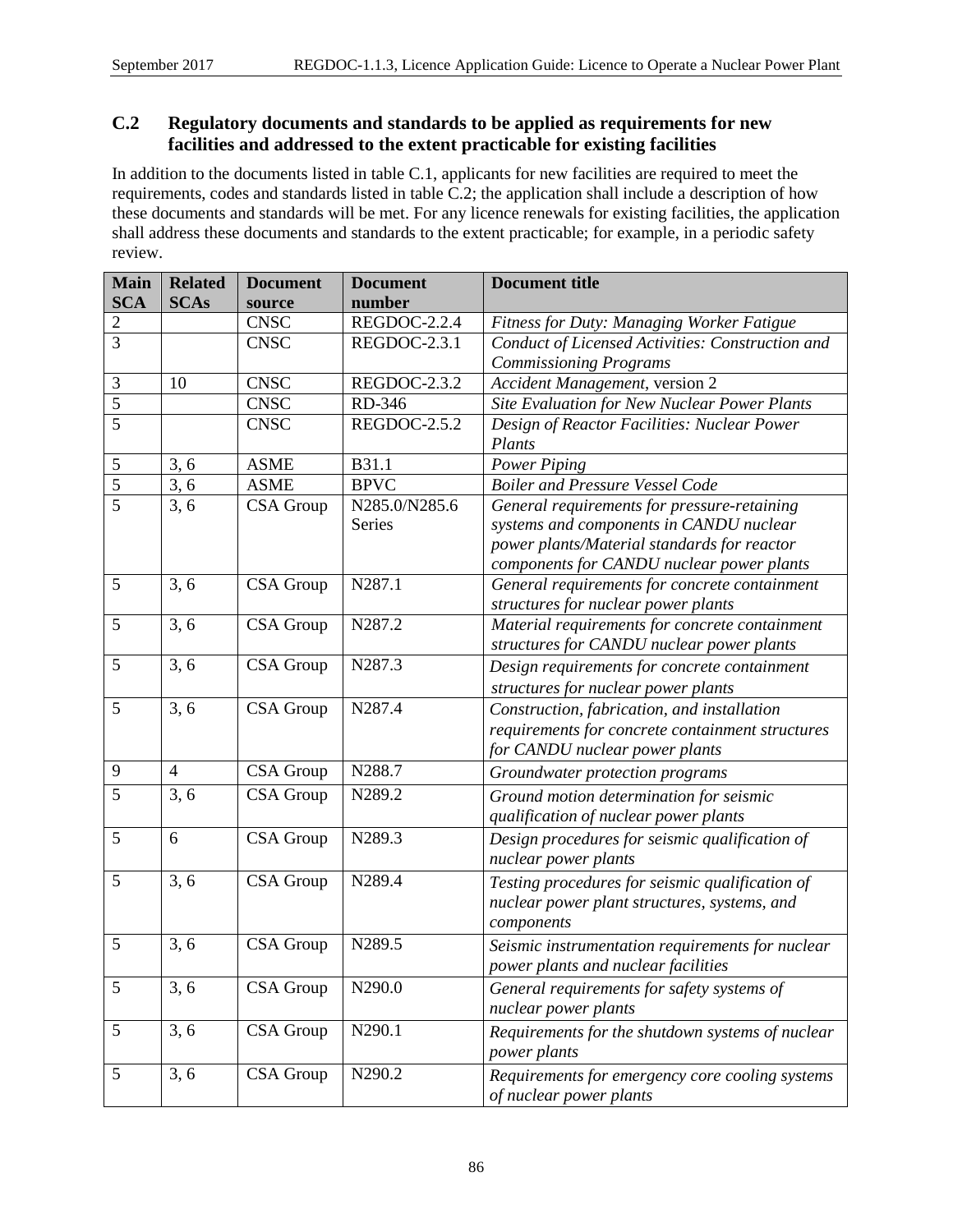| Main       | <b>Related</b> | <b>Document</b>  | <b>Document</b> | <b>Document title</b>                                                                                                             |  |  |  |
|------------|----------------|------------------|-----------------|-----------------------------------------------------------------------------------------------------------------------------------|--|--|--|
| <b>SCA</b> | <b>SCAs</b>    | source           | number          |                                                                                                                                   |  |  |  |
| 5          | 3, 6           | <b>CSA</b> Group | N290.3          | Requirements for the containment system of                                                                                        |  |  |  |
|            |                |                  |                 | nuclear power plants                                                                                                              |  |  |  |
| 5          | 3, 6           | CSA Group        | N290.4          | Requirements for reactor control systems of<br>nuclear power plants                                                               |  |  |  |
| 5          | 3, 6           | CSA Group        | N290.5          | Requirements for Electrical Power and Instrument<br>Air Systems of CANDU Nuclear Power Plants                                     |  |  |  |
| 5          | 3, 6           | CSA Group        | N290.6          | Requirements for monitoring and display of<br>nuclear power plant safety functions in the event<br>of an accident                 |  |  |  |
| 5          | 3, 6           | CSA Group        | N290.11         | Requirements for reactor heat removal capability<br>during outage of nuclear power plants                                         |  |  |  |
| 5          | 3, 6           | CSA Group        | N290.14         | Qualification of digital hardware and software for<br>use in instrumentation and control applications<br>for nuclear power plants |  |  |  |
| 5          | 3, 6           | CSA Group        | N291            | Requirements for Safety-Related Structures for<br><b>CANDU Nuclear Power Plants</b>                                               |  |  |  |
| 6          | 3, 5           | CSA Group        | N285.8          | Technical requirements for in-service evaluation<br>of zirconium alloy pressure tubes in CANDU<br>reactors                        |  |  |  |
| 6          | 3, 5           | CSA Group        | N287.5          | Examination and testing requirements for<br>concrete containment structures for nuclear power<br>plants                           |  |  |  |
| 6          | 3, 5           | CSA Group        | N287.6          | Pre-operational proof and leakage rate testing<br>requirements for concrete containment structures<br>for nuclear power plants    |  |  |  |
| 12         |                | <b>CNSC</b>      | RD-353          | Testing and Implementation of Emergency<br><b>Measures</b>                                                                        |  |  |  |

## **C.3 Regulatory documents and standards to be addressed as guidance**

For all facilities, the application should address as guidance the following regulatory documents and standards.

| <b>Main</b>              | <b>Related</b> | <b>Document</b> | <b>Document</b> | Document title                                  |  |  |
|--------------------------|----------------|-----------------|-----------------|-------------------------------------------------|--|--|
| <b>SCA</b>               | <b>SCAs</b>    | source          | number          |                                                 |  |  |
|                          | 3              | <b>CNSC</b>     | $G-323$         | Ensuring the Presence of Sufficiently Qualified |  |  |
|                          |                |                 |                 | Staff at Class I Nuclear Facilities - Minimum   |  |  |
|                          |                |                 |                 | <b>Shift Complement</b>                         |  |  |
| $\overline{\mathcal{A}}$ |                | <b>ASME</b>     | <b>ASME/ANS</b> | Addenda to ASME/ANS RA-S-2880 Standard for      |  |  |
|                          |                |                 | RA-Sa-2009      | Level 1/ Large Early Release Frequency          |  |  |
|                          |                |                 |                 | Probabilistic Risk Assessment for Nuclear Power |  |  |
|                          |                |                 |                 | <b>Plant Applications</b>                       |  |  |
| $\overline{\mathcal{A}}$ |                | EPRI            | TR-1019194      | Guidelines for Performance of Internal Flooding |  |  |
|                          |                |                 |                 | Probabilistic Risk Assessment                   |  |  |
|                          |                | <b>IAEA</b>     | INSAG-4         | Safety Series No. 75: Safety Culture            |  |  |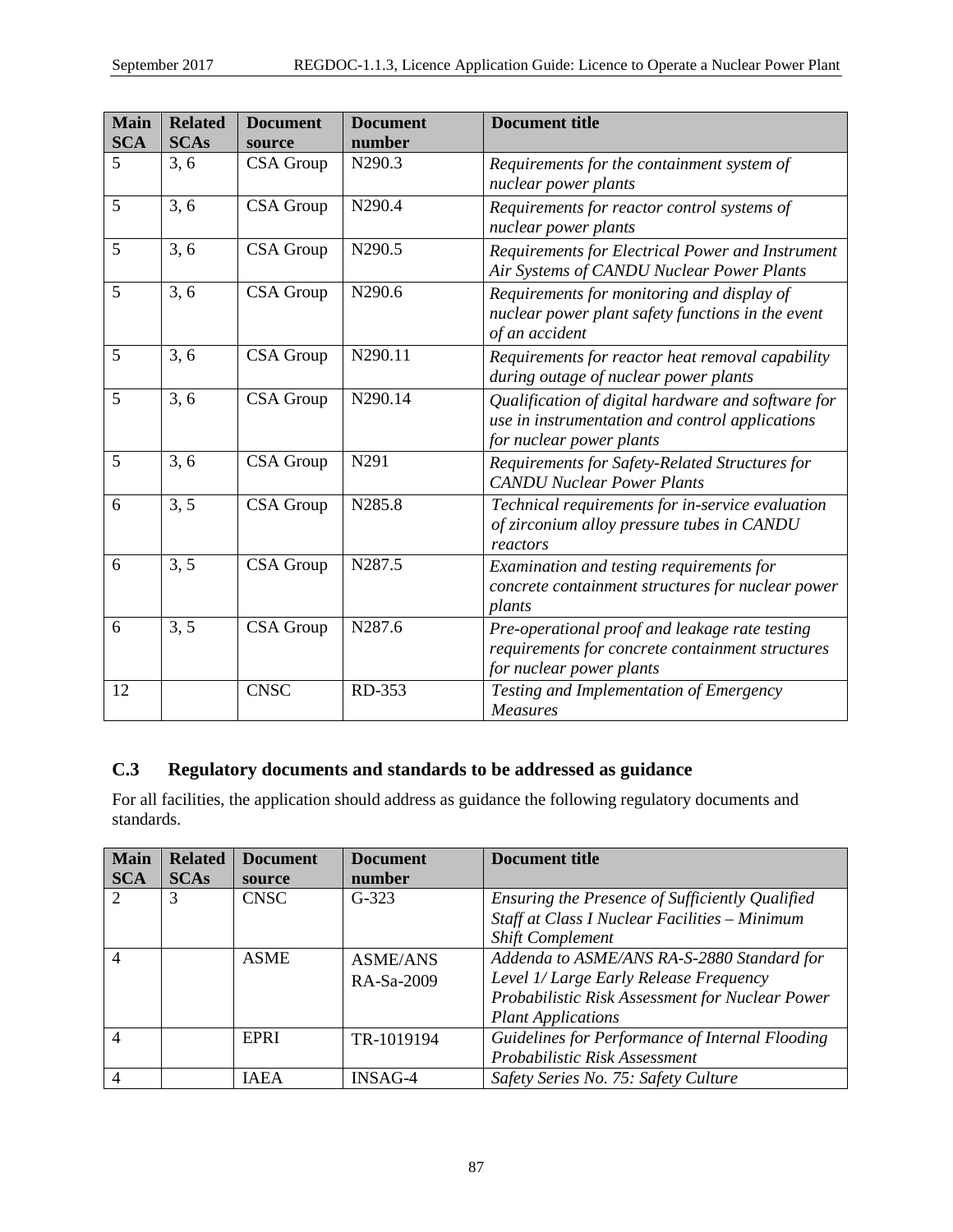| <b>Main</b>         | <b>Related</b> | <b>Document</b>            | <b>Document</b>    | <b>Document title</b>                                                                           |  |  |  |
|---------------------|----------------|----------------------------|--------------------|-------------------------------------------------------------------------------------------------|--|--|--|
| <b>SCA</b>          | <b>SCAs</b>    | source                     | number             |                                                                                                 |  |  |  |
| 4                   |                | <b>IAEA</b>                | $SSG-3$            | Development and Application of Level 1                                                          |  |  |  |
|                     |                |                            |                    | Probabilistic Safety Assessment for Nuclear<br><b>Power Plants</b>                              |  |  |  |
| $\overline{4}$      |                | <b>IAEA</b>                | $SSG-4$            | Development and Application of Level 2                                                          |  |  |  |
|                     |                |                            |                    | Probabilistic Safety Assessment for Nuclear                                                     |  |  |  |
|                     |                |                            |                    | <b>Power Plants</b>                                                                             |  |  |  |
| $\overline{4}$      |                | <b>IAEA</b>                | <b>TECDOC</b>      | Determining the quality of probabilistic safety                                                 |  |  |  |
|                     |                |                            | 1511               | assessment (PSA) for applications in nuclear                                                    |  |  |  |
|                     |                |                            |                    | power plants                                                                                    |  |  |  |
| $\overline{4}$      |                | <b>U.S. NRC</b>            | NUREG/             | PRA Procedures Guide: A Guide to the                                                            |  |  |  |
|                     |                |                            | CR-2300            | Performance of Probabilistic Risk Assessments                                                   |  |  |  |
|                     |                |                            | $G-276$            | for Nuclear Power Plants                                                                        |  |  |  |
| 5<br>$\overline{5}$ | 2, 4           | <b>CNSC</b><br><b>CNSC</b> | $\overline{G-278}$ | Human Factors Engineering Program Plans                                                         |  |  |  |
| $\overline{5}$      | 2,4<br>3, 6    | <b>ASME</b>                |                    | Human Factors Verification and Validation Plans                                                 |  |  |  |
| $\overline{5}$      |                |                            | B31.3              | <b>Process Piping Guide</b>                                                                     |  |  |  |
|                     | 3, 6           | <b>ASME</b>                | B31.5              | Refrigeration Piping and Heat Transfer                                                          |  |  |  |
| 5                   |                | <b>IEEE</b>                |                    | Components                                                                                      |  |  |  |
|                     | 2, 4           |                            | Std 1023 - 2004    | <b>IEEE</b> Recommended Practice for the Application                                            |  |  |  |
|                     |                |                            |                    | of Human Factors Engineering to Systems,<br>Equipment, and Facilities of Nuclear Power          |  |  |  |
|                     |                |                            |                    | Generating Stations and Other Nuclear Facilities                                                |  |  |  |
| 5                   | 2, 3           | <b>U.S. NRC</b>            | <b>NUREG-0700</b>  | Human-System Interface Design Review                                                            |  |  |  |
|                     |                |                            |                    | Guidelines                                                                                      |  |  |  |
| 5                   | 2, 4           | <b>U.S. NRC</b>            | <b>NUREG-0711</b>  | Human Factors Engineering Program Review                                                        |  |  |  |
|                     |                |                            | Rev. 3             | Model                                                                                           |  |  |  |
| 6                   | 3, 5           | COG                        | 05-9011            | Interim Implementation Guidelines for CANDU                                                     |  |  |  |
|                     |                |                            |                    | <b>Nuclear Plant Reliability Programs</b>                                                       |  |  |  |
| $\overline{7}$      |                | <b>CNSC</b>                | $G-129$            | Keeping Radiation Exposures and Doses "As Low                                                   |  |  |  |
|                     |                |                            |                    | as Reasonably Achievable (ALARA)"                                                               |  |  |  |
| 7                   | 3, 9           | <b>CNSC</b>                | $G-228$            | Developing and Using Action Levels                                                              |  |  |  |
| 11                  | $\overline{3}$ | <b>CNSC</b>                | $G-206$            | Financial Guarantees for the Decommissioning of                                                 |  |  |  |
|                     |                |                            |                    | <b>Licensed Activities</b>                                                                      |  |  |  |
| 11                  | 3              | <b>CNSC</b>                | $G-219$            | Decommissioning Planning for Licensed Activities                                                |  |  |  |
| 12                  | $\overline{3}$ | <b>CNSC</b>                | $G-274$            | Security Programs for Category I or II Nuclear<br><b>Material or Certain Nuclear Facilities</b> |  |  |  |
| 12                  | 5              | <b>IAEA</b>                |                    | Nuclear Security Series No. 4 Technical                                                         |  |  |  |
|                     |                |                            |                    | Guidance: Engineering Safety Aspects of the                                                     |  |  |  |
|                     |                |                            |                    | Protection of Nuclear Power Plants against                                                      |  |  |  |
|                     |                |                            |                    | Sabotage                                                                                        |  |  |  |
| 12                  | 5              | <b>IAEA</b>                | <b>NSS-17</b>      | <b>Nuclear Security Series No. 17: Computer</b>                                                 |  |  |  |
|                     |                |                            |                    | <b>Security at Nuclear Facilities</b>                                                           |  |  |  |
| 12                  | 5, 13          | <b>IAEA</b>                | <b>INFCIRC</b>     | Nuclear Security Recommendations on Physical                                                    |  |  |  |
|                     |                |                            | 225 Rev 5          | Protection of Nuclear Material and Nuclear                                                      |  |  |  |
|                     |                |                            |                    | Facilities                                                                                      |  |  |  |
| 12                  |                | U.S. DOD                   | UFC 3-340-02       | Structures to Resist the Effects of Accidental                                                  |  |  |  |
|                     |                |                            |                    | Explosions                                                                                      |  |  |  |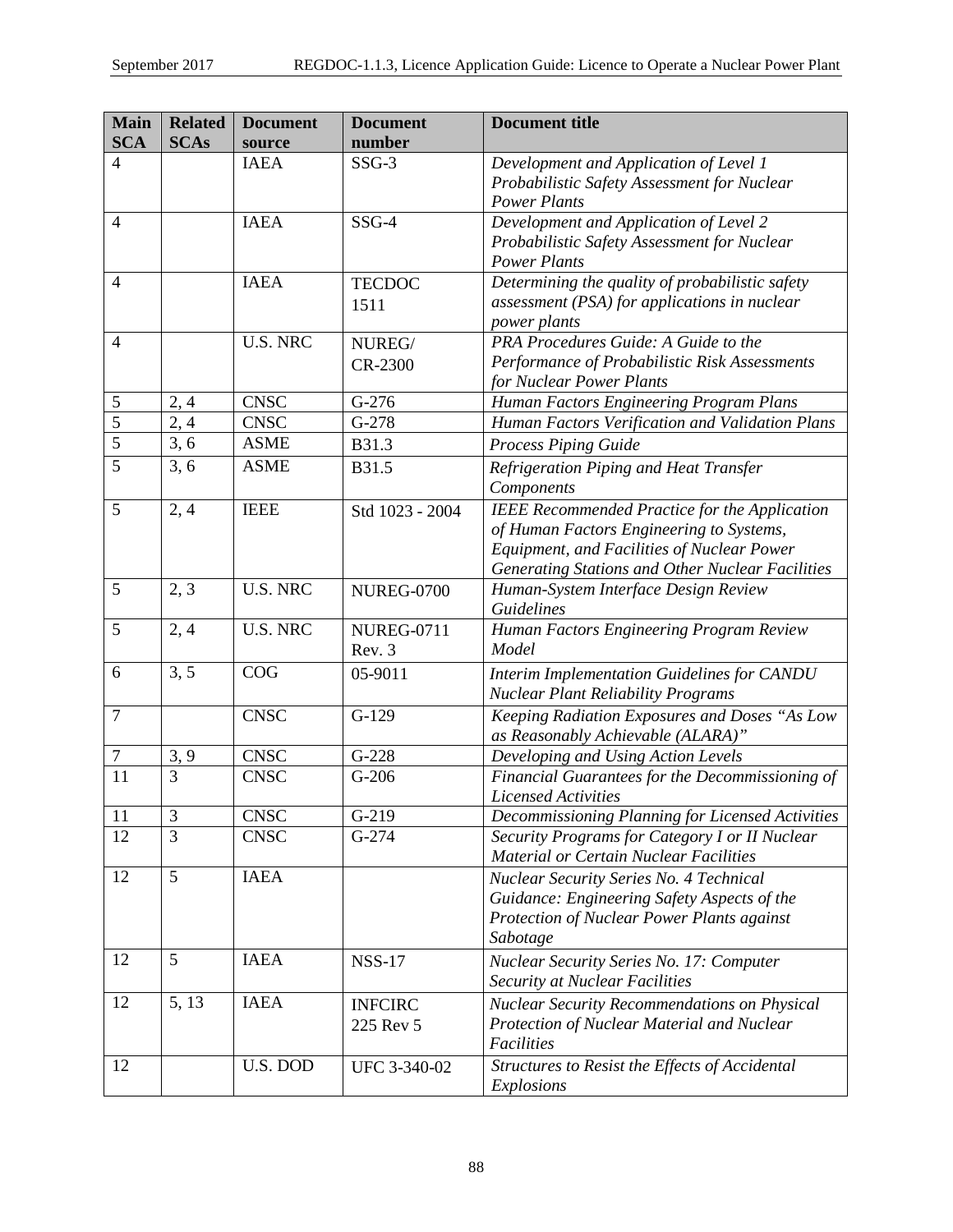| <b>Main</b> | <b>Related</b> | <b>Document</b> | <b>Document</b> | Document title                                   |
|-------------|----------------|-----------------|-----------------|--------------------------------------------------|
| <b>SCA</b>  | <b>SCAs</b>    | source          | number          |                                                  |
| 13          |                | <b>CNSC</b>     | GD-336          | Guidance for Accounting and Reporting of         |
|             |                |                 |                 | Nuclear Material                                 |
|             | 12             | <b>CNSC</b>     | $G-208$         | Transportation Security Plans for Category I, II |
|             |                |                 |                 | or III Nuclear Material                          |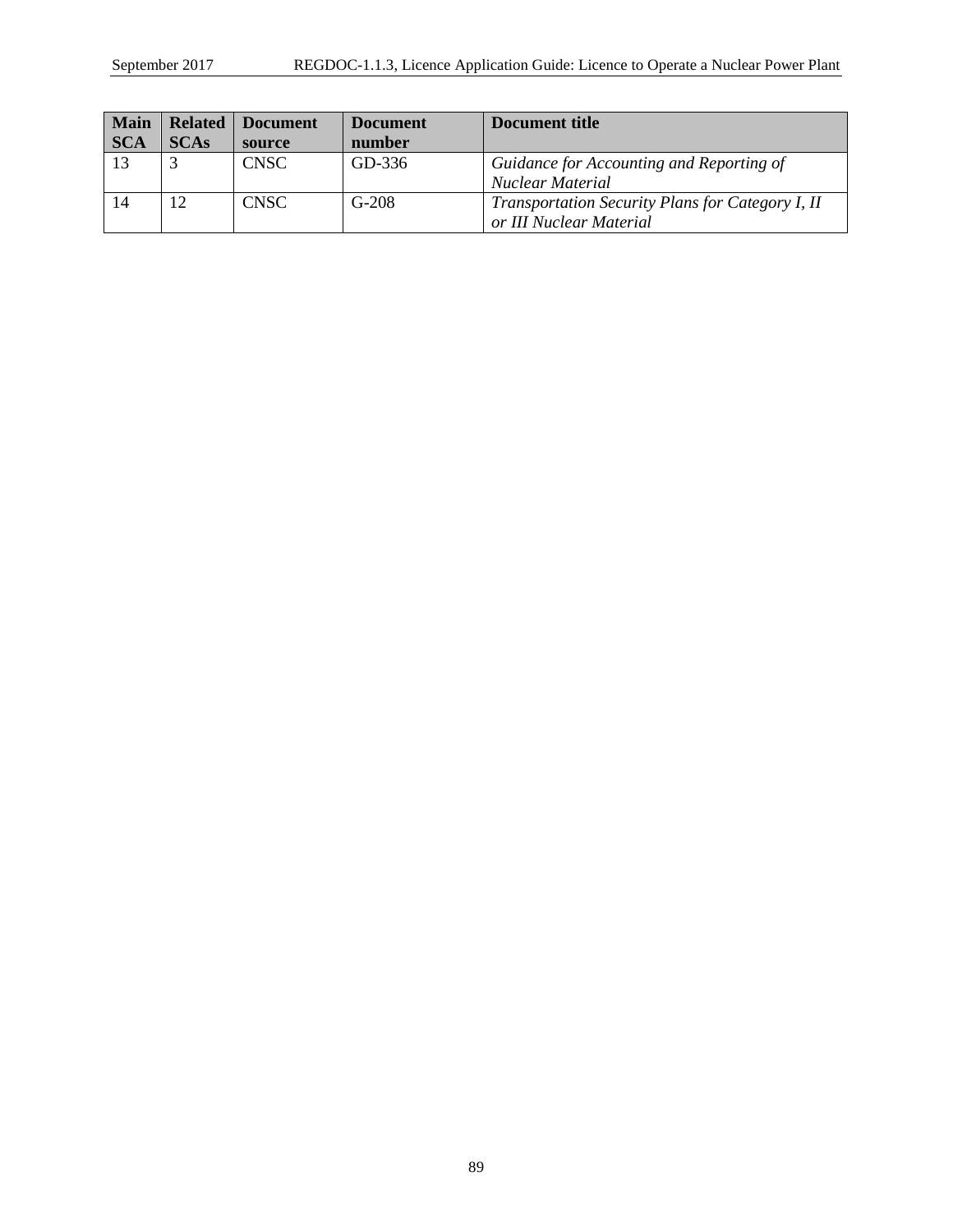## **Appendix D: Sample Format for Listing the Supporting Documentation**

The applicant should ensure that the licence application addresses all of the information requested in this licence application guide. The applicant is encouraged to map the information provided to the related sections and subsections of this document.

- For an application for a new licence, the applicant will have already provided supporting documentation in applications for a licence for site preparation or construction.
- For the renewal of an existing licence, the applicant will have already submitted the majority of the information with previous licence applications (for example, a licence to prepare the site, a licence to construct the facility, and any previous renewals of the licence to operate the facility).

For this supporting documentation and information, the application should clearly identify the information that has already been submitted and provide a list of the supporting documents.

## **D.1 Sample (suggested) format**

This table provides a sample format that the applicant may consider for providing a mapping of the supporting information to the SCA framework. It also provides a sample format for cross-referencing applicable information that has been previously provided to the CNSC.

**Note:** The column heading "In LCH for WN (Y/N)" indicates whether the document is identified in the licensee's current licence conditions handbook (LCH) as a document requiring written notification (WN) of change to the CNSC.

| <b>Document</b>   |              |  | In LCH<br>for WN | <b>Previously</b><br>submitted | <b>Related sections</b><br>and subsections of |
|-------------------|--------------|--|------------------|--------------------------------|-----------------------------------------------|
| <b>Identifier</b> | <b>Title</b> |  | (Y/N)            | (Y/N)                          | <b>REGDOC-1.1.3</b>                           |
|                   |              |  |                  |                                | e.g., 4.1                                     |
|                   |              |  |                  |                                |                                               |
|                   |              |  |                  |                                |                                               |
|                   |              |  |                  |                                |                                               |
|                   |              |  |                  |                                |                                               |
|                   |              |  |                  |                                |                                               |
|                   |              |  |                  |                                |                                               |
|                   |              |  |                  |                                |                                               |
|                   |              |  |                  |                                |                                               |
|                   |              |  |                  |                                |                                               |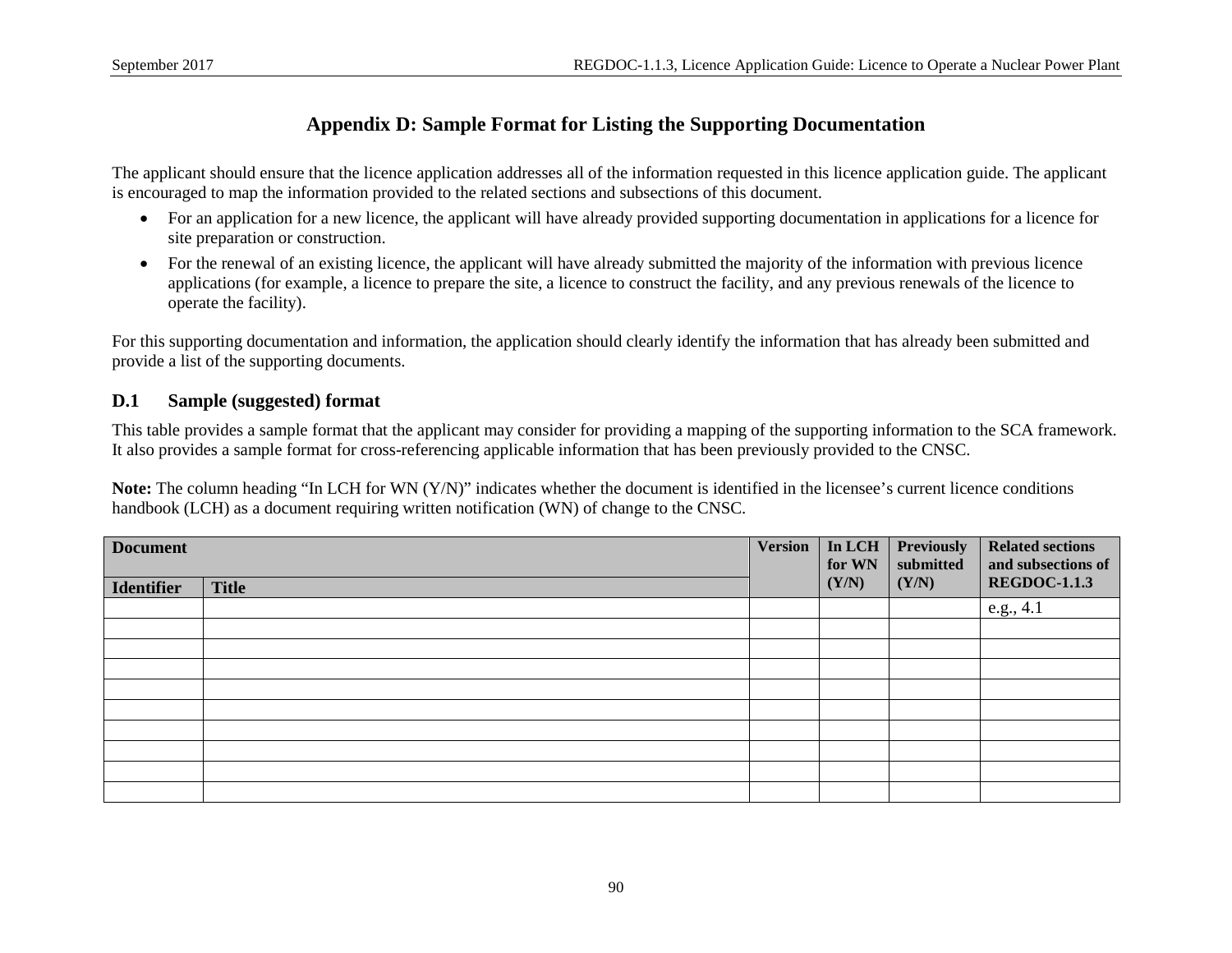# **Glossary**

For definitions of terms used in this document, see REGDOC-3.6, *[Glossary of CNSC](http://www.nuclearsafety.gc.ca/pubs_catalogue/uploads/REGDOC-3-6-Glossary-of-CNSC-Terminology-eng.pdf)  [Terminology](http://www.nuclearsafety.gc.ca/pubs_catalogue/uploads/REGDOC-3-6-Glossary-of-CNSC-Terminology-eng.pdf)*.

REGDOC-3.6 includes terms and definitions used in the *[Nuclear Safety and Control Act](http://laws-lois.justice.gc.ca/eng/acts/N-28.3/)* (NSCA), the regulations made under the NSCA, and CNSC regulatory documents and other publications. REGDOC-3.6 is provided for reference and information.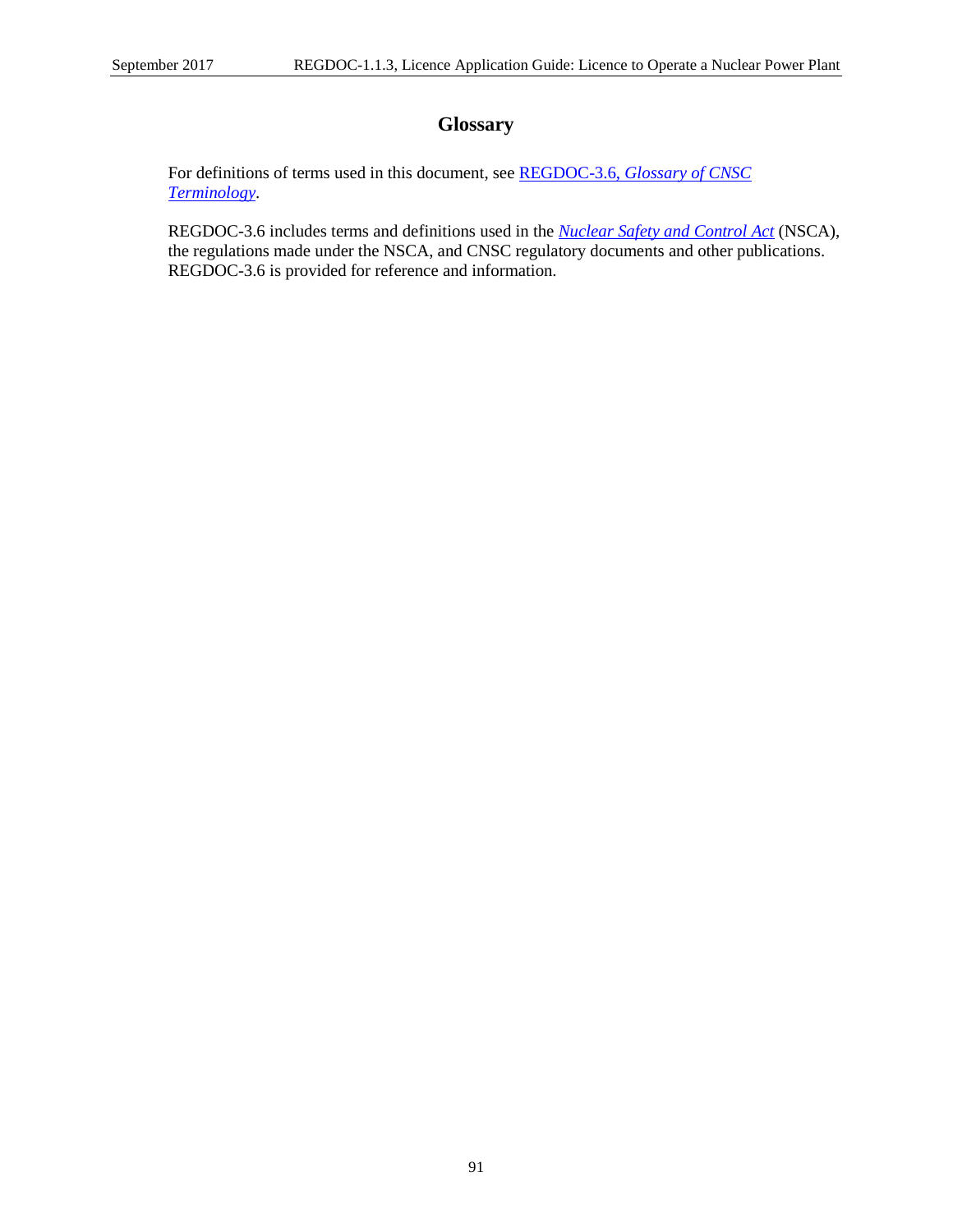## **References**

- 1. Canadian Nuclear Safety Commission (CNSC), *Licensing Basis Objective and Definition*, Ottawa, Canada, 2010. [nuclearsafety.gc.ca/pubs\\_catalogue/uploads/INFO\\_0795\\_E.pdf](http://www.nuclearsafety.gc.ca/pubs_catalogue/uploads/INFO_0795_E.pdf)
- 2. CNSC, REGDOC-3.5.1, *Licensing Process for Class I Nuclear Facilities and Uranium Mines and Mills*, Ottawa, Canada, 2015. [nuclearsafety.gc.ca/pubs\\_catalogue/uploads/REGDOC-3-5-1-](http://www.nuclearsafety.gc.ca/pubs_catalogue/uploads/REGDOC-3-5-1-Licensing-Process-for-Class-I-Nuclear-Facilities-and-Uranium-Mines-and-Mills.pdf) [Licensing-Process-for-Class-I-Nuclear-Facilities-and-Uranium-Mines-and-Mills.pdf](http://www.nuclearsafety.gc.ca/pubs_catalogue/uploads/REGDOC-3-5-1-Licensing-Process-for-Class-I-Nuclear-Facilities-and-Uranium-Mines-and-Mills.pdf)
- 3. CNSC, REGDOC-2.3.3, *Periodic Safety Reviews*, Ottawa, Canada, 2015. [nuclearsafety.gc.ca/pubs\\_catalogue/uploads/REGDOC-2-3-3-Periodic-Safety-Reviews-eng.pdf](http://www.nuclearsafety.gc.ca/pubs_catalogue/uploads/REGDOC-2-3-3-Periodic-Safety-Reviews-eng.pdf)
- 4. CNSC, REGDOC-2.12.3, *Security of Nuclear Substances: Sealed Sources*, Ottawa, Canada, 2013. [nuclearsafety.gc.ca/pubs\\_catalogue/uploads/REGDOC-2-12-3-Security-of-Nuclear-Substances-](http://www.nuclearsafety.gc.ca/pubs_catalogue/uploads/REGDOC-2-12-3-Security-of-Nuclear-Substances-Sealed-Sources.pdf)[Sealed-Sources.pdf](http://www.nuclearsafety.gc.ca/pubs_catalogue/uploads/REGDOC-2-12-3-Security-of-Nuclear-Substances-Sealed-Sources.pdf)
- 5. CNSC, REGDOC-2.2.2, *Personnel Training*, Ottawa, Canada, 2014. [nuclearsafety.gc.ca/pubs\\_catalogue/uploads/REGDOC-2-2-2-Personnel-Training-ENG.pdf](http://www.nuclearsafety.gc.ca/pubs_catalogue/uploads/REGDOC-2-2-2-Personnel-Training-ENG.pdf)
- 6. CNSC, RD-204, *Certification of Persons Working at Nuclear Power Plants*, Ottawa, Canada, 2008. [nuclearsafety.gc.ca/pubs\\_catalogue/uploads/RD-204\\_e\\_PDF.pdf](http://www.nuclearsafety.gc.ca/pubs_catalogue/uploads/RD-204_e_PDF.pdf)
- 7. CNSC, G-323, *Ensuring the Presence of Sufficient Qualified Staff at Class I Nuclear Facilities – Minimum Staff Complement*, Ottawa, Canada, 2007. [nuclearsafety.gc.ca/pubs\\_catalogue/uploads/G-323\\_e.pdf](http://www.nuclearsafety.gc.ca/pubs_catalogue/uploads/G-323_e.pdf)
- 8. CNSC, G-278, *Human Factors Verification and Validation Plans*, Ottawa, Canada, 2003. [nuclearsafety.gc.ca/pubs\\_catalogue/uploads/G278\\_e.pdf](http://nuclearsafety.gc.ca/pubs_catalogue/uploads/G278_e.pdf)
- 9. CNSC, REGDOC-2.2.4, *Fitness for Duty: Managing Worker Fatigue*, Ottawa, Canada, 2017. [nuclearsafety.gc.ca/pubs\\_catalogue/uploads/REGDOC2-2-4-Fitness-for-Duty-Managing-Worker-](http://www.nuclearsafety.gc.ca/pubs_catalogue/uploads/REGDOC2-2-4-Fitness-for-Duty-Managing-Worker-Fatigue-eng.pdf)[Fatigue-eng.pdf](http://www.nuclearsafety.gc.ca/pubs_catalogue/uploads/REGDOC2-2-4-Fitness-for-Duty-Managing-Worker-Fatigue-eng.pdf)
- 10. CNSC, REGDOC-3.1.1, *Reporting Requirements for Nuclear Power Plants*, version 2, Ottawa, Canada, 2016. [nuclearsafety.gc.ca/pubs\\_catalogue/uploads/REGDOC-3-1-1-v2-Reporting-Requirements-for-](http://nuclearsafety.gc.ca/pubs_catalogue/uploads/REGDOC-3-1-1-v2-Reporting-Requirements-for-Nuclear-Power-Plants-eng.pdf)[Nuclear-Power-Plants-eng.pdf](http://nuclearsafety.gc.ca/pubs_catalogue/uploads/REGDOC-3-1-1-v2-Reporting-Requirements-for-Nuclear-Power-Plants-eng.pdf)
- 11. CNSC, REGDOC-2.3.2, *Accident Management*, version 2, Ottawa, Canada, 2015. [nuclearsafety.gc.ca/pubs\\_catalogue/uploads/REGDOC-2-3-2-Accident-Management-v2-eng.pdf](http://www.nuclearsafety.gc.ca/pubs_catalogue/uploads/REGDOC-2-3-2-Accident-Management-v2-eng.pdf)
- 12. CNSC, REGDOC-2.4.1, *Deterministic Safety Analysis*, Ottawa, Canada, 2014. [nuclearsafety.gc.ca/pubs\\_catalogue/uploads/REGDOC-2-4-1-Deterministic-Safety-Analysis-eng.pdf](http://nuclearsafety.gc.ca/pubs_catalogue/uploads/REGDOC-2-4-1-Deterministic-Safety-Analysis-eng.pdf)
- 13. CNSC, REGDOC-2.4.2, *Probabilistic Safety Assessment (PSA) for Nuclear Power Plants*, Ottawa, Canada, 2014. [nuclearsafety.gc.ca/pubs\\_catalogue/uploads/REGDOC-2-4-2-Probabilistic-Safety-Assessment-NPP](http://www.nuclearsafety.gc.ca/pubs_catalogue/uploads/REGDOC-2-4-2-Probabilistic-Safety-Assessment-NPP-eng.pdf)[eng.pdf](http://www.nuclearsafety.gc.ca/pubs_catalogue/uploads/REGDOC-2-4-2-Probabilistic-Safety-Assessment-NPP-eng.pdf)
- 14. CNSC, RD-346, *Site Evaluation for New Nuclear Power Plants*, Ottawa, Canada, 2008. [nuclearsafety.gc.ca/pubs\\_catalogue/uploads/RD-346\\_e.pdf](http://www.nuclearsafety.gc.ca/pubs_catalogue/uploads/RD-346_e.pdf)
- 15. CNSC, REGDOC-2.6.1, *Reliability Programs for Nuclear Power Plants*, Ottawa, Canada, 2017. [http://www.nuclearsafety.gc.ca/pubs\\_catalogue/uploads/REGDOC-2-6-1-Reliability-Programs-for-](http://www.nuclearsafety.gc.ca/pubs_catalogue/uploads/REGDOC-2-6-1-Reliability-Programs-for-Nuclear-Power-Plants-eng.pdf)[Nuclear-Power-Plants-eng.pdf](http://www.nuclearsafety.gc.ca/pubs_catalogue/uploads/REGDOC-2-6-1-Reliability-Programs-for-Nuclear-Power-Plants-eng.pdf)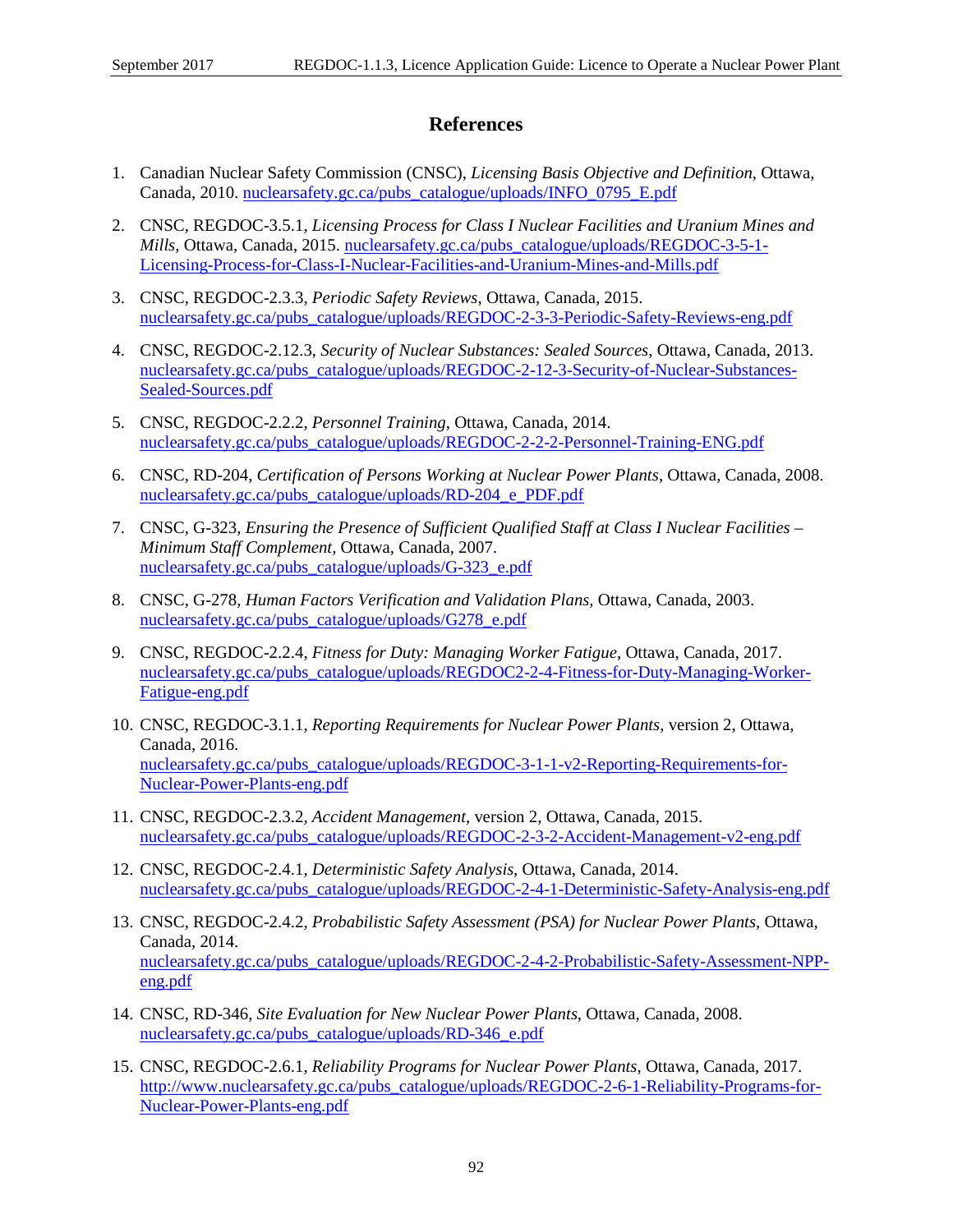- 16. CNSC, G-276, *Human Factors Engineering Program Plans*, Ottawa, Ontario, 2003. [nuclearsafety.gc.ca/pubs\\_catalogue/uploads/44019-G276E.pdf](http://nuclearsafety.gc.ca/pubs_catalogue/uploads/44019-G276E.pdf)
- 17. Treasury Board of Canada Secretariat *Policy on Government Security*, 2009, revised 2012 [tbs-sct.gc.ca/pol/doc-eng.aspx?section=text&id=16578](http://www.tbs-sct.gc.ca/pol/doc-eng.aspx?section=text&id=16578)
- 18. CNSC, REGDOC-2.5.2, *Design of Reactor Facilities: Nuclear Power Plants*, Ottawa, Canada, 2014. [nuclearsafety.gc.ca/pubs\\_catalogue/uploads/REGDOC-2-5-2-Design-of-Reactor-Facilities-Nuclear-](http://www.nuclearsafety.gc.ca/pubs_catalogue/uploads/REGDOC-2-5-2-Design-of-Reactor-Facilities-Nuclear-Power-Plants-eng.pdf)[Power-Plants-eng.pdf](http://www.nuclearsafety.gc.ca/pubs_catalogue/uploads/REGDOC-2-5-2-Design-of-Reactor-Facilities-Nuclear-Power-Plants-eng.pdf)
- 19. CNSC, RD-327, *Nuclear Criticality Safety*, Ottawa, Canada, 2010. [nuclearsafety.gc.ca/pubs\\_catalogue/uploads/RD-327-Nuclear-Criticality-Safety-e.pdf](http://www.nuclearsafety.gc.ca/pubs_catalogue/uploads/RD-327-Nuclear-Criticality-Safety-e.pdf)
- 20. CNSC, GD-327, *Guidance for Nuclear Criticality Safety*, Ottawa, Canada, 2010. [nuclearsafety.gc.ca/pubs\\_catalogue/uploads/GD-327-Guidance-For-Nuclear-Criticality-Safety-e.pdf](http://www.nuclearsafety.gc.ca/pubs_catalogue/uploads/GD-327-Guidance-For-Nuclear-Criticality-Safety-e.pdf)
- 21. CNSC, GD-52, *Design Guide for Nuclear Substance Laboratories and Nuclear Medicine Rooms*, Ottawa, Canada, 2010. [nuclearsafety.gc.ca/pubs\\_catalogue/uploads/GD-](http://www.nuclearsafety.gc.ca/pubs_catalogue/uploads/GD-52_Design_Guide_for_Nuclear_Substance_Laboratories_and_Nuclear_Medicine_Rooms.pdf)52 Design Guide for Nuclear Substance Laboratories and Nuclear Medicine Rooms.pdf
- 22. CNSC, REGDOC-2.6.2, *Maintenance Programs for Nuclear Power Plants*, Ottawa, Canada, 2017. [nuclearsafety.gc.ca/pubs\\_catalogue/uploads/REGDOC-2-6-2-Maintenance-Programs-for-Nuclear-](http://www.nuclearsafety.gc.ca/pubs_catalogue/uploads/REGDOC-2-6-2-Maintenance-Programs-for-Nuclear-Power-Plants-eng.pdf)[Power-Plants-eng.pdf](http://www.nuclearsafety.gc.ca/pubs_catalogue/uploads/REGDOC-2-6-2-Maintenance-Programs-for-Nuclear-Power-Plants-eng.pdf)
- 23. CNSC, REGDOC-2.6.3, *Aging Management*, Ottawa, Canada, 2014. [nuclearsafety.gc.ca/pubs\\_catalogue/uploads/REGDOC-2-6-3-Fitness-for-Service-Aging-](http://nuclearsafety.gc.ca/pubs_catalogue/uploads/REGDOC-2-6-3-Fitness-for-Service-Aging-Management-eng.pdf)[Management-eng.pdf](http://nuclearsafety.gc.ca/pubs_catalogue/uploads/REGDOC-2-6-3-Fitness-for-Service-Aging-Management-eng.pdf)
- 24. CNSC, G-129, revision 1, *Keeping Radiation Exposures and Doses "As Low as Reasonably Achievable (ALARA)"*, Ottawa, Canada, 2004. [nuclearsafety.gc.ca/pubs\\_catalogue/uploads/G129rev1\\_e.pdf](http://nuclearsafety.gc.ca/pubs_catalogue/uploads/G129rev1_e.pdf)
- 25. CNSC, REGDOC-2.9.1, *Environmental Protection: Environmental Principles, Assessments and Protection Measures*, Ottawa, Canada, 2016. [nuclearsafety.gc.ca/pubs\\_catalogue/uploads/REGDOC-2-9-1-Environmental-Principles-eng.pdf](http://www.nuclearsafety.gc.ca/pubs_catalogue/uploads/REGDOC-2-9-1-Environmental-Principles-eng.pdf)
- 26. CNSC, G-228, *Developing and Using Action Levels*, Ottawa, Canada, 2001. [nuclearsafety.gc.ca/pubs\\_catalogue/uploads/G228\\_e.pdf](http://nuclearsafety.gc.ca/pubs_catalogue/uploads/G228_e.pdf)
- 27. CNSC, REGDOC-2.10.1, *Nuclear Emergency Preparedness and Response*, Ottawa, Canada, 2014. [nuclearsafety.gc.ca/pubs\\_catalogue/uploads/REGDOC-2-10-1-Nuclear-Emergency-Preparedness](http://www.nuclearsafety.gc.ca/pubs_catalogue/uploads/REGDOC-2-10-1-Nuclear-Emergency-Preparedness-and-Response-eng.pdf)[and-Response-eng.pdf](http://www.nuclearsafety.gc.ca/pubs_catalogue/uploads/REGDOC-2-10-1-Nuclear-Emergency-Preparedness-and-Response-eng.pdf)
- 28. CNSC, G-219, *Decommissioning Planning for Licensed Activities*, Ottawa, Canada, 2000. [nuclearsafety.gc.ca/pubs\\_catalogue/uploads/G219\\_e.pdf](http://nuclearsafety.gc.ca/pubs_catalogue/uploads/G219_e.pdf)
- 29. CNSC, G-206, *Financial Guarantees for the Decommissioning of Licensed Activities*, Ottawa, Canada, 2000. [nuclearsafety.gc.ca/pubs\\_catalogue/uploads/G206\\_e.pdf](http://nuclearsafety.gc.ca/pubs_catalogue/uploads/G206_e.pdf)
- 30. CNSC, RD-361, *Criteria for Explosive Substance Detection, X-ray Imaging, and Metal Detection Devices at High-Security Sites* (prescribed), Ottawa, Canada, 2010.
- 31. CNSC, REGDOC-2.12.2, *Site Access Security Clearance*, Ottawa, Canada, 2013. [nuclearsafety.gc.ca/pubs\\_catalogue/uploads/April-2013-REGDOC-2-12-2-Site-Access-Security-](http://nuclearsafety.gc.ca/pubs_catalogue/uploads/April-2013-REGDOC-2-12-2-Site-Access-Security-Clearance-eng.pdf)[Clearance-eng.pdf](http://nuclearsafety.gc.ca/pubs_catalogue/uploads/April-2013-REGDOC-2-12-2-Site-Access-Security-Clearance-eng.pdf)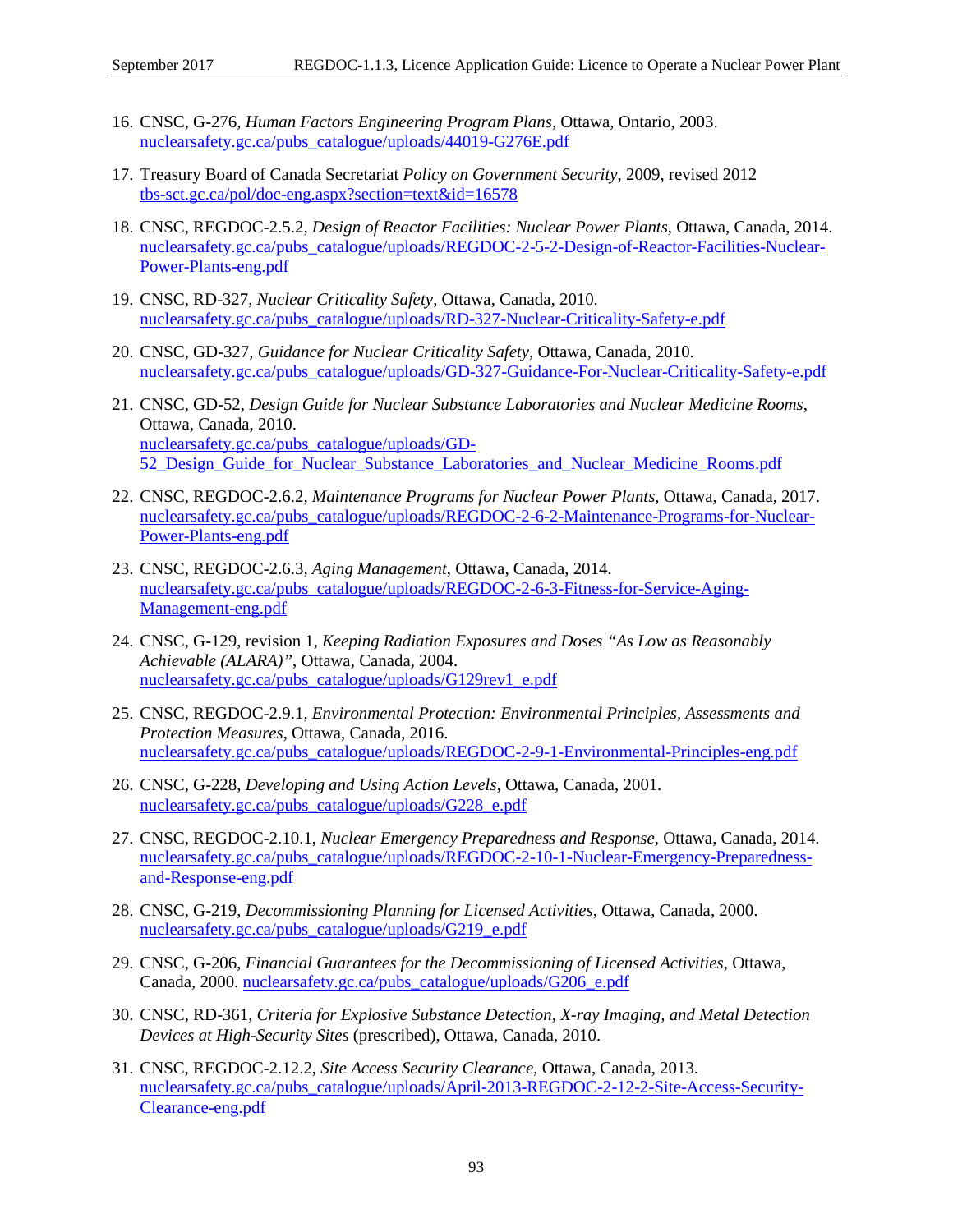- 32. CNSC, RD-321, *Criteria for Physical Protection Systems and Devices at High-Security Sites* (prescribed), Ottawa, Canada, 2010.
- 33. CNSC, REGDOC-2.12.1, *High-Security Sites: Nuclear Response Force* (prescribed), Ottawa, Canada, 2013.
- 34. CNSC, RD-363, *Nuclear Security Officer Medical, Physical, and Psychological Fitness*, Ottawa, Canada, 2008. [nuclearsafety.gc.ca/pubs\\_catalogue/uploads/rd-363-e.pdf](http://www.nuclearsafety.gc.ca/pubs_catalogue/uploads/rd-363-e.pdf)
- 35. CNSC, *[Guidance Document on Confidential Filings](http://www.nuclearsafety.gc.ca/eng/the-commission/pdf/guidance-document-on-confidential-filings-eng.pdf)*, Ottawa, Canada, 2014. [nuclearsafety.gc.ca/eng/the-commission/pdf/guidance-document-on-confidential-filings-eng.pdf](http://www.nuclearsafety.gc.ca/eng/the-commission/pdf/guidance-document-on-confidential-filings-eng.pdf)
- 36. CNSC, G-208, *Transportation Security Plans for Category I, II or III Nuclear Material*, Ottawa, Canada, 2003. [nuclearsafety.gc.ca/pubs\\_catalogue/uploads/G208\\_e.pdf](http://nuclearsafety.gc.ca/pubs_catalogue/uploads/G208_e.pdf)
- 37. CNSC, G-274, *Security Programs for Category I or II Nuclear Material or Certain Nuclear Facilities*, Ottawa, Canada, 2003. [nuclearsafety.gc.ca/pubs\\_catalogue/uploads/G-274\\_e.pdf](http://nuclearsafety.gc.ca/pubs_catalogue/uploads/G-274_e.pdf)
- 38. International Atomic Energy Agency (IAEA), INFCIRC/164, *Agreement between Government of Canada and IAEA for the Application of Safeguards in Connection with the Treaty on the Non-Proliferation of Nuclear Weapons*
- 39. IAEA, *Protocol Additional to the Agreement between Canada and the International Atomic Energy Agency for the Application of Safeguards in Connection with the Treaty on the Non-Proliferation of Nuclear Weapons*, IAEA INFCIRC/164/Add 1, 2000.
- 40. CNSC, REGDOC-2.13.2, *Import and Export*, Ottawa, Canada, 2016. [nuclearsafety.gc.ca/pubs\\_catalogue/uploads/REGDOC-2-13-2-Import-and-Export-eng.pdf](http://www.nuclearsafety.gc.ca/pubs_catalogue/uploads/REGDOC-2-13-2-Import-and-Export-eng.pdf)
- 41. CNSC, RD-336, *Accounting and Reporting of Nuclear Material*, Ottawa, Canada, 2010. [nuclearsafety.gc.ca/pubs\\_catalogue/uploads/RD-](http://www.nuclearsafety.gc.ca/pubs_catalogue/uploads/RD-336_Final_Accounting_and_Reporting_of_Nuclear_Material_e.pdf)336 Final Accounting and Reporting of Nuclear Material e.pdf
- 42. CNSC, GD-336, *Guidance for Accounting and Reporting of Nuclear Material*, Ottawa, Canada, 2010. [nuclearsafety.gc.ca/pubs\\_catalogue/uploads/GD-](http://www.nuclearsafety.gc.ca/pubs_catalogue/uploads/GD-336_Guidance_for_Accounting_and_Reporting_of_Nuclear_Material_e.pdf)336 Guidance for Accounting and Reporting of Nuclear Material e.pdf
- 43. CNSC, RD/GD-99.3, *Public Information and Disclosure*, Ottawa, Canada, 2012 [nuclearsafety.gc.ca/pubs\\_catalogue/uploads/RD\\_GD-99\\_3-eng.pdf](http://nuclearsafety.gc.ca/pubs_catalogue/uploads/RD_GD-99_3-eng.pdf)
- 44. CNSC, REGDOC-3.2.2, *Aboriginal Engagement*, Ottawa, Canada, 2016. [nuclearsafety.gc.ca/pubs\\_catalogue/uploads/REGDOC-3-2-2-Aboriginal-Engagement-eng.pdf](http://www.nuclearsafety.gc.ca/pubs_catalogue/uploads/REGDOC-3-2-2-Aboriginal-Engagement-eng.pdf)